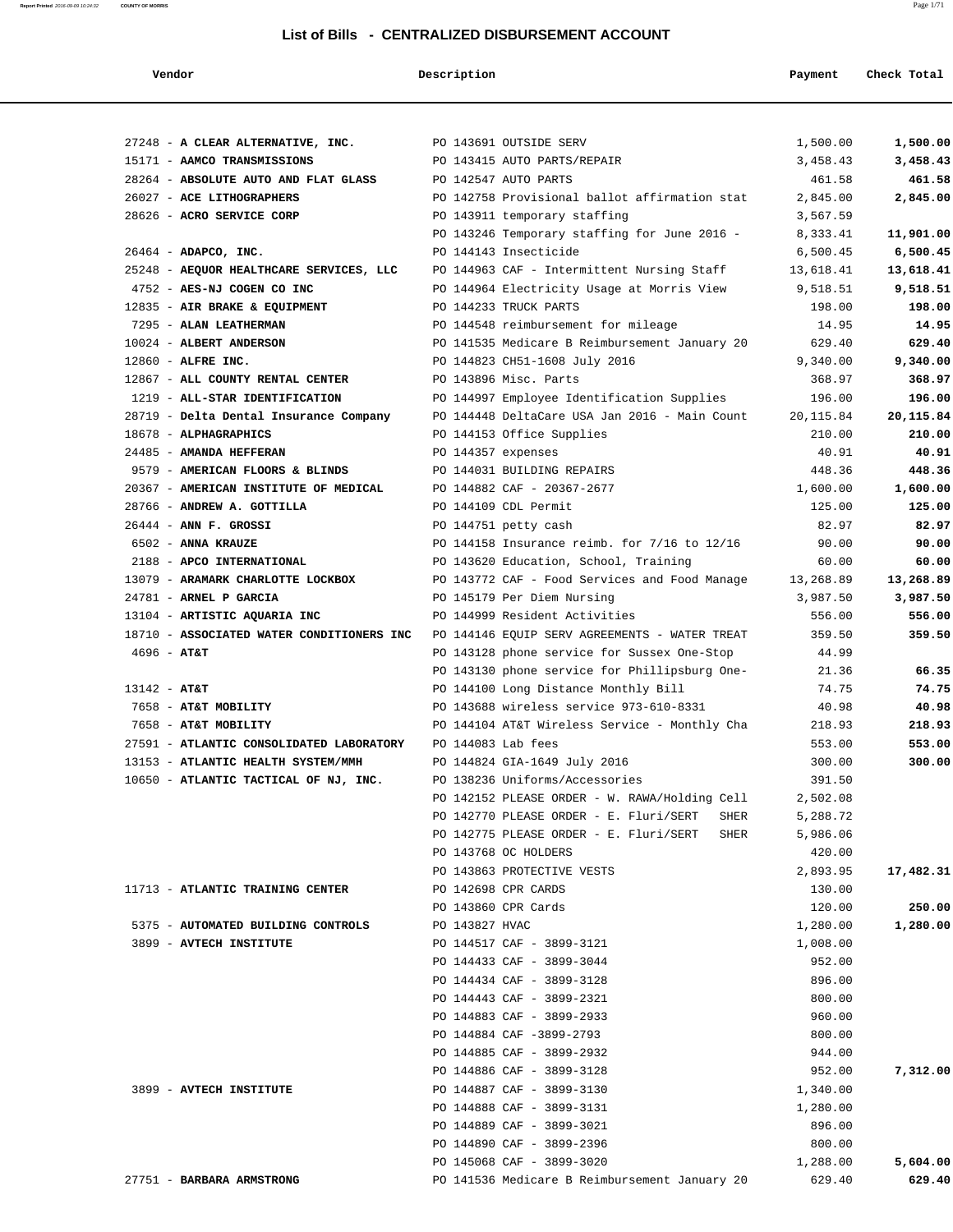| Vendor |  |
|--------|--|
|--------|--|

| Vendor | Description | Payment | Check Total |
|--------|-------------|---------|-------------|

| 12060 - BARKEL FLEMMING<br>28422 - BARNWELL HOUSE OF TIRES, INC. | PO 145180 Per Diem Nursing<br>PO 144235 TIRES                                                 | 2,099.31<br>2,099.31<br>3,047.07<br>3,047.07 |
|------------------------------------------------------------------|-----------------------------------------------------------------------------------------------|----------------------------------------------|
| 24172 - BASE POWER SERVICES                                      | PO 129163 Upgrade County Radio System L&PS                                                    | 3,000.00<br>3,000.00                         |
| 18751 - BEN MEADOWS                                              | PO 143897 Misc. Supplies                                                                      | 190.28<br>190.28                             |
| 25406 - BERGEN BLENDED ACADEMY                                   | PO 144881 CAF - 25406-3123                                                                    | 716.00<br>716.00                             |
| $25329 - BFI$                                                    | PO 141847 NJSC# A81620 - OFFICE FURNITURE                                                     | 194.88<br>194.88                             |
| 5292 - BLOOMFIELD COLLEGE                                        | PO 144396 CAF - 5292-2989                                                                     | 3,200.00<br>3,200.00                         |
| 13239 - BOB BARKER COMPANY, INC.                                 | PO 142111 SHACKLES                                                                            | 164.54<br>164.54                             |
| 2485 - BOROUGH OF BUTLER                                         | PO 143916 Electric (Butler)                                                                   | 508.81<br>508.81                             |
| 27895 - BOWMAN CONSULTING COMPANY                                | PO 144299 CAF - Professional Engineering and                                                  | 1,662.50<br>1,662.50                         |
| 27481 - BRAD SCHMITT                                             | PO 143950 travel reimbursement                                                                | 33.25<br>33.25                               |
| 28790 - BRENDA WHITMORE                                          | PO 144544 reimbursement for mileage                                                           | 14.95<br>14.95                               |
| 5645 - BRIAN HAMILTON                                            | PO 144466 Reimbursement August 16th Board Wor                                                 | 27.12<br>27.12                               |
| $10206$ - BRIAN WAGNER                                           | PO 144400 Work Boots                                                                          | 90.00<br>90.00                               |
| 5442 - BRIDGET CIRILLO                                           | PO 144486 Jul-Aug Expenses 2016                                                               | 131.76<br>131.76                             |
| 21590 - BUTENSKY SERVICES COMPANY INC.                           | PO 142552 TRUCK PARTS                                                                         | 382.50<br>382.50                             |
| 13863 - C M F BUSINESS SUPPLIES, INC.                            | PO 144115 SPECIAL PRINT - 4 PART COURT SUMMON                                                 | 1,625.00<br>1,625.00                         |
| 8451 - CABLEVISION                                               | PO 143639 Cable Service - Public Safety Compl                                                 | 997.50<br>997.50                             |
| 8451 - CABLEVISION                                               | PO 143799 Cable Service - PSTA                                                                | 307.80<br>307.80                             |
| 13856 - CABLEVISION                                              | PO 144110 Optimum Online                                                                      | 475.42<br>475.42                             |
| 13591 - CABLEVISION                                              | PO 144998 Cable Service for Morris View Healt                                                 | 3,634.54<br>3,634.54                         |
| $13609$ - CALEA                                                  | PO 143919 Associations/Memberships                                                            | 3,695.00<br>3,695.00                         |
| 27428 - CALICO INDUSTRIES, INC.                                  | PO 141907 Can Liners item number 9910070 blac                                                 | 108.08<br>108.08                             |
| 27988 - CANDACE RANKIN                                           | PO 144426 Mileage                                                                             | 176.40<br>176.40                             |
| 28532 - CANDIDO CAMPOS                                           | PO 145181 Per Diem Nursing                                                                    | 296.00<br>296.00                             |
| 24820 - CARLOS PEREZ JR.                                         | PO 144840 Travel reimbursement                                                                | 85.37<br>85.37                               |
| 25478 - CAROUSEL INDUSTRIES                                      | PO 140326 Equipment (Carousel)                                                                | 2,142.96<br>2,142.96                         |
| 25474 - CARRELLE L CALIXTE                                       | PO 145182 Per Diem Nursing                                                                    | 4,889.40<br>4,889.40                         |
| 5603 - CARRIER CORPORATION                                       | PO 142108 CAF - Labor Rates HVAC Repairs & Se                                                 | 6,007.70                                     |
|                                                                  | PO 143021 CAF - Labor Rates HVAC Repairs & Se                                                 | 3,719.72                                     |
|                                                                  | PO 142958 CAF - Labor Rates HVAC Repairs & Se                                                 | 2,532.00                                     |
|                                                                  | PO 143516 CAF - Labor Rates HVAC Repairs & Se                                                 | 22,387.15                                    |
|                                                                  | PO 143830 CAF - Labor Rates HVAC Repairs & Se                                                 | 3,100.15<br>37,746.72                        |
| 21725 - CARTRIDGE WORLD FAIRFIELD                                | PO 143782 Toner Cartridge for Public Printers                                                 | 879.80<br>879.80                             |
| 11298 - CASSANDRA CHRISTIE                                       | PO 144965 Staff Development                                                                   | 330.00<br>330.00                             |
| 5087 - CATERERS OF EXCELLENCE/ BON                               | PO 144617 2016 Countywide Unencumbered/Supple                                                 | 515.00<br>515.00                             |
| 10296 - CCG MARKETING SOLUTIONS                                  | PO 144458 CAF - Poll Book Production Services                                                 | 3,446.16<br>3,446.16                         |
| 4598 - CDW GOVERNMENT LLC                                        | PO 142873 2016 Department of Human Services O                                                 | 887.90<br>887.90                             |
| 3638 - CENTER POINT LARGE PRINT                                  | PO 143683 Confirm Large Print Books                                                           | 122.70<br>122.70                             |
| 13726 - CENTRAL JERSEY TITLE CO INC                              | PO 143800 Title Policies MCPC - 75 Picatinny                                                  | 3,308.00<br>3,308.00                         |
| 20487 - CENTURYLINK                                              | PO 143983 310372742 Sussex county 973-383-80                                                  | 267.04<br>267.04                             |
| 20487 - CENTURYLINK                                              | PO 144013 NUTRITION TELEPHONE<br>EXPENSE                                                      | 45.66<br>45.66                               |
| 20487 - CENTURYLINK<br>24625 - CFCS - HOPE HOUSE                 | PO 144131 Long Valley Garage Fax                                                              | 445.44<br>445.44                             |
| 24625 - CFCS - HOPE HOUSE                                        | PO 144328 CAF - Grant in Aid 2016 - the AIDS<br>PO 144343 CAF - Older Americans Act - Chore P | 7,440.00<br>7,440.00<br>1,891.00<br>1,891.00 |
| 24625 - CFCS - HOPE HOUSE                                        | PO 144344 CAF - Grant in Aid Senior 2016 - Ch                                                 | 4,906.00<br>4,906.00                         |
| 24625 - CFCS - HOPE HOUSE                                        | PO 144346 CAF - Grant in Aid 2016 - Chore Pr                                                  | 3,169.00<br>3,169.00                         |
| 24625 - CFCS - HOPE HOUSE                                        | PO 144821 CH51-1606 July 2016                                                                 | 1,720.00<br>1,720.00                         |
| 24625 - CFCS - HOPE HOUSE                                        | PO 144822 GIA-1605 July 2016                                                                  | 5,005.00<br>5,005.00                         |
| 24625 - CFCS - HOPE HOUSE                                        | PO 144920 Older Americans Act - Fix-It Progra                                                 | 2,240.00<br>2,240.00                         |
| 24625 - CFCS - HOPE HOUSE                                        | PO 144959 Grant in Aid 2016 - Operation Fix-I                                                 | 2,773.00<br>2,773.00                         |
| 1465 - CHARLES F. ROUFAEAL                                       | PO 144160 Insurance reimb. for $7/16$ to $12/16$                                              | 72.00<br>72.00                               |
| 5273 - CHEROKEE GLASS INC                                        | PO 144415 BUILD MAINT                                                                         | 470.00<br>470.00                             |
| 13788 - CHERRY WEBER & ASSOC. PC                                 | PO 144263 CAF - Complete Replacement of Bridg                                                 | 6,758.40                                     |
|                                                                  | PO 144264 CAF - Construction Inspection Servi                                                 | 4,840.00                                     |
|                                                                  | PO 144267 CAF - Engineering Design Services f                                                 | 956.60<br>12,555.00                          |
| 28687 - CHERYL ANN HAYES                                         | PO 145183 Per Diem Nursing                                                                    | 888.00<br>888.00                             |
| 11375 - CHIRON TRAINING CENTER                                   | PO 145066 CAF - 11375-3188                                                                    | 1,219.00<br>1,219.00                         |
| 27965 - CHRISTOPHER BLAGROVE                                     | PO 144402 Work Boots                                                                          | 89.99<br>89.99                               |
|                                                                  |                                                                                               |                                              |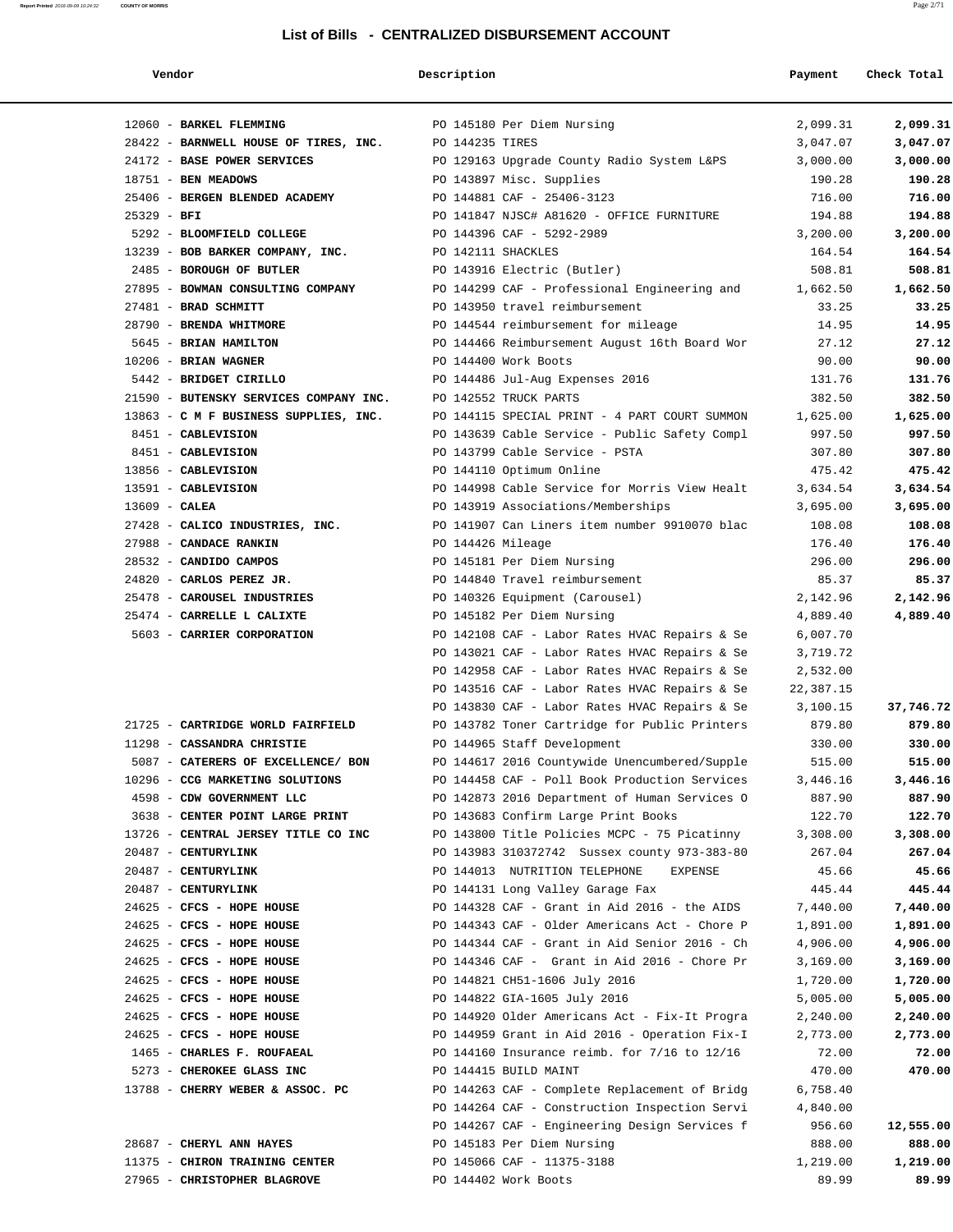| חר | н |
|----|---|
|    |   |

| Vendor                                                           | Description     |                                                                         | Payment        | Check Total        |
|------------------------------------------------------------------|-----------------|-------------------------------------------------------------------------|----------------|--------------------|
| 27102 - CHRISTOPHER KOOYENGA                                     |                 | PO 145086 Work Boots                                                    | 90.00          | 90.00              |
| 20528 - CHRISTOPHER P STATILE PA                                 |                 | PO 144268 CAF - Design Services for County Br                           | 32,650.00      |                    |
|                                                                  |                 | PO 144269 CAF - Design Services for County Br                           | 26,675.00      | 59,325.00          |
| $28373 - CHLIC$                                                  |                 | PO 144861 Sept 2016 - Main County Medical                               | 293,046.32     | 293,046.32         |
| 89 - CINTAS CORPORATION                                          |                 | PO 140365 Medical Supply Cabinet cleaned, & r                           | 40.99          |                    |
|                                                                  |                 | PO 144114 First Aid Supplies                                            | 89.27          | 130.26             |
| 21857 - CITYSIDE ARCHIVES, LTD                                   |                 | PO 144315 STORAGE AND SHREDDING SERVICES, OFF                           | 776.58         | 776.58             |
| 21857 - CITYSIDE ARCHIVES, LTD                                   |                 | PO 144561 CAF - Records Storage                                         | 3,838.62       | 3,838.62           |
| 8454 - CLIFTON ELEVATOR SERVICE CO INC                           |                 | PO 143773 CAF - Elevatior Maintenance & Inspe                           | 1,680.00       | 1,680.00           |
| 4605 - COACH & EQUIPMENT MANUFACTURING CO. PO 142928 TRUCK PARTS |                 |                                                                         | 43.20          |                    |
|                                                                  |                 | PO 143418 TRUCK PARTS                                                   | 162.60         | 205.80             |
| $11165$ - COANJ                                                  |                 | PO 143934 conference registration for 2016                              | 1,600.00       | 1,600.00           |
| 9486 - COMPLETE SECURITY SYSTEMS, INC.                           |                 | PO 133507 SECURITY EQUIP                                                | 610.00         |                    |
|                                                                  |                 | PO 135599 SECURITY IMPROVEMENT - A&R                                    | 3,668.00       | 4,278.00           |
| 25489 - CONCRETE CONSTRUCTION CORP.                              |                 | PO 144353 CAF - Intersection Improvements (US                           | 39,403.64      | 39,403.64          |
| 25489 - CONCRETE CONSTRUCTION CORP.                              |                 | PO 144603 CAF - Intersection Improvements to                            | 18,862.54      |                    |
|                                                                  |                 | PO 144603 CAF - Intersection Improvements to                            | 430,570.00     | 449,432.54         |
| 13976 - CONSOLIDATED STEEL                                       |                 | PO 143412 FENCE REPAIR                                                  | 990.00         | 990.00             |
| 8043 - CONTRACT PHARMACY SERVICES INC                            |                 | PO 143867 CAF - Pharmaceutical and Related Se                           | 22,702.73      | 22,702.73          |
| 14643 - CORNERSTONE FAMILY                                       |                 | PO 144966 CAF - Social Work Services                                    | 25,160.00      | 25,160.00          |
| 14027 - COUNTY COLLEGE OF MORRIS                                 |                 | PO 144435 Expenditures in Connection with maj                           | 86,378.73      | 86,378.73          |
| 14029 - COUNTY COLLEGE OF MORRIS                                 |                 | PO 145093 CAF - Printing Services for 2016                              | 16,256.25      | 16,256.25          |
| 14022 - COUNTY COLLEGE OF MORRIS                                 |                 | PO 145153 1ST HALF 9/16 OPERATING BUDGET                                | 492,916.67     | 492,916.67         |
| 14031 - COUNTY CONCRETE CORP.                                    | PO 144337 MASON |                                                                         | 460.00         | 460.00             |
| 14031 - COUNTY CONCRETE CORP.                                    | PO 144578 MASON |                                                                         | 735.00         | 735.00             |
| 13 - COUNTY OF MORRIS                                            |                 | PO 145157 2ND HALF AUGUST 2016 METERED MAIL                             | 414.63         | 414.63             |
| 13 - COUNTY OF MORRIS                                            |                 | PO 145158 2ND HALF AUGUST 2016 METERED MAIL                             | 11,286.46      | 11,286.46          |
| 2907 - COUNTY OF WARREN                                          |                 | PO 144813 Bi County Bridge 16005/1401-189                               | 19,602.00      | 19,602.00          |
| 14041 - COUNTY WELDING SUPPLY CO                                 |                 | PO 142538 welding materials                                             | 44.25          | 44.25              |
| 11283 - CROSS COUNTRY EDUCATION, LLC                             |                 | PO 143258 TRAINING                                                      | 189.99         | 189.99             |
| 14077 - CSL WATER QUALITY INC                                    |                 | PO 140034 CONTRACTED SERVICES                                           | 3,050.00       | 3,050.00           |
| 18894 - CURLEY STONE CO. INC.                                    |                 | PO 144010 BLDG REPAIRS                                                  | 106.90         | 106.90             |
| 28647 - CURRENT ELEVATOR TECHNOLOGY                              |                 | PO 143515 CAF - Elevator Maintenance                                    | 1,750.00       | 1,750.00           |
| 14102 - CY DRAKE LOCKSMITHS, INC.                                | PO 143289 KEYS  |                                                                         | 6.40           |                    |
|                                                                  |                 | PO 143419 AUTO PARTS                                                    | 40.15          |                    |
|                                                                  |                 | PO 143413 PADLOCKS                                                      | 77.04          | 123.59             |
| 28811 - D & R CAR TOPS<br>12523 - D&B AUTO SUPPLY                |                 | PO 144838 EMS Support<br>PO 144237 AUTO PARTS                           | 700.00         | 700.00<br>4,437.78 |
| 14123 - DAILY RECORD                                             |                 |                                                                         | 4,437.78       |                    |
| 4843 - DAILY RECORD                                              |                 | PO 143038 Bid Notice Publications, 16-67, 16-<br>PO 144416 Maps Expense | 79.00<br>62.28 | 79.00<br>62.28     |
| 14123 - DAILY RECORD                                             |                 | PO 144427 ADVERTISEMENT                                                 | 91.32          | 91.32              |
| 14123 - DAILY RECORD                                             |                 | PO 144521 ADDENDA ISSUANCE, B16-66                                      | 53.48          | 53.48              |
| 14123 - DAILY RECORD                                             |                 | PO 144601 ADVERTISEMENT                                                 | 61.40          | 61.40              |
| 14123 - DAILY RECORD                                             |                 | PO 144809 ADVERTISEMENT                                                 | 269.56         | 269.56             |
| 4843 - DAILY RECORD                                              |                 | PO 144921 MAPS exp                                                      | 24.64          | 24.64              |
| 14123 - DAILY RECORD                                             |                 | PO 145127 8/24/16 Meeting Ordinances -Intro                             | 74.60          | 74.60              |
| 14123 - DAILY RECORD                                             |                 | PO 145147 Capital Budget Amendment 8-24-16 Me                           | 396.68         | 396.68             |
| 14123 - DAILY RECORD                                             |                 | PO 145211 ADVERTISEMENT                                                 | 79.00          | 79.00              |
| 27177 - DAMACINA L. OKE                                          |                 | PO 145184 Per Diem Nursing                                              | 2,382.35       | 2,382.35           |
| 2633 - DANIEL MAHONEY                                            |                 | PO 144618 EXPENSE VOUCHER                                               | 79.99          | 79.99              |
| 28777 - DANIEL NUNN                                              |                 | PO 144305 Work Boots                                                    | 69.99          | 69.99              |
| 11116 - DAVE TILISON                                             |                 | PO 144724 Work Boots                                                    | 90.00          | 90.00              |
| 25386 - DAVID JEAN-LOUIS                                         |                 | PO 145185 Per Diem Nursing                                              | 2,790.38       | 2,790.38           |
| 18414 - DAVID WEBER OIL COMPANY                                  |                 | PO 144238 OIL & LUBRICANTS                                              | 1,024.20       | 1,024.20           |
| 14181 - DAYTOP VILLAGE OF NJ, INC.                               |                 | PO 144828 GIA-1662 July 2016                                            | 6,382.00       |                    |
|                                                                  |                 | PO 144829 CH51-1607 July 2016                                           | 450.00         | 6,832.00           |
| 9052 - DC MANANGEMENT & ENVIRONMENTAL                            |                 | PO 143401 Cleaning and Maintenance of Range B                           | 6,000.00       | 6,000.00           |
| 11569 - DEBORAH J MERZ                                           |                 | PO 144549 reimbursement for mileage                                     | 14.95          | 14.95              |
| 14202 - DECOTIIS, FITZPATRICK &                                  |                 | PO 143939 Legal services                                                | 72.50          | 72.50              |
|                                                                  |                 |                                                                         |                |                    |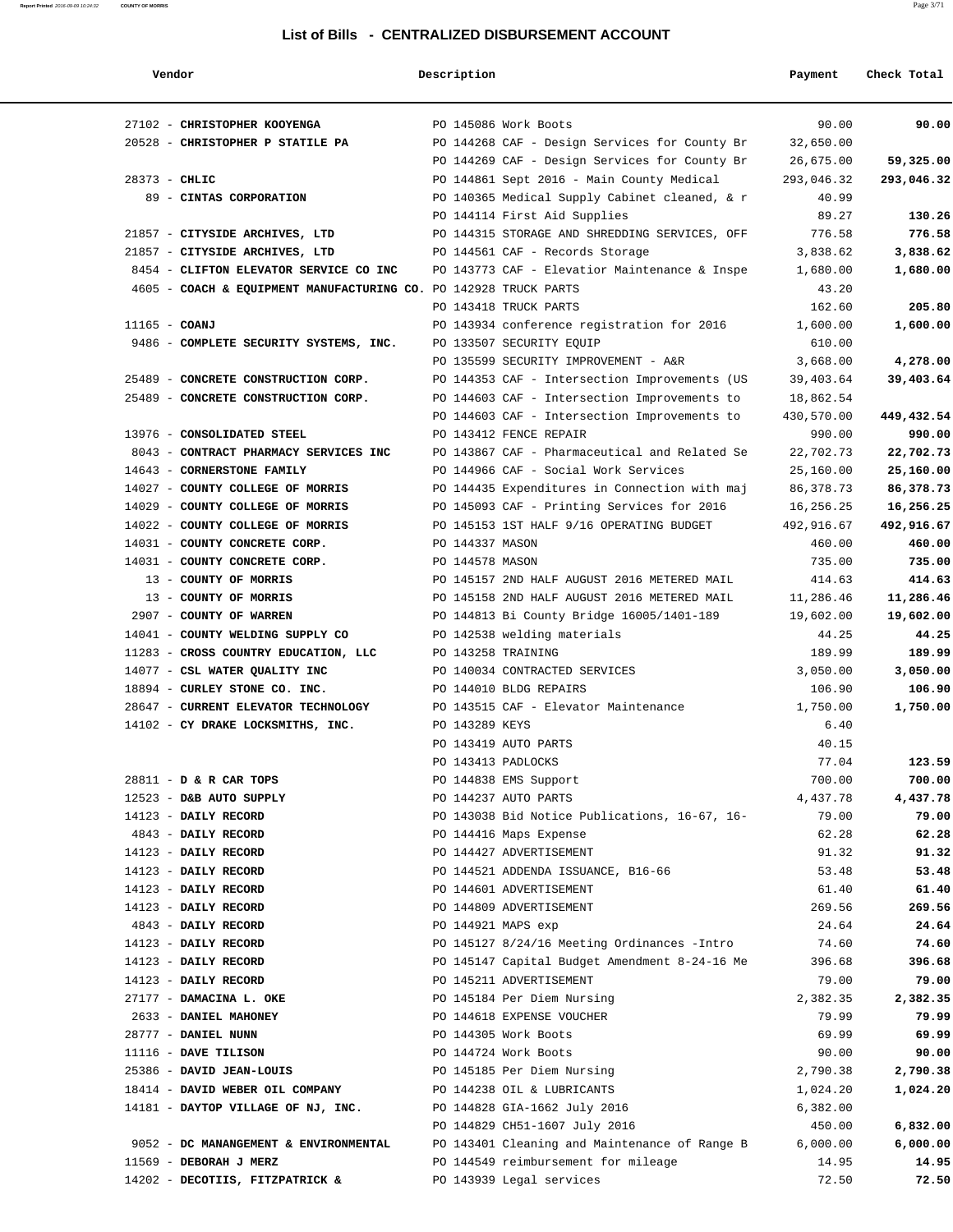#### **Vendor Description Payment Check Total**

**Report Printed** 2016-09-09 10:24:32 **COUNTY OF MORRIS** Page 4/71

| 21922 - DEIRDRE'S HOUSE<br>28721 - MAC 2016 |                   | PO 144228 CAF - Grant in Aid 2016 - Caregiver<br>PO 142821 Registration For Virginia Michelin | 3,845.00<br>195.00 | 3,845.00<br>195.00 |
|---------------------------------------------|-------------------|-----------------------------------------------------------------------------------------------|--------------------|--------------------|
| 10692 - DELIVERY CONCEPTS EAST              |                   | PO 143422 AUTO PARTS                                                                          | 213.00             | 213.00             |
| 14228 - DELL MARKETING L.P.                 |                   | PO 142245 E-quote1021540824047.1                                                              | 1,748.02           | 1,748.02           |
| 28637 - DELTA DENTAL OF NEW JERSEY, INC.    |                   | PO 143180 August 2016 Delta Dental - Main Cou                                                 | 15,294.65          |                    |
|                                             |                   | PO 144309 Dental coverage for $2/16$ to $6/16$                                                | 164.22             |                    |
|                                             |                   | PO 144311 Dental Coverage for 1/16 to 6/16                                                    | 5,008.71           | 20,467.58          |
| 28637 - DELTA DENTAL OF NEW JERSEY, INC.    |                   | PO 144361 Dental coverage for $1/16$ to $8/16$                                                | 22,529.88          |                    |
|                                             |                   | PO 144362 Dental coverage for 1/16 to 7/16                                                    | 3,521.46           | 26,051.34          |
| 14249 - DELUXE INTERNATIONAL                |                   | PO 144239 TRUCK PARTS                                                                         | 32.45              | 32.45              |
| 26412 - DENNIS L. SNYDER                    |                   | PO 143655 CALEA Conference                                                                    | 1,007.57           | 1,007.57           |
| 25063 - DH SPECIAL SERVICES                 |                   | PO 145000 Employee Attended Conference                                                        | 625.00             | 625.00             |
| $1103$ - DIANA NATAL                        |                   | PO 144547 reimbursement for mileage                                                           | 14.95              | 14.95              |
| 7067 - DIRECT MACHINERY SERVICE CORP.       |                   | PO 145001 CAF - Laundry Equipment                                                             | 990.00             | 990.00             |
| 8735 - DIRECT TV INC                        |                   | PO 144807 DirecTV - MCC                                                                       | 66.99              | 66.99              |
| 24335 - DISCOVERY BENEFITS INC.             |                   | PO 143801 COBRA July 2016                                                                     | 770.00             | 770.00             |
| 20585 - DOROTHY SNIDER                      |                   | PO 144380 travel & expense reimbursement                                                      | 157.66             | 157.66             |
| 14627 - E-PROBATE LLC                       |                   | PO 141913 SOFTWARE MAINTENANCE                                                                | 2,700.00           | 2,700.00           |
| 14445 - EAGLE POINT GUN SHOP                |                   | PO 144980 Ammunition Order                                                                    | 14,394.60          | 14,394.60          |
| 26312 - EASTERN CONCRETE MATERIALS, INC.    | PO 143745 Stone   |                                                                                               | 1,023.17           | 1,023.17           |
| 26312 - EASTERN CONCRETE MATERIALS, INC.    | PO 144139 Stone   |                                                                                               | 448.11             | 448.11             |
| 26312 - EASTERN CONCRETE MATERIALS, INC.    | PO 144307 Stone   |                                                                                               | 174.78             | 174.78             |
| 12467 - EDITHA MARQUEZ                      |                   | PO 145187 Per Diem Nursing                                                                    | 1,776.00           | 1,776.00           |
| 28798 - EDREITH F DOMINIQUE                 |                   | PO 144960 Employee Reimbursement                                                              | 30.00              | 30.00              |
| 26117 - EDWARDS LEARNING CENTER             |                   | PO 144398 CAF - Edwards-JR/JS-16-WFNJ (perfor                                                 | 453.00             | 453.00             |
| 26117 - EDWARDS LEARNING CENTER             |                   | PO 144399 CAF - Edwards-JR/JS-16-WFNJ (perfor                                                 | 416.00             | 416.00             |
| 16785 - ELIZABETH O'KEEFFE                  |                   | PO 141267 Medicare B Reimbursement January 20                                                 | 629.40             | 629.40             |
| 27141 - ELLEN M. NOLL                       |                   | PO 145188 Per Diem Nursing                                                                    | 2,625.37           | 2,625.37           |
| 2047 - EMPLOYMENT HORIZONS, INC.            |                   | PO 144116 JANITORIAL SERVICES: JULY 2016                                                      | 885.00             |                    |
|                                             |                   | PO 145176 CAF - Office Cleaning                                                               | 45,379.00          | 46,264.00          |
| 26988 - ERIC HANNA                          |                   | PO 144800 Reimbursement for K-9                                                               | 106.99             | 106.99             |
| 28797 - ERIKA B MORENO                      |                   | PO 144862 parking expenses for September 2016                                                 | 80.00              | 80.00              |
| 9928 - ESMERALDA GONZALES                   |                   | PO 144302 2016 WORK BOOTS - NIGHT CREW                                                        | 90.00              | 90.00              |
| 27678 - ESSEX TRAVEL SERVICE                |                   | PO 143314 Witness Travel                                                                      | 1,023.40           | 1,023.40           |
| 17528 - ESTATE PRISCILLA SAWYER             |                   | PO 143668 Medicare B Reimbursement January 20                                                 | 629.40             | 629.40             |
| 20265 - EVELYN TOLENTINO                    |                   | PO 145190 Per Diem Nursing                                                                    | 2,311.02           | 2,311.02           |
| 14604 - EXTEL COMMUNICATIONS                |                   | PO 143733 Jail Telecom Wiring                                                                 | 720.00             | 720.00             |
| 3549 - EZ WHEELS DRIVING SCHOOL             |                   | PO 144878 CAF - 3549-3211                                                                     | 1,066.40           |                    |
|                                             |                   | PO 144879 CAF - 3549-3198                                                                     | 1,066.40           | 2,132.80           |
| 14641 - FAMILY INTERVENTION                 |                   | PO 144321 CAF - Grant in Aid 2016 - Family Ou                                                 | 15,702.00          | 15,702.00          |
| 5132 - FAMOUS PASQUALES OF NY               |                   | PO 143156 Food - SHERIFF'S OFFICE                                                             | 836.75             | 836.75             |
| 12515 - FASTENAL COMPANY                    |                   | PO 144066 PLUMBING/ BUILD MAINT                                                               | 2,851.42           |                    |
|                                             |                   | PO 144065 ELECTRICAL/ BUILD MAINT                                                             | 10,646.38          |                    |
|                                             |                   | PO 144350 BUILD MAINT/ GROUND MAINT                                                           | 1,633.75           |                    |
|                                             |                   | PO 144484 Nuts, Bolts and Screw for Fire Prop                                                 | 174.50             | 15,306.05          |
| $14668$ - FEDEX                             | PO 143616 Postage |                                                                                               | 21.50              |                    |
|                                             |                   | PO 144095 Express Mail                                                                        | 91.13              |                    |
|                                             |                   | PO 144422 Shipping                                                                            | 25.52              |                    |
|                                             |                   | PO 144732 Shipping                                                                            | 25.52              |                    |
|                                             |                   | PO 145003 Express Shipping                                                                    | 59.10              | 222.77             |
| $10205$ - FELIX GALLO                       |                   | PO 144144 2016 WORK BOOTS - HILL                                                              | 90.00              | 90.00              |
| 9388 - FF1 PROFESSIONAL SAFETY SERVICES     | PO 136055 Boots   |                                                                                               | 146.23             | 146.23             |
| 9388 - FF1 PROFESSIONAL SAFETY SERVICES     |                   | PO 143622 Uniforms, Accessories                                                               | 2,658.77           | 2,658.77           |
| 9388 - FF1 PROFESSIONAL SAFETY SERVICES     |                   | PO 143920 Uniforms, Accessories                                                               | 580.38             | 580.38             |
| 28805 - FFM CONTRACTING LLC                 |                   | PO 144753 CLEAN UP AT MORRIS VIEW                                                             | 17,400.00          | 17,400.00          |
| 21677 - FIRE AND SECURITY TECHNOLOGIES      |                   | PO 144090 FIRE ALARM SYSTEM -MAINTENANCE/INSP                                                 | 6,592.00           | 6,592.00           |
| 3051 - LAZ PARKING                          |                   | PO 144690 CAF - Juror Parking                                                                 | 6,067.50           | 6,067.50           |
| 12151 - FLEMINGTON BUICK CHEVROLET          |                   | PO 144240 CAR PARTS                                                                           | 683.58             | 683.58             |
| 27167 - FLEMINGTON CHRYSLER                 |                   | PO 143432 CAR PARTS                                                                           | 36.95              |                    |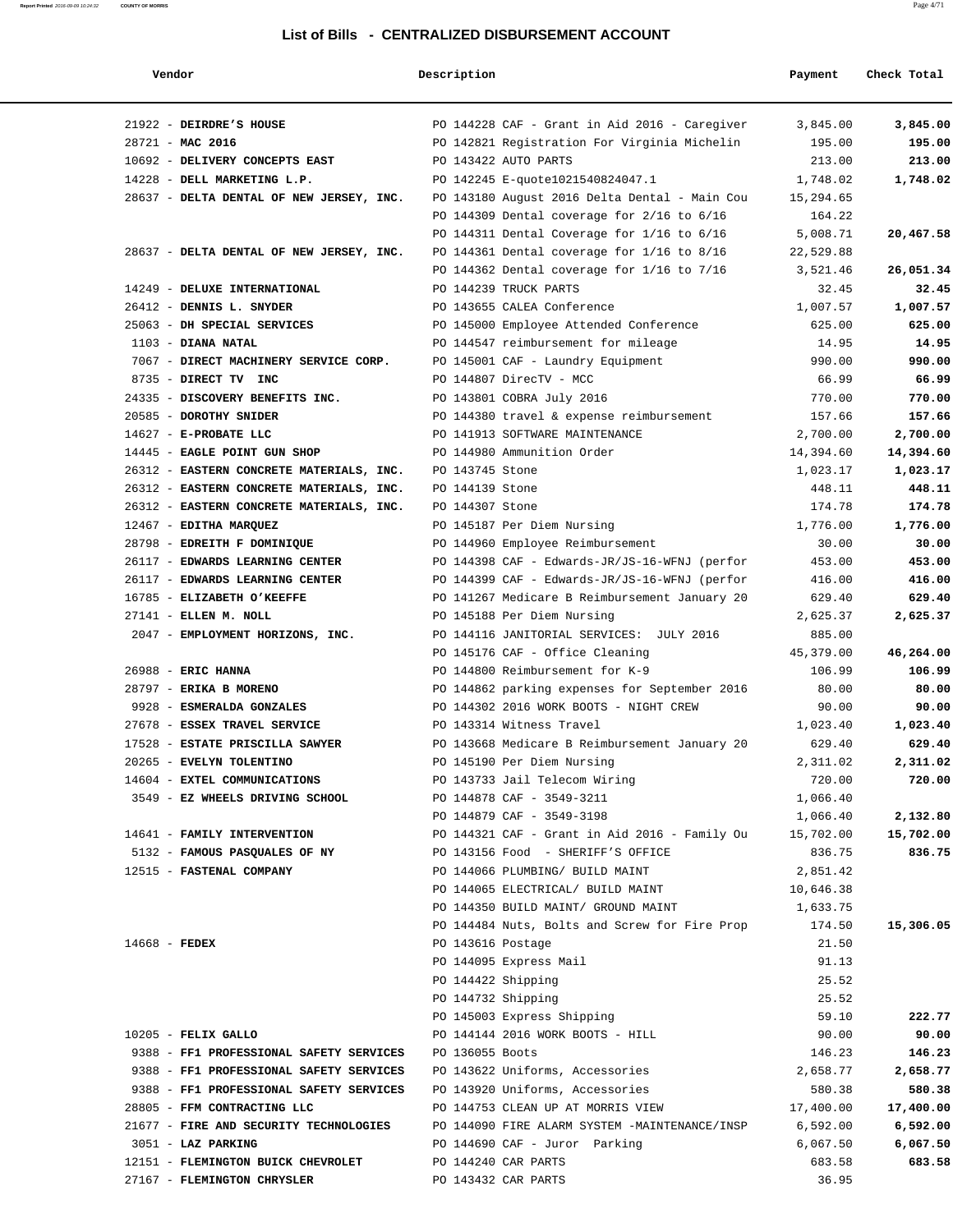| Vendor                                   | Description        |                                               | Payment    | Check Total |
|------------------------------------------|--------------------|-----------------------------------------------|------------|-------------|
|                                          |                    | PO 144241 CAR PARTS                           | 363.34     | 400.29      |
| 2147 - FLEMINGTON DEPT STORE INC         |                    | PO 143948 Uniforms & Accessories              | 458.00     | 458.00      |
| $14749$ - FOLEY, INC.                    |                    | PO 144352 SERVICE AGREEMENT                   | 875.00     | 875.00      |
| 14772 - FOWLER EQUIP CO INC.             |                    | PO 143262 Washer Extractor for Fire Personal  | 4,070.00   | 4,070.00    |
| 745 - FRANK JANKOWSKI                    |                    | PO 143798 Medicare B Reimbursement May 2016 t | 243.60     | 243.60      |
| 5830 - FRANK'S PONTIAC GMC               |                    | PO 144242 HD TRUCK REPAIRS                    | 1,062.56   | 1,062.56    |
| 28260 - FRANKLIN-GRIFFITH LLC            |                    | PO 144070 CAF - Electrical Supplies           | 231.87     | 231.87      |
| 14787 - FREEDOM HOUSE INC.               |                    | PO 144444 CH51-1610 July 2016                 | 1,157.00   |             |
|                                          |                    | PO 144445 FIA-1612 July 2016                  | 5,355.00   | 6,512.00    |
| 27628 - FRENKEL BENEFITS, LLC            |                    | PO 144041 August Admin & Consulting Svcs for  | 10,416.67  | 10,416.67   |
| 24822 - FUTUREWORK SYSTEMS LLC           |                    | PO 142153 Subscription for Morris/Sussex/Warr | 13,694.00  | 13,694.00   |
| $14839 - GALE$                           |                    | PO 143684 Received Books                      | 367.87     | 367.87      |
| 14852 - GANN LAW BOOKS                   | PO 143320 Law Book |                                               | 138.00     |             |
|                                          |                    | PO 143339 Law Books                           | 5,483.50   | 5,621.50    |
| 14857 - GARDEN STATE HIGHWAY             | PO 144142 Signage  |                                               | 155.00     | 155.00      |
| 20886 - GARFIELD COMMUNITY FUNERAL       |                    | PO 145137 Morgue Livery - Morris              | 5,220.00   | 5,220.00    |
| 14726 - GEN-EL SAFETY & INDUSTRIAL       |                    | PO 144062 Half Mask X-Plore 3300              | 185.00     |             |
|                                          |                    | PO 144137 Gas Calibration Mixture             | 296.40     |             |
|                                          |                    | PO 144339 LED Chargers                        | 270.00     | 751.40      |
| 8269 - GEORGINA GRAY-HORSLEY             |                    | PO 145192 Per Diem Nursing                    | 1,624.00   | 1,624.00    |
| 27440 - GERISCRIPT PHARMACY              |                    | PO 145002 CAF - Pharmaceutical and Related Se | 28,959.27  | 28,959.27   |
| 21818 - GET WELL HOUSE CALL P.C          |                    | PO 144285 Aging Expense                       | 700.00     | 700.00      |
| 14916 - GILL ID SYSTEMS                  |                    | PO 143930 ribbons for camera for photos Passp | 1,042.00   | 1,042.00    |
| 21585 - GIOVANNA ALVES                   | PO 144425 Mileage  |                                               | 279.65     | 279.65      |
| $14984$ - GRAINGER                       | PO 142933 TOOLS    |                                               | 3.77       |             |
|                                          |                    | PO 143420 SMALL TOOLS/ ELECTRICAL             | 727.79     |             |
|                                          | PO 143433 TOOLS    |                                               | 178.46     |             |
|                                          |                    | PO 143702 OTHER ADMIN/ ELECTRICAL/BLDG MAINT  | 4,185.96   |             |
|                                          |                    | PO 144127 BLDG MAINT                          | 926.43     |             |
|                                          |                    | PO 144055 ELECTRICAL/ BUILD MAINT             | 1,472.99   |             |
|                                          | PO 144135 Canopy   |                                               | 1,916.64   |             |
|                                          |                    | PO 144301 ELECTRICAL                          | 1,714.65   | 11,126.69   |
| $14983$ - GRAINGER                       |                    | PO 143282 MAINTENANCE SUPPLIES                | 185.85     |             |
|                                          |                    | PO 143411 MAINTENANCE SUPPLIES                | 124.56     |             |
|                                          |                    | PO 143765 MAINTENANCE SUPPLIES                | 332.32     | 642.73      |
| $14984$ - GRAINGER                       |                    | PO 144414 BUILD MAINT/ OTHER ADMIN            | 1,022.70   | 1,022.70    |
| 3047 - THE GRAND HOTEL                   |                    | PO 141910 NJACTB Educational Conference, Gran | 3,950.00   | 3,950.00    |
| 10931 - GREEN ' ERGY LLC                 |                    | PO 145004 Resident Activities                 | 200.00     | 200.00      |
| 15007 - GREENMAN PEDERSEN INC            |                    | PO 144201 CAF - Construction Inspection Servi | 28, 139.97 |             |
|                                          |                    | PO 144333 CAF - Construction Inspection Servi | 25,380.22  | 53,520.19   |
| 17801 - GREG ST. JOHN                    |                    | PO 144717 Work Boots                          | 90.00      | 90.00       |
| 28731 - GRIFFIN LOGISTICS LLC            |                    | PO 143218 Public Safety Youth Academy         | 2,137.94   | 2,137.94    |
| 9728 - HARRIET VALLECER RN               |                    | PO 145193 Per Diem Nursing                    | 2,960.00   | 2,960.00    |
| 21127 - HARRIS CORPORATION,              |                    | PO 138235 Investigative Expense               | 3,400.00   | 3,400.00    |
| 10752 - HATCH MOTT MACDONALD LLC         |                    | PO 144812 CAF - Design Services for Drainage  | 7,711.50   | 7,711.50    |
| 15159 - HELRICK'S INC                    |                    | PO 144476 Office Supplies                     | 196.93     | 196.93      |
| 28456 - HERBST-MUSCIANO, LLC             |                    | PO 144602 Fire Alarm Panel replacement Morris | 12,732.00  | 12,732.00   |
| 24813 - HERMITE OCTAVIUS                 |                    | PO 144961 Employee Reimbursement              | 30.00      | 30.00       |
| 928 - HINDSIGHT, INC                     |                    | PO 144312 Support & Maintenance of Integrated | 19,980.00  | 19,980.00   |
| $28404$ - HOME DEPOT U.S.A., INC.        |                    | PO 144278 HOME DEPOT SUPPLIES - ACCT# 6035355 | 444.55     |             |
|                                          |                    | PO 144597 HOME DEPOT SUPPLIES - ACCT# 6035355 | 315.96     |             |
|                                          |                    | PO 144673 HOME DEPOT SUPPLIES - ACCT# 6035355 | 30.37      | 790.88      |
| 26660 - ILIFF-RUGGIERO FUNERAL HOME INC. |                    | PO 145140 Morgue Livery - Sussex              | 2,400.00   | 2,400.00    |
| 10767 - ILLIENE CHARLES, RN              |                    | PO 145194 Per Diem Nursing                    | 5,352.79   | 5,352.79    |
| 12479 - IMPETUS SYSTEMS & CAREERS        |                    | PO 144395 CAF - 12479-2864                    | 3,200.00   | 3,200.00    |
| 28693 - INDUSTRIAL CHEMICAL CLEANER      |                    | PO 142262 Sprayer Repaired                    | 2,356.57   | 2,356.57    |
| 4592 - INFORMATION & TECHNOLOGY          |                    | PO 144874 CAF - 4592-3142                     | 1,280.00   |             |
|                                          |                    | PO 144875 CAF - 4592-3071                     | 1,494.00   |             |
|                                          |                    | PO 144876 CAF - 4592-2868                     | 1,653.00   |             |
|                                          |                    |                                               |            |             |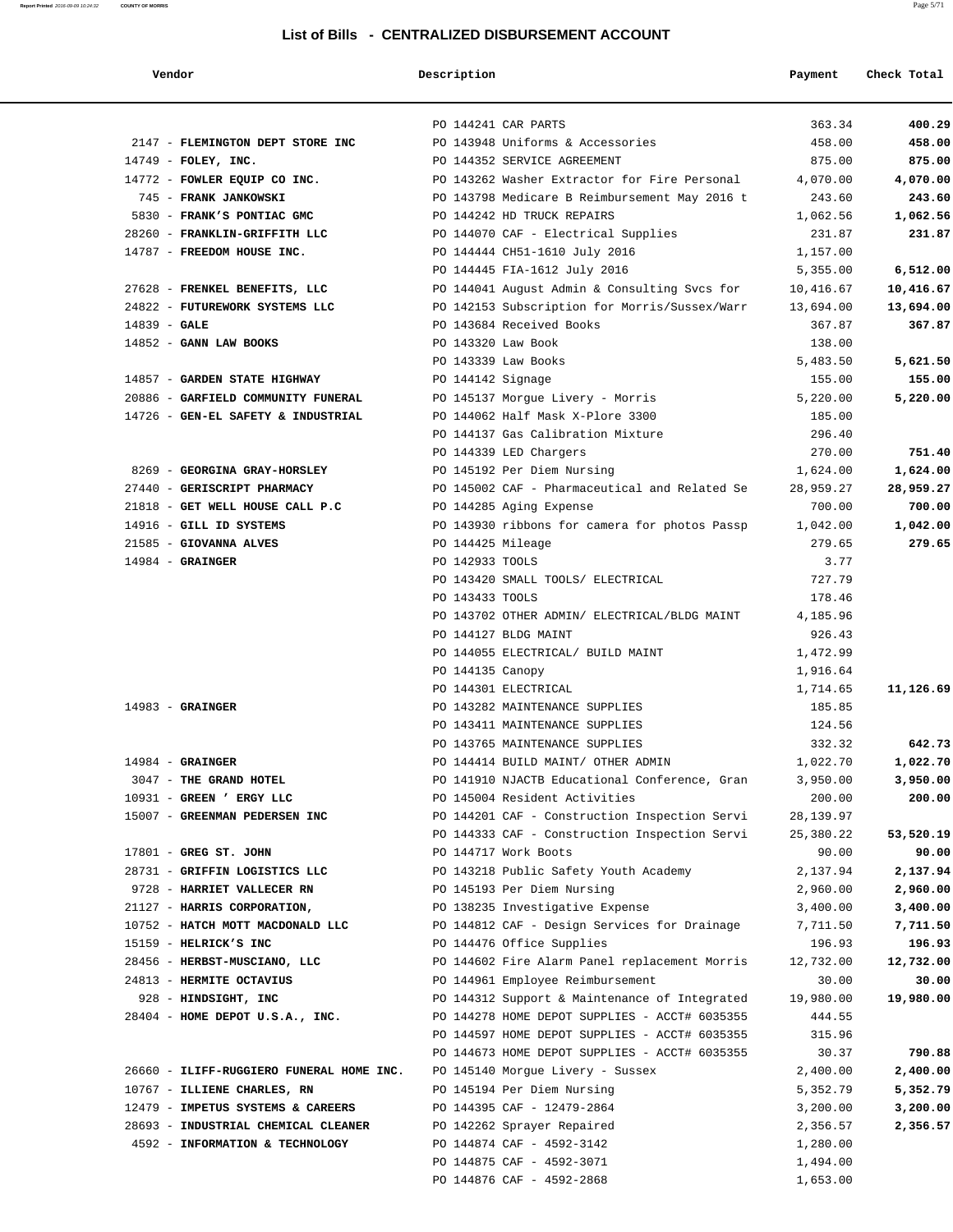**Report Printed** 2016-09-09 10:24:32 **COUNTY OF MORRIS** Page 6/71

#### **List of Bills - CENTRALIZED DISBURSEMENT ACCOUNT**

| Vendor                                              | Description     |                                                  | Payment        | Check Total    |
|-----------------------------------------------------|-----------------|--------------------------------------------------|----------------|----------------|
|                                                     |                 | PO 144877 CAF - 4592-3069                        | 1,494.00       |                |
|                                                     |                 | PO 145070 CAF - 4592-2843                        | 1,653.00       | 7,574.00       |
| 15337 - INFORMATION TODAY INC                       |                 | PO 143722 Confirmed Book                         | 292.03         | 292.03         |
| 1664 - INGRAM LIBRARY SERVICES                      |                 | PO 143714 Received Books & Media                 | 1,549.14       |                |
|                                                     |                 | PO 143715 ipage Books - XHECK                    | 98.00          |                |
|                                                     |                 | PO 143716 ipage Book - ALIBRIS                   | 12.90          |                |
|                                                     |                 | PO 143717 ipage Books & Media                    | 327.65         |                |
|                                                     |                 | PO 143718 ipage Books                            | 1,307.24       |                |
|                                                     |                 | PO 143719 ipage Books - XHECK                    | 151.76         |                |
|                                                     |                 | PO 143720 ipage Books                            | 2,615.76       |                |
|                                                     |                 | PO 143726 ipage Books                            | 404.96         | 6,467.41       |
| 4859 - INSTITUTE FOR FORENSIC PSYCHOLOGY            |                 | PO 143615 R#44 1/13/16, Evaluation               | 2,250.00       |                |
|                                                     |                 | PO 143841 Psychological Evaluation/Candidates    | 3,150.00       | 5,400.00       |
| 15373 - INTAB LLC                                   |                 | PO 143928 Table top voting booths                | 434.82         | 434.82         |
| 6100 - INTER CITY TIRE                              | PO 144245 TIRES |                                                  | 533.64         | 533.64         |
| 7982 - J & J TRUCK EQUIPMENT                        |                 | PO 139688 TRUCK PARTS                            | 39.70          | 39.70          |
| 8482 - JAGDISH DANG                                 |                 | PO 145009 Professional Medical Services          | 2,200.00       | 2,200.00       |
| 27446 - JAIME SHANAPHY                              |                 | PO 144496 SANE SART Supplemental Pay             | 78.50          | 78.50          |
| 1479 - JAMES MCDANIEL                               |                 | PO 144672 Mi. & Ins. reimb. for 5 to 7/16        | 211.45         | 211.45         |
| 14340 - JANET DONALDSON                             |                 | PO 144467 Receipts from the Daily Record and     | 117.93         | 117.93         |
| 15467 - JASPER ENGINE & TRANSMISSIONS               |                 | PO 144246 AUTO PARTS                             | 3,709.00       | 3,709.00       |
| $11135$ - JEFF PALK                                 |                 | PO 144614 Work Boots                             | 90.00          | 90.00          |
| 20591 - JEFFREY PAUL                                |                 | PO 144582 Public Safety Youth Academy            | 203.56         | 203.56         |
| 20591 - JEFFREY PAUL<br>21088 - JENNIFER CARPINTERI |                 | PO 144847 OEM Supplies                           | 633.48         | 633.48         |
| 960 - JERSEY CENTRAL POWER & LIGHT                  | PO 143728 JCP&L | PO 145010 Morris View Petty Cash Reimbursemen    | 119.72         | 119.72         |
| 960 - JERSEY CENTRAL POWER & LIGHT                  | PO 143734 JCP&L |                                                  | 44.34<br>49.29 | 44.34<br>49.29 |
| 960 - JERSEY CENTRAL POWER & LIGHT                  | PO 144281 JCP&L |                                                  | 17.52          | 17.52          |
| 960 - JERSEY CENTRAL POWER & LIGHT                  | PO 144284 JCP&L |                                                  | 17.62          | 17.62          |
| 960 - JERSEY CENTRAL POWER & LIGHT                  |                 | PO 144541 ELECTRIC - WARRANTS                    | 1,277.59       | 1,277.59       |
| 960 - JERSEY CENTRAL POWER & LIGHT                  | PO 144564 JCP&L |                                                  | 628.16         | 628.16         |
| 960 - JERSEY CENTRAL POWER & LIGHT                  | PO 144565 JCP&L |                                                  | 333.32         | 333.32         |
| 960 - JERSEY CENTRAL POWER & LIGHT                  | PO 144566 JCP&L |                                                  | 31.25          | 31.25          |
| 960 - JERSEY CENTRAL POWER & LIGHT                  |                 | PO 144575 ELECTRIC - COMM CENTER                 | 18,376.14      | 18,376.14      |
| 960 - JERSEY CENTRAL POWER & LIGHT                  |                 | PO 144704 Utility - Electric JCPL                | 3,008.25       | 3,008.25       |
| 960 - JERSEY CENTRAL POWER & LIGHT                  |                 | PO 144833 ELECTRIC - CAC COMPLEX                 | 9,566.43       | 9,566.43       |
| 960 - JERSEY CENTRAL POWER & LIGHT                  |                 | PO 145005 Electricity Usage at Morris View       | 59,944.12      | 59,944.12      |
| 960 - JERSEY CENTRAL POWER & LIGHT                  | PO 145089 JCP&L |                                                  | 109.88         | 109.88         |
| 960 - JERSEY CENTRAL POWER & LIGHT                  | PO 145111 JCP&L |                                                  | 49.71          | 49.71          |
| 16888 - JERSEY PAPER PLUS INC                       |                 | PO 144577 CAF - Coarse Paper & Household Supp    | 131.70         |                |
|                                                     |                 | PO 144600 CAF - Coarse Paper & Household Supp    | 4,163.00       |                |
|                                                     |                 | PO 144755 Youth Shelter                          | 401.74         | 4,696.44       |
| 1622 - JERSEY TRACTOR TRAILER                       |                 | PO 144988 CAF - 1622-2643                        | 800.00         | 800.00         |
| 15508 - JML MEDICAL INC.                            |                 | PO 145006 CAF - Various Medical Supplies         | 16,111.58      |                |
|                                                     |                 | PO 145007 Adult Briefs                           | 14,609.55      |                |
|                                                     |                 | PO 145008 Adult Briefs                           | 2,692.00       | 33, 413. 13    |
| 4667 - JOHN BELLARDINI                              |                 | PO 144385 EXPENSE VOUCHER                        | 89.50          | 89.50          |
| 13402 - JOHN BONANNI                                |                 | PO 145219 Rating Agency visit                    | 280.42         | 280.42         |
| 12452 - JOHNSON & JOHNSON, ESQS                     |                 | PO 144610 Legal services rendered for 7/16       | 6,491.00       | 6,491.00       |
| 2998 - JOHNSTON COMMUNICATIONS                      |                 | PO 144490 Fax Maintenance                        | 600.00         | 600.00         |
| 2695 - JOHNSTONE SUPPLY                             | PO 144306 HVAC  |                                                  | 218.09         |                |
|                                                     | PO 144831 HVAC  |                                                  | 504.79         |                |
|                                                     | PO 145108 HVAC  |                                                  | 320.97         |                |
|                                                     | PO 145117 HVAC  |                                                  | 69.98          | 1,113.83       |
| 9550 - JOSEPH COSTELLO                              |                 | PO 144482 Investigative Expense                  | 46.91          | 46.91          |
| 28768 - JOYCE CROMWELL                              |                 | PO 144048 Medicare B Reimbursement January 20    | 629.40         | 629.40         |
| 3778 - JULIE CICCHETTI                              |                 | PO 144162 Insurance reimb. for $7/16$ to $12/16$ | 72.00          | 72.00          |
| 15539 - JUST JIM CLEANING SERVICE                   |                 | PO 144280 Aging Expense                          | 250.00         |                |
|                                                     |                 | PO 144451 aging expense                          | 250.00         | 500.00         |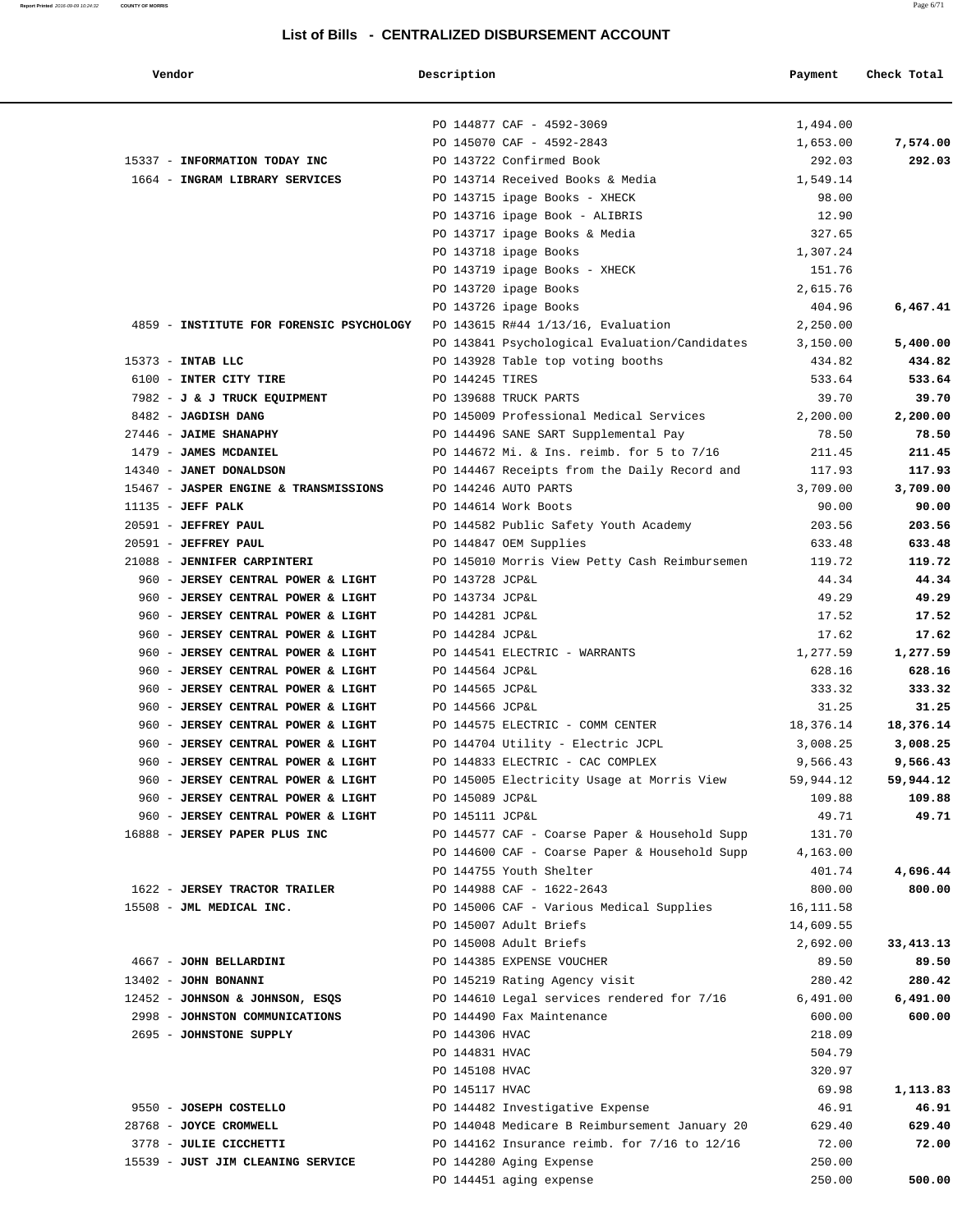|  |  | ī |
|--|--|---|
|  |  |   |

#### **Vendor Description Payment Check Total**

**Report Printed** 2016-09-09 10:24:32 **COUNTY OF MORRIS** Page 7/71

| 24141 - K9 UNLIMITED LLC                  |                 | PO 144027 Training - Det. Michael McMahon     | 225.00     | 225.00     |
|-------------------------------------------|-----------------|-----------------------------------------------|------------|------------|
| 24924 - KEEGAN TECHNOLOGY &               |                 | PO 144265 CAF - Materials Testing of County-w | 620.00     | 620.00     |
| 24924 - KEEGAN TECHNOLOGY &               |                 | PO 144266 CAF - Materials Testing of County-w | 960.00     | 960.00     |
| 24924 - KEEGAN TECHNOLOGY &               |                 | PO 144270 CAF - Materials Testing of County-w | 644.00     | 644.00     |
| 24924 - KEEGAN TECHNOLOGY &               |                 | PO 144271 CAF - Materials Testing of County-w | 225.00     | 225.00     |
| 24924 - KEEGAN TECHNOLOGY &               |                 | PO 144324 CAF - Materials Testing of County-w | 120.00     | 120.00     |
| 24310 - KEITH LARSEN                      |                 | PO 145091 2016 WORK BOOTS                     | 90.00      | 90.00      |
| 15565 - KELLER & KIRKPATRICK              |                 | PO 144509 CAF - Design & Survey Services for  | 5,354.00   |            |
|                                           |                 | PO 144587 CAF - Engineering Consultants for V | 14,001.00  |            |
|                                           |                 | PO 144588 CAF - Engineering Services on an As | 6,656.00   |            |
|                                           |                 | PO 144589 CAF - Engineering Services on an As | 3,385.17   |            |
|                                           |                 | PO 144590 CAF - Engineering Services on an As | 326.83     | 29,723.00  |
| 15574 - KENVIL POWER EQUIPMENT, INC.      |                 | PO 143436 MOWER PARTS                         | 70.90      | 70.90      |
| $26559$ - KERRY KUBER                     |                 | PO 145011 Resident Activities                 | 300.00     | 300.00     |
| 17948 - KFT FIRE TRAINERS, LLC            |                 | PO 144322 Yearly Maintenance Contract for Lif | 35,558.00  | 35,558.00  |
| 28787 - KIMBERLY CRONIN                   |                 | PO 144456 July-Aug Expenses                   | 102.55     | 102.55     |
| 20682 - KINGS KID DELI                    | PO 143741 Meals |                                               | 529.00     | 529.00     |
| 6506 - KLJ TRANSCRIPTION SERVICES         |                 | PO 144108 Transcription                       | 789.07     | 789.07     |
| 15657 - KURT'S LOCKSMITH SERVICE, LLC     |                 | PO 139016 Shower                              | 1,095.50   |            |
|                                           |                 | PO 145078 Door closer repair                  | 275.00     | 1,370.50   |
| 12726 - LANGUAGE LINE SERVICES            |                 | PO 143165 translation services                | 161.50     | 161.50     |
| 15688 - LANIGAN ASSOCIATES INC            |                 | PO 141357 Body Armor                          | 2,145.30   | 2,145.30   |
| 8461 - LARRY SHAW                         |                 | PO 144386 EXPENSE VOUCHER                     | 72.24      | 72.24      |
| 20143 - LASCOMP INSTITUTE                 |                 | PO 144519 CAF - 20143-3002                    | 3,200.00   |            |
|                                           |                 | PO 144393 CAF - 20143-2844                    | 3,200.00   |            |
|                                           |                 | PO 144870 CAF - 20143-3087                    | 3,200.00   | 9,600.00   |
| 25486 - LASZLO CSENGETO                   |                 | PO 144227 Mi. reimb. for 7/16                 | 21.00      | 21.00      |
| 5068 - LEXIS NEXIS/ MATTHEW BENDER        |                 | PO 143846 Lexis Nexis NJ Admin Code Renewal 7 | 234.00     | 234.00     |
| 28759 - LILLY HYMOWITZ                    |                 | PO 144853 parking expense                     | 75.00      | 75.00      |
| 5989 - LINCOLN TECHNICAL INSTITUTE        |                 | PO 144446 CAF - 5989-2498                     | 272.70     |            |
|                                           |                 | PO 144447 CAF - 5989-2646                     | 230.40     | 503.10     |
| 28578 - LISA PROKOPOWITZ                  |                 | PO 145012 Resident Activities                 | 150.00     | 150.00     |
| 15816 - LONGFELLOWS SANDWICH DELI         |                 | PO 144056 2016 Department of Human Services M | 137.99     | 137.99     |
| 15816 - LONGFELLOWS SANDWICH DELI         |                 | PO 144417 aging expense                       | 119.99     | 119.99     |
| 15816 - LONGFELLOWS SANDWICH DELI         |                 | PO 144721 2016 Department of Human Services M | 97.92      | 97.92      |
| 15816 - LONGFELLOWS SANDWICH DELI         |                 | PO 144728 2016 Food and Refreshments Advisory | 137.99     | 137.99     |
| 8307 - LOREEN RAFISURA                    |                 | PO 145195 Per Diem Nursing                    | 1,831.13   | 1,831.13   |
| 21100 - LOUISE R. MACCHIA                 |                 | PO 145196 Per Diem Nursing                    | 4,525.84   | 4,525.84   |
| 53 - LOVEYS PIZZA & GRILL                 |                 | PO 144741 Loveys Pizza Youth Shelter          | 226.90     | 226.90     |
| 10174 - LUIS KAHLIL BANZON                |                 | PO 144843 EXPENSE VOUCHER                     | 39.66      | 39.66      |
| 28742 - LULU PRESS, INC.                  |                 | PO 143787 PLEASE ORDER - Book/C. Brooks/CIS   | 63.94      | 63.94      |
| 15850 - LUM, DRASCO & POSITAN LLC         |                 | PO 143776 Legal Services                      | 2,448.00   |            |
|                                           |                 | PO 143915 Legal Services                      | 1,392.00   | 3,840.00   |
| 15907 - M.C. MUA-MT OLIVE                 |                 | PO 144273 Tipping Fees                        | 596.30     | 596.30     |
| 7568 - MADUKWE IMO IBOKO, RN              |                 | PO 145197 Per Diem Nursing                    | 3,552.00   | 3,552.00   |
| 27924 - MAJOR AUTOMOTIVE INSTALLATIONS    |                 | PO 142144 Purchase of Portable Radio, Microph | 3,493.50   | 3,493.50   |
| 27108 - MARC GEORGE                       |                 | PO 145092 Work Boots                          | 90.00      | 90.00      |
| 6082 - MARGARITA HORMAZA                  |                 | PO 144591 2016 WORK BOOTS - NIGHT CREW        | 90.00      | 90.00      |
| 25080 - MARIA CARMELITA OBLINA            |                 | PO 145198 Per Diem Nursing                    | 696.00     | 696.00     |
| 4388 - MARIA ROSARIO                      |                 | PO 144916 Aging expense                       | 56.01      | 56.01      |
| 9463 - MARIE MAGLOIRE                     |                 | PO 141184 Medicare B Reimbursement January 20 | 950.40     | 950.40     |
| 26678 - MARION ENNIS                      |                 | PO 145200 Per Diem Nursing                    | 3,835.50   | 3,835.50   |
| 12439 - MARQUIS BUSINESS SYSTEMS LLC      |                 | PO 144040 PLEASE ORDER - Shredder Bags/K.Lehm | 129.52     | 129.52     |
| $20680$ - MARTHA MINA                     |                 | PO 144159 Insurance reimb. for 7/16 to 12/16  | 72.00      | 72.00      |
| $11023$ - MARTHA YAGHI                    |                 | PO 145201 Per Diem Nursing                    | 1,774.52   | 1,774.52   |
| 18075 - MARY ELAINE TODD                  |                 | PO 141505 Medicare B Reimbursement January 20 | 629.40     | 629.40     |
| 9175 - MATHEW POTTER                      |                 | PO 144166 Extradition                         | 264.07     | 264.07     |
| 16065 - MC VOCATIONAL SCHOOL DISTRICT     |                 | PO 145094 9/16 DISTRICT TAXES TO BE RAISED    | 373,618.00 | 373,618.00 |
| 14264 - MCMANIMON, SCOTLAND & BAUMANN LLC |                 | PO 145120 PROFESSIONAL SERVICES               | 900.00     | 900.00     |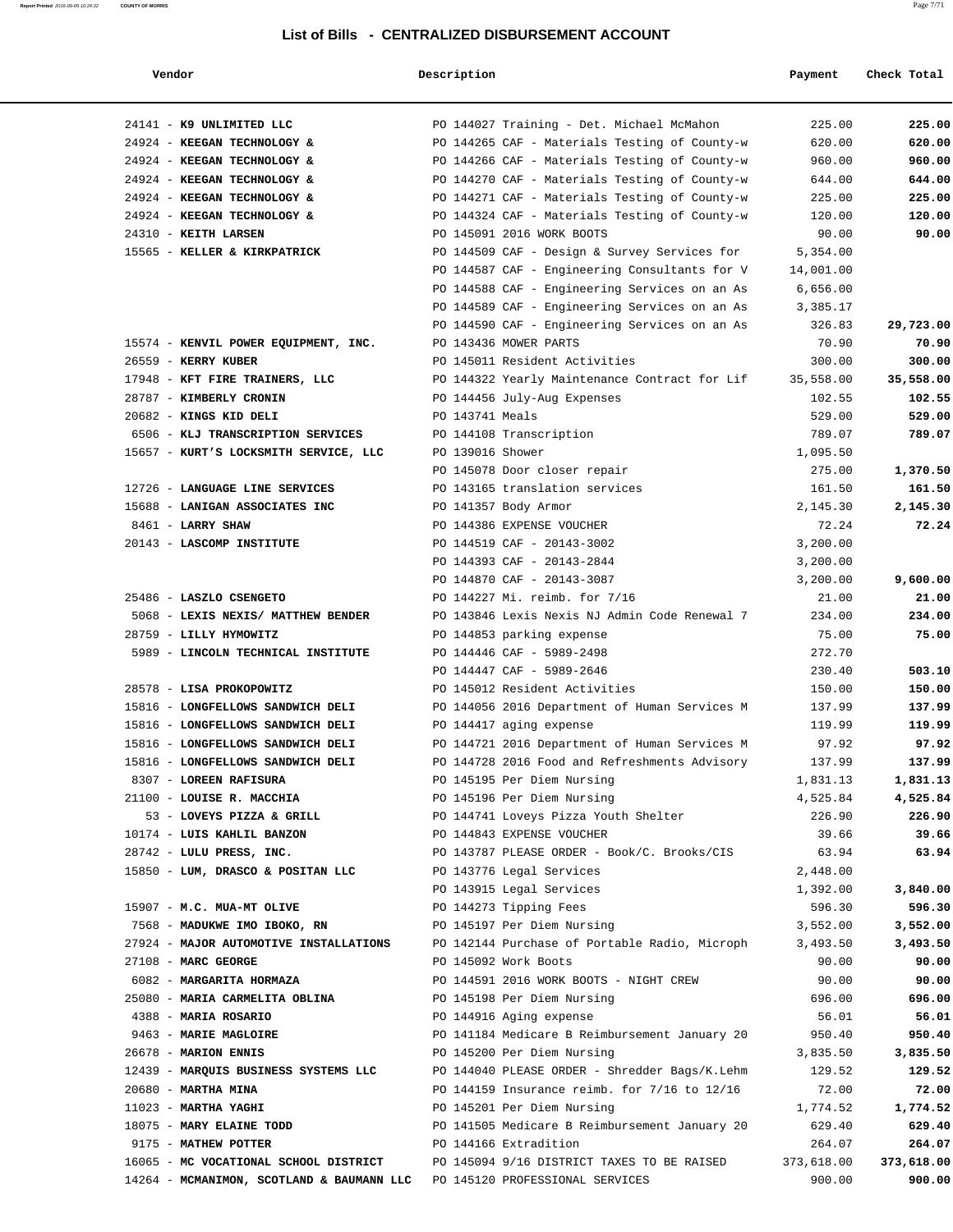| Vendor                                                                                | Description        |                                               | Payment   | Check Total |
|---------------------------------------------------------------------------------------|--------------------|-----------------------------------------------|-----------|-------------|
| 16096 - MCMASTER-CARR SUPPLY CO                                                       |                    | PO 143766 MAINTENANCE SUPPLIES                | 59.95     | 59.95       |
| 16095 - MCMASTER-CARR SUPPLY CO                                                       |                    | PO 144053 Misc. Supplies                      | 148.95    | 148.95      |
| 8949 - MEADOW WOOD MANOR                                                              |                    | PO 144461 Fiscal Year 2017 Countywide Trainin | 2,000.00  | 2,000.00    |
| 28806 - MELISSA ERCOLANO                                                              | PO 144982 Travel   |                                               | 42.42     | 42.42       |
| 8443 - MELOJANE CELESTINO                                                             |                    | PO 145203 Per Diem Nursing                    | 1,184.00  | 1,184.00    |
| 28717 - MENTAL HEALTH ASSOCIATES IN SWNJ                                              | PO 143363 Training |                                               | 75.00     | 75.00       |
| 27879 - METRO PET SUPPLY INC.                                                         |                    | PO 144029 Food - K9<br>SHERIFFS OFFICE        | 1,343.09  | 1,343.09    |
| 16158 - MGL PRINTING SOLUTIONS                                                        |                    | PO 140717 Clearing Account Receipts           | 805.50    |             |
|                                                                                       |                    | PO 143488 MSI VOUCHERS FOR PURCHASING DEPARTM | 1,364.00  | 2,169.50    |
| 24951 - MICHELLE CAPILI                                                               |                    | PO 145204 Per Diem Nursing                    | 3,806.93  | 3,806.93    |
| 11453 - MIDWEST TAPE LLC                                                              |                    | PO 143685 COnfirm CD's & DVD's                | 1,219.69  | 1,219.69    |
| 3879 - MILLENNIUM SOLUTION FOCUS                                                      |                    | PO 144563 CAF - 3879-3050                     | 1,365.33  | 1,365.33    |
| 16207 - MILLER & CHITTY CO INC                                                        |                    | PO 143408 HVAC - SERVICE AGREEMENT            | 17,280.00 | 17,280.00   |
| 6408 - MIRION TECHNOLOGIES (GDS) INC                                                  |                    | PO 140329 Film - SHERIFF'S OFFICE             | 553.00    | 553.00      |
| 25428 - MIRLENE ESTRIPLET                                                             |                    | PO 145205 Per Diem Nursing                    | 4,723.42  | 4,723.42    |
| 10330 - MODERN HANDLING EQUIPMENT                                                     |                    | PO 143438 EOUIPMENT PARTS                     | 174.19    | 174.19      |
| 24862 - MONIQUE THEODULE                                                              |                    | PO 144962 Employee Reimbursement              | 30.00     | 30.00       |
| 16273 - MOORE MEDICAL LLC                                                             |                    | PO 134946 Medical supplies                    | 200.77    |             |
|                                                                                       |                    | PO 137951 Medical supplies                    | 106.47    |             |
|                                                                                       |                    | PO 144148 Medical supplies                    | 91.17     | 398.41      |
| 15883 - MORRIS COUNTY BAR ASSOCIATION                                                 |                    | PO 144472 Retirement Dinner                   | 340.00    | 340.00      |
| 19478 - MORRIS COUNTY CHAMBER OF                                                      | PO 144084 Training |                                               | 150.00    | 150.00      |
| 6213 - MORRIS COUNTY ENGRAVING LLC                                                    |                    | PO 144598 OTHER OPERATING                     | 225.28    | 225.28      |
| 12819 - MORRIS COUNTY M.U.A                                                           |                    | PO 143796 FACILITY GARBAGE COMPACTOR PULLING  | 670.00    | 670.00      |
| 19483 - MORRIS COUNTY MUNICIPAL                                                       |                    | PO 144044 CAF - Solid Waste Collection Servic | 7,028.41  | 7,028.41    |
| 19483 - MORRIS COUNTY MUNICIPAL                                                       |                    | PO 144045 REFUSE REMOVAL                      | 321.30    | 321.30      |
| 16316 - MORRISTOWN AUTO BODY INC                                                      |                    | PO 144081 Investigative Expense               | 160.00    |             |
|                                                                                       |                    | PO 144249 VEHICLE TOW                         | 125.00    | 285.00      |
| 16321 - MORRISTOWN LUMBER &                                                           |                    | PO 143723 Drain Pipe, Elbow                   | 12.78     |             |
|                                                                                       |                    | PO 144061 Misc. Supplies                      | 70.16     |             |
|                                                                                       |                    | PO 144248 SHOP SUPPLIES                       | 10.10     |             |
|                                                                                       |                    | PO 144341 materials                           | 50.27     |             |
|                                                                                       |                    | PO 144371 Misc. Supplies                      | 93.97     | 237.28      |
| 16327 - MORRISTOWN MEDICAL CENTER                                                     |                    | PO 144069 Morgue Use                          | 1,230.00  | 1,230.00    |
| 16334 - MORRISTOWN MEDICAL CENTER                                                     |                    | PO 144825 CH51-1621 July 2016                 | 1,210.00  | 1,210.00    |
| 16340 - MORRISTOWN PARKING AUTHORITY                                                  |                    | PO 145131 PARKING MAINTENANCE FEE             | 5,340.00  | 5,340.00    |
| 21791 - MOTOROLA SOLUTIONS INC                                                        |                    | PO 140533 Upgrade Cty Radio System            | 3,001.60  | 3,001.60    |
| 19501 - MSC INDUSTRIAL SUPPLY CO.                                                     |                    | PO 141977 SHOP SUPPLIES                       | 1,200.76  | 1,200.76    |
| 19501 - MSC INDUSTRIAL SUPPLY CO.                                                     |                    | PO 141977 SHOP SUPPLIES                       | 1,010.93  | 1,010.93    |
| 19501 - MSC INDUSTRIAL SUPPLY CO.                                                     |                    | PO 142570 SHOP SUPPLIES                       | 1,086.35  |             |
|                                                                                       |                    | PO 142940 SHOP SUPPLIES                       | 714.29    | 1,800.64    |
| 19501 - MSC INDUSTRIAL SUPPLY CO.                                                     |                    | PO 143440 SHOP SUPPLIES                       | 3,497.59  | 3,497.59    |
| 19523 - N.J. NATURAL GAS COMPANY                                                      |                    | PO 144347 NATURAL GAS - MONTVILLE             | 184.57    | 184.57      |
| 20657 - NANCY MEEKER                                                                  |                    | PO 141218 Medicare B Reimbursement January 20 | 629.40    | 629.40      |
| 28305 - NATIONAL TERMINAL INC.                                                        |                    | PO 144230 CAF DIESEL FUEL                     | 18,677.12 | 18,677.12   |
| 28753 - NEKEMA DAVIS                                                                  |                    | PO 144163 Mi. & Insurance reimb. for 4/16 to  | 119.20    | 119.20      |
| 28330 - NESTLE WATERS NORTH AMERICA INC. PO 143812 Water - SHERIFF'S OFFICE           |                    |                                               | 327.62    |             |
|                                                                                       |                    | PO 143229 Water for Morris Township - 06/15/1 | 382.09    |             |
|                                                                                       |                    | PO 143127 bottled drinking water plus hot & c | 26.04     |             |
|                                                                                       |                    | PO 143832 Water - SHERIFF'S OFFICE            | 256.18    |             |
|                                                                                       |                    | PO 144487 DRINKING WATER FOR PURCHASING DIVIS | 25.42     |             |
|                                                                                       |                    | PO 144572 Bottle Water Hanover Garage         | 19.43     |             |
|                                                                                       |                    | PO 144573 Bottle Water Montville Garage       | 19.89     |             |
|                                                                                       |                    | PO 144513 Water 7/15/16-8/14/16               | 11.46     | 1,068.13    |
| 28330 - NESTLE WATERS NORTH AMERICA INC. PO 144554 bottled water on Account # 0429033 |                    |                                               | 56.83     |             |
|                                                                                       |                    | PO 144515 Bottled water                       | 60.32     |             |
|                                                                                       |                    | PO 144585 water delivery                      | 36.88     |             |
|                                                                                       |                    | PO 144576 WATER FOR BUILDINGS & GROUNDS / CO  | 117.62    |             |
|                                                                                       |                    | PO 144716 water cooler                        | 66.81     |             |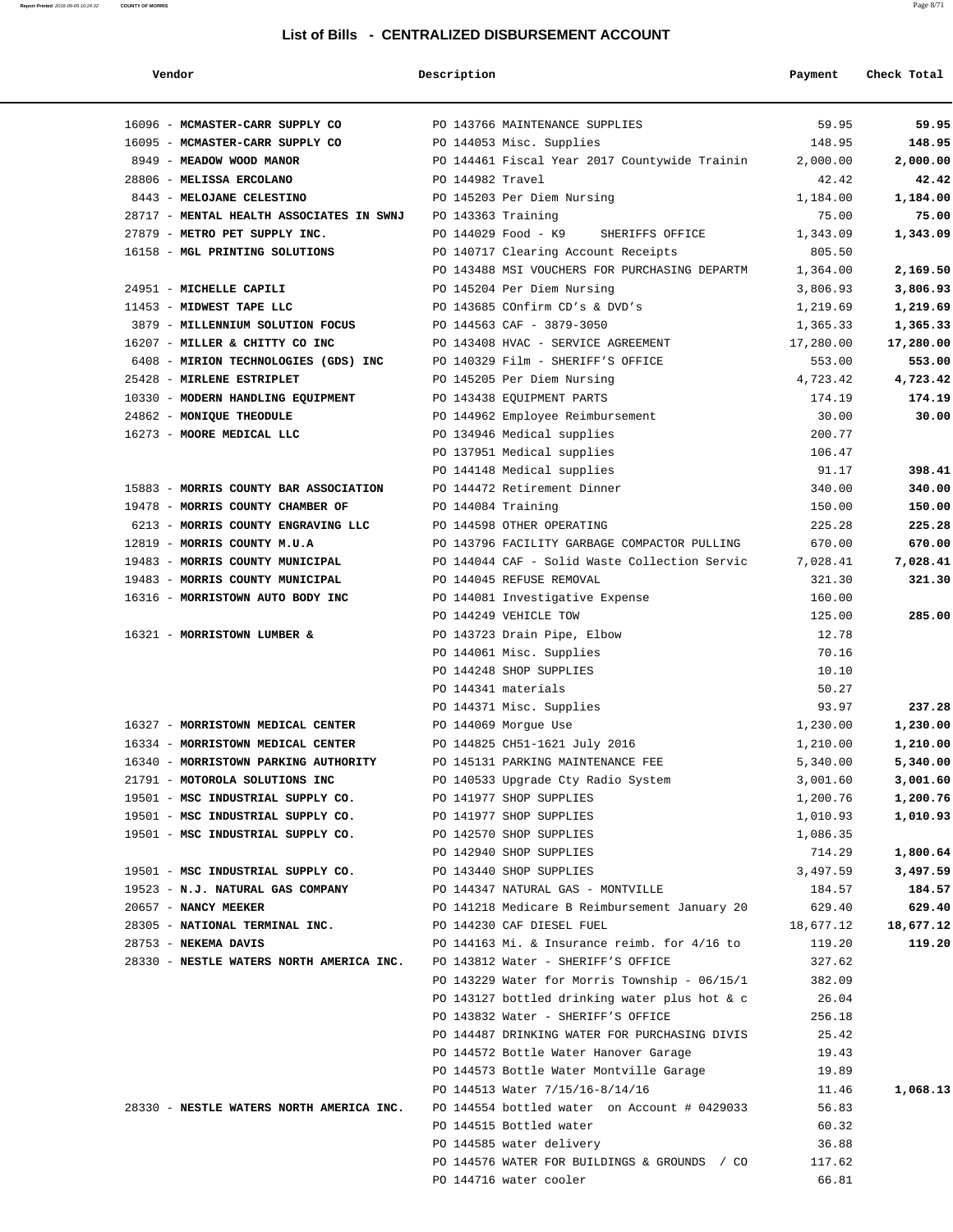#### **Vendor Description Payment Check Total**

|                                                                                |                 | PO 144839 DRINKING WATER: AUGUST 2016                                                 | 26.41            |           |
|--------------------------------------------------------------------------------|-----------------|---------------------------------------------------------------------------------------|------------------|-----------|
|                                                                                |                 | PO 144620 2016 Department of Human Services O                                         | 18.44            |           |
|                                                                                | PO 144744 Water |                                                                                       | 99.70            | 483.01    |
| 28330 - NESTLE WATERS NORTH AMERICA INC.                                       |                 | PO 144899 Inv. 16G0427719620 July 2016 Water/                                         | 19.92            |           |
|                                                                                |                 | PO 144857 Surrogate's Court water                                                     | 47.35            | 67.27     |
| 28729 - NETLINK ENTERPRISES OF GA LLC                                          |                 | PO 143093 PLEASE ORDER - Active Shooter Ammo/                                         | 502.55           | 502.55    |
| 16533 - NEW HOPE FOUNDATION INC.                                               |                 | PO 144826 GIA-1603 July 2016                                                          | 1,400.00         |           |
|                                                                                |                 | PO 144835 CH51-1618 July 2016                                                         | 342.00           |           |
|                                                                                |                 | PO 144854 CH51-1622 DETOX July 2016                                                   | 2,945.00         |           |
|                                                                                |                 | PO 144827 CH51-1604 July 2016                                                         | 12,054.00        | 16,741.00 |
| 24261 - NEW JERSEY ASSOCIATION OF COUNTIES                                     |                 | PO 138623 2016 Annual Celebration of County G                                         | 250.00           | 250.00    |
| 28348 - NEW JERSEY OVERHEAD DOOR LLC                                           |                 | PO 143485 CAF - Labor Rates Garage & Overhead                                         | 1,436.00         |           |
|                                                                                |                 | PO 143829 CAF - Labor Rates Garage & Overhead                                         | 480.00           |           |
|                                                                                |                 | PO 144334 CAF - Labor Rates Garage & Overhead                                         | 2,763.00         |           |
|                                                                                |                 | PO 144594 CAF - Labor Rates Garage & Overhead                                         | 275.00           |           |
|                                                                                |                 | PO 144594 CAF - Labor Rates Garage & Overhead                                         | 5,674.50         | 10,628.50 |
| 16552 - NEWBRIDGE SERVICES INC                                                 |                 | PO 144320 CAF - Grant in Aid 2016 - Jobs Plus                                         | 16,814.00        |           |
|                                                                                |                 | PO 144403 CAF - NEWSER-16M-WIA                                                        | 568.21           |           |
|                                                                                |                 | PO 145067 CAF - NEWSER-16M-WIA                                                        | 9,810.00         | 27,192.21 |
| 23981 - NIELSEN DODGE - C-J-R                                                  |                 | PO 144250 AUTO PARTS                                                                  | 612.09           | 612.09    |
| 17819 - NJ ADVANCE MEDIA, LLC                                                  |                 | PO 143607 Advertising for Nursing Department                                          | 788.00           | 788.00    |
| 17819 - NJ ADVANCE MEDIA, LLC                                                  |                 | PO 144556 Display Ad - ACCT # XMORR3200900                                            | 138.46           | 138.46    |
| 16670 - NJ STATE LEAGUE OF                                                     |                 | PO 143653 Registration for teh NJSLOM Confere                                         | 770.00           | 770.00    |
| $16678$ - NJ TRANSIT                                                           |                 | PO 144164 Bus Pass Order                                                              | 1,710.00         | 1,710.00  |
| $20279$ - NJACTB                                                               |                 | PO 140691 NJ Assoc. of County Tax Boards Annua                                        | 2,395.00         | 2,395.00  |
| $11181 - NJAFM$                                                                |                 | PO 143047 Registration for Jennifer McCulloch                                         | 220.00           | 220.00    |
| $3111 - NJJDA$                                                                 |                 | PO 144449 NJJDA Conference                                                            | 1,316.00         | 1,316.00  |
| $12550 - NJLM$                                                                 |                 | PO 143935 PRE-REGISTRATION FORM FOR THE MORRI                                         | 55.00            |           |
|                                                                                |                 | PO 144287 101st ANNUAL LEAGUE CONFERENCE                                              | 55.00            | 110.00    |
| $10662$ - NMS LABS                                                             |                 | PO 144330 Forensic Toxicology Analysis                                                | 8,293.00         | 8,293.00  |
| 10488 - NORITSU AMERICA CORPORATION                                            |                 | PO 143606 Service Agreement on B2B Inkjet Pri<br>PO 143921 Radio Installation/Removal | 5,632.00         | 5,632.00  |
| 26357 - NORTHEAST COMMUNICATIONS, INC.<br>16738 - NORTHEASTERN HARDWARE CO INC |                 | PO 143742 Construction Material                                                       | 666.50<br>249.67 | 666.50    |
|                                                                                |                 | PO 144294 Stepladder                                                                  | 59.95            | 309.62    |
| 16767 - NUTRI-SYSTEMS CORPORATION                                              |                 | PO 144452 Nutrition Expense                                                           | 533.91           | 533.91    |
| 6500 - OCEAN SYSTEMS                                                           |                 |                                                                                       | 16,680.00        | 16,680.00 |
| $10846 - ODB CO$                                                               |                 | PO 140135 PLEASE ORDER - Avid Media System/G.<br>PO 143444 EQUIPMENT PARTS            | 90.00            | 90.00     |
| 26726 - OFFICE CONCEPTS GROUP, INC.                                            |                 | PO 143378 Office Supplies                                                             | 178.16           | 178.16    |
| 26726 - OFFICE CONCEPTS GROUP, INC.                                            |                 | PO 143686 Materials Received                                                          | 31.61            | 31.61     |
| 26726 - OFFICE CONCEPTS GROUP, INC.                                            |                 | PO 144054 2016 Department of Human Services O                                         | 101.77           | 101.77    |
| 26726 - OFFICE CONCEPTS GROUP, INC.                                            |                 | PO 144072 Office & Kitchen Supplies                                                   | 35.47            | 35.47     |
| 26726 - OFFICE CONCEPTS GROUP, INC.                                            |                 | PO 144094 Data Processing Supply                                                      | 56.28            | 56.28     |
| 26726 - OFFICE CONCEPTS GROUP, INC.                                            |                 | PO 144331 Various Office Supplies                                                     | 346.49           | 346.49    |
| 26726 - OFFICE CONCEPTS GROUP, INC.                                            |                 | PO 144338 Office Supplies                                                             | 119.95           | 119.95    |
| 26726 - OFFICE CONCEPTS GROUP, INC.                                            |                 | PO 144798 Various Office Supplies                                                     | 111.38           | 111.38    |
| 26726 - OFFICE CONCEPTS GROUP, INC.                                            |                 | PO 144860 Various Office Supplies                                                     | 121.47           | 121.47    |
| 10246 - OFFICE OF TEMPORARY ASSISTANCE                                         |                 | PO 144358 Estimated Co. Share of ASSIR for Au                                         | 40,000.00        | 40,000.00 |
| 10246 - OFFICE OF TEMPORARY ASSISTANCE                                         |                 | PO 144359 Estimated Co. Share of TANF for 8/1                                         | 10,000.00        | 10,000.00 |
| 25021 - ONE SOURCE OF NEW JERSEY LLC                                           |                 | PO 143724 Locknuts                                                                    | 78.89            | 78.89     |
| 25021 - ONE SOURCE OF NEW JERSEY LLC                                           |                 | PO 144141 Bolts, Washers, Nuts                                                        | 861.08           | 861.08    |
| 25021 - ONE SOURCE OF NEW JERSEY LLC                                           |                 | PO 144251 HARDWARE                                                                    | 287.32           | 287.32    |
| 14076 - OPHELIA V. CRUSE                                                       |                 | PO 144917 Aging Expense                                                               | 262.10           | 262.10    |
| 27935 - PAGEFREEZER SOFTWARE, INC.                                             |                 | PO 141827 Social Media Archiving                                                      | 3,240.00         | 3,240.00  |
| 10287 - PANCIELLO CONSTRUCTION LLC                                             |                 | PO 144411 CAF - Labor Rates Masonry & Concret                                         | 3,440.00         |           |
|                                                                                |                 | PO 145113 CAF - Labor Rates Masonry & Concret                                         | 1,760.00         | 5,200.00  |
| 16887 - PAPER MART INC                                                         |                 | PO 144096 Office Supply                                                               | 185.10           |           |
|                                                                                |                 | PO 144052 mis. paper for the office and recor                                         | 1,273.95         | 1,459.05  |
| 16899 - PARK UNION LUMBER COMPANY LLC                                          |                 | PO 143703 supplies                                                                    | 155.79           | 155.79    |
| 25411 - PATRICIA W. GIBBONS                                                    |                 | PO 144342 CAF - Nutritionist                                                          | 367.00           | 367.00    |
|                                                                                |                 |                                                                                       |                  |           |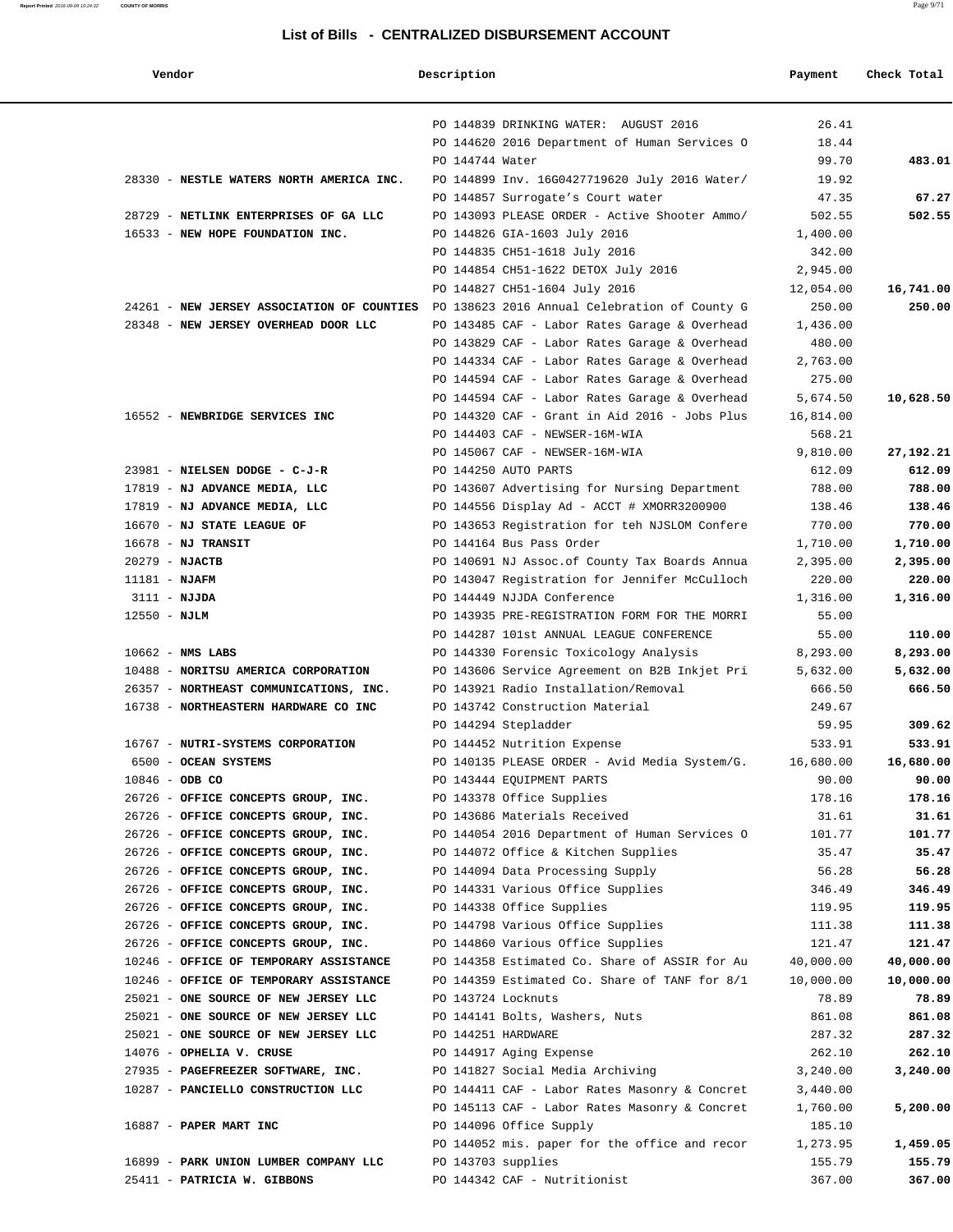| Vendor                                 | Description          |                                                                       | Payment             | Check Total          |
|----------------------------------------|----------------------|-----------------------------------------------------------------------|---------------------|----------------------|
| 3476 - PAUL CHASE                      |                      | PO 144592 2016 WORK BOOTS - NIGHT CREW                                | 74.99               | 74.99                |
| 8535 - PAULA JORDAO                    |                      | PO 144978 Travel Expense                                              | 48.90               | 48.90                |
| 9232 - PENNJERSEY MACHINERY, LLC       |                      | PO 142575 EQUIPMENT PARTS                                             | 364.23              | 364.23               |
| 9849 - PETER LIMONE JR                 |                      | PO 144918 Nutrition expense                                           | 75.00               |                      |
|                                        |                      | PO 144919 Nutrition expense                                           | 100.00              | 175.00               |
| 17005 - PHARMA CARE INC                |                      | PO 145013 CAF - Pharmaceutical Consulting Ser                         | 3,913.00            | 3,913.00             |
| 4934 - PHYLLIS COPPOLA                 |                      | PO 144441 Pre-Election Work-42.0 Hours @ \$10.                        | 420.00              |                      |
|                                        |                      | PO 144636 Pre-Election Work-24.0 Hours @ \$10.                        | 240.00              | 660.00               |
| 19681 - PITNEY BOWES CREDIT CORP       |                      | PO 142164 Maintenance charges for mail machin                         | 174.00              |                      |
|                                        |                      | PO 142071 Rental charges for mail machine - 1                         | 43.98               |                      |
|                                        |                      | PO 143506 Pitney Bowes Quarterly Charge for L                         | 525.00              |                      |
|                                        |                      | PO 143933 lease on account #2223016001                                | 620.46              | 1,363.44             |
| 17066 - PLAINSMAN AUTO SUPPLY          |                      | PO 144252 AUTO PARTS                                                  | 3,903.45            | 3,903.45             |
| 28765 - PMI TECHNOLOGIES               |                      | PO 144129 Quote DVS201605MO1 - Hardware Maint                         | 3,780.00            | 3,780.00             |
| 19693 - POLITI AUTO PARTS INC.         |                      | PO 144149 Misc. Parts                                                 | 64.61               | 64.61                |
| 10058 - PORTER LEE CORPORATION         |                      | PO 144021 Annual Software/Beast - SHERIFF'S O                         | 1,027.00            | 1,027.00             |
| 26363 - PRAXAIR DISTRIBUTION           |                      | PO 143704 OXYGEN TANKS - MORRIS VIEW                                  | 5,051.08            | 5,051.08             |
| 26363 - PRAXAIR DISTRIBUTION           |                      | PO 144253 WELDING SUPPLIES                                            | 291.60              | 291.60               |
| 25535 - PRECIOUS GEMS MUSIC, LLC       |                      | PO 145014 Resident Activities                                         | 125.00              | 125.00               |
| 10503 - PREMIER HEALTHCARE             |                      | PO 143862 CAF - Management Services 103,885.48                        |                     |                      |
| 28417 - PLIC SBD GRAND ISLAND          |                      | PO 145015 CAF - Management Services<br>PO 142275 group life insurance | 51,649.33<br>248.82 | 155,534.81<br>248.82 |
| 24230 - PRIORITY DISPATCH CORP.        |                      | PO 142790 Education, School, Training                                 | 10,144.00           | 10,144.00            |
| 24230 - PRIORITY DISPATCH CORP.        |                      | PO 143618 Education, School, Training                                 | 310.00              | 310.00               |
| 25429 - PROFESSIONAL CONSULTING, INC.  |                      | PO 144326 CAF - Design and Constr Admin for R                         | 336.00              | 336.00               |
| $264$ - R & J CONTROL, INC.            |                      | PO 142960 ASAP Generator Maintenence                                  | 2,662.50            |                      |
|                                        |                      | PO 143483 CAF - Generator Repair                                      | 474.75              |                      |
|                                        |                      | PO 143690 CAF - Generator Repair Services                             | 155.00              |                      |
|                                        |                      | PO 143690 CAF - Generator Repair Services                             | 3,410.00            |                      |
|                                        |                      | PO 144067 CAF - Generator Repair                                      | 2,692.32            | 9,394.57             |
| 12473 - R.D. SALES DOOR & HARDWARE LLC |                      | PO 143700 AUTOMATIC DOOR REPAIR                                       | 3,635.00            |                      |
|                                        |                      | PO 143828 AUTOMATIC DOOR REPAIR                                       | 1,881.04            |                      |
|                                        |                      | PO 144335 LOCKING HARDWARE                                            | 105.00              |                      |
|                                        |                      | PO 145017 Safety & Security Repairs                                   | 4,028.00            | 9,649.04             |
| 15620 - R.S. KNAPP CO INC              |                      | PO 144064 PW300 Print Engine rental                                   | 194.55              | 194.55               |
| 28778 - RANDALL L HENNINGSON           |                      | PO 144389 ComTIA certification exam fees                              | 339.98              | 339.98               |
| 28618 - RAVE WIRELESS                  | PO 143056 Software   |                                                                       | 28,500.00           | 28,500.00            |
| 26223 - RE-TRON TECHNOLOGIES INC.      | PO 144254 AUTO PARTS |                                                                       | 547.75              | 547.75               |
| 21348 - REEMA KAREER                   | PO 144477 Travel     |                                                                       | 46.29               | 46.29                |
| 12035 - RICCIARDI BROTHERS             |                      | PO 143705 paint materials                                             | 562.86              | 562.86               |
| 12034 - RICCIARDI BROTHERS OF          | PO 143701 PAINT      |                                                                       | 917.39              | 917.39               |
| 1365 - RICH LITTLE                     |                      | PO 145087 Work Boots                                                  | 90.00               | 90.00                |
| 19765 - RICOH AMERICAS CORPORATION     |                      | PO 141903 Copier Lease for 3 Yrs, State Contr                         | 1,199.66            |                      |
|                                        |                      | PO 142273 Copier Lease                                                | 500.23              |                      |
|                                        |                      | PO 142442 New Ricoh MP C4503 Copier                                   | 936.51              |                      |
|                                        |                      | PO 143221 Copier maintenance billing from 4/1                         | 3,805.24            |                      |
|                                        |                      | PO 142876 Color Copies Machine #7278 AGing Ex                         | 49.77               |                      |
|                                        |                      | PO 143926 ID #6853 and ID#6795 copies                                 | 2,013.48            |                      |
|                                        |                      | PO 143949 quarterly copier lease payment                              | 754.66              |                      |
|                                        |                      | PO 144071 Ricoh MP301SPF                                              | 197.23              | 9,456.78             |
| 19765 - RICOH AMERICAS CORPORATION     |                      | PO 144436 Rentals - SHERIFF'S OFFICE                                  | 5,690.29            |                      |
|                                        |                      | PO 144848 CONTRACT#12463                                              | 558.23              |                      |
|                                        |                      | PO 144119 MAPS expense                                                | 416.23              |                      |
|                                        |                      | PO 144120 Aging Expense                                               | 924.98              |                      |
|                                        |                      | PO 144442 COPIER RENTAL                                               | 792.55              |                      |
|                                        |                      | PO 145097 customer no. 6365                                           | 942.37              |                      |
|                                        |                      | PO 145102 CONTRACT#12463                                              | 558.23              | 9,882.88             |
| 28741 - RICOH USA, INC.                |                      | PO 144037 2nd Qtr 2016 Color Prints                                   | 145.25              |                      |
|                                        |                      | PO 144520 Inv. 66020 Color Copies - 4/1/16 th                         | 238.91              |                      |

**Report Printed** 2016-09-09 10:24:32 **COUNTY OF MORRIS** Page 10/71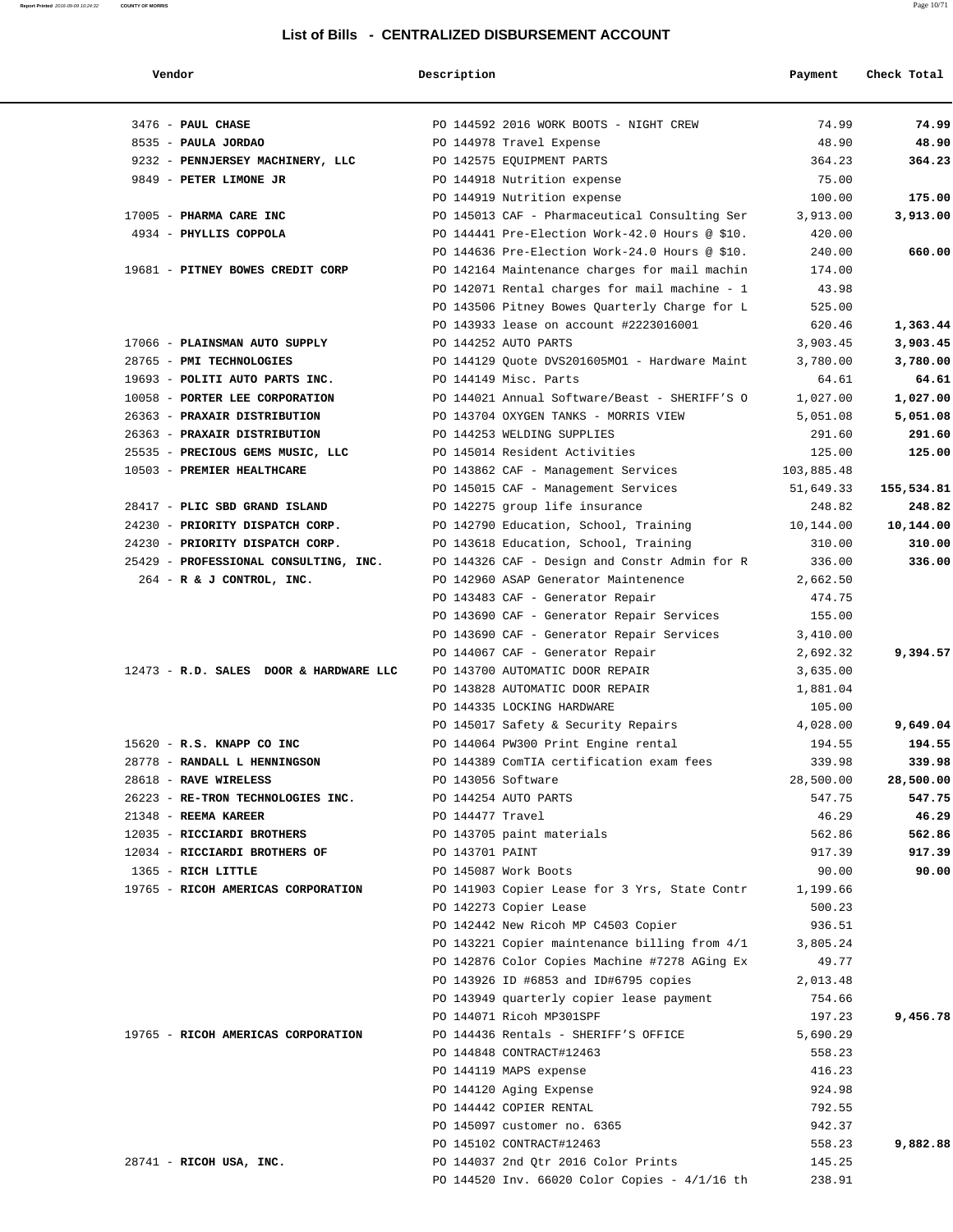#### **Report Printed** 2016-09-09 10:24:32 **COUNTY OF MORRIS** Page 11/71

#### **List of Bills - CENTRALIZED DISBURSEMENT ACCOUNT**

PO 144488 COLOR COPIES OVER ALLOWANCE, SUPERI 40.32

 **Vendor Description Payment Check Total**

|                                                                                  |                    | PO 144514 Color copies                                  | 64.82      |            |
|----------------------------------------------------------------------------------|--------------------|---------------------------------------------------------|------------|------------|
|                                                                                  |                    | PO 144524 Richoh Copier color and black and w           | 430.71     |            |
|                                                                                  |                    | PO 144593 Color Copies - Serial number #E175M           | 309.40     |            |
|                                                                                  |                    | PO 144811 Color copies                                  | 492.10     |            |
|                                                                                  |                    | PO 144727 Color Copies                                  | 46.20      | 1,767.71   |
| 28741 - RICOH USA, INC.                                                          |                    | PO 144696 4-1-16 to 6-30-16 color copies on R           | 673.68     |            |
|                                                                                  |                    | PO 144814 Color Copies for the Back Copier Pe           | 301.14     |            |
|                                                                                  |                    | PO 144764 Color Copies                                  | 168.63     |            |
|                                                                                  |                    | PO 145123 Quarterly Copier Maintenance, Purch           | 150.78     | 1,294.23   |
| 7952 - RIOS' ENGRAVING                                                           |                    | PO 143710 Quote for Planning Board Stamp                | 102.00     |            |
|                                                                                  |                    | PO 144293 Quote for Nametag and Namebadge - N           | 24.00      | 126.00     |
| 2355 - RITCHIES MUSIC CENTER                                                     |                    | PO 144274 OTHER OUTSIDE                                 | 1,504.80   | 1,504.80   |
| 9484 - ROB VAZZANA                                                               |                    | PO 145088 Work Boots                                    | 84.99      | 84.99      |
| 13770 - ROBERT A. CHARMOY, DMD PA PO 144042 Morris County Dental Health Program  |                    |                                                         | 65.00      | 65.00      |
| 24839 - ROBERT ALVES                                                             | PO 144424 Mileage  |                                                         | 11.20      | 11.20      |
| 20142 - ROBOTECH CAD SOLUTIONS                                                   |                    | PO 144397 CAF - 20142-3141                              | 1,600.00   | 1,600.00   |
| 7805 - ROSE DUMAPIT                                                              |                    | PO 145206 Per Diem Nursing                              | 1,468.53   | 1,468.53   |
| 28817 - ROSEMARY GYURE                                                           |                    | PO 145174 Projector Lamp for Firearms Simulat           | 118.38     | 118.38     |
| 5345 - ROUTE 23 AUTOMALL LLC                                                     |                    |                                                         |            | 609.30     |
|                                                                                  |                    | PO 144255 AUTO PARTS                                    | 609.30     |            |
| 9938 - RUTGERS CENTER FOR CONTINUING                                             |                    | PO 144381 CAF - 9938-2706                               | 779.00     |            |
|                                                                                  |                    | PO 144865 CAF - 9938-3029                               | 3,116.00   |            |
|                                                                                  |                    | PO 144872 CAF - 9938-3027                               | 533.00     |            |
|                                                                                  |                    | PO 144873 CAF - 9938-2908                               | 2,476.00   |            |
|                                                                                  |                    | PO 145069 CAF - 9938-3191                               | 1,554.00   | 8,458.00   |
| 19806 - RUTGERS UNIVERSITY                                                       |                    | PO 143845 Registration - Director Leary to at           | 750.00     | 750.00     |
| 20167 - SAFARILAND LLC                                                           |                    | PO 143260 TRAINING                                      | 200.00     | 200.00     |
| 28219 - SARA MOJICA                                                              |                    | PO 144545 reimbursement for mileage                     | 14.95      | 14.95      |
| $2112$ - SAYBOLT, LP.                                                            |                    | PO 144075 GASOLINE OCTANE ANALYSIS                      | 160.00     | 160.00     |
| 24284 - SELECT REHABILITATION INC. PO 145018 CAF - Professional Physical, Occupa |                    |                                                         | 166,709.32 | 166,709.32 |
| 17621 - SHEAFFER SUPPLY, INC.                                                    | PO 144256 HARDWARE |                                                         | 89.80      |            |
|                                                                                  |                    | PO 144676 BUILD MAINT                                   | 129.16     | 218.96     |
| 27853 - SHELLEY REINER                                                           |                    | PO 145207 Per Diem Nursing                              | 2,801.40   | 2,801.40   |
| 17365 - SHERIFF EDWARD V. ROCHFORD                                               |                    | PO 144023 Misc Petty Cash                               | 466.34     | 466.34     |
| 17635 - SHERWIN WILLIAMS                                                         | PO 144128 paint    |                                                         | 43.35      | 43.35      |
| 17636 - SHERWIN-WILLIAMS                                                         | PO 143868 PAINT    |                                                         | 488.90     |            |
|                                                                                  | PO 144351 PAINT    |                                                         | 92.88      | 581.78     |
| 17726 - SHI INTERNATIONAL CORP                                                   |                    | PO 138315 Contracted Services - ISP Migration 11,000.00 |            | 11,000.00  |
| 17655 - SILVER SQUEAK, LLC                                                       |                    | PO 144049 CAF - Bidding for a contract                  | 9,600.00   | 9,600.00   |
| 8503 - SMITH TRACTOR & EQUIPMENT INC.                                            |                    | PO 144257 TRUCK PARTS                                   | 329.40     | 329.40     |
| 7722 - SNAP-ON INDUSTRIAL                                                        | PO 143427 TOOLS    |                                                         | 63.00      | 63.00      |
| 6981 - SODEXO INC & AFFILIATES                                                   |                    | PO 144283 Dietary Services Per. 7/2/16-7/29/1           | 167,922.18 | 167,922.18 |
| 6981 - SODEXO INC & AFFILIATES                                                   |                    | PO 145019 Dietary Dining Supplies                       | 871.44     | 871.44     |
| 6981 - SODEXO INC & AFFILIATES                                                   |                    | PO 145020 CAF - Dietary Services                        | 278,981.97 | 278,981.97 |
| 6981 - SODEXO INC & AFFILIATES                                                   |                    | PO 145021 CAF - Laundry Services                        | 74,805.88  | 74,805.88  |
| 6981 - SODEXO INC & AFFILIATES                                                   |                    | PO 145100 CAF - Dietary Services                        | 5,928.91   | 5,928.91   |
| 6981 - SODEXO INC & AFFILIATES                                                   |                    | PO 145119 Dietary Services Services for July-           | 6,631.68   | 6,631.68   |
| 12459 - SOLAR TECHNOLOGY INC.                                                    |                    | PO 144834 VMS Cell Service                              | 25.90      | 25.90      |
|                                                                                  |                    |                                                         |            |            |
| 28816 - SOPHY JOSE                                                               |                    | PO 144922 aging expense                                 | 67.38      | 67.38      |
| 17755 - SOUTHEAST MORRIS COUNTY                                                  |                    | PO 144145 WATER - QTR JDC                               | 490.22     | 490.22     |
| 17755 - SOUTHEAST MORRIS COUNTY                                                  |                    | PO 145064 WATER - MONTHLY                               | 15,377.90  | 15,377.90  |
| 11160 - SPACE FARMS INC                                                          |                    | PO 143743 Carcass Removal                               | 1,995.00   | 1,995.00   |
| $19919$ - STAR LEDGER                                                            |                    | PO 145022 Newspaper for Coffee Shop                     | 66.25      | 66.25      |
| 5021 - AEROFUND FINANCIAL INC.                                                   |                    | PO 144866 CAF - ETS Transportaion Services fo           | 3,864.84   |            |
|                                                                                  |                    | PO 144871 CAF - ETS Transportaion Services fo           | 3,744.44   |            |
|                                                                                  |                    | PO 145080 CAF - ETS Transportaion Services fo           | 3,491.60   | 11,100.88  |
| 16675 - STATE TOXICOLOGY LABORATORY                                              |                    | PO 142725 Drug Screening                                | 495.00     | 495.00     |
| 26956 - STEPHANIE GORMAN                                                         |                    | PO 144719 travel reimbursement                          | 61.93      | 61.93      |
| $26447$ - STEPHEN J. ZENES                                                       |                    | PO 144712 Priority Disp. PPDS Instructor Cour           | 1,326.03   | 1,326.03   |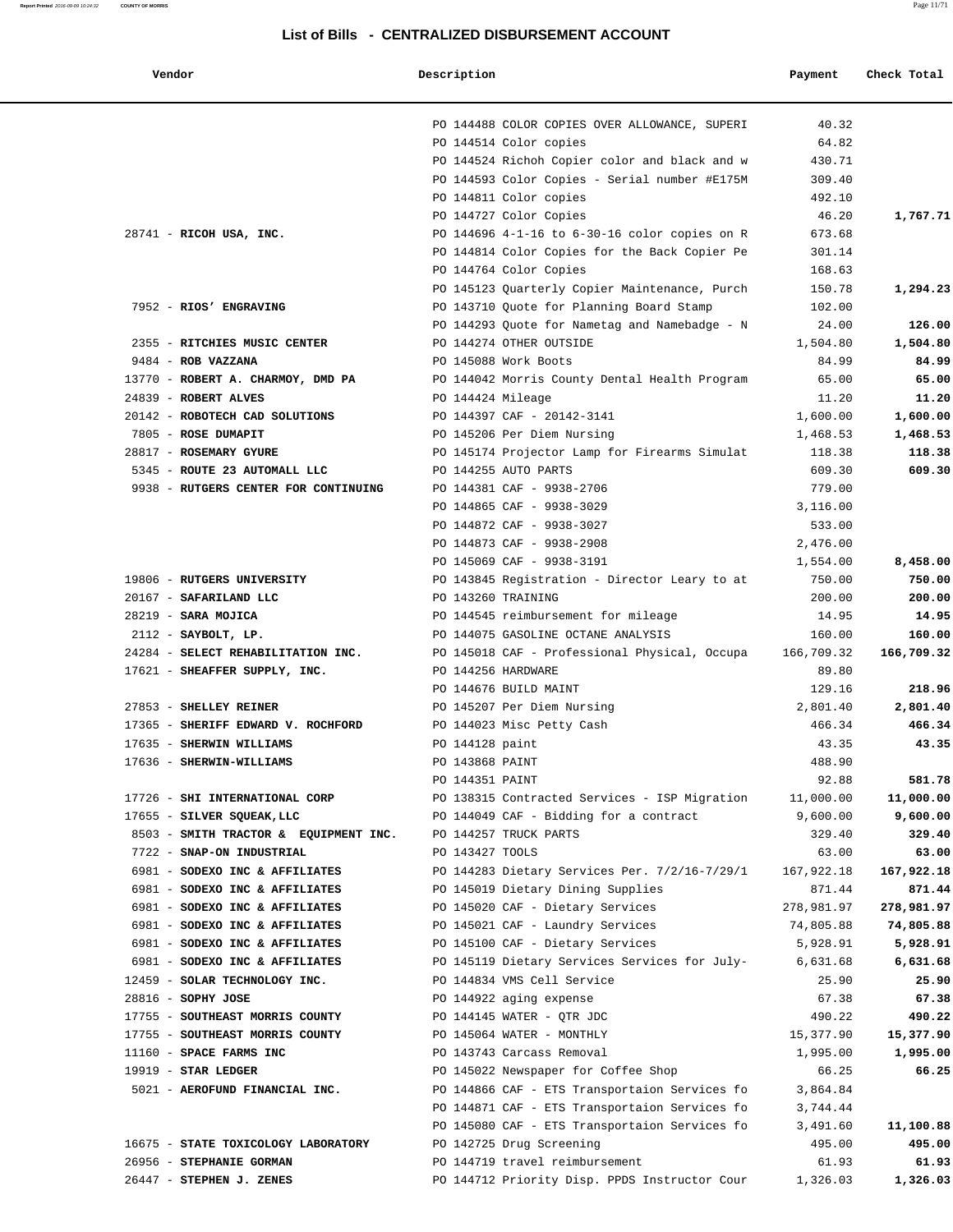**Report Printed** 2016-09-09 10:24:32 **COUNTY OF MORRIS** Page 12/71

| endor |
|-------|
|-------|

#### **Vendor Description Payment Check Total**

| 26447 - STEPHEN J. ZENES                                                    | PO 144713 NASU/Keystone Conference            | 358.20     | 358.20     |
|-----------------------------------------------------------------------------|-----------------------------------------------|------------|------------|
| 4298 - STERICYCLE INC.                                                      | PO 145023 Solid Medical Waste Disposal for Mo | 1,340.77   | 1,340.77   |
| 8284 - STERICYCLE SPECIALTY                                                 | PO 138395 Remove and Replace Pre-Filter on Fi | 935.00     | 935.00     |
| 8425 - STEVE ORTIZ                                                          | PO 144474 Training                            | 399.00     | 399.00     |
| 1481 - SUBHAG KUMAR                                                         | PO 144611 Insurance reimb. for 7/16 to 12/16  | 72.00      | 72.00      |
| 8621 - SUBURBAN PROPANE -2347                                               | PO 144272 Propane Delivery                    | 1,081.64   | 1,081.64   |
| 17937 - SUSSEX COUNTY COMMUNITY COLLEGE                                     | PO 145081 CAF - 17937-2453                    | 3,200.00   | 3,200.00   |
| 17936 - SUSSEX CTY CHAMBER OF COMMERCE                                      | PO 144004 Annual Membership Dues              | 235.00     | 235.00     |
| 6265 - T & M ASSOCIATES                                                     | PO 144586 CAF - Remedial Investigation to del | 8,196.00   | 8,196.00   |
| 16110 - T. Y. LIN INTERNATIONAL                                             | PO 144308 CAF - Final Design Bi-County Bridge | 59,368.27  | 59,368.27  |
| 20814 - T.Y. LIN INTERNATIONAL                                              | PO 144279 CAF - Construction Support Services | 22,242.84  | 22,242.84  |
| 26030 - TABB INC.                                                           | PO 143924 Pre-employment check                | 540.00     | 540.00     |
| 26030 - TABB INC.                                                           | PO 144058 Background check                    | 35.00      | 35.00      |
| $27377 -$ TARA VYAS                                                         | PO 144973 Travel Expense                      | 42.42      | 42.42      |
| 17990 - TELESEARCH INC                                                      | PO 143951 temporary services                  | 605.48     |            |
|                                                                             | PO 143984 temporary staffing                  | 491.40     |            |
|                                                                             | PO 144006 temporary staffing                  | 482.63     |            |
|                                                                             | PO 144419 temporary staffing                  | 579.15     |            |
|                                                                             | PO 144552 temporary help in bookkeeping and E | 2,289.95   |            |
|                                                                             | PO 144746 temporary services weekending 8/21/ | 2,139.75   | 6,588.36   |
| 26677 - TEODORA O. DELEON                                                   | PO 145208 Per Diem Nursing                    | 1,184.00   | 1,184.00   |
| 12107 - TEREX UTILITIES, INC.                                               | PO 136601 TRUCK SERVICE                       | 1,272.22   |            |
|                                                                             | PO 143429 TRUCK SERVICE                       | 1,913.22   | 3,185.44   |
| 21294 - TETRA TECH INC                                                      | PO 144852 NJ UASI Emer Mgt and Homeland Secur | 17,958.25  | 17,958.25  |
| 21214 - TEW FUNERAL SERVICES INC.                                           | PO 145136 Morgue Transportation - Warren      | 1,500.00   | 1,500.00   |
| 21090 - THE ENGINE EXCHANGE                                                 | PO 144258 AUTO PARTS                          | 2,450.00   | 2,450.00   |
| 28748 - THE GUTTER MEN                                                      | PO 144015 BLDG REPAIRS                        | 665.00     | 665.00     |
| 19739 - THE RBA GROUP INC.                                                  | PO 144332 CAF - Design & Survey Service for T | 1,400.25   |            |
|                                                                             | PO 144818 old Ref# CF09001500000              | 25,494.28  |            |
|                                                                             | PO 145016 CAF - Design & Construction Admin f | 400.68     | 27,295.21  |
| 5711 - THE TAB GROUP                                                        | PO 143689 CAF - Records Storage for Clerk     | 41.95      | 41.95      |
| 28602 - THOMAS C. SCHMID                                                    | PO 144473 Travel                              | 46.40      | 46.40      |
| 6048 - THOMAS GALANTE                                                       | PO 144900 2016 WORK BOOTS - SECURITY          | 59.99      | 59.99      |
| 24933 - THOMAS POLLIO                                                       | PO 144768 Petty Cash August                   | 206.78     | 206.78     |
| 18437 - THOMSON REUTERS-WEST                                                | PO 142457 West information charges for 6/16   | 310.10     | 310.10     |
| 10812 - THOMSON REUTER-WEST                                                 | PO 143273 County Counsel Subscriptions 2016   | 692.80     | 692.80     |
| 10812 - THOMSON REUTER-WEST                                                 | PO 143275 County Counsel Subscriptions 2016   | 404.00     | 404.00     |
| 10812 - THOMSON REUTER-WEST                                                 | PO 143318 Investigative Expense               | 921.90     | 921.90     |
| 10812 - THOMSON REUTER-WEST                                                 | PO 143929 west information charges 7/1/16-7/3 | 570.45     | 570.45     |
| 10812 - THOMSON REUTER-WEST                                                 | PO 144327 County Counsel Subscriptions 2016   | 404.00     | 404.00     |
| 122 - TILCON NEW YORK INC.                                                  | PO 143735 Bituminous Concrete                 | 706.65     |            |
|                                                                             | PO 144138 Bituminous Concrete                 | 394.64     | 1,101.29   |
| 18063 - TINGUE BROWN & CO.                                                  | PO 145024 Laundry Equipment Repair            | 8,660.29   | 8,660.29   |
| 9099 - TONY SANCHEZ LTD                                                     | PO 144259 TRUCK PARTS                         | 538.20     | 538.20     |
| 28512 - TOWN OF BOONTON POLICE DEPARTMENT PO 137247 DRE Grant Reimbursement |                                               | 220.00     | 220.00     |
| 26593 - TRACKS UNLIMITED, INC.                                              | PO 144229 CAF - Improvements to Railroad Grad | 114,377.27 |            |
|                                                                             | PO 144806 CAF - Improvements to Railroad Grad | 22,370.23  | 136,747.50 |
| 11791 - TRANSYSTEMS CORPORATION                                             | PO 144282 CAF - Preliminary Design Services f | 6,995.27   | 6,995.27   |
| 27134 - TRAVIS DEAN                                                         | PO 144401 Work Boots                          | 90.00      | 90.00      |
| 11781 - TREASURER. ST OF NJ                                                 | PO 143375 CSP Collection Intercept Fees for t | 11,554.18  | 11,554.18  |
| 11781 - TREASURER. ST OF NJ                                                 | PO 143376 CSP Collection Intercept Fees (Pre- | 14.00      | 14.00      |
| 19990 - TREASURER-STATE OF NEW JERSEY                                       | PO 143178 NJ Dept of Env. Protection, Medical | 85.00      | 85.00      |
| 10163 - TREVOR HUFFERT                                                      | PO 144718 Work Boots                          | 90.00      | 90.00      |
| 2773 - TRI-DIM FILTER CORPORATION                                           | PO 140445 Range Filters                       | 11,382.20  | 11,382.20  |
| 21352 - TROPICANA CASINO & RESORT                                           | PO 141871 NJSLOM 2016 reservation #42539      | 194.00     | 194.00     |
| 2101 - TURNING POINT, INC                                                   | PO 145150 CH51-1614 DETOX May - July 2016     | 18,972.00  |            |
|                                                                             | PO 145152 CH51-1615 May- July 2016            | 8,820.00   | 27,792.00  |
| 12739 - TURTLE & HUGHES, INC.                                               | PO 144014 ELECTRICAL                          | 320.53     |            |
|                                                                             | PO 144303 ELECTRICAL                          | 75.16      | 395.69     |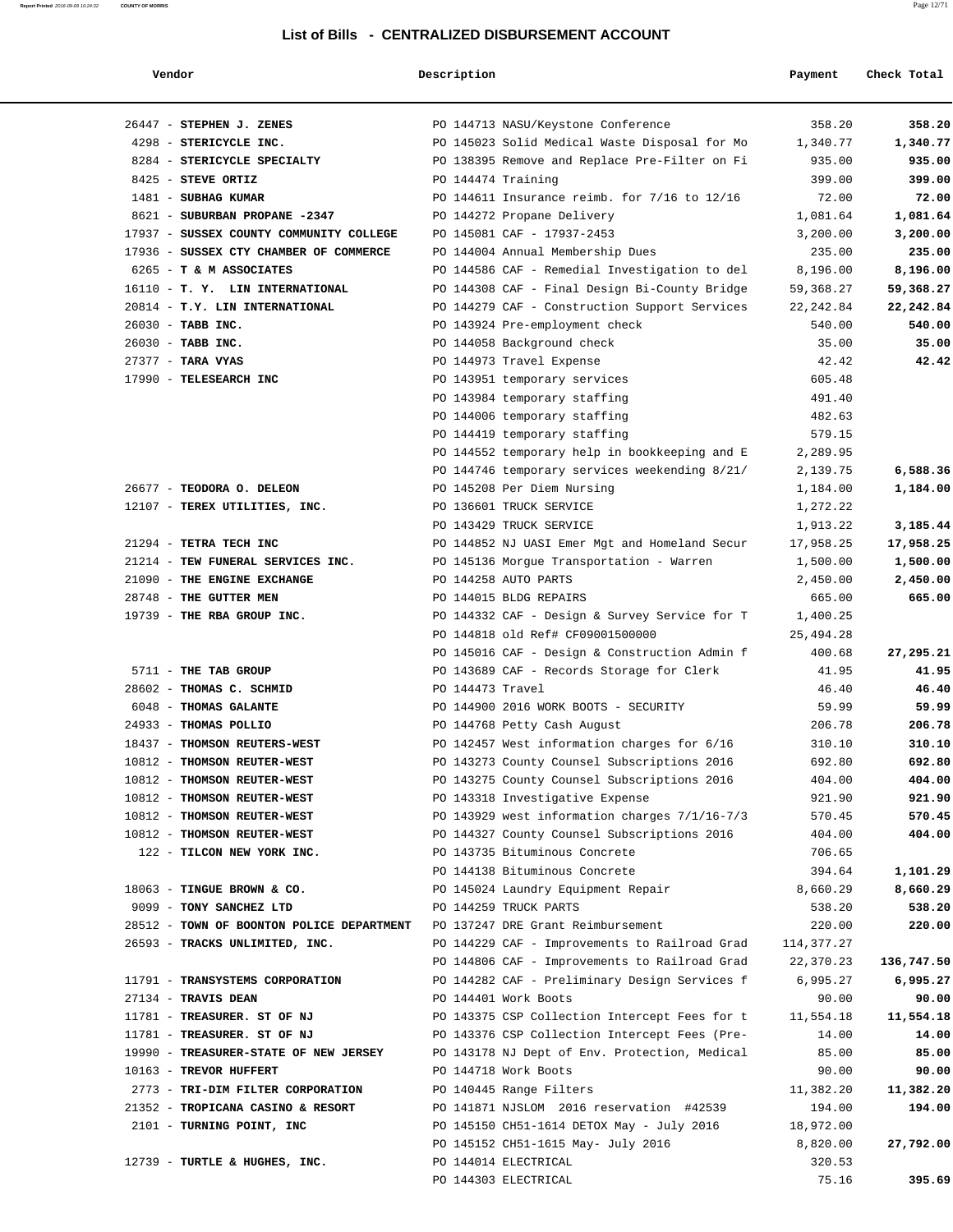#### **Report Printed** 2016-09-09 10:24:32 **COUNTY OF MORRIS** Page 13/71

#### **List of Bills - CENTRALIZED DISBURSEMENT ACCOUNT**

| Vendor                                 | Description |                                               | Payment   | Check Total |
|----------------------------------------|-------------|-----------------------------------------------|-----------|-------------|
| 24658 - U.S. BANK OPERATIONS CENTER    |             | PO 145155 Administrative Expenses             | 70.00     | 70.00       |
| 9285 - U.S. SECURITY ASSOCIATES, INC.  |             | PO 142458 Security Officer - 7/1/16 - 7/7/16  | 1,423.50  |             |
|                                        |             | PO 144036 CAF - Unarmed Security Guards/SHERI | 13,844.53 |             |
|                                        |             | PO 143225 Security Officer - 07/08/16-07/14/1 | 1,728.28  |             |
|                                        |             | PO 143377 Security Officer - 7/15/16 - 7/21/1 | 1,925.38  |             |
|                                        |             | PO 143970 CAF - Unarmed Security Guards       | 9,507.98  | 28,429.67   |
| 18232 - UNITED PARCEL SERVICE          |             | PO 143872 Delivery charges                    | 28.37     | 28.37       |
| 18233 - UNITED PARCEL SERVICE          |             | PO 144354 summary of charges 6x7742           | 125.00    | 125.00      |
| 15732 - UNIVERSAL UNIFORM SALES CO INC |             | PO 143395 CAF - Contract Renewal uniforms     | 2,009.00  | 2,009.00    |
| 15732 - UNIVERSAL UNIFORM SALES CO INC |             | PO 143783 Uniforms - SHERIFF'S OFFICE         | 736.99    | 736.99      |
| 15732 - UNIVERSAL UNIFORM SALES CO INC |             | PO 143784 Uniforms - SHERIFF'S OFFICE         | 2,816.75  | 2,816.75    |
| 9716 - UNIVERSITY HOSPITAL             |             | PO 143392 INMATE MEDICAL CARE                 | 900.00    | 900.00      |
| 12628 - UNIVERSITY OF MISSOURI         |             | PO 144855 Consultant                          | 600.00    | 600.00      |
| $1286$ - VERIZON                       |             | PO 143918 Telephone pobox4833                 | 163.51    | 163.51      |
| 10158 - VERIZON                        |             | PO 144022 Nutrition telephone expense         | 932.60    | 932.60      |
| $1286 - VERIZON$                       |             | PO 144101 PRI Circuit - FAX Service           | 1,128.92  | 1,128.92    |
| $1286$ - VERIZON                       |             | PO 144102 Prosecutor's Office PRI for Fax Ser | 796.43    | 796.43      |
| $1286$ - VERIZON                       |             | PO 144106 Monthly Data Circuit Services - 7 T | 7,003.64  | 7,003.64    |
| $1286$ - VERIZON                       |             | PO 144107 Blue Page Listing Service - Monthly | 530.25    | 530.25      |
| $1286$ - VERIZON                       |             | PO 144171 MORRIS CTY SHERIFF'S OFCS & INST    | 67.22     | 67.22       |
| $1286$ - VERIZON                       |             | PO 144387 908-859-3220 143 27Y. bill dated 8/ | 293.91    | 293.91      |
| $1286$ - VERIZON                       |             | PO 144705 Telephone pobox4833                 | 165.75    | 165.75      |
| 10502 - VERIZON BUSINESS               |             | PO 144103 Morris County Internet Service Prov | 5,933.49  | 5,933.49    |
| 21097 - VERIZON BUSINESS               |             | PO 144105 Centrex Voicemail Service - Deirdre | 99.51     | 99.51       |
| 1348 - VERIZON WIRELESS                |             | PO 143788 Monthly Statement -                 | 811.02    |             |
|                                        |             | PO 143770 GPS TRACKING SERVICE                | 90.12     |             |
|                                        |             | PO 144091 Cell Phones                         | 8,997.00  |             |
|                                        |             | PO 144464 Wireless Service                    | 80.04     | 9,978.18    |
| 9828 - VERIZON WIRELESS-LERT B         |             | PO 144097 Investigation Expense               | 225.00    | 225.00      |
| 28202 - VILLAGE SHOP RITE              |             | PO 144026 Food & Supplies - W. Schievella     | 122.26    | 122.26      |
| 14766 - VIRGINIA FORTE                 |             | PO 140967 Medicare B Reimbursement January 20 | 629.40    | 629.40      |
| 25832 - VOIANCE LANGUAGE SERVICES, LLC |             | PO 143922 Interpreter fees                    | 697.50    | 697.50      |
| 6146 - W.B. MASON COMPANY INC          |             | PO 143009 SUPPLIES                            | 696.01    |             |
|                                        |             | PO 143652 office Supplies                     | 29.41     |             |
|                                        |             | PO 143374 Office Supplies                     | 1,835.28  |             |
|                                        |             | PO 144038 2016 Department of Human Services O | 234.40    |             |
|                                        |             | PO 144074 OFFICE SUPPLIES                     | 216.19    |             |
|                                        |             | PO 144093 Office Supplies & TonerC1033751     | 1,407.00  |             |
|                                        |             | PO 143981 office supplies for ETS             | 306.75    |             |
|                                        |             | PO 143927 mis. office supplies                | 466.04    | 5,191.08    |
| 6146 - W.B. MASON COMPANY INC          |             | PO 144012 nutrition expense                   | 359.99    |             |
|                                        |             | PO 144151 Shredder                            | 220.07    |             |
|                                        |             | PO 144234 INV. I36552097 CUST C10033751       | 2,176.18  |             |
|                                        |             | PO 144047 Office Supplies, OSTF Booklet Suppl | 165.88    | 2,922.12    |
| 6146 - W.B. MASON COMPANY INC          |             | PO 144047 Office Supplies, OSTF Booklet Suppl | 55.84     |             |
|                                        |             | PO 144260 COFFEE RENTAL                       | 174.05    |             |
|                                        |             | PO 144621 Supplies                            | 81.72     |             |
|                                        |             | PO 144475 Misc.Office Supplies                | 205.78    |             |
|                                        |             | PO 144340 Copy paper                          | 10.82     |             |
|                                        |             | PO 144706 Office Supplies - WB Mason          | 109.08    |             |
|                                        |             | PO 144450 Aging Expense                       | 305.90    |             |
|                                        |             | PO 144555 Misc. Supplies                      | 47.98     | 991.17      |
| 6146 - W.B. MASON COMPANY INC          |             | PO 144559 mis toner and inkcart for the offic | 1,785.94  |             |
|                                        |             | PO 144720 Office Supplies                     | 252.82    |             |
|                                        |             | PO 144745 Office Supplies - August            | 189.94    |             |
|                                        |             | PO 144837 Office Supplies                     | 155.14    | 2,383.84    |
| 18388 - WARREN COUNTY COMMUNITY COLL.  |             | PO 144388 CAF - 18388-2437                    | 182.67    |             |
|                                        |             | PO 144390 CAF - 18388-2816                    | 2,722.50  |             |
|                                        |             | PO 144391 CAF - 18388-2721                    | 1,764.00  |             |
|                                        |             |                                               |           |             |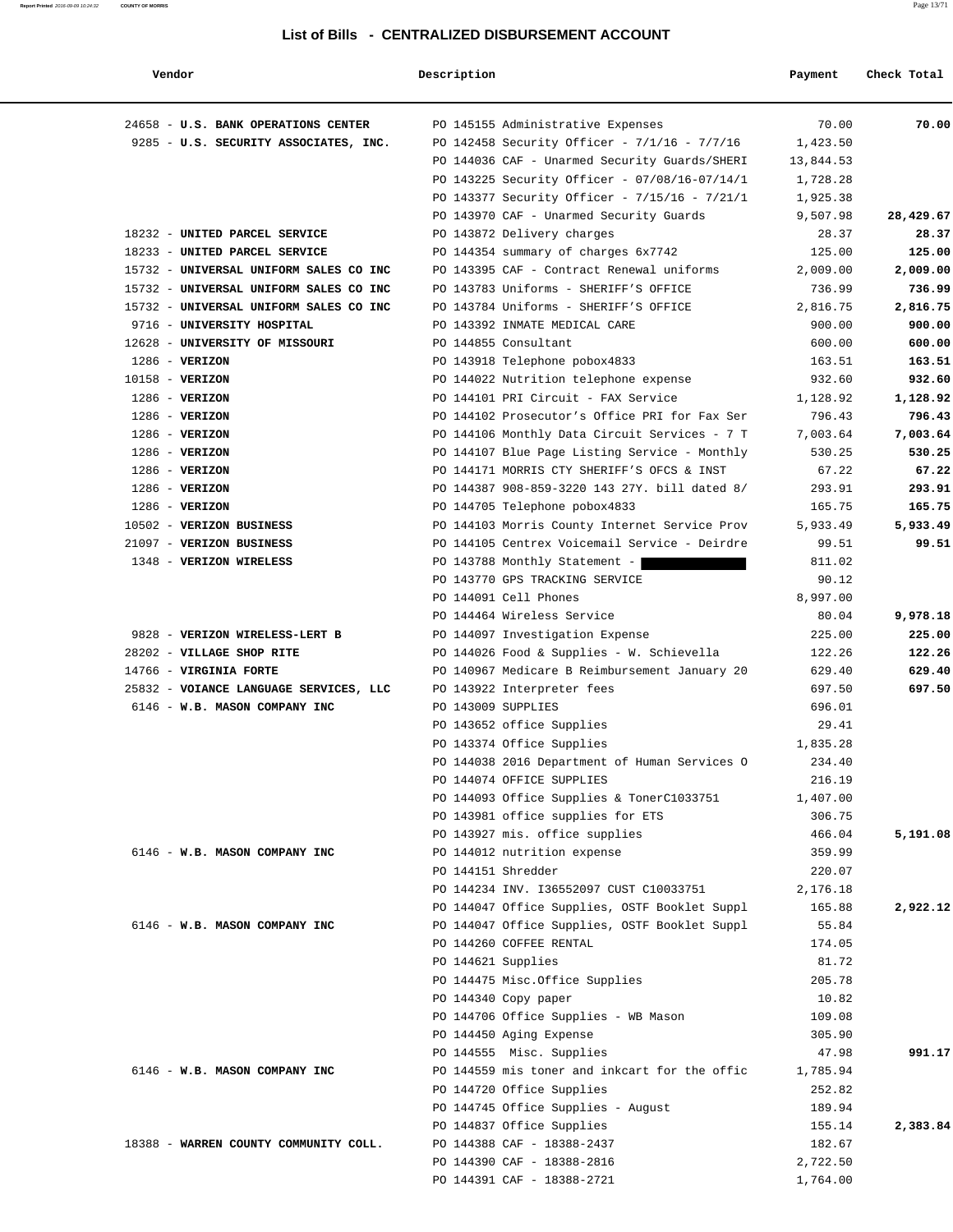#### **Report Printed** 2016-09-09 10:24:32 **COUNTY OF MORRIS** Page 14/71

#### **List of Bills - CENTRALIZED DISBURSEMENT ACCOUNT**

| Vendor                                                               | Description                                   | Payment  | Check Total  |
|----------------------------------------------------------------------|-----------------------------------------------|----------|--------------|
|                                                                      | PO 144392 CAF - 18388-2799                    | 2,625.60 | 7,294.77     |
| 18389 - WARREN COUNTY TECHNICAL SCHOOL                               | PO 145071 CAF - 18389-2440                    | 583.94   |              |
|                                                                      | PO 145072 CAF - 18389-2450                    | 583.94   |              |
|                                                                      | PO 145073 CAF - 18389-2719                    | 583.94   |              |
|                                                                      | PO 145074 CAF - 18389-2718                    | 285.18   |              |
|                                                                      | PO 145075 CAF - 18389-2751                    | 434.56   |              |
|                                                                      | PO 145076 CAF - 18389-2421                    | 583.94   |              |
|                                                                      | PO 145077 CAF - 18389-2734                    | 583.94   |              |
|                                                                      | PO 145079 CAF - 18389-2724                    | 583.94   | 4,223.38     |
| 13392 - WEBSTER PLUMBING &                                           | PO 143426 CAF - Labor Rates Plumbing & Heatin | 84.00    |              |
|                                                                      | PO 143424 CAF - Labor Rates Plumbing & Heatin | 707.00   | 791.00       |
| 18435 - WEST CHESTER MACHINERY AND                                   | PO 140614 SNOW PLOW                           | 4,940.00 | 4,940.00     |
| 18453 - WHARTON WATER DEPARTMENT                                     | PO 144329 WATER - WHARTON                     | 109.17   | 109.17       |
| 4677 - WHITEMARSH CORPORATION                                        | PO 144261 GAS PUMP EQUIPMENT                  | 635.75   | 635.75       |
| 453 - WHITES HEALTHCARE ENTERPRISES INC PO 143751 Medicines for July |                                               | 950.76   | 950.76       |
| 27112 - WILLIAM KARPACK                                              | PO 145084 Work Boots                          | 90.00    | 90.00        |
| 8335 - WILLIAM PATERSON UNIVERSITY                                   | PO 144394 CAF - 8335-3039                     | 1,365.17 |              |
|                                                                      | PO 144864 CAF - 8335-3092                     | 841.35   |              |
|                                                                      | PO 144869 CAF - 8335-3092                     | 800.00   |              |
|                                                                      | PO 144880 CAF - 8335-2629                     | 800.00   | 3,806.52     |
| $18564$ - XEROX CORP                                                 | PO 144059 meter usage on the 7335 printer     | 236.90   | 236.90       |
| TOTAL                                                                |                                               |          | 4,641,207.19 |
|                                                                      |                                               |          |              |
| Total to be paid from Fund 01 Current Fund                           | 3,250,670.84                                  |          |              |
| Total to be paid from Fund 02 Grant Fund                             | 806,030.99                                    |          |              |
| Total to be paid from Fund 04 County Capital                         | 554,252.52                                    |          |              |
| Total to be paid from Fund 13 Dedicated Trust                        | 30,252.84                                     |          |              |
|                                                                      | =============                                 |          |              |

 **4,641,207.19**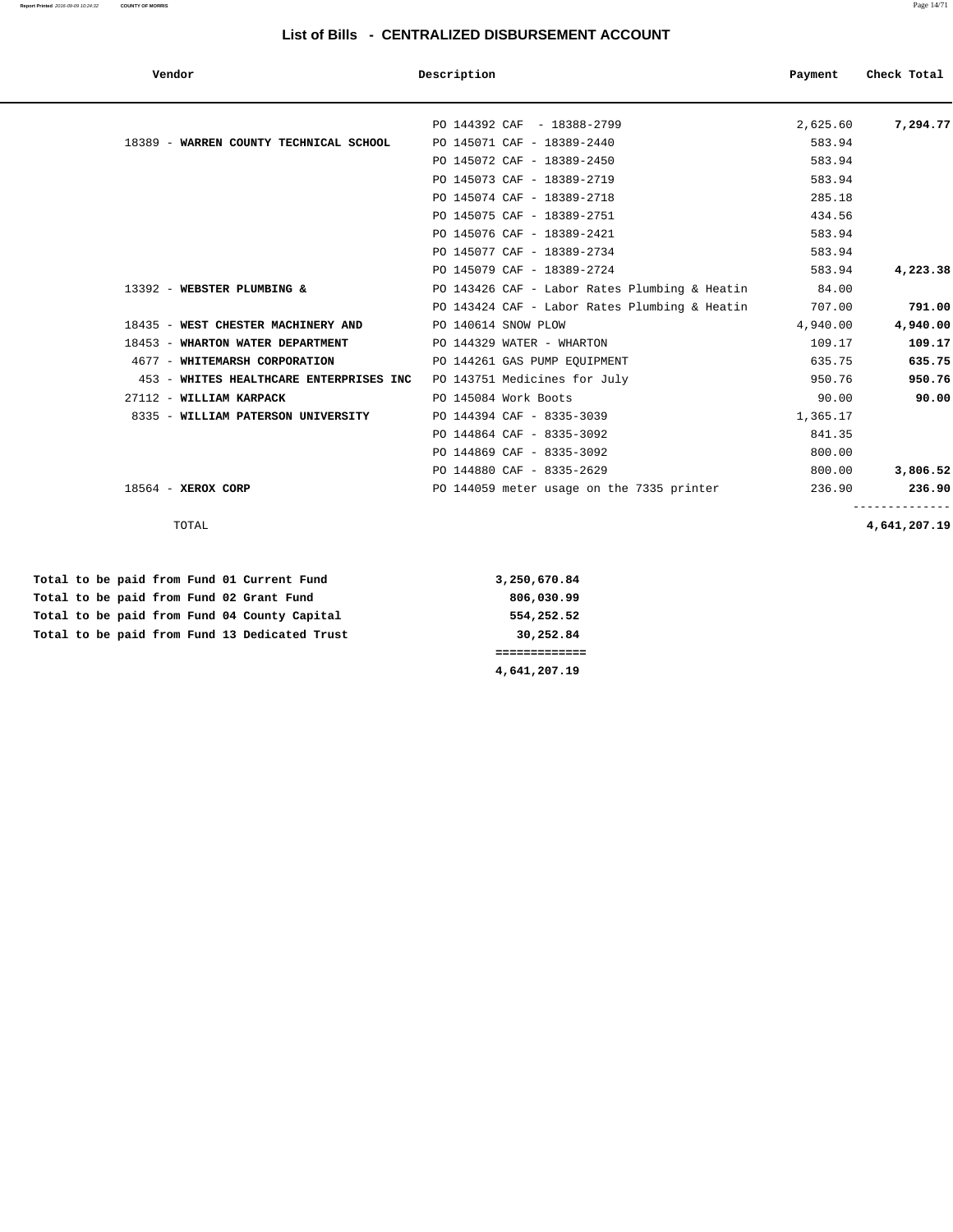**Report Printed** 2016-09-09 10:24:50 **COUNTY OF MORRIS** Page 15/71

# **List of Bills (Department/Account Detail) - CENTRALIZED DISBURSEMENT ACCOUNT**

| Account | <b>PO #</b> | Vendor<br>. | Description<br>$\sim$ $\sim$ $\sim$ | Payment<br>$\sim$ $\sim$ | Account Total |
|---------|-------------|-------------|-------------------------------------|--------------------------|---------------|
|         |             |             |                                     |                          |               |

# **Current Fund**

# **County Administrator**

|                      | 143653 NJ STATE LEAGUE OF                           | Registration for John Bonanni and Cathy  | 110.00   |              |
|----------------------|-----------------------------------------------------|------------------------------------------|----------|--------------|
| 01-201-20-100100-039 | Education Schools & Training                        | TOTAL FOR ACCOUNT                        |          | 110.00       |
|                      |                                                     |                                          |          |              |
|                      | 144338 OFFICE CONCEPTS GROUP, INC.                  | Toner CE278A                             | 119.95   |              |
|                      | 144331 OFFICE CONCEPTS GROUP, INC.                  | Creamer, Donut Shop Coffee, Legal Pad, 3 | 346.49   |              |
|                      | 144798 OFFICE CONCEPTS GROUP, INC.                  | Minute book                              | 111.38   |              |
|                      | 144860 OFFICE CONCEPTS GROUP, INC.                  | Plastic binding 100pk, cover binding 50p | 121.47   |              |
|                      | $01-201-20-100100-058$ Office Supplies & Stationery | TOTAL FOR ACCOUNT                        |          | 699.29       |
|                      |                                                     |                                          |          |              |
|                      | 145158 COUNTY OF MORRIS                             | 2ND HALF AUGUST 2016 METERED MAIL        | 23.95    |              |
|                      | 145158 COUNTY OF MORRIS                             | 2ND HALF AUGUST 2016 METERED MAIL        | 0.47     |              |
| 01-201-20-100100-068 | Postage & Metered Mail                              | TOTAL FOR ACCOUNT                        |          | 24.42        |
|                      |                                                     |                                          |          |              |
|                      | 141827 PAGEFREEZER SOFTWARE, INC.                   | 12 months Social Media Archiving         | 3.240.00 |              |
|                      | 144058 TABB INC.                                    | Deborah Merz                             | 35.00    |              |
|                      | 143218 GRIFFIN LOGISTICS LLC                        | Item 60-0023 Tramedikit-Cust with Chest  | 2,122.00 |              |
|                      | 143218 GRIFFIN LOGISTICS LLC                        | Shipping                                 | 15.94    |              |
|                      | $01-201-20-100100-084$ Other Outside Services       | TOTAL FOR ACCOUNT                        |          | 5,412.94     |
|                      |                                                     |                                          |          |              |
|                      | 144811 RICOH USA, INC.                              | Color copies $4/1/16-6/30/16$            | 492.10   |              |
|                      | $01-201-20-100100-164$ Office Machines - Rental     | TOTAL FOR ACCOUNT                        |          | 492.10       |
|                      |                                                     |                                          |          |              |
|                      |                                                     |                                          |          | ============ |
|                      | TOTAL for County Administrator                      |                                          |          | 6,738.75     |
|                      |                                                     |                                          |          |              |

# **Personnel**

|                      | 143846 LEXIS NEXIS/ MATTHEW BENDER              | Title 4A Civil Service, Account #0099212                                         | 78.00  |              |
|----------------------|-------------------------------------------------|----------------------------------------------------------------------------------|--------|--------------|
|                      | 143846 LEXIS NEXIS/ MATTHEW BENDER              | Title 4A Civil Service, Account #0099212                                         | 78.00  |              |
|                      | 143846 LEXIS NEXIS/ MATTHEW BENDER              | Title 17 Treasury - General, Account #00                                         | 78.00  |              |
| 01-201-20-105100-028 | <i>Books &amp; Periodicals</i>                  | TOTAL FOR ACCOUNT                                                                |        | 234.00       |
|                      | 144837 W.B. MASON COMPANY INC                   | Office Supplies, Customer #C1033751, Ref                                         | 155.14 |              |
| 01-201-20-105100-058 | Office Supplies & Stationery                    | TOTAL FOR ACCOUNT                                                                |        | 155.14       |
|                      | 145158 COUNTY OF MORRIS                         | 2ND HALF AUGUST 2016 METERED MAIL                                                | 91.85  |              |
| 01-201-20-105100-068 | Postage & Metered Mail                          | TOTAL FOR ACCOUNT                                                                |        | 91.85        |
|                      |                                                 | 144513 NESTLE WATERS NORTH AMERICA INC. 7/15/16-8/14/16 Acct#0436628846, Inv#06H | 11.46  |              |
| 01-201-20-105100-095 | Other Administrative Supplies                   | TOTAL FOR ACCOUNT                                                                |        | 11.46        |
|                      | 144071 RICOH AMERICAS CORPORATION               | Payment for July, August, and September                                          | 197.23 |              |
|                      | 144764 RICOH USA, INC.                          | Ricoh color copies $4/1/2016 - 6/30/2016$                                        | 168.63 |              |
|                      | $01-201-20-105100-164$ Office Machines - Rental | TOTAL FOR ACCOUNT                                                                |        | 365.86       |
|                      |                                                 |                                                                                  |        | ============ |
|                      | TOTAL for Personnel                             |                                                                                  |        | 858.31       |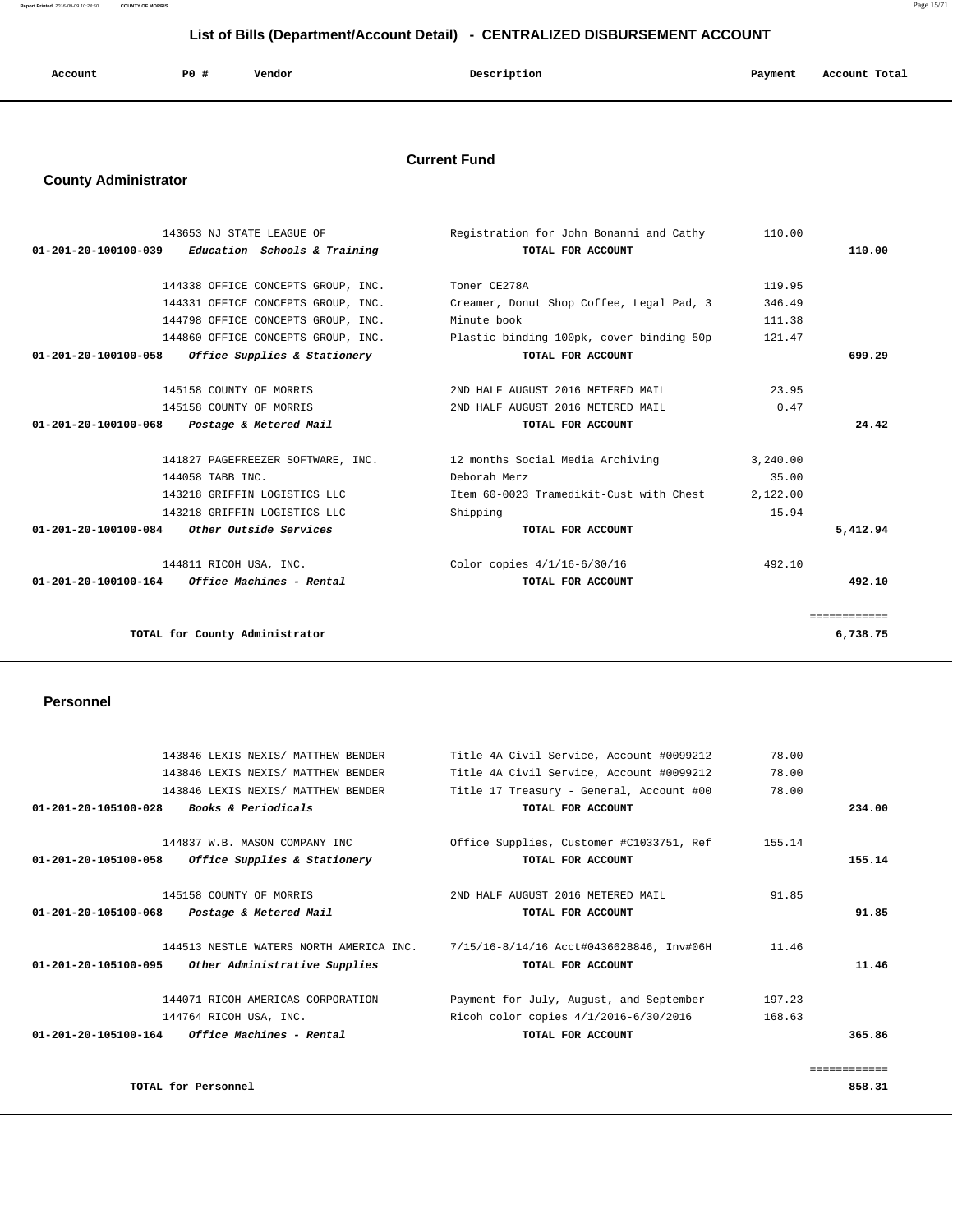| Account              | PO#                     | Vendor                                                        | Description                              | Payment | Account Total |
|----------------------|-------------------------|---------------------------------------------------------------|------------------------------------------|---------|---------------|
|                      |                         |                                                               |                                          |         |               |
| 01-201-20-110100-058 |                         | 144621 W.B. MASON COMPANY INC<br>Office Supplies & Stationery | LaserJet Toner<br>TOTAL FOR ACCOUNT      | 81.72   | 81.72         |
|                      |                         |                                                               |                                          |         |               |
|                      | 145158 COUNTY OF MORRIS |                                                               | 2ND HALF AUGUST 2016 METERED MAIL        | 165.87  |               |
|                      | 145158 COUNTY OF MORRIS |                                                               | 2ND HALF AUGUST 2016 METERED MAIL        | 87.05   |               |
| 01-201-20-110100-068 |                         | Postage & Metered Mail                                        | TOTAL FOR ACCOUNT                        |         | 252.92        |
|                      |                         |                                                               |                                          |         |               |
|                      | 144467 JANET DONALDSON  |                                                               | Receipts from the Daily Record and Star  | 117.93  |               |
|                      | 144582 JEFFREY PAUL     |                                                               | Youth Academy expenses per attached      | 203.56  |               |
|                      |                         | 143653 NJ STATE LEAGUE OF                                     | Registration for the Freeholders Doug Ca | 440.00  |               |
| 01-201-20-110100-079 |                         | Special Projects                                              | TOTAL FOR ACCOUNT                        |         | 761.49        |
|                      | 145219 JOHN BONANNI     |                                                               | Rating Agency visit - Travel, Parking, L | 280.42  |               |
| 01-201-20-110100-082 | Travel Expense          |                                                               | TOTAL FOR ACCOUNT                        |         | 280.42        |
|                      |                         |                                                               |                                          |         |               |
|                      |                         |                                                               |                                          |         | ------------  |

**TOTAL for Board of Chosen Freeholders 1,376.55**

# **Clerk of the Board**

| 144521 DAILY RECORD                                 | ADDENDA ISSUANCE FOR B16-66              | 18.48       |
|-----------------------------------------------------|------------------------------------------|-------------|
| 144521 DAILY RECORD                                 | AFFIDAVIT                                | 35.00       |
| 143038 DAILY RECORD                                 | Bid Notice Publications, 16-67, 16-68    | 44.00       |
| 143038 DAILY RECORD                                 | Affidavit of Publication                 | 35.00       |
| 144601 DAILY RECORD                                 | ASB-03668474 ADDENDA P16-26 BRIDGE 1401- | 61.40       |
| 144427 DAILY RECORD                                 | ASB-03668474 SEALED BID M16-72, B16-73   | 91.32       |
| 144809 DAILY RECORD                                 | ASB-03668474 SEALED BIDS #16-78, #16-75, | 88.68       |
| 144809 DAILY RECORD                                 | ASB-03668474 SEALED BID #16-80, PROPOSAL | 103.64      |
| 144809 DAILY RECORD                                 | ASB-03668474 SEALED BID #16-81 08/26/16  | 77.24       |
| 145127 DAILY RECORD                                 | ASB-70021774 1.\$225,000 BOND ORDINANCE  | 74.60       |
| 145147 DAILY RECORD                                 | ASB-70021774 - Capital Budget Amendment  | 396.68      |
| 145211 DAILY RECORD                                 | ASB-03668474 BID 16-82 8/30/16           | 79.00       |
| $01 - 201 - 20 - 110105 - 022$ Advertising          | TOTAL FOR ACCOUNT                        | 1,105.04    |
| 143652 W.B. MASON COMPANY INC                       | Padded envelopes                         | 21.58       |
| 143652 W.B. MASON COMPANY INC                       | Papermate Blue Ink Pens                  | 7.83        |
| $01-201-20-110105-058$ Office Supplies & Stationery | TOTAL FOR ACCOUNT                        | 29.41       |
|                                                     |                                          | =========== |
| TOTAL for Clerk of the Board                        |                                          | 1,134.45    |

#### **County Clerk**

|          | 991.25 | temporary help in the bookkeeping dept.                       | 144552 TELESEARCH INC                                                     |
|----------|--------|---------------------------------------------------------------|---------------------------------------------------------------------------|
| 1,902.50 | 911.25 | temporary services in the bookkeeping de<br>TOTAL FOR ACCOUNT | 144746 TELESEARCH INC<br>Outside Salaries & Wages<br>01-201-20-120100-016 |
|          | 55.00  | REGISTRATION FORM FOR THE ANNUAL LEAOUE                       | 143935 NJLM                                                               |
| 55.00    |        | TOTAL FOR ACCOUNT                                             | Associations and Memberships<br>01-201-20-120100-023                      |
|          | 570.45 | west information charges 7/<br>1000433730                     | 143929 THOMSON REUTER-WEST                                                |
| 570.45   |        | TOTAL FOR ACCOUNT                                             | <b>Books &amp; Periodicals</b><br>01-201-20-120100-028                    |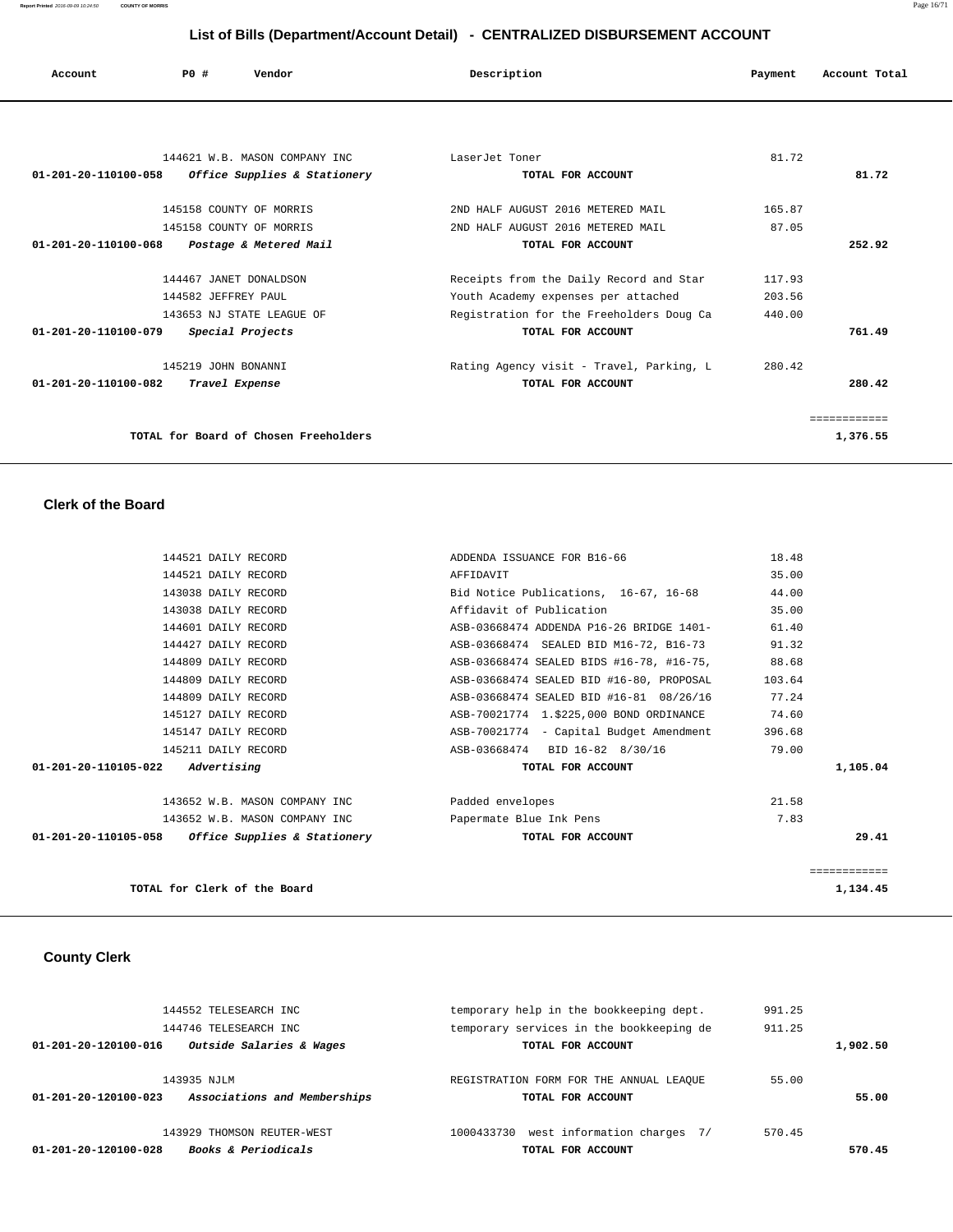**Report Printed** 2016-09-09 10:24:50 **COUNTY OF MORRIS** Page 17/71

# **List of Bills (Department/Account Detail) - CENTRALIZED DISBURSEMENT ACCOUNT**

| Account              | P0#          | Vendor                                            |                                                               | Description                                                   | Payment  | Account Total |
|----------------------|--------------|---------------------------------------------------|---------------------------------------------------------------|---------------------------------------------------------------|----------|---------------|
| <b>County Clerk</b>  |              |                                                   |                                                               |                                                               |          |               |
| 01-201-20-120100-031 |              | 143688 AT&T MOBILITY<br>Cellular Phones/Pagers    |                                                               | wireless statement on account # 973-610-<br>TOTAL FOR ACCOUNT | 40.98    | 40.98         |
|                      |              |                                                   | 143926 RICOH AMERICAS CORPORATION                             | ID#6853 serial #E175M-1611199 model MP45                      | 1,504.30 |               |
|                      |              |                                                   | 143926 RICOH AMERICAS CORPORATION                             | ID#6795 serial #E154mb10560 model MP3000                      | 509.18   |               |
|                      |              | 144059 XEROX CORP                                 |                                                               | meter usage on the Wc7335 printer ser. #                      | 12.86    |               |
|                      |              | 144059 XEROX CORP                                 |                                                               | meter usage on the wide format 6204 copi                      | 224.04   |               |
| 01-201-20-120100-044 |              |                                                   | Equipment Service Agreements                                  | TOTAL FOR ACCOUNT                                             |          | 2,250.38      |
| 01-201-20-120100-058 |              |                                                   | 143927 W.B. MASON COMPANY INC<br>Office Supplies & Stationery | mis. office supplies for the different d<br>TOTAL FOR ACCOUNT | 466.04   | 466.04        |
|                      |              | 143689 THE TAB GROUP                              |                                                               | retrieval 7/18/16 delivery and pick up                        | 41.95    |               |
| 01-201-20-120100-059 |              | Other General Expenses                            |                                                               | TOTAL FOR ACCOUNT                                             |          | 41.95         |
| 01-201-20-120100-068 |              | 145158 COUNTY OF MORRIS<br>Postage & Metered Mail |                                                               | 2ND HALF AUGUST 2016 METERED MAIL<br>TOTAL FOR ACCOUNT        | 2,708.32 | 2,708.32      |
|                      |              | 144052 PAPER MART INC                             |                                                               | mis.paper for the records vault and the                       | 1,273.95 |               |
|                      |              | 143930 GILL ID SYSTEMS                            |                                                               | polaroid YMCKT 3-0100-1 p3000/p4000/p550                      | 1,042.00 |               |
|                      |              |                                                   | 144559 W.B. MASON COMPANY INC                                 | mis, inkcart and toner for the office cu                      | 1,785.94 |               |
| 01-201-20-120100-069 |              | Printing                                          |                                                               | TOTAL FOR ACCOUNT                                             |          | 4,101.89      |
|                      |              | 144545 SARA MOJICA                                |                                                               | reimbursement for mileage while attendin                      | 14.95    |               |
|                      | 143934 COANJ |                                                   |                                                               | 2016 ANNUAL COANJ CONFERENCE REGISTRATIO                      | 1,600.00 |               |
|                      |              | 144548 ALAN LEATHERMAN                            |                                                               | reimbursement to Alan for mileage while                       | 14.95    |               |
|                      |              | 144544 BRENDA WHITMORE                            |                                                               | reimbursement for mileage while attendin                      | 14.95    |               |
|                      |              | 144549 DEBORAH J MERZ                             |                                                               | reimbursement for mileage while attendin                      | 14.95    |               |
|                      |              | 144547 DIANA NATAL                                |                                                               | reimbursement for mileage while attendin                      | 14.95    |               |
|                      |              |                                                   | 141871 TROPICANA CASINO & RESORT                              | NJSLOM 2016 RESERVATION BOOKING ACKNOWLE                      | 194.00   |               |
| 01-201-20-120100-082 |              | Travel Expense                                    |                                                               | TOTAL FOR ACCOUNT                                             |          | 1,868.75      |
|                      |              | 144354 UNITED PARCEL SERVICE                      |                                                               | service charges weekend 7/16/16 thru 8/1                      | 125.00   |               |
| 01-201-20-120100-084 |              | Other Outside Services                            |                                                               | TOTAL FOR ACCOUNT                                             |          | 125.00        |
|                      |              |                                                   | 144554 NESTLE WATERS NORTH AMERICA INC.                       | bottled water on account# 0429033129ref.                      | 56.83    |               |
| 01-201-20-120100-095 |              |                                                   | Other Administrative Supplies                                 | TOTAL FOR ACCOUNT                                             |          | 56.83         |
|                      |              | 144751 ANN F. GROSSI                              |                                                               | mis. supplies for the office BJ 7/29/16                       | 58.98    |               |
|                      |              | 144751 ANN F. GROSSI                              |                                                               | mis. supplies for the office BJ 8/26/16                       | 23.99    |               |
| 01-201-20-120100-185 | Food         |                                                   |                                                               | TOTAL FOR ACCOUNT                                             |          | 82.97         |
|                      |              |                                                   |                                                               |                                                               |          | ============  |
|                      |              | TOTAL for County Clerk                            |                                                               |                                                               |          | 14,271.06     |

# **County Board of Elections**

| 143653 NJ STATE LEAGUE OF                            | Registration for John Sette to attend th | 55.00    |
|------------------------------------------------------|------------------------------------------|----------|
| Education Schools & Training<br>01-201-20-121100-039 | TOTAL FOR ACCOUNT                        | 55.00    |
|                                                      |                                          |          |
| 145158 COUNTY OF MORRIS                              | 2ND HALF AUGUST 2016 METERED MAIL        | 2,181.80 |
| Postage & Metered Mail<br>01-201-20-121100-068       | TOTAL FOR ACCOUNT                        | 2,181.80 |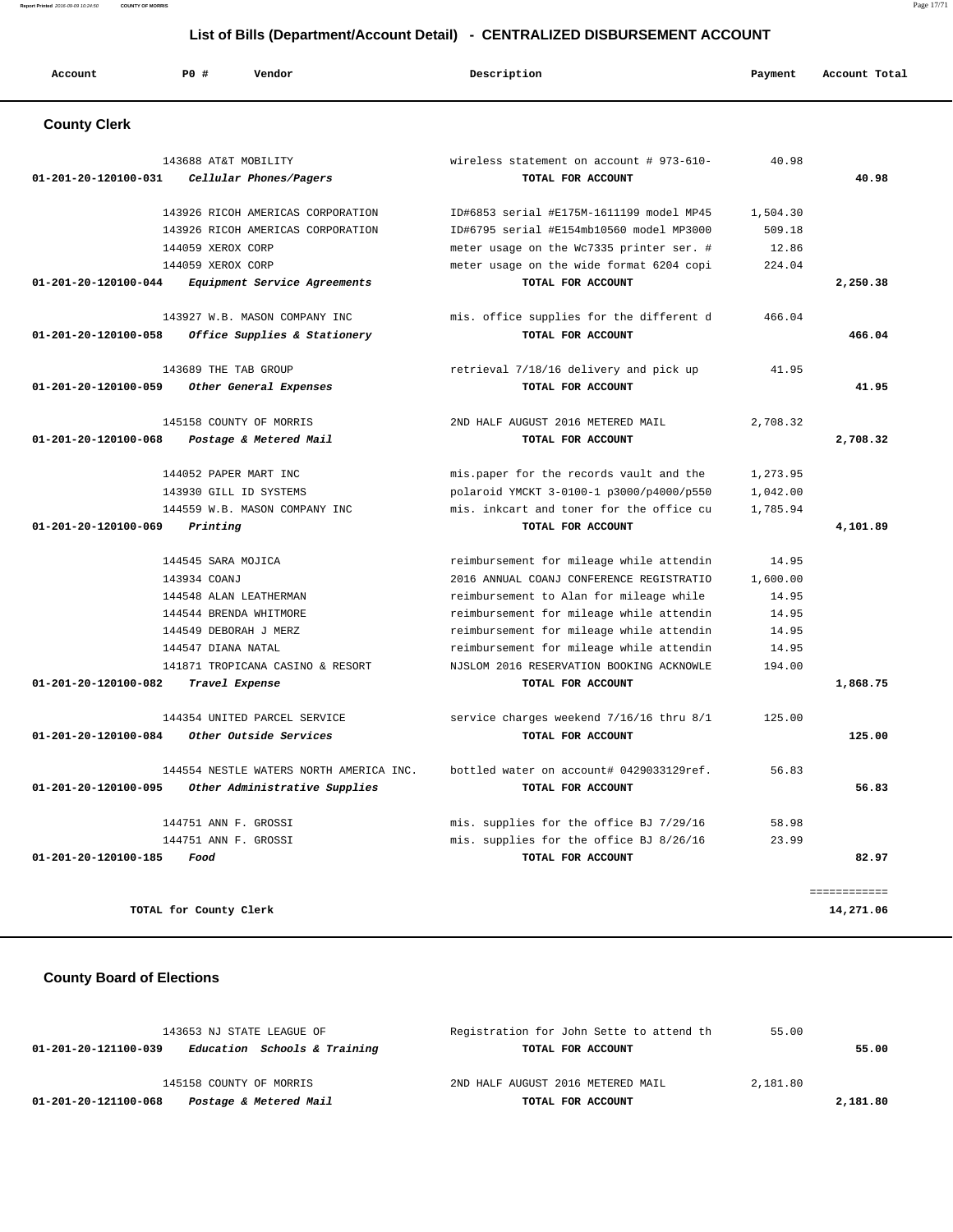| Account                          | PO#                     | Vendor                  | Description                                | Payment  | Account Total |
|----------------------------------|-------------------------|-------------------------|--------------------------------------------|----------|---------------|
| <b>County Board of Elections</b> |                         |                         |                                            |          |               |
|                                  | 144441 PHYLLIS COPPOLA  |                         | Wednesday-July 27, 2016 8:30AM-3:00PM (1   | 60.00    |               |
|                                  | 144441 PHYLLIS COPPOLA  |                         | Tuesday-August 2, 2016 8:30AM-3:00PM (1/   | 60.00    |               |
|                                  | 144441 PHYLLIS COPPOLA  |                         | Wednesday, August 3, 2016 8:30AM-3:00PM (1 | 60.00    |               |
|                                  | 144441 PHYLLIS COPPOLA  |                         | Friday-August 5, 2016 8:30AM-3:00PM (1/2   | 60.00    |               |
|                                  | 144441 PHYLLIS COPPOLA  |                         | Wednesday-August 10, 2016 8:30AM-3:00PM    | 60.00    |               |
|                                  | 144441 PHYLLIS COPPOLA  |                         | Thursday-August 11, 2016 8:30AM-3:00PM (   | 60.00    |               |
|                                  | 144636 PHYLLIS COPPOLA  |                         | Tuesday-August 16, 2016 8:30AM-3:00PM (1   | 60.00    |               |
|                                  | 144636 PHYLLIS COPPOLA  |                         | Thursday-August 18, 2016 8:30AM-3:00PM (   | 60.00    |               |
|                                  | 144636 PHYLLIS COPPOLA  |                         | Tuesday-August 23, 2016 8:30AM-3:00PM (1   | 60.00    |               |
|                                  | 144636 PHYLLIS COPPOLA  |                         | Thursday-August 15, 2016 8:30AM-3:00PM (   | 60.00    |               |
|                                  | 144129 PMI TECHNOLOGIES |                         | Hardware Maintenance & Assurance Coverag   | 1,890.00 |               |
|                                  | 144129 PMI TECHNOLOGIES |                         | Hardware Maintenance & Assurance Coverag   | 1,890.00 |               |
| $01 - 201 - 20 - 121100 - 096$   |                         | <i>Election Officer</i> | TOTAL FOR ACCOUNT                          |          | 4,440.00      |

============

**TOTAL for County Board of Elections 6,676.80**

# **Superintendent of Elections**

|                      | 144466 BRIAN HAMILTON                              | August 16, 2016 - Reimbursement of Dinne     | 5.50      |          |
|----------------------|----------------------------------------------------|----------------------------------------------|-----------|----------|
|                      | 144466 BRIAN HAMILTON                              | 1 Corned BF Sand                             | 8.95      |          |
|                      | 144466 BRIAN HAMILTON                              | 1 Gr Chix Sand. Add Bacon                    | 10.90     |          |
|                      | 144466 BRIAN HAMILTON                              | Tax                                          | 1.77      |          |
|                      | 143506 PITNEY BOWES CREDIT CORP                    | Pitney Bowes Quarterly Charges for Foldi     | 525.00    |          |
|                      | 144234 W.B. MASON COMPANY INC                      | Item WBM97200 Paper, Flgship Bright 8.5x1    | 1,679.90  |          |
| 01-201-20-121105-057 | National Voter Registration                        | TOTAL FOR ACCOUNT                            |           | 2,232.02 |
|                      | 144234 W.B. MASON COMPANY INC                      | Item UNV35260 Envelope, CLSP 6x9 KFT 28#,    | 175.40    |          |
|                      | 144234 W.B. MASON COMPANY INC                      | Item AVE5160 Label, Addrs, 2-5/8 x 1, 3M     | 18.14     |          |
|                      | 144234 W.B. MASON COMPANY INC                      | Item AVE05462 Label 3/4 RND, YW, 1M/PK       | 6.24      |          |
|                      | 144234 W.B. MASON COMPANY INC                      | Item HEWCF400A Toner, BLK #201A, F/M277D     | 56.26     |          |
|                      | 144234 W.B. MASON COMPANY INC                      | Item HEWCF401A Toner, CYN. #201A, F/M277DW   | 66.35     |          |
|                      | 144234 W.B. MASON COMPANY INC                      | Item HEWCF402A Toner, YEL #201A, F/M277DW    | 63.69     |          |
|                      | 144234 W.B. MASON COMPANY INC                      | Item HEWCF403A Toner, MAG, #201A, F/M277dw-  | 66.35     |          |
|                      | 144234 W.B. MASON COMPANY INC                      | Item AVE98073 Glue Stics, Clear, Permanen    | 18.00     |          |
|                      | 144234 W.B. MASON COMPANY INC                      | Item UNV46300 PAD, RCYL, 1DZ/PK, 5X8, WHT    | 5.97      |          |
|                      | 144234 W.B. MASON COMPANY INC                      | Item UNV20630 PAD, LGL, RULD, PERF, LTR, WH  | 11.22     |          |
|                      | 144234 W.B. MASON COMPANY INC                      | Item EVE522BP2 Battery, Energizer 9V 2pk     | 8.66      |          |
|                      | 144234 W.B. MASON COMPANY INC                      | CART UTILITY                                 | 219.18    |          |
|                      | 144234 W.B. MASON COMPANY INC                      | CREDIT MEMO                                  | $-219.18$ |          |
| 01-201-20-121105-058 | Office Supplies & Stationery                       | TOTAL FOR ACCOUNT                            |           | 496.28   |
|                      | 145158 COUNTY OF MORRIS                            | 2ND HALF AUGUST 2016 METERED MAIL            | 133.49    |          |
|                      | 01-201-20-121105-068 Postage & Metered Mail        | TOTAL FOR ACCOUNT                            |           | 133.49   |
|                      | 144458 CCG MARKETING SOLUTIONS                     | June 7, 2016 Primary Election Poll Books     | 3,446.16  |          |
| 01-201-20-121105-076 | School Board Elections                             | TOTAL FOR ACCOUNT                            |           | 3,446.16 |
|                      | 144899 NESTLE WATERS NORTH AMERICA INC.            | Water & Rental for $7/1/16$ thru $7/31/16$   | 59.40     |          |
|                      | 144899 NESTLE WATERS NORTH AMERICA INC.            | Less Plastic Cups                            | $-39.48$  |          |
|                      | 01-201-20-121105-095 Other Administrative Supplies | TOTAL FOR ACCOUNT                            |           | 19.92    |
|                      | 144520 RICOH USA, INC.                             | $4/1/16$ thru $6/30/16$ Board of Elections C | 238.91    |          |
| 01-201-20-121105-164 | Office Machines - Rental                           | TOTAL FOR ACCOUNT                            |           | 238.91   |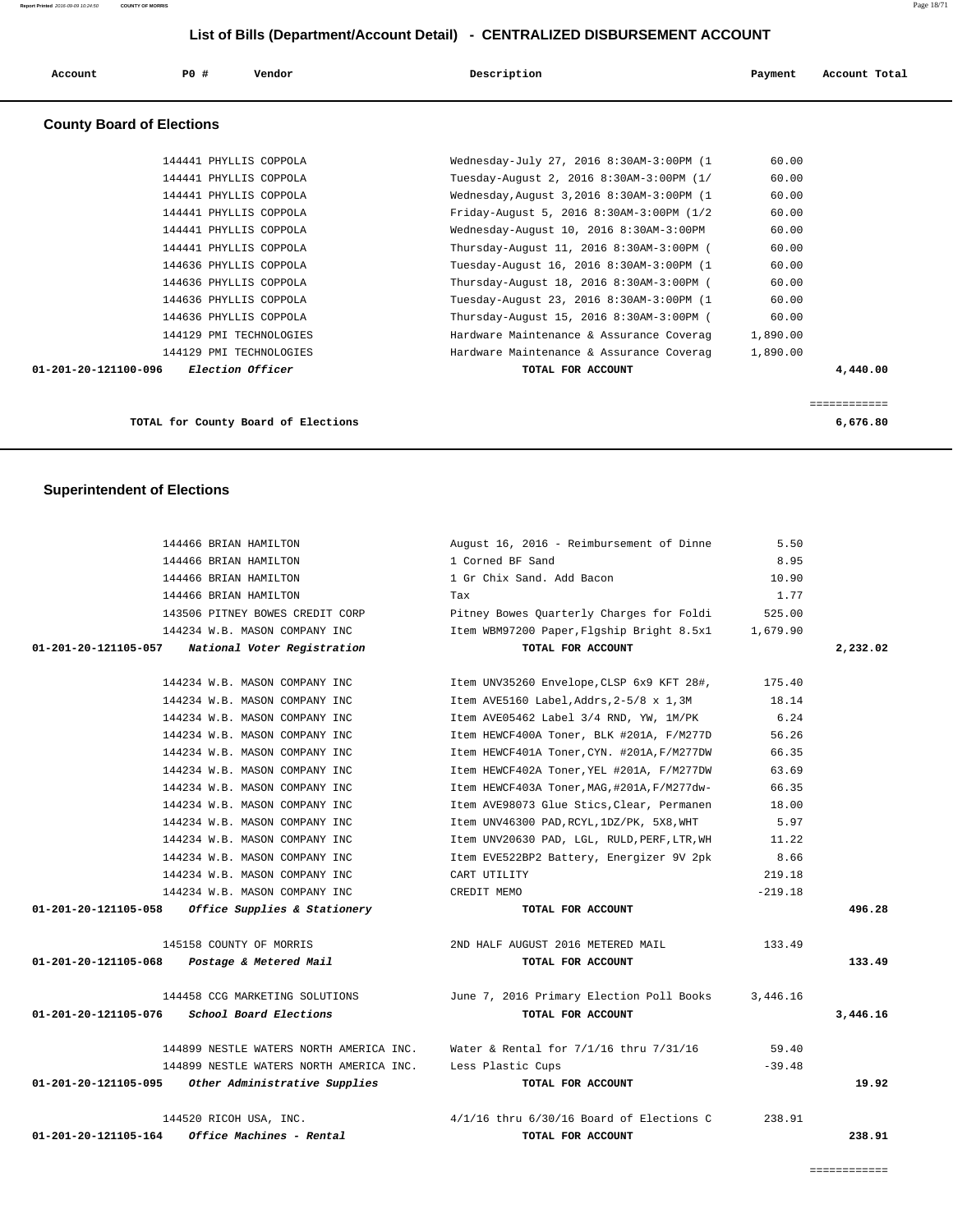| Account                     | <b>PO #</b> | Vendor | Description | Payment | Account Total |
|-----------------------------|-------------|--------|-------------|---------|---------------|
| Cunorintondont of Elootiano |             |        |             |         |               |

#### **Superintendent of Elections**

**TOTAL for Superintendent of Elections 6,566.78**

# **County Elections (Cty Clerk)**

|                                | 144552 TELESEARCH INC                             | temporary help in the election dept. wee | 1,298.70 |              |
|--------------------------------|---------------------------------------------------|------------------------------------------|----------|--------------|
|                                | 144746 TELESEARCH INC                             | temporary services in the election dept. | 614.25   |              |
|                                | 144746 TELESEARCH INC                             | temporary services in the election dept. | 614.25   |              |
| $01 - 201 - 20 - 121110 - 016$ | Outside Salaries & Wages                          | TOTAL FOR ACCOUNT                        |          | 2,527.20     |
|                                | 143928 INTAB LLC                                  | Item# 05-1506 table top voting booths pa | 434.82   |              |
|                                | 01-201-20-121110-058 Office Supplies & Stationery | TOTAL FOR ACCOUNT                        |          | 434.82       |
|                                | 145158 COUNTY OF MORRIS                           | 2ND HALF AUGUST 2016 METERED MAIL        | 436.09   |              |
| 01-201-20-121110-068           | Postage & Metered Mail                            | TOTAL FOR ACCOUNT                        |          | 436.09       |
|                                | 142758 ACE LITHOGRAPHERS                          | provisional ballot affirmation statement | 2,845.00 |              |
|                                | 142245 DELL MARKETING L.P.                        | Dell Smart Printer S583dn                | 768.59   |              |
|                                | 142245 DELL MARKETING L.P.                        | Dell 45000 page Black Toner for Dell S58 | 776.16   |              |
|                                | 142245 DELL MARKETING L.P.                        | Dell B546X/S5830 Series 550 sheet tray   | 203.27   |              |
| 01-201-20-121110-069           | Printing                                          | TOTAL FOR ACCOUNT                        |          | 4,593.02     |
|                                | 143933 PITNEY BOWES CREDIT CORP                   | lease #on Account #0012438359product#CS8 | 620.46   |              |
| $01 - 201 - 20 - 121110 - 259$ | <i>Equipment Rental</i>                           | TOTAL FOR ACCOUNT                        |          | 620.46       |
|                                |                                                   |                                          |          | ============ |
|                                | TOTAL for County Elections (Cty Clerk)            |                                          |          | 8,611.59     |
|                                |                                                   |                                          |          |              |

#### **County Treasurer**

| 145158 COUNTY OF MORRIS                                                                             | 2ND HALF AUGUST 2016 METERED MAIL                              | 239.22               |
|-----------------------------------------------------------------------------------------------------|----------------------------------------------------------------|----------------------|
| Postage & Metered Mail<br>01-201-20-130100-068                                                      | TOTAL FOR ACCOUNT                                              | 239.22               |
| 145155 U.S. BANK OPERATIONS CENTER<br>Other Outside Services<br>01-201-20-130100-084                | Administrative Expenses MCIA Lease Reven<br>TOTAL FOR ACCOUNT  | 70.00<br>70.00       |
| 141903 RICOH AMERICAS CORPORATION<br><i><b>Office Machines - Rental</b></i><br>01-201-20-130100-164 | Ricoh MP6002SP Copier Lease \$1,199.66 pe<br>TOTAL FOR ACCOUNT | 1,199.66<br>1,199.66 |
|                                                                                                     |                                                                | .                    |
| TOTAL for County Treasurer                                                                          |                                                                | 1,508.88             |

# **Purchasing Division**

| 138623 NEW JERSEY ASSOCIATION OF COUNTIES Thursday Registration for NJAC Member Ja |                                          | 250.00 |
|------------------------------------------------------------------------------------|------------------------------------------|--------|
| 144287 NJLM                                                                        | PRE-REGISTRATION FEE FOR ATLANTIC CITY C | 55.00  |
| <i>Education, Schools &amp; Training</i><br>01-201-20-130105-039                   | TOTAL FOR ACCOUNT                        | 305.00 |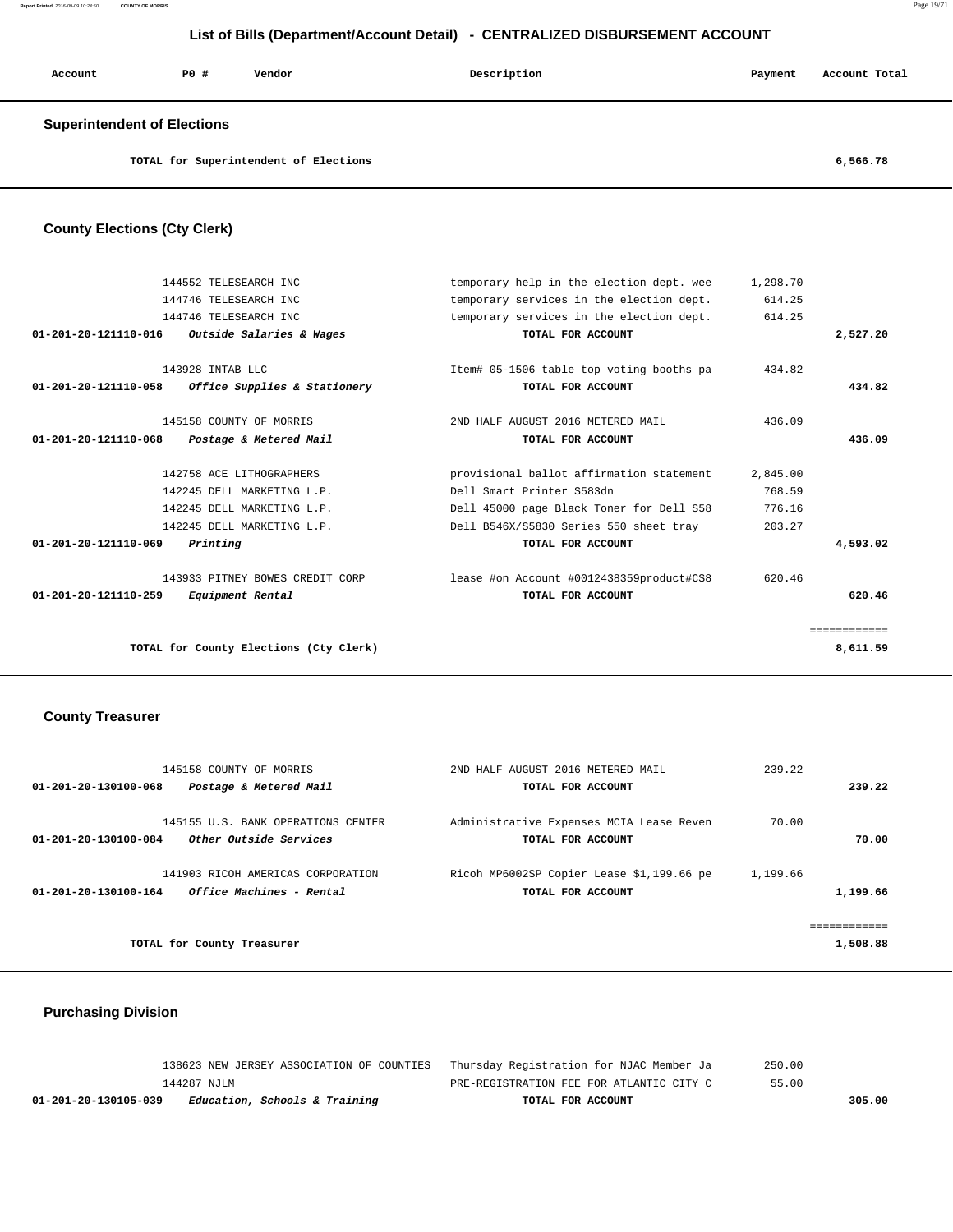| Account                        | PO#<br>Vendor                           | Description                              | Payment  | Account Total |  |
|--------------------------------|-----------------------------------------|------------------------------------------|----------|---------------|--|
| <b>Purchasing Division</b>     |                                         |                                          |          |               |  |
| $01 - 201 - 20 - 130105 - 068$ | Postage & Metered Mail                  | TOTAL FOR ACCOUNT                        |          | 183.66        |  |
|                                | 144487 NESTLE WATERS NORTH AMERICA INC. | DRINKING WATER 07/15-08/14, ACCOUNT # 04 | 25.42    |               |  |
|                                | 143488 MGL PRINTING SOLUTIONS           | MSI VOUCHER/PO-LASER, ITEM NUMBER M114-1 | 1,230.00 |               |  |
|                                | 143488 MGL PRINTING SOLUTIONS           | FREIGHT                                  | 134.00   |               |  |
| 01-201-20-130105-095           | Other Administrative Supplies           | TOTAL FOR ACCOUNT                        |          | 1,389.42      |  |
|                                | 145123 RICOH USA, INC.                  | Quarterly Copies over Allowance          | 150.78   |               |  |
| 01-201-20-130105-164           | <i><b>Office Machines - Rental</b></i>  | TOTAL FOR ACCOUNT                        |          | 150.78        |  |
|                                |                                         |                                          |          | .             |  |
|                                | TOTAL for Purchasing Division           |                                          |          | 2,028.86      |  |

 **Office Services** 

 145093 COUNTY COLLEGE OF MORRIS Printing as per contract August 2016 16,256.25  **01-201-20-130110-069 Printing TOTAL FOR ACCOUNT 16,256.25** ============ **TOTAL for Office Services 16,256.25**

#### **Information Technology Div**

| 11,000.00   | Next Generation UTM Firewall System Supp               | 138315 SHI INTERNATIONAL CORP                                             |
|-------------|--------------------------------------------------------|---------------------------------------------------------------------------|
| 11,000.00   | TOTAL FOR ACCOUNT                                      | Contracted Services<br>01-201-20-140100-036                               |
|             |                                                        |                                                                           |
| 1.86        |                                                        |                                                                           |
|             |                                                        |                                                                           |
| 3,330.98    | STORAGE AND SHREDDING SERVICES, OFFICE S               | 144561 CITYSIDE ARCHIVES, LTD                                             |
| 3,330.98    | TOTAL FOR ACCOUNT                                      | Records Managment Services<br>01-201-20-140100-073                        |
|             |                                                        |                                                                           |
| :========== |                                                        |                                                                           |
| 14,332.84   |                                                        | TOTAL for Information Technology Div                                      |
| 1.86        | 2ND HALF AUGUST 2016 METERED MAIL<br>TOTAL FOR ACCOUNT | 145158 COUNTY OF MORRIS<br>01-201-20-140100-068<br>Postage & Metered Mail |

#### **County Board of Taxation**

| 145158 COUNTY OF MORRIS                                                    | 2ND HALF AUGUST 2016 METERED MAIL      | 53.12          |
|----------------------------------------------------------------------------|----------------------------------------|----------------|
| Postage & Metered Mail<br>01-201-20-150100-068                             | TOTAL FOR ACCOUNT                      | 53.12          |
| 144514 RICOH USA, INC.<br>Office Machines - Rental<br>01-201-20-150100-164 | Color copy charge<br>TOTAL FOR ACCOUNT | 64.82<br>64.82 |
|                                                                            |                                        |                |
| TOTAL for County Board of Taxation                                         |                                        | 117.94         |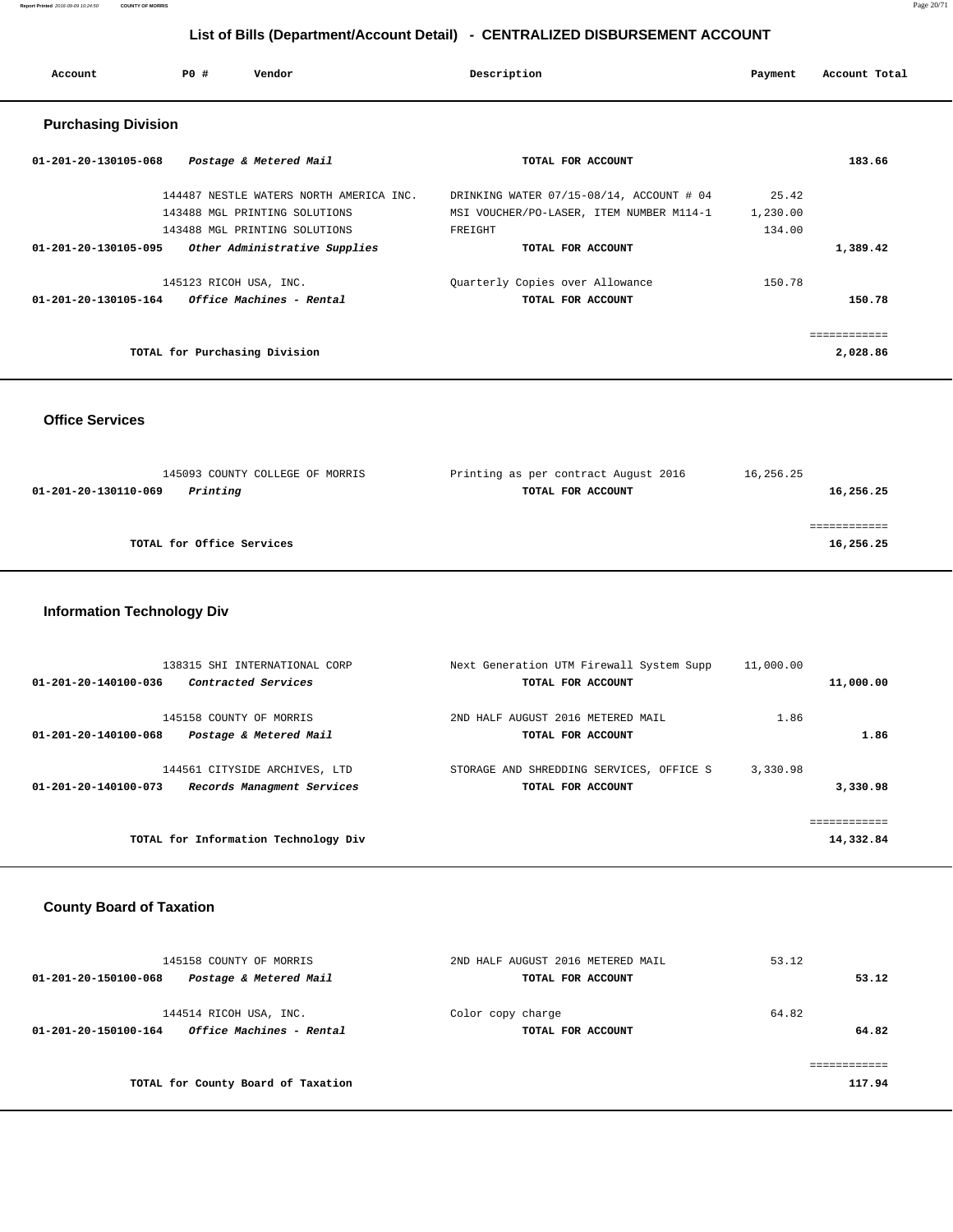**Report Printed** 2016-09-09 10:24:50 **COUNTY OF MORRIS** Page 21/71

# **List of Bills (Department/Account Detail) - CENTRALIZED DISBURSEMENT ACCOUNT**

| PO#<br>Account                          | Vendor                         | Description                       | Payment | Account Total |
|-----------------------------------------|--------------------------------|-----------------------------------|---------|---------------|
|                                         |                                |                                   |         |               |
|                                         | 143273 THOMSON REUTER-WEST     | West Information Charg            | 692.80  |               |
|                                         | 143275 THOMSON REUTER-WEST     | Library Plan Charges              | 404.00  |               |
|                                         | 144327 THOMSON REUTER-WEST     | Library Plan Charges J            | 404.00  |               |
| 01-201-20-155100-050<br>Law Books       |                                | TOTAL FOR ACCOUNT                 |         | 1,500.80      |
|                                         | 143939 DECOTIIS, FITZPATRICK & | Wysokowski v. Mendham (MCPO)      | 72.50   |               |
| $01 - 201 - 20 - 155100 - 051$<br>Legal |                                | TOTAL FOR ACCOUNT                 |         | 72.50         |
| 145158 COUNTY OF MORRIS                 |                                | 2ND HALF AUGUST 2016 METERED MAIL | 26.25   |               |
| 01-201-20-155100-068                    | Postage & Metered Mail         | TOTAL FOR ACCOUNT                 |         | 26.25         |
|                                         |                                |                                   |         | ============  |
| TOTAL for County Counsel                |                                |                                   |         | 1,599.55      |

# **County Surrogate**

|                      | 143009 W.B. MASON COMPANY INC                           | S038320350                               | 566.35   |              |
|----------------------|---------------------------------------------------------|------------------------------------------|----------|--------------|
|                      | 143009 W.B. MASON COMPANY INC                           | S037867045                               | 71.32    |              |
|                      | 143009 W.B. MASON COMPANY INC                           | S038838467                               | 58.34    |              |
| 01-201-20-160100-058 | <i>Office Supplies &amp; Stationery</i>                 | TOTAL FOR ACCOUNT                        |          | 696.01       |
|                      |                                                         |                                          |          |              |
|                      | 145158 COUNTY OF MORRIS                                 | 2ND HALF AUGUST 2016 METERED MAIL        | 336.30   |              |
|                      | 01-201-20-160100-068 Postage & Metered Mail             | TOTAL FOR ACCOUNT                        |          | 336.30       |
|                      | 141913 E-PROBATE LLC                                    | SOFTWARE MAINTENANCE FOR MORRIS COUNTY S | 2,250.00 |              |
|                      | 141913 E-PROBATE LLC                                    | HOSTING MORRIS COUNTY'S SURROGATE OFFICE | 450.00   |              |
| 01-201-20-160100-078 | <i>Software Maintenance</i>                             | TOTAL FOR ACCOUNT                        |          | 2,700.00     |
|                      |                                                         |                                          |          |              |
|                      | 144857 NESTLE WATERS NORTH AMERICA INC. a/c# 0434552170 |                                          | 25.42    |              |
|                      | 144857 NESTLE WATERS NORTH AMERICA INC. a/c# 0434552170 |                                          | 21.93    |              |
|                      | 01-201-20-160100-095 Other Administrative Supplies      | TOTAL FOR ACCOUNT                        |          | 47.35        |
|                      | 144848 RICOH AMERICAS CORPORATION                       | CONTRACT#12463, INVOICE#12463-10         | 558.23   |              |
|                      | 145102 RICOH AMERICAS CORPORATION                       | CONTRACT#12463, INVOICE#12463-11         | 558.23   |              |
|                      | 145097 RICOH AMERICAS CORPORATION                       | MPC4503SP                                | 942.37   |              |
|                      | $01 - 201 - 20 - 160100 - 164$ Office Machines - Rental |                                          |          |              |
|                      |                                                         | TOTAL FOR ACCOUNT                        |          | 2,058.83     |
|                      |                                                         |                                          |          | ============ |
|                      | TOTAL for County Surrogate                              |                                          |          | 5,838.49     |
|                      |                                                         |                                          |          |              |
|                      |                                                         |                                          |          |              |

# **Engineering**

| 144340 W.B. MASON COMPANY INC                        | paper, my copy, $8.5 \times 1120$ # 98 Brite | 34.99    |       |
|------------------------------------------------------|----------------------------------------------|----------|-------|
| 144340 W.B. MASON COMPANY INC                        | #WBM21200 - Paper/FlgshipBright, 8.5 x 1     | $-24.17$ |       |
| 144585 NESTLE WATERS NORTH AMERICA INC.              | Water delivery for the Engineering, Tran     | 36.88    |       |
| Office Supplies & Stationery<br>01-201-20-165100-058 | TOTAL FOR ACCOUNT                            |          | 47.70 |
|                                                      |                                              |          |       |
| 145158 COUNTY OF MORRIS                              | 2ND HALF AUGUST 2016 METERED MAIL            | 13.49    |       |
| 145158 COUNTY OF MORRIS                              | 2ND HALF AUGUST 2016 METERED MAIL            | 20.21    |       |
| 145158 COUNTY OF MORRIS                              | 2ND HALF AUGUST 2016 METERED MAIL            | 3.91     |       |
| Postage & Metered Mail<br>01-201-20-165100-068       | TOTAL FOR ACCOUNT                            |          | 37.61 |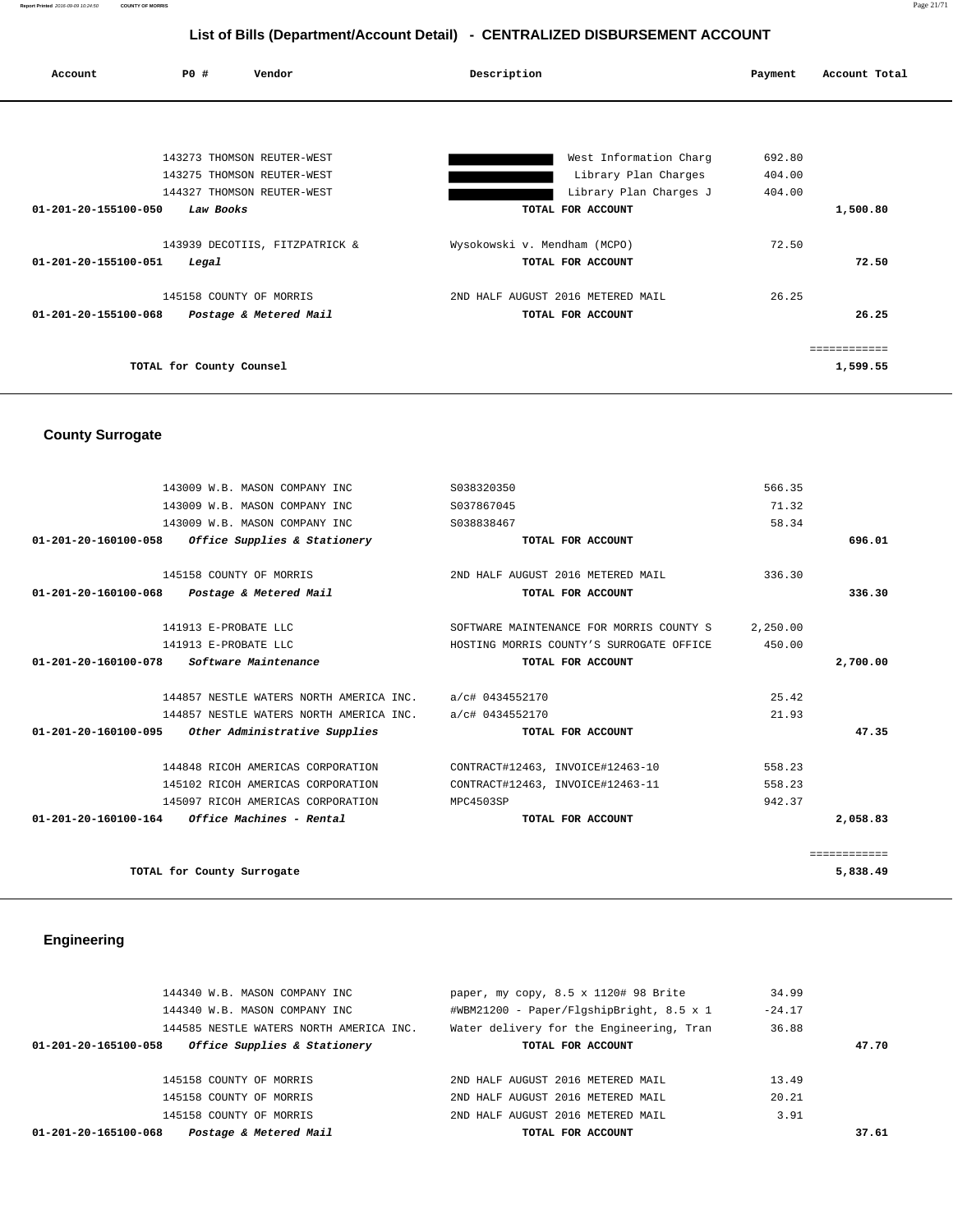| Account<br>. | P <sub>0</sub> | Vendor | Description | Payment | Account Total |
|--------------|----------------|--------|-------------|---------|---------------|
|              |                |        |             |         |               |

# **Engineering**

| <i>Office Machines - Rental</i><br>01-201-20-165100-164 | TOTAL FOR ACCOUNT                         |        | 194.55 |
|---------------------------------------------------------|-------------------------------------------|--------|--------|
| 144062 GEN-EL SAFETY & INDUSTRIAL                       | Half Mask X-Plore 3300, Limited Use, Lar  | 24.00  |        |
| 144062 GEN-EL SAFETY & INDUSTRIAL                       | Cartridge, X-Plore $OV/AG/P100 + 7 pr/bx$ | 161.00 |        |
| 144339 GEN-EL SAFETY & INDUSTRIAL                       | Streamlight Survivor LED w/AC-DCChargers  | 270.00 |        |
| 144341 MORRISTOWN LUMBER &                              | 1966504 Ptouch Apple Red OT               | 9.99   |        |
| 144341 MORRISTOWN LUMBER &                              | 1123 2IN Poly Brush                       | 3.58   |        |
| 144341 MORRISTOWN LUMBER &                              | ea. 10" HD Gal. Railroad Spikes           | 11.16  |        |
| 144341 MORRISTOWN LUMBER &                              | E95BP2 Ener D batteries                   | 3.79   |        |
| 144341 MORRISTOWN LUMBER &                              | 77A Flashlite, 2D Black Alum.             | 12.99  |        |
| 144341 MORRISTOWN LUMBER &                              | M201 Pkg Rat Trap Shelf Dsply             | 8.76   |        |
| 01-201-20-165100-225<br>Chemicals & Sprays              | TOTAL FOR ACCOUNT                         |        | 505.27 |
|                                                         |                                           |        |        |
|                                                         |                                           |        |        |
| TOTAL for Engineering                                   |                                           |        | 785.13 |

 **Heritage Commission** 

| 144357 AMANDA HEFFERAN                 | expenses          | 15.11 |
|----------------------------------------|-------------------|-------|
| 144357 AMANDA HEFFERAN                 | mileage           | 25.80 |
| 01-201-20-175100-082<br>Travel Expense | TOTAL FOR ACCOUNT | 40.91 |
|                                        |                   |       |
|                                        |                   |       |
| TOTAL for Heritage Commission          |                   | 40.91 |
|                                        |                   |       |

# **Planning Board**

|              | 195.00 | Registration for Virginia Michelin to at       | 142821 MAC 2016                                                |
|--------------|--------|------------------------------------------------|----------------------------------------------------------------|
|              | 220.00 | Registration for Jennifer McCulloch to a       | 143047 NJAFM                                                   |
|              | 750.00 | COURSE ID#CT-7301-FA 16-1 Registration f       | 143845 RUTGERS UNIVERSITY                                      |
|              | 110.00 | Registration for Deena Leary and Christi       | 143653 NJ STATE LEAGUE OF                                      |
| 1,275.00     |        | TOTAL FOR ACCOUNT                              | $01 - 201 - 20 - 180100 - 039$<br>Education Schools & Training |
|              | 102.00 | Ouote for 1 N-27 self inker stamp for th       | 143710 RIOS' ENGRAVING                                         |
|              | 9.94   | Smead'fi 7" Exp Pocket with Tyvek, Straig      | 144047 W.B. MASON COMPANY INC                                  |
|              | 14.18  | Universal'fi File Folders, 1/3 Cut Assort      | 144047 W.B. MASON COMPANY INC                                  |
|              | 2.40   | Universal'fi Small Binder Clips, Steel Wi      | 144047 W.B. MASON COMPANY INC                                  |
|              | 26.37  | Boardwalk Perforated Paper Towel Rolls,        | 144072 OFFICE CONCEPTS GROUP, INC.                             |
|              | 9.10   | ACCO Mini Binder Clips, Steel Wire, 1/ 4       | 144072 OFFICE CONCEPTS GROUP, INC.                             |
| 163.99       |        | TOTAL FOR ACCOUNT                              | $01 - 201 - 20 - 180100 - 058$<br>Office Supplies & Stationery |
|              | 69.97  | 2ND HALF AUGUST 2016 METERED MAIL              | 145158 COUNTY OF MORRIS                                        |
| 69.97        |        | TOTAL FOR ACCOUNT                              | $01 - 201 - 20 - 180100 - 068$<br>Postage & Metered Mail       |
|              | 139.36 | Flagshipâ & Copy Paper, 8 $1/2$ " x $14$ ", 20 | 144047 W.B. MASON COMPANY INC                                  |
| 139.36       |        | TOTAL FOR ACCOUNT                              | 01-201-20-180100-095<br>Other Administrative Supplies          |
|              | 301.14 | Back Office Color Copies MC Planning & P       | 144814 RICOH USA, INC.                                         |
| 301.14       |        | TOTAL FOR ACCOUNT                              | $01-201-20-180100-164$ Office Machines - Rental                |
| ============ |        |                                                |                                                                |
| 1,949.46     |        |                                                | TOTAL for Planning Board                                       |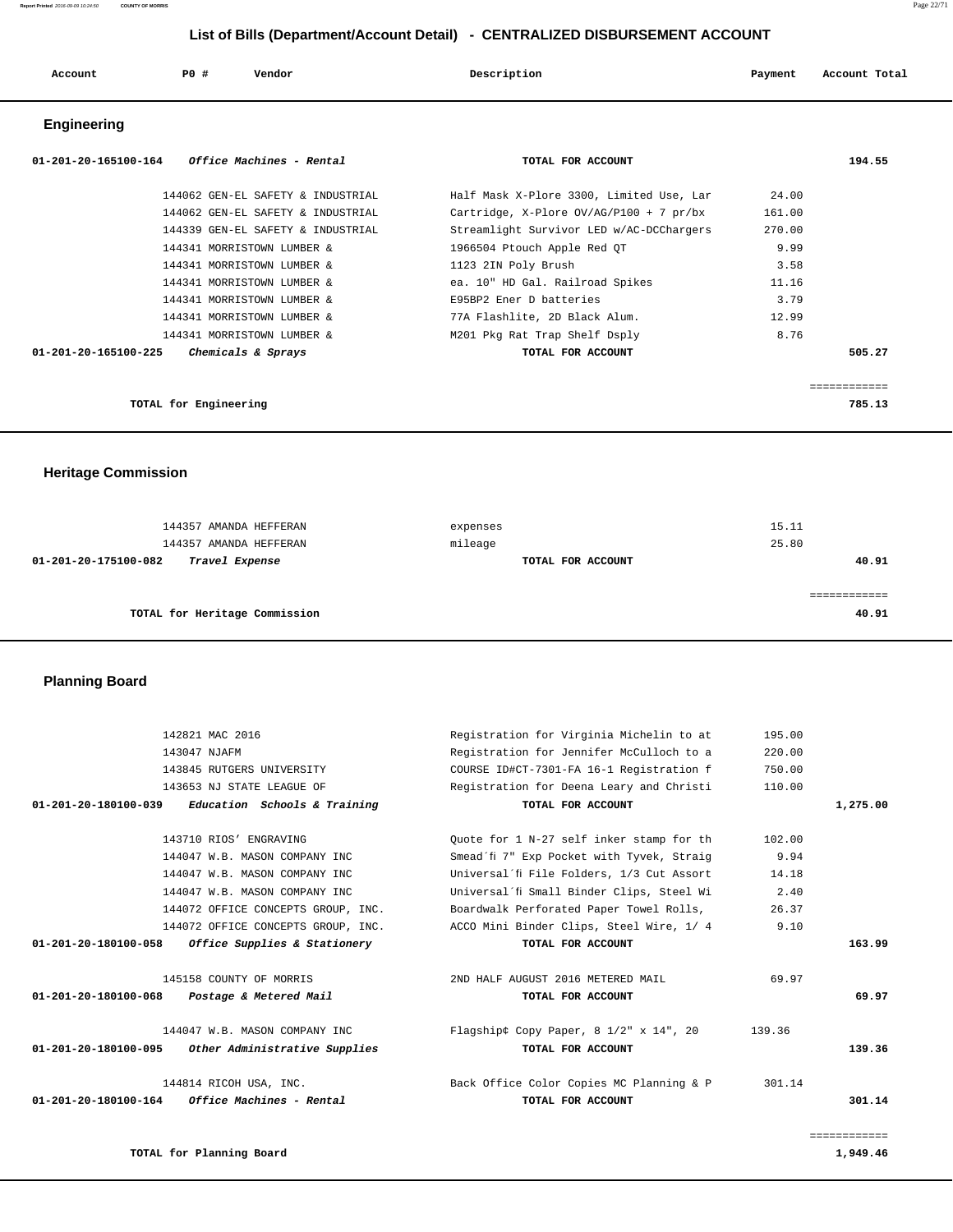**Report Printed** 2016-09-09 10:24:50 **COUNTY OF MORRIS** Page 23/71

# **List of Bills (Department/Account Detail) - CENTRALIZED DISBURSEMENT ACCOUNT**

| Account<br>. | P0 # | Vendor<br>. | Description<br>. | Payment | Account Total<br>.<br>. |
|--------------|------|-------------|------------------|---------|-------------------------|
|              |      |             |                  |         |                         |

# **County Weights & Measures**

|                                | 144074 W.B. MASON COMPANY INC              | CUST # C1033751 - ORDER# S039317500  | 216.19   |             |
|--------------------------------|--------------------------------------------|--------------------------------------|----------|-------------|
|                                | 144115 C M F BUSINESS SUPPLIES, INC.       | 4 PART COMPLAINT SUMMONS             | 1,550.00 |             |
|                                | 144115 C M F BUSINESS SUPPLIES, INC.       | SHIPPING & HANDLING                  | 75.00    |             |
| $01 - 201 - 22 - 201100 - 058$ | Office Supplies & Stationery               | TOTAL FOR ACCOUNT                    |          | 1,841.19    |
|                                | 145158 COUNTY OF MORRIS                    | 2ND HALF AUGUST 2016 METERED MAIL    | 8.28     |             |
| $01 - 201 - 22 - 201100 - 068$ | Postage & Metered Mail                     | TOTAL FOR ACCOUNT                    |          | 8.28        |
|                                | 144116 EMPLOYMENT HORIZONS, INC. JULY 2016 |                                      | 885.00   |             |
|                                | 144839 NESTLE WATERS NORTH AMERICA INC.    | 0426700738  07/15/16 - 08/14/16      | 26.41    |             |
| 01-201-22-201100-084           | <i>Other Outside Services</i>              | TOTAL FOR ACCOUNT                    |          | 911.41      |
|                                | 144075 SAYBOLT, LP.                        | CUSTOMER # 054267001 GASOLINE SAMPLE | 160.00   |             |
| $01 - 201 - 22 - 201100 - 258$ | Equipment                                  | TOTAL FOR ACCOUNT                    |          | 160.00      |
|                                |                                            |                                      |          | eeeeeeeeeee |
|                                | TOTAL for County Weights & Measures        |                                      |          | 2,920.88    |
|                                |                                            |                                      |          |             |

# **Employee Group Insurance**

| 01-201-23-220100-090 Employee Group Insurance Expenditures | TOTAL FOR ACCOUNT                              |             | 345,872.68 |
|------------------------------------------------------------|------------------------------------------------|-------------|------------|
| 144861 CHLIC                                               | Sept 2016 - Main County Medical, Client        | 922.38      |            |
| 144861 CHLIC                                               | Sept 2016 - Main County Medical, Client        | 292, 123.94 |            |
| 144448 Delta Dental Insurance Company                      | Jan 2016 Mosquito, Account #F1-R10311400       | 397.41      |            |
| 144448 Delta Dental Insurance Company                      | Jan 2016 Morris View, Account #F1-R10311       | 4,786.26    |            |
| 144448 Delta Dental Insurance Company                      | Jan 2016 Main County, Account #F1-786760       | 14,932.17   |            |
| 143798 FRANK JANKOWSKI                                     | Medicare B - May 2016 through June 2016        | 243.60      |            |
| 141505 MARY ELAINE TODD                                    | Medicare B - January 2016 through June 2       | 629.40      |            |
| 143180 DELTA DENTAL OF NEW JERSEY, INC.                    | August 2016 - Mosquito, Acct #09480, Inv 25.46 |             |            |
| 143180 DELTA DENTAL OF NEW JERSEY, INC.                    | August 2016 - Mosquito, Acct #09480, Inv       | 191.59      |            |
| 143180 DELTA DENTAL OF NEW JERSEY, INC.                    | August 2016 - Morris View, Acct #09480,        | 280.06      |            |
| 143180 DELTA DENTAL OF NEW JERSEY, INC.                    | August 2016 - Morris View, Acct #09480,        | 410.55      |            |
| 143180 DELTA DENTAL OF NEW JERSEY, INC.                    | August 2016 - Main County Cobra, Acct #0       | 50.92       |            |
| 143180 DELTA DENTAL OF NEW JERSEY, INC.                    | August 2016 - Main County Cobra, Acct #0       | 301.07      |            |
| 143180 DELTA DENTAL OF NEW JERSEY, INC.                    | August 2016 - Main County, Acct #09480,        | 4,455.50    |            |
| 143180 DELTA DENTAL OF NEW JERSEY, INC.                    | August 2016 - Main County, Acct #09480,        | 9,579.50    |            |
| 143801 DISCOVERY BENEFITS INC.                             | July 2016 COBRA Inv # 0000668852-IN; Cus       | 770.00      |            |
| 141536 BARBARA ARMSTRONG                                   | Medicare B - January 2016 through June 2       | 629.40      |            |
| 141535 ALBERT ANDERSON                                     | Medicare B - January 2016 through June 2       | 629.40      |            |
| 141184 MARIE MAGLOIRE                                      | Medicare B - January 2016 through June 2       | 950.40      |            |
| 144048 JOYCE CROMWELL                                      | Medicare B - January 2016 through June 2       | 629.40      |            |
| 144041 FRENKEL BENEFITS, LLC                               | 8/2016 Consulting Fee (Item #1236149)          | 10,416.67   |            |
| 141218 NANCY MEEKER                                        | Medicare B - January 2016 through June 2       | 629.40      |            |
| 143668 ESTATE PRISCILLA SAWYER                             | Medicare B - January 2016 through June 2       | 629.40      |            |
| 141267 ELIZABETH O'KEEFFE                                  | Medicare B - January 2016 through June 2       | 629.40      |            |
| 140967 VIRGINIA FORTE                                      | Medicare B - January 2016 through June 2       | 629.40      |            |

**TOTAL for Employee Group Insurance 345,872.68**

============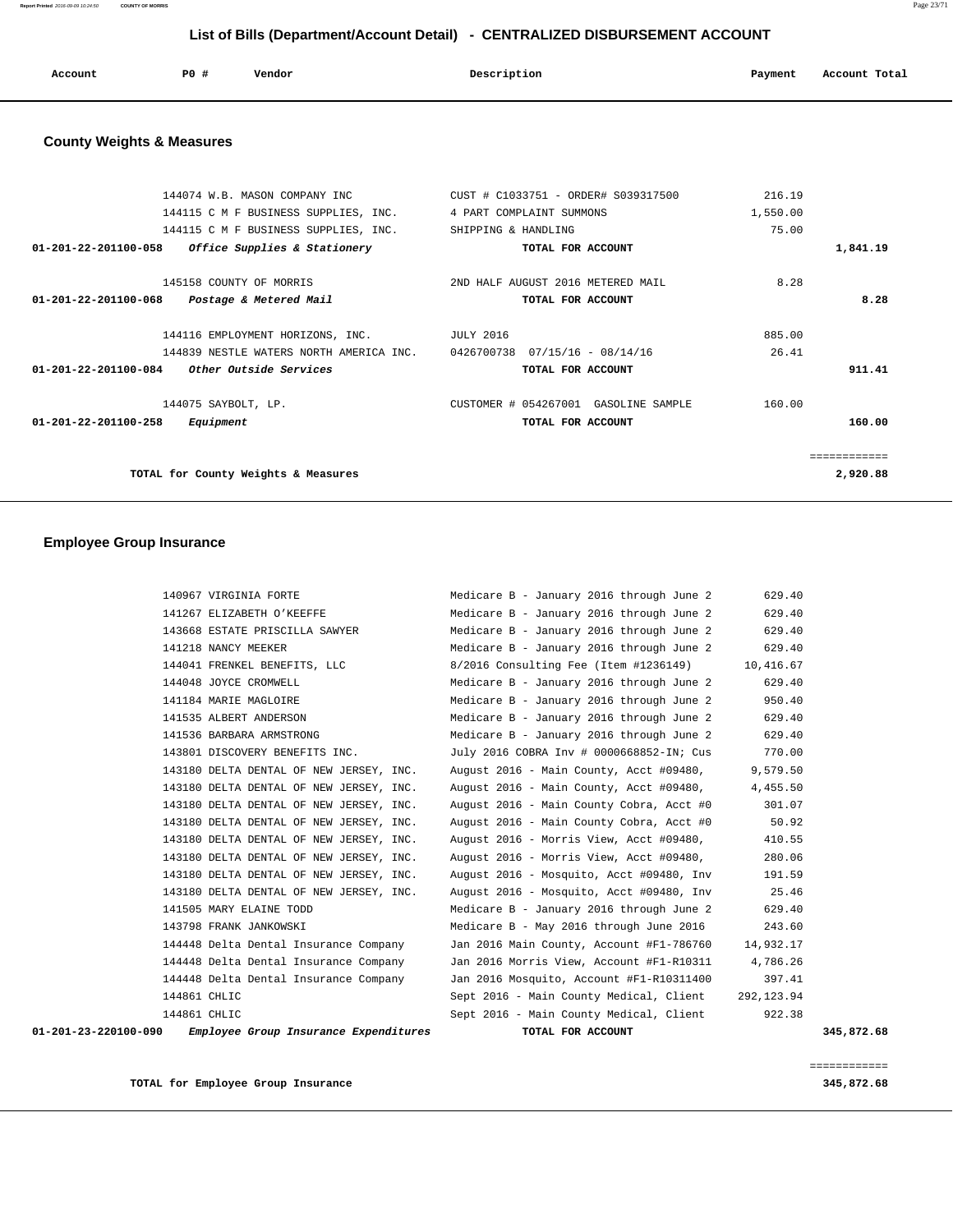**Report Printed** 2016-09-09 10:24:50 **COUNTY OF MORRIS** Page 24/71

============

| List of Bills (Department/Account Detail) - CENTRALIZED DISBURSEMENT ACCOUNT |                        |                                   |                                          |         |               |  |
|------------------------------------------------------------------------------|------------------------|-----------------------------------|------------------------------------------|---------|---------------|--|
| Account                                                                      | PO#                    | Vendor                            | Description                              | Payment | Account Total |  |
|                                                                              |                        |                                   |                                          |         |               |  |
|                                                                              |                        | 144464 VERIZON WIRELESS           | Wireless Service - MCP                   | 80.04   |               |  |
|                                                                              |                        | 144834 SOLAR TECHNOLOGY INC.      | Solarnet Cell Service / Aug for 2 modems | 25.90   |               |  |
| 01-201-25-252100-031                                                         |                        | Cellular Phones/Pagers            | TOTAL FOR ACCOUNT                        |         | 105.94        |  |
|                                                                              | 144727 RICOH USA, INC. |                                   | 7/18/16, Color Copies 2nd gtr 2016       | 46.20   |               |  |
| 01-201-25-252100-058                                                         |                        | Office Supplies & Stationery      | TOTAL FOR ACCOUNT                        |         | 46.20         |  |
|                                                                              | 143639 CABLEVISION     |                                   | 07876-529178-02-1 - (3) Month Service Pe | 997.50  |               |  |
|                                                                              | 144807 DIRECT TV INC   |                                   | Account 056856956 - Business, Local Chan | 66.99   |               |  |
|                                                                              | 144847 JEFFREY PAUL    |                                   | Expenses per attached detail             | 633.48  |               |  |
|                                                                              | 143799 CABLEVISION     |                                   | 07876-618074-01-5 (3) Month Service Pe   | 307.80  |               |  |
|                                                                              | 144838 D & R CAR TOPS  |                                   | Ambulance seat repair per attached quote | 700.00  |               |  |
| 01-201-25-252100-059 Other General Expenses                                  |                        |                                   | TOTAL FOR ACCOUNT                        |         | 2,705.77      |  |
|                                                                              | 144422 FEDEX           |                                   | AC#164215938, 8/8/16                     | 25.52   |               |  |
|                                                                              |                        | 145158 COUNTY OF MORRIS           | 2ND HALF AUGUST 2016 METERED MAIL        | 24.29   |               |  |
|                                                                              |                        | 145158 COUNTY OF MORRIS           | 2ND HALF AUGUST 2016 METERED MAIL        | 5.13    |               |  |
|                                                                              | 144732 FEDEX           |                                   | AC#164215938, 8/22/16                    | 25.52   |               |  |
| 01-201-25-252100-068 Postage & Metered Mail                                  |                        |                                   | TOTAL FOR ACCOUNT                        |         | 80.46         |  |
|                                                                              |                        | 142273 RICOH AMERICAS CORPORATION | L&PS Office Copier Lease (36mo) per atta | 500.23  |               |  |

 **01-201-25-252100-164 Office Machines - Rental TOTAL FOR ACCOUNT 500.23**

**TOTAL for Office of Emergency Management 3,438.60**

#### **Communications Center**

| 143919 CALEA                                        | 7/29/16, Annual Continuation Fee                                               | 3,695.00 |           |
|-----------------------------------------------------|--------------------------------------------------------------------------------|----------|-----------|
| 01-201-25-252105-023 Associations and Memberships   | TOTAL FOR ACCOUNT                                                              |          | 3,695,00  |
| 143620 APCO INTERNATIONAL                           | 7/27/16, CTO Recertification, M.Soules,                                        | 60.00    |           |
| 143618 PRIORITY DISPATCH CORP.                      | ETC Course Manual (ETC-3rd Ed.) Training                                       | 300.00   |           |
| 144713 STEPHEN J. ZENES                             | 9/20/16, Airfare for NASU/Keystone Confe                                       | 358.20   |           |
| 144712 STEPHEN J. ZENES                             | 10/15/16, Airfare for Priority Disp. PPD                                       | 1,326.03 |           |
| 142790 PRIORITY DISPATCH CORP.                      | 7/12/16, Course 12869, NJ Advanced EMD C                                       | 3,598.00 |           |
| 142790 PRIORITY DISPATCH CORP.                      | 7/12/16, Course 12870, NJ Emergency Fire                                       | 3,598.00 |           |
| 142790 PRIORITY DISPATCH CORP.                      | 7/12/16, Course 12871, NJ Emergency Poli                                       | 2,948.00 |           |
| 143655 DENNIS L. SNYDER                             | 7/26/16-7/29/16, CALEA Conference                                              | 1,007.57 |           |
| $01-201-25-252105-039$ Education Schools & Training | TOTAL FOR ACCOUNT                                                              |          | 13,195.80 |
|                                                     |                                                                                |          |           |
| 144706 W.B. MASON COMPANY INC                       | C1033751, 6/27/16, Office supplies, orde                                       | 109.08   |           |
| 144706 W.B. MASON COMPANY INC                       | C1033751, 7/20/16, Credit for backorder                                        | $-54.28$ |           |
| 144706 W.B. MASON COMPANY INC                       | C1033751, 7/26/16, Backordered item was                                        | 54.28    |           |
| 144706 W.B. MASON COMPANY INC                       | C1033751, 8/9/16, Damaged item returned,                                       | $-54.28$ |           |
| 144706 W.B. MASON COMPANY INC                       | C1033751, 8/8/16, New costumer received,                                       | 54.28    |           |
| $01-201-25-252105-058$ Office Supplies & Stationery | TOTAL FOR ACCOUNT                                                              |          | 109.08    |
| 143616 FEDEX                                        | 3876-2044-3, 7/18/16, tracking ID# 80885                                       | 21.50    |           |
| 143618 PRIORITY DISPATCH CORP.                      | S&H                                                                            | 10.00    |           |
| 145158 COUNTY OF MORRIS                             | 2ND HALF AUGUST 2016 METERED MAIL                                              | 16.60    |           |
| 01-201-25-252105-068 Postage & Metered Mail         | TOTAL FOR ACCOUNT                                                              |          | 48.10     |
|                                                     | 143921 NORTHEAST COMMUNICATIONS, INC. 8/5/16, #17-5, 2017 International 7400 D | 250.00   |           |
|                                                     |                                                                                |          |           |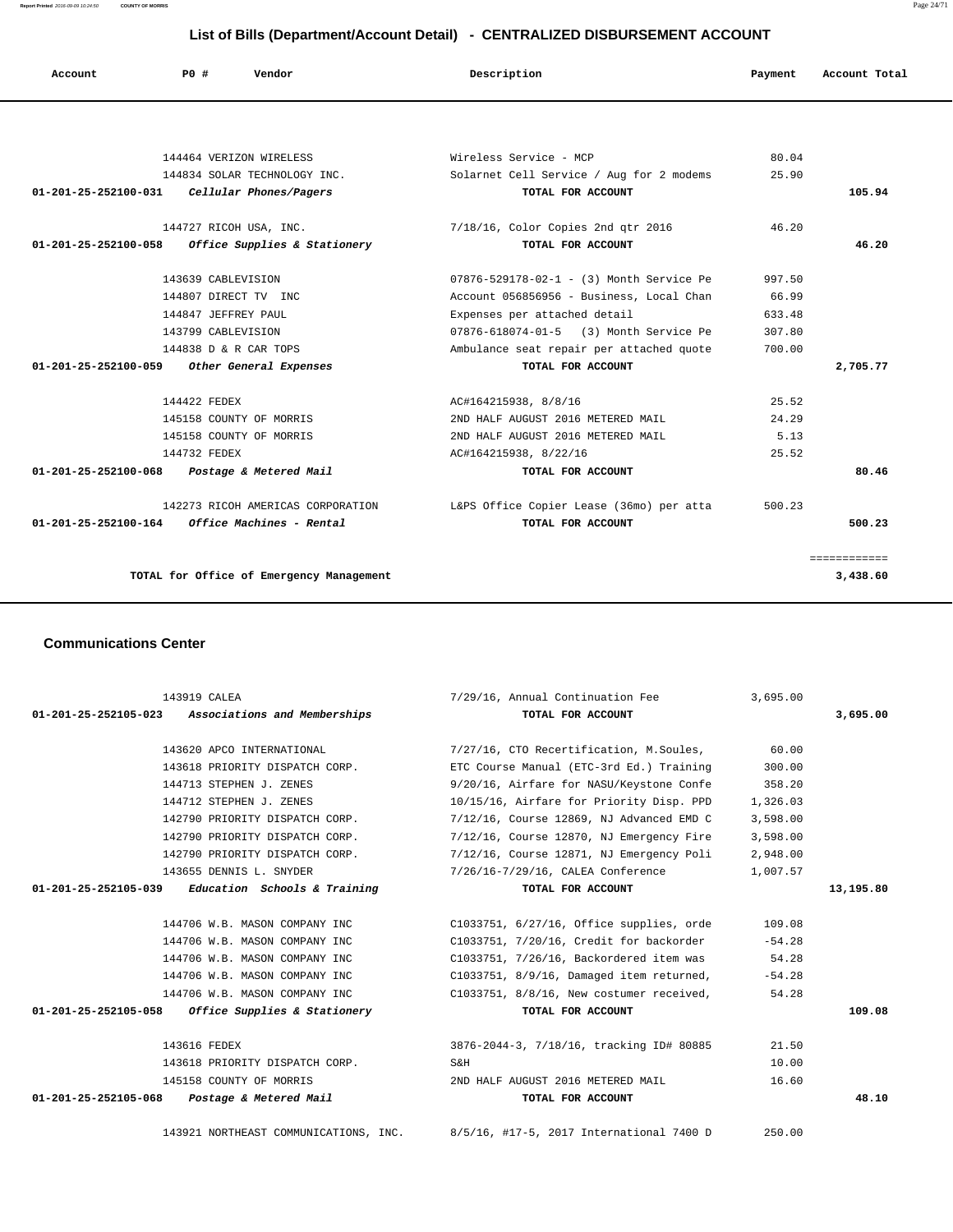| Account                        | <b>PO #</b> | Vendor                                                                                                                                                                                                                                                                                    | Description                                                                                                                                                                                                                                        | Payment                                                  | Account Total             |
|--------------------------------|-------------|-------------------------------------------------------------------------------------------------------------------------------------------------------------------------------------------------------------------------------------------------------------------------------------------|----------------------------------------------------------------------------------------------------------------------------------------------------------------------------------------------------------------------------------------------------|----------------------------------------------------------|---------------------------|
| <b>Communications Center</b>   |             |                                                                                                                                                                                                                                                                                           |                                                                                                                                                                                                                                                    |                                                          |                           |
| 01-201-25-252105-072           |             | 143921 NORTHEAST COMMUNICATIONS, INC.<br>Radio Repairs                                                                                                                                                                                                                                    | 8/5/16, XTL1500 SN#726THN1093 complete c<br>TOTAL FOR ACCOUNT                                                                                                                                                                                      | 90.00                                                    | 666.50                    |
| 01-201-25-252105-117           |             | 143922 VOIANCE LANGUAGE SERVICES, LLC<br>Interpretor Fees                                                                                                                                                                                                                                 | Cust# 16638, 7/31/16, Interpreter fees 7<br>TOTAL FOR ACCOUNT                                                                                                                                                                                      | 697.50                                                   | 697.50                    |
|                                |             | 143916 BOROUGH OF BUTLER<br>144704 JERSEY CENTRAL POWER & LIGHT<br>144704 JERSEY CENTRAL POWER & LIGHT<br>144704 JERSEY CENTRAL POWER & LIGHT<br>144704 JERSEY CENTRAL POWER & LIGHT                                                                                                      | 3680-0, 8/3/16, Denise Drive cell tower<br>100 078 772 421, 8/12/16, Hickory Tvrn R<br>100 097 920 035, 8/15/16, W Springtown R<br>100 078 771 605, 8/12/16, George St Dove<br>100 100 194 933, 8/17/16, High Ridge Rd                             | 508.81<br>471.01<br>400.78<br>532.67<br>481.55           |                           |
| 01-201-25-252105-137           |             | 144704 JERSEY CENTRAL POWER & LIGHT<br>Electricity                                                                                                                                                                                                                                        | 100 097 970 519, 8/18/16, W Hanover Dr R<br>TOTAL FOR ACCOUNT                                                                                                                                                                                      | 1,122.24                                                 | 3,517.06                  |
| 01-201-25-252105-189           | Medical     | 143615 INSTITUTE FOR FORENSIC PSYCHOLOGY<br>143615 INSTITUTE FOR FORENSIC PSYCHOLOGY<br>143615 INSTITUTE FOR FORENSIC PSYCHOLOGY<br>143924 TABB INC.<br>143924 TABB INC.                                                                                                                  | 7/7/16, Psychological Examinations and R<br>7/8/16, Psychological Examinations and R<br>7/11/16, Psychological Examinations and<br>Acct# 3059, 5/2/16, Pre-employment check<br>Acct#3059, 5/31/16, Pre-employment check<br>TOTAL FOR ACCOUNT       | 1,050.00<br>1,050.00<br>150.00<br>480.00<br>60.00        | 2,790.00                  |
| $01 - 201 - 25 - 252105 - 202$ |             | 143622 FF1 PROFESSIONAL SAFETY SERVICES<br>143622 FF1 PROFESSIONAL SAFETY SERVICES<br>143622 FF1 PROFESSIONAL SAFETY SERVICES<br>143622 FF1 PROFESSIONAL SAFETY SERVICES<br>143622 FF1 PROFESSIONAL SAFETY SERVICES<br>143920 FF1 PROFESSIONAL SAFETY SERVICES<br>Uniform And Accessories | $7/25/16$ , Hem pants - R.Bisson, Polos - M<br>7/25/16, Uniforms for J. Trainor<br>7/25/16, Uniforms for M. Pritchard<br>7/25/16, Uniforms for S.Williams<br>7/25/16, Uniforms for E.Crosson<br>8/1/16, Uniforms for A.Ryniak<br>TOTAL FOR ACCOUNT | 101.48<br>632.88<br>591.15<br>707.88<br>625.38<br>580.38 | 3,239.15                  |
| 01-201-25-252105-258           |             | 140326 CAROUSEL INDUSTRIES<br>140326 CAROUSEL INDUSTRIES<br>Equipment                                                                                                                                                                                                                     | 6/7/16, Quote# 239538-001, Ancillary par<br>TOTAL FOR ACCOUNT                                                                                                                                                                                      | 391.04<br>1,751.92                                       | 2,142.96                  |
|                                |             | TOTAL for Communications Center                                                                                                                                                                                                                                                           |                                                                                                                                                                                                                                                    |                                                          | ============<br>30,101.15 |

# **County Medical Examiner Office**

| 144855 UNIVERSITY OF MISSOURI                            | Cust#28036, 8/24/16 14160386      | 600.00   |          |
|----------------------------------------------------------|-----------------------------------|----------|----------|
| <i>Consultation Fee</i><br>01-201-25-254100-035          | TOTAL FOR ACCOUNT                 |          | 600.00   |
|                                                          |                                   |          |          |
| 144069 MORRISTOWN MEDICAL CENTER                         | Morgue Use 2nd qtr 2016, 41 cases | 1,230.00 |          |
| 01-201-25-254100-055<br>Morgue Fees                      | TOTAL FOR ACCOUNT                 |          | 1,230.00 |
|                                                          |                                   |          |          |
| 144720 W.B. MASON COMPANY INC                            | Cust#C1033751, 8/16/16            | 252.82   |          |
| 01-201-25-254100-058<br>Office Supplies & Stationery     | TOTAL FOR ACCOUNT                 |          | 252.82   |
|                                                          |                                   |          |          |
| 145137 GARFIELD COMMUNITY FUNERAL                        | Morris Livery 8/16                | 5,220.00 |          |
| 145140 ILIFF-RUGGIERO FUNERAL HOME INC.                  | Sussex Livery 8/16                | 2,400.00 |          |
| 145136 TEW FUNERAL SERVICES INC.                         | Warren County Livery, 8/16        | 1,500.00 |          |
| $01 - 201 - 25 - 254100 - 059$<br>Other General Expenses | TOTAL FOR ACCOUNT                 |          | 9,120.00 |
|                                                          |                                   |          |          |
| 145158 COUNTY OF MORRIS                                  | 2ND HALF AUGUST 2016 METERED MAIL | 17.68    |          |
| 01-201-25-254100-068<br>Postage & Metered Mail           | TOTAL FOR ACCOUNT                 |          | 17.68    |

**Report Printed** 2016-09-09 10:24:50 **COUNTY OF MORRIS** Page 25/71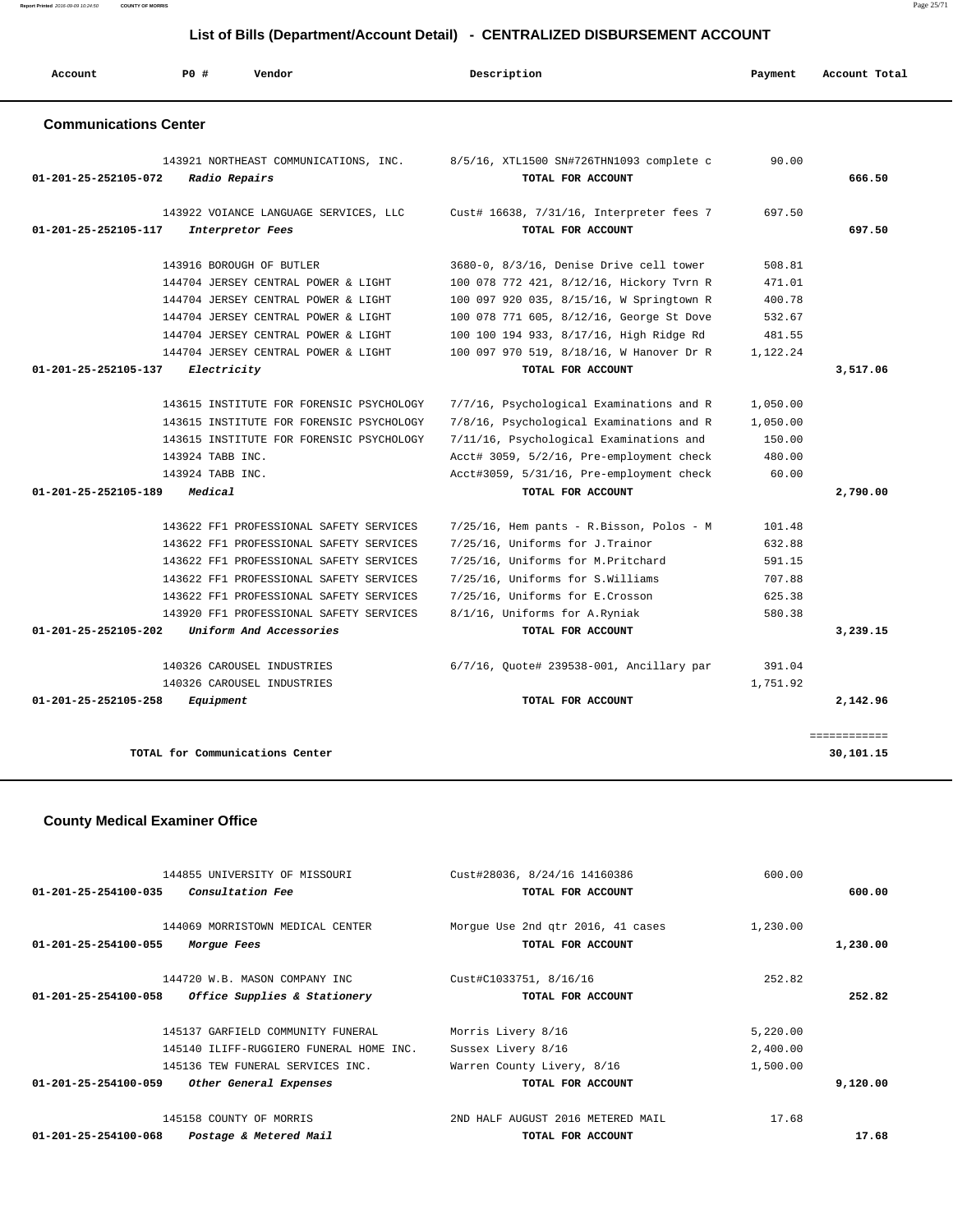| Account                               | PO#                   | Vendor                                   | Description                   | Payment  | Account Total |  |  |  |
|---------------------------------------|-----------------------|------------------------------------------|-------------------------------|----------|---------------|--|--|--|
| <b>County Medical Examiner Office</b> |                       |                                          |                               |          |               |  |  |  |
|                                       | 144425 GIOVANNA ALVES |                                          | Mileage 2nd Qtr 2016          | 279.65   |               |  |  |  |
|                                       | 144424 ROBERT ALVES   |                                          | Mileage 2nd Qtr 2016          | 11.20    |               |  |  |  |
| $01 - 201 - 25 - 254100 - 082$        | Travel Expense        |                                          | TOTAL FOR ACCOUNT             |          | 467.25        |  |  |  |
|                                       |                       |                                          |                               |          |               |  |  |  |
|                                       | 144330 NMS LABS       |                                          | Morris Toxicology, 7/16       | 5,355.00 |               |  |  |  |
| 144330 NMS LABS                       |                       |                                          | Sussex Toxicology, 7/16       | 2,423.00 |               |  |  |  |
|                                       | 144330 NMS LABS       |                                          | Warren Toxicology, 7/16       | 515.00   |               |  |  |  |
| 01-201-25-254100-084                  |                       | Other Outside Services                   | TOTAL FOR ACCOUNT             |          | 8,293.00      |  |  |  |
|                                       |                       | 144083 ATLANTIC CONSOLIDATED LABORATORY  | AC#A1619502196, Lab fees 7/16 | 553.00   |               |  |  |  |
| $01 - 201 - 25 - 254100 - 203$        |                       | X-Ray & Medical Supplies                 | TOTAL FOR ACCOUNT             |          | 553.00        |  |  |  |
|                                       |                       |                                          |                               |          | ============  |  |  |  |
|                                       |                       | TOTAL for County Medical Examiner Office |                               |          | 20,533.75     |  |  |  |

# **County Sheriff's Department**

|                      | 143787 LULU PRESS, INC.                             | Paperback BOOK - "NJ Gun Law", ITEM #978                                | 59.95    |          |
|----------------------|-----------------------------------------------------|-------------------------------------------------------------------------|----------|----------|
|                      | 143787 LULU PRESS, INC.                             | S & H                                                                   | 3.99     |          |
|                      | 01-201-25-270100-028 Books & Periodicals            | TOTAL FOR ACCOUNT                                                       |          | 63.94    |
|                      | 144027 K9 UNLIMITED LLC                             | Dick Staal K9 Seminar $9/24$ & 25/16 held                               | 225.00   |          |
|                      | $01-201-25-270100-039$ Education Schools & Training | TOTAL FOR ACCOUNT                                                       |          | 225.00   |
|                      | 143606 NORITSU AMERICA CORPORATION                  | 1-Yr Service Agreement for B1005HR (S/N                                 | 5,632.00 |          |
|                      | 144021 PORTER LEE CORPORATION                       | BEAST Software Support - (Sept 1, 2016 t                                | 1,027.00 |          |
| 01-201-25-270100-044 | <i>Equipment Service Agreements</i>                 | TOTAL FOR ACCOUNT                                                       |          | 6,659.00 |
|                      |                                                     | 143156 FAMOUS PASQUALES OF NY The Pizza - Aruba Police, Inv dtd 5/16/16 | 760.00   |          |
|                      | 143156 FAMOUS PASOUALES OF NY                       | Pizza - K-9 Training, Inv dtd 7/18/16                                   | 76.75    |          |
|                      | 143832 NESTLE WATERS NORTH AMERICA INC.             | Acct#4334561387, 6/15/16 - 7/14/16                                      | 255.19   |          |
|                      | 143832 NESTLE WATERS NORTH AMERICA INC.             | Acct #0443829809, 6/15/16 - 7/14/16                                     | 0.99     |          |
|                      | 143812 NESTLE WATERS NORTH AMERICA INC.             | Water & Delivery (All Depts except Legal                                | 319.58   |          |
|                      | 143812 NESTLE WATERS NORTH AMERICA INC.             | Water & Delivery - Legal Services/Acct #                                | 8.04     |          |
|                      | 144040 MARQUIS BUSINESS SYSTEMS LLC                 | ITEM #SB-35 (50 psc) - KOBRA Shredder Ba                                | 116.00   |          |
|                      | 144040 MARQUIS BUSINESS SYSTEMS LLC                 | Shipping & Handling Charge                                              | 13.52    |          |
|                      | 144026 VILLAGE SHOP RITE                            | Party Supplies & Pizza/Bethel Church Eve                                | 122.26   |          |
|                      | 144800 ERIC HANNA                                   | Petmate for K-9 dog from PetSmart, Inv d                                | 106.99   |          |
|                      | 01-201-25-270100-059 Other General Expenses         | TOTAL FOR ACCOUNT                                                       |          | 1,779.32 |
|                      | 145158 COUNTY OF MORRIS                             | 2ND HALF AUGUST 2016 METERED MAIL                                       | 504.75   |          |
|                      | 01-201-25-270100-068 Postage & Metered Mail         | TOTAL FOR ACCOUNT                                                       |          | 504.75   |
|                      | 144023 SHERIFF EDWARD V. ROCHFORD                   | W. Schievella - Hero for the Day refresh                                | 45.99    |          |
|                      | 144023 SHERIFF EDWARD V. ROCHFORD                   | W. Rawa - Bagels - Protest in front of c                                | 37.45    |          |
|                      | 144023 SHERIFF EDWARD V. ROCHFORD                   | E. Rochford - Parking Fee - Award Ceremo                                | 20.00    |          |
|                      | 144023 SHERIFF EDWARD V. ROCHFORD                   | T. Reilly - Fuel & Tolls                                                | 30.50    |          |
|                      | 144023 SHERIFF EDWARD V. ROCHFORD                   | F. Benevento - Pizza - Protest                                          | 101.78   |          |
|                      | 144023 SHERIFF EDWARD V. ROCHFORD                   | E. Barnes - Tolls                                                       | 15.00    |          |
|                      | 144023 SHERIFF EDWARD V. ROCHFORD                   | B. Dunn - Police shooting - Butler Refr                                 | 20.27    |          |
|                      | 144023 SHERIFF EDWARD V. ROCHFORD                   | B. Dunn - Parking and Fuel - AC Police E                                | 25.00    |          |
|                      | 144023 SHERIFF EDWARD V. ROCHFORD                   | B. Dunn - Gas - AC Awards                                               | 10.00    |          |
|                      | 144023 SHERIFF EDWARD V. ROCHFORD                   | E.Crooker - Parking AC Awards                                           | 20.00    |          |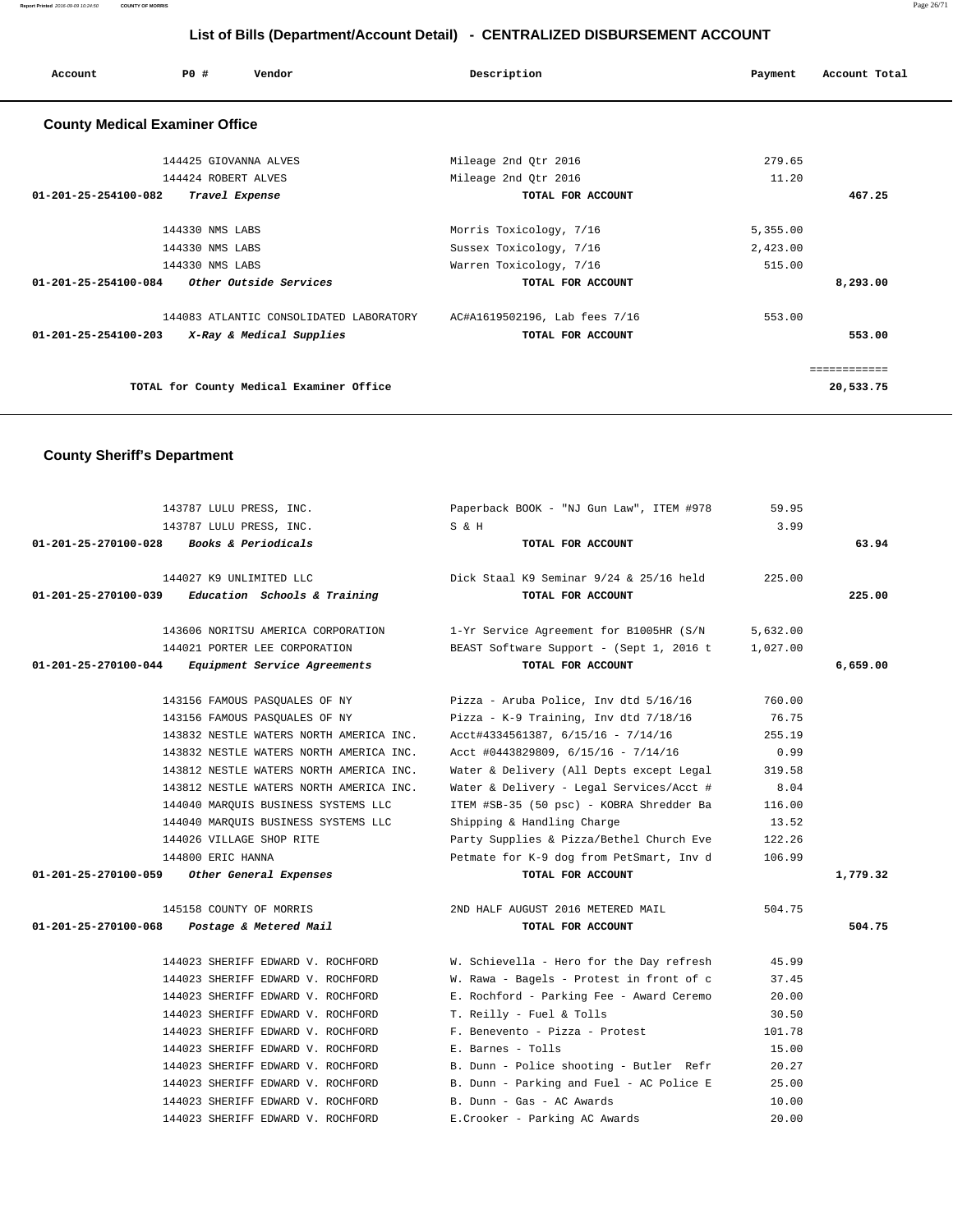| Account              | PO#                                | Vendor                                                                         | Description                                                                          | Payment         | Account Total |
|----------------------|------------------------------------|--------------------------------------------------------------------------------|--------------------------------------------------------------------------------------|-----------------|---------------|
|                      | <b>County Sheriff's Department</b> |                                                                                |                                                                                      |                 |               |
|                      |                                    | 144023 SHERIFF EDWARD V. ROCHFORD                                              | D. Bonfanti - K-9 Seminar                                                            | 74.90           |               |
|                      |                                    | 144023 SHERIFF EDWARD V. ROCHFORD                                              | EZ PASS NJ                                                                           | 25.00           |               |
| 01-201-25-270100-082 | Travel Expense                     |                                                                                | TOTAL FOR ACCOUNT                                                                    |                 | 466.34        |
|                      |                                    | 143970 U.S. SECURITY ASSOCIATES, INC.                                          | 25197 GUARDS - 7/1/16 - 7/7/16, Inv dtd                                              | 2,797.10        |               |
|                      |                                    | 143970 U.S. SECURITY ASSOCIATES, INC.                                          | GUARDS - 7/8/16 - 7/14/16, Inv dtd 7/14/                                             | 3,202.24        |               |
|                      |                                    | 143970 U.S. SECURITY ASSOCIATES, INC.                                          | GUARDS - 7/15/16 - 7/21/16, Inv dtd 7/21                                             | 3,508.64        |               |
|                      |                                    | 144036 U.S. SECURITY ASSOCIATES, INC.                                          | 25197 GUARDS - 6/3/16 - 6/9/16, Inv dtd                                              | 3,395.92        |               |
|                      |                                    | 144036 U.S. SECURITY ASSOCIATES, INC.                                          | GUARDS - 6/10/16 - 6/16/16, Inv dtd 6/16                                             | 3,540.40        |               |
|                      |                                    | 144036 U.S. SECURITY ASSOCIATES, INC.                                          | GUARDS - $6/24/16$ - $6/30/16$ , Inv dtd $6/30$                                      | 3,378.37        |               |
|                      |                                    | 144036 U.S. SECURITY ASSOCIATES, INC.                                          | GUARDS - $7/22/16$ - $7/28/16$ , Inv #7/28/16                                        | 3,529.84        |               |
| 01-201-25-270100-084 |                                    | Other Outside Services                                                         | TOTAL FOR ACCOUNT                                                                    |                 | 23,352.51     |
|                      |                                    | 143093 NETLINK ENTERPRISES OF GA LLC                                           | ITEM #38-440M - P4 Automatic 8mm Blank F                                             | 284.38          |               |
|                      |                                    | 143093 NETLINK ENTERPRISES OF GA LLC                                           | ITEM #38-122BCM - Extra Loud 8mm Blank A                                             | 202.45          |               |
|                      |                                    | 143093 NETLINK ENTERPRISES OF GA LLC                                           | Shipping & Handling                                                                  | 15.72           |               |
| 01-201-25-270100-116 | <i>Firearms</i>                    |                                                                                | TOTAL FOR ACCOUNT                                                                    |                 | 502.55        |
|                      | 143788 VERIZON WIRELESS            |                                                                                | 442002049-00001 6/24/16 - 7/23/16, Inv                                               | 811.02          |               |
| 01-201-25-270100-161 |                                    | Communications Equipment                                                       | TOTAL FOR ACCOUNT                                                                    |                 | 811.02        |
|                      |                                    |                                                                                |                                                                                      |                 |               |
|                      |                                    | 144436 RICOH AMERICAS CORPORATION                                              | (9) Ricoh Copiers/Court House, July/Aug/                                             | 5,333.65        |               |
|                      |                                    | 144436 RICOH AMERICAS CORPORATION                                              | (1) Ricoh Copier/V8205501187 (Holding C                                              | 178.32          |               |
|                      |                                    | 144436 RICOH AMERICAS CORPORATION                                              | (1) Ricoh Copier/V8205602183 (PSD), 6/18                                             | 178.32          |               |
| 01-201-25-270100-164 |                                    | Office Machines - Rental                                                       | TOTAL FOR ACCOUNT                                                                    |                 | 5,690.29      |
|                      |                                    | 144029 METRO PET SUPPLY INC.                                                   | Sticks/Rolls, Plan L&R Puppy, Plan Perfo                                             | 1,343.09        |               |
| 01-201-25-270100-185 | Food                               |                                                                                | TOTAL FOR ACCOUNT                                                                    |                 | 1,343.09      |
|                      |                                    | 143841 INSTITUTE FOR FORENSIC PSYCHOLOGY                                       | 7/5/16 Psychological Evaluation: P. Del                                              | 3,150.00        |               |
| 01-201-25-270100-198 |                                    | Psychiatric Services                                                           | TOTAL FOR ACCOUNT                                                                    |                 | 3,150.00      |
|                      |                                    | 143783 UNIVERSAL UNIFORM SALES CO INC                                          | L. BERTELLI - Boots/Pants, POS #2-26681,                                             | 230.00          |               |
|                      |                                    | 143783 UNIVERSAL UNIFORM SALES CO INC                                          | T. PALAZZOLO - Alternations, POS #2-2680                                             | 30.00           |               |
|                      |                                    | 143783 UNIVERSAL UNIFORM SALES CO INC                                          | J. COLEMAN - Shirt's/Pant's, POS #2-2713                                             | 107.00          |               |
|                      |                                    | 143783 UNIVERSAL UNIFORM SALES CO INC                                          | D. RIBAUDO - Shirt/Pant's, POS #2-27137,                                             | 107.00          |               |
|                      |                                    | 143783 UNIVERSAL UNIFORM SALES CO INC                                          | T. PALAZZOLO - Shirt, POS #2-27139, Inv                                              | 60.00           |               |
|                      |                                    | 143783 UNIVERSAL UNIFORM SALES CO INC                                          | R. GIORDANO - Shirt/Pant's, POS #2-27140                                             | 120.00          |               |
|                      |                                    | 143783 UNIVERSAL UNIFORM SALES CO INC                                          | G. LIRANZO - Shirt, POS #2-27141, Inv dt                                             | 60.00           |               |
|                      |                                    | 143783 UNIVERSAL UNIFORM SALES CO INC                                          | B. BERNARD - Alterations/Emblems, POS #2                                             | 10.00           |               |
|                      |                                    | 143783 UNIVERSAL UNIFORM SALES CO INC                                          | G. WESTENBERGER - Alterations/Emblems, P                                             | 8.00            |               |
|                      |                                    | 143783 UNIVERSAL UNIFORM SALES CO INC                                          | M. PUZIO - Socks, POS #2-27329, Inv dtd                                              | 4.99            |               |
|                      |                                    | 143784 UNIVERSAL UNIFORM SALES CO INC<br>143784 UNIVERSAL UNIFORM SALES CO INC | S. RICE - Belt, POS #2-27131, Inv dtd 6/<br>F. PIROG - Recruit Uniform, POS #2-27276 | 39.00<br>595.95 |               |
|                      |                                    | 143784 UNIVERSAL UNIFORM SALES CO INC                                          | M. MINOVICH - Recruit Uniform, POS #2-27                                             | 256.95          |               |
|                      |                                    | 143784 UNIVERSAL UNIFORM SALES CO INC                                          | J. MUNOZ - Recruit Uniform, POS #2-27295                                             | 696.95          |               |
|                      |                                    | 143784 UNIVERSAL UNIFORM SALES CO INC                                          | R. OSTER - Recruit Uniform, POS #2-27299                                             | 622.95          |               |
|                      |                                    | 143784 UNIVERSAL UNIFORM SALES CO INC                                          | P. DELUCA - Recruit Uniform, POS #2-2730                                             | 604.95          |               |
| 01-201-25-270100-202 |                                    | Uniform And Accessories                                                        | TOTAL FOR ACCOUNT                                                                    |                 | 3,553.74      |
|                      |                                    | 140329 MIRION TECHNOLOGIES (GDS) INC                                           | TLD & Area Badges, TLD 90 day badges: R.                                             | 553.00          |               |
| 01-201-25-270100-203 |                                    | X-Ray & Medical Supplies                                                       | TOTAL FOR ACCOUNT                                                                    |                 | 553.00        |
|                      |                                    |                                                                                |                                                                                      |                 |               |
|                      |                                    |                                                                                |                                                                                      |                 | ============  |
|                      |                                    | TOTAL for County Sheriff's Department                                          |                                                                                      |                 | 48,654.55     |

**Report Printed** 2016-09-09 10:24:50 **COUNTY OF MORRIS** Page 27/71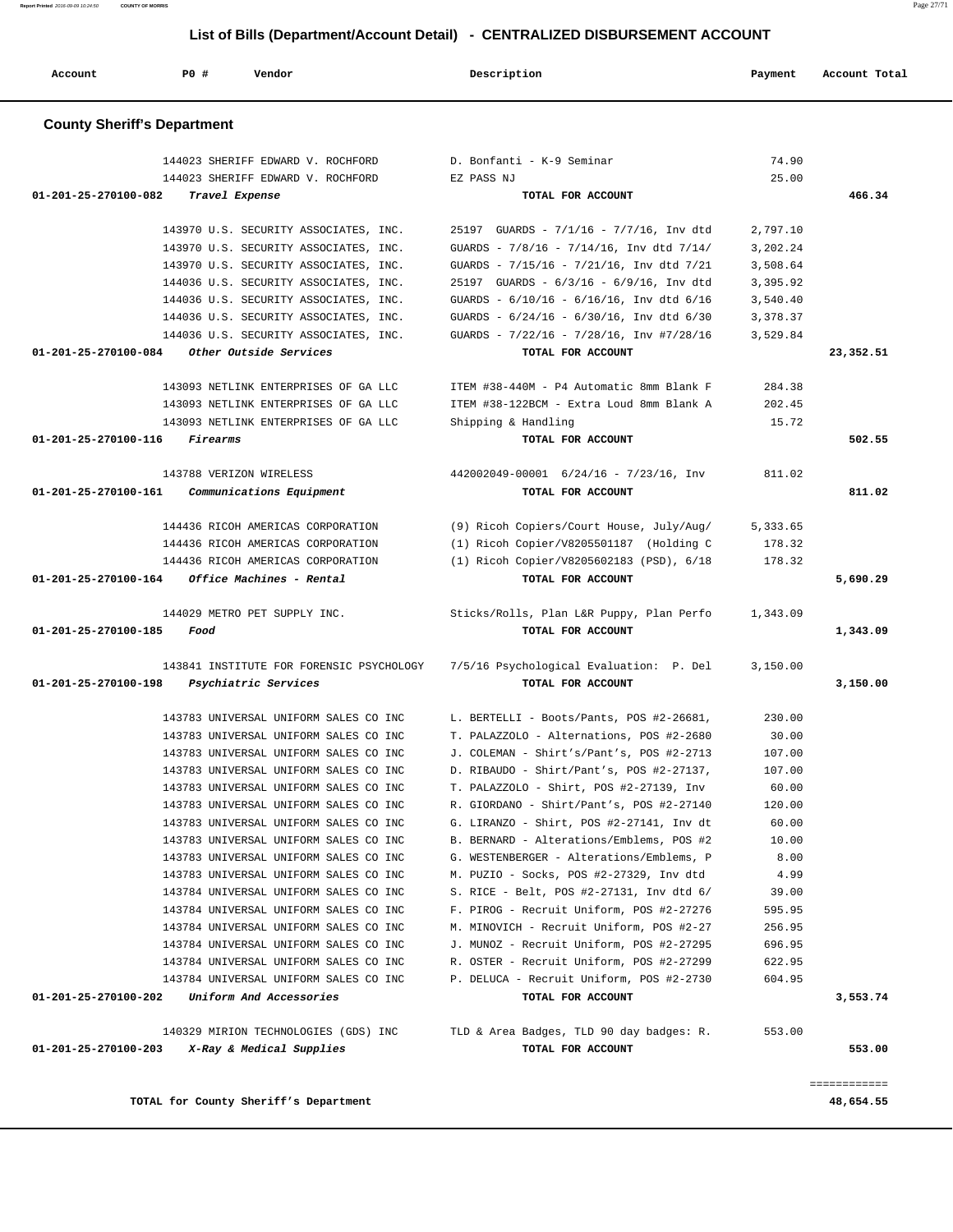**Account P0 # Vendor Description Payment Account Total** 144496 JAIME SHANAPHY Reg.On Call Pay-July 2016 14.40 144496 JAIME SHANAPHY Wkend & Holiday - July 2016 27.50 144496 JAIME SHANAPHY Reg.On Call Pay - June 2016 5.60 144496 JAIME SHANAPHY Wkend & Holiday- June 2016 31.00  **01-201-25-275100-016 Outside Salaries & Wages TOTAL FOR ACCOUNT 78.50** 144091 VERIZON WIRELESS 242004961-00001 MCPO Cell Phones (6/24- 8,997.00  **01-201-25-275100-031 Cellular Phones/Pagers TOTAL FOR ACCOUNT 8,997.00** 144094 OFFICE CONCEPTS GROUP, INC. Account#16868 - Ink (HEW-c9449A) 56.28 144093 W.B. MASON COMPANY INC Toner 148.60 144093 W.B. MASON COMPANY INC Toner & Ink 284.61  **01-201-25-275100-037 Data Processing Supplies TOTAL FOR ACCOUNT 489.49** 143363 MENTAL HEALTH ASSOCIATES IN SWNJ CIT-NJ Bergen County Excited-Agitated De 75.00 144474 STEVE ORTIZ Successful Use of Online Social Media Ne 399.00 144084 MORRIS COUNTY CHAMBER OF 11468 ISIS & Terrorism-How it impacts A 150.00  **01-201-25-275100-039 Education Schools & Training TOTAL FOR ACCOUNT 624.00** 144490 JOHNSTON COMMUNICATIONS Sept. Fax Server Maintenance 600.00  **01-201-25-275100-044 Equipment Service Agreements TOTAL FOR ACCOUNT 600.00** 143339 GANN LAW BOOKS 2016-17 Edition NJ Criminal Code- Title 5,412.00 143339 GANN LAW BOOKS Shipping 71.50 143320 GANN LAW BOOKS NJ Arrest, Search & Seizure 2016-2017 Ed 131.00 143320 GANN LAW BOOKS Shipping 7.00  **01-201-25-275100-050 Law Books TOTAL FOR ACCOUNT 5,621.50** 144153 ALPHAGRAPHICS 11x17 Certificates 210.00 144096 PAPER MART INC 8 1/2x11 Copy Paper -SEU 185.10 144093 W.B. MASON COMPANY INC Account #C1033751 - Misc. Office Supplie 298.53 144093 W.B. MASON COMPANY INC Misc. Office Supplies 309.85 144093 W.B. MASON COMPANY INC Misc. Office Supplies 365.41 144475 W.B. MASON COMPANY INC Misc. Office Supplies 205.78 144476 HELRICK'S INC BW14048 - W/GLASS, Backing, Complete 178.75 144476 HELRICK'S INC Shipping 18.18  **01-201-25-275100-058 Office Supplies & Stationery TOTAL FOR ACCOUNT 1,771.60** 144095 FEDEX Account #1051-0576-2 (7/25-7/28/16) 91.13 145158 COUNTY OF MORRIS 2ND HALF AUGUST 2016 METERED MAIL 921.04  **01-201-25-275100-068 Postage & Metered Mail TOTAL FOR ACCOUNT 1,012.17** 144108 KLJ TRANSCRIPTION SERVICES State v Terpstra, W. \*\* Requested by AP 789.07  **01-201-25-275100-081 Transcripts TOTAL FOR ACCOUNT 789.07** 144477 REEMA KAREER Travel to Hamilton, NJ (Round Trip) plus 46.29 144473 THOMAS C. SCHMID Travel to Hamilton, NJ for 2016 Appellat 46.40 144973 TARA VYAS Travel to Hamilton - Training XRY Traini 42.42 144978 PAULA JORDAO Appellate Symposium- Hamilton NJ (132 mi 46.20 144978 PAULA JORDAO Toll (on 8/10/16) 2.70 144982 MELISSA ERCOLANO Travel to Hamilton - XRY Training (8/16/ 42.42  **01-201-25-275100-082 Travel Expense TOTAL FOR ACCOUNT 226.43** 144980 EAGLE POINT GUN SHOP Item #P40HS3G - .40cal.165 gr. Hydra-Sho 7,697.50 144980 EAGLE POINT GUN SHOP Item#AE40R3 - .40 cal. 165 gr. FMJ Feder 6,213.50 144980 EAGLE POINT GUN SHOP FBI Q CB Cardboard Targets 249.60 144980 EAGLE POINT GUN SHOP FBI Q Paper Targets 234.00

 **01-201-25-275100-116 Firearms TOTAL FOR ACCOUNT 14,394.60**

# **List of Bills (Department/Account Detail) - CENTRALIZED DISBURSEMENT ACCOUNT**

**Report Printed** 2016-09-09 10:24:50 **COUNTY OF MORRIS** Page 28/71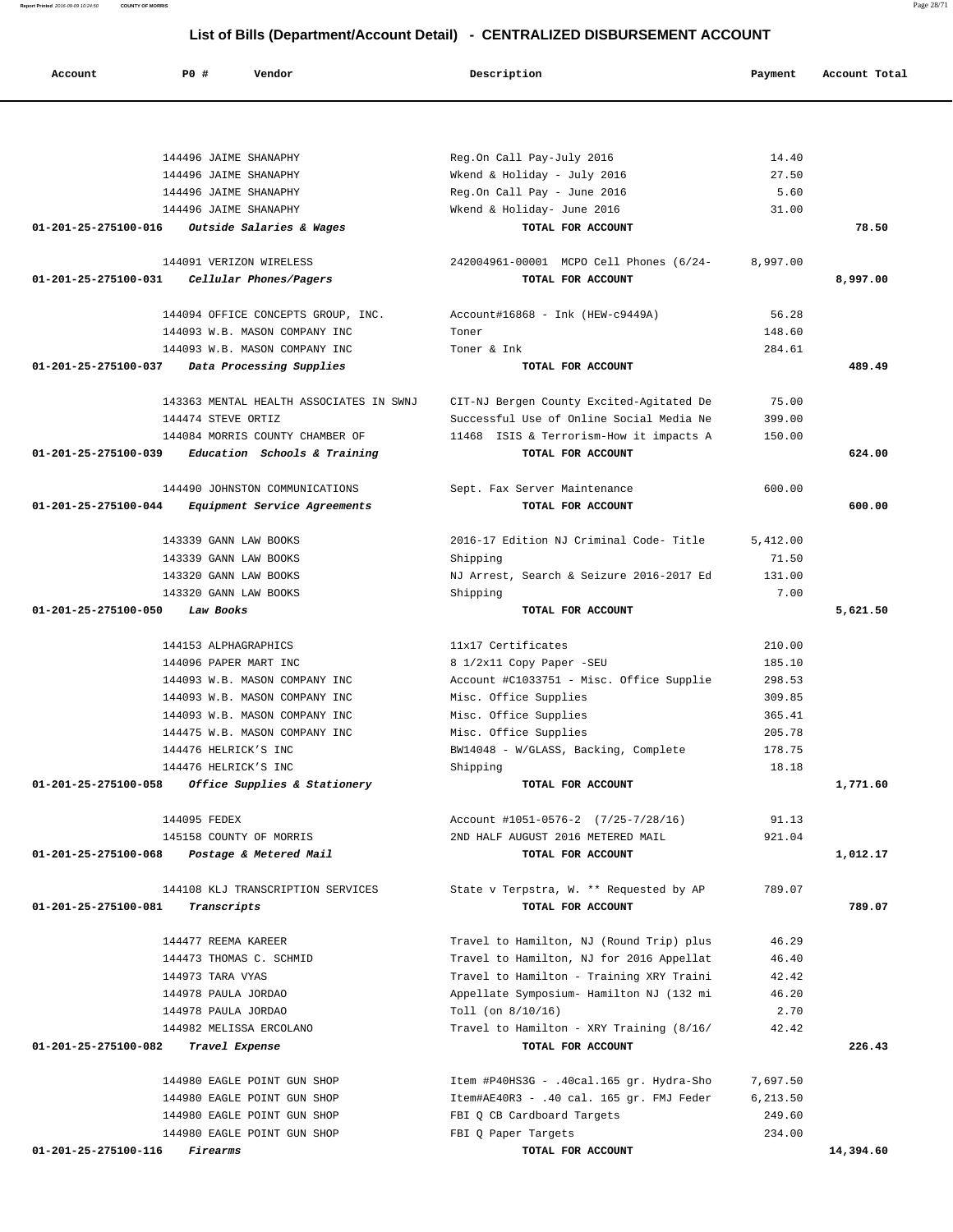**Report Printed** 2016-09-09 10:24:50 **COUNTY OF MORRIS** Page 29/71

# **List of Bills (Department/Account Detail) - CENTRALIZED DISBURSEMENT ACCOUNT**

| Account                        | <b>PO #</b>            | Vendor                               | Description                                | Payment  | Account Total |
|--------------------------------|------------------------|--------------------------------------|--------------------------------------------|----------|---------------|
|                                |                        | 144081 MORRISTOWN AUTO BODY INC      | $6/30/16$ Case #2016X-854 - Tow to Morrist | 160.00   |               |
|                                |                        | 143318 THOMSON REUTER-WEST           | CLEAR Account #1000432248 - June 2016      | 921.90   |               |
|                                |                        | 144109 ANDREW A. GOTTILLA            | Commercial Drivers Permit Renewal          | 125.00   |               |
|                                |                        | 141357 LANIGAN ASSOCIATES INC        | Armor Express Seraph Gen IIIA vests for    | 2,145.30 |               |
|                                |                        | 138235 HARRIS CORPORATION,           | Equipment Repair                           | 3,400.00 |               |
|                                | 144110 CABLEVISION     |                                      | Account #07876-616338-01-7-MCPO            | 215.59   |               |
|                                | 144110 CABLEVISION     |                                      | Account #07876-625785-01-9-SEU             | 259.83   |               |
|                                |                        | 144097 VERIZON WIRELESS-LERT B       | Case #2016X-00437 (Pen Register Costs)     | 225.00   |               |
|                                |                        | 144472 MORRIS COUNTY BAR ASSOCIATION | Retirement Dinner in Honor of Stephan C.   | 340.00   |               |
|                                | 144482 JOSEPH COSTELLO |                                      | Major Crimes Unit- Evidence Security/Pro   | 46.91    |               |
| 01-201-25-275100-118           |                        | Investigation Expense                | TOTAL FOR ACCOUNT                          |          | 7,839.53      |
|                                |                        | 143314 ESSEX TRAVEL SERVICE          | State v Sternlicht, Joseph ** Airfare fo   | 501.20   |               |
|                                |                        | 143314 ESSEX TRAVEL SERVICE          | 2nd Trip - Airfare 7/11-7/13/16 ** Requs   | 522.20   |               |
| $01 - 201 - 25 - 275100 - 121$ |                        | Witness Fees And Mileage             | TOTAL FOR ACCOUNT                          |          | 1,023.40      |
|                                | 144166 MATHEW POTTER   |                                      | State v Fudali (#15-2109) *Hotel, Car Re   | 264.07   |               |
| 01-201-25-275100-126           |                        | Court Expenses-Extradition           | TOTAL FOR ACCOUNT                          |          | 264.07        |
|                                |                        | 142725 STATE TOXICOLOGY LABORATORY   | Applicant Drug Screening (7/5/16) 16L00    | 180.00   |               |
|                                |                        | 142725 STATE TOXICOLOGY LABORATORY   | Applicant Drug Screening (6/21/16) 16L0    | 315.00   |               |
|                                |                        | 144114 CINTAS CORPORATION            | First Aid Supplies- SEU -Customer #00106   | 89.27    |               |
| 01-201-25-275100-189           | Medical                |                                      | TOTAL FOR ACCOUNT                          |          | 584.27        |
|                                |                        | 143948 FLEMINGTON DEPT STORE INC     | Uniform: S.Murzenski, Walsh & Rossi.       | 210.00   |               |
|                                |                        | 143948 FLEMINGTON DEPT STORE INC     | 12147-019 -Det. Osaigbovo                  | 92.00    |               |
|                                |                        | 143948 FLEMINGTON DEPT STORE INC     | Uniform: James Colline                     | 156.00   |               |
|                                |                        | 138236 ATLANTIC TACTICAL OF NJ, INC. | Quote #SQ-80462040-Retired Captain Badge   | 241.00   |               |
|                                |                        | 138236 ATLANTIC TACTICAL OF NJ, INC. | Retired Deputy Chief Badge                 | 120.50   |               |
|                                |                        | 138236 ATLANTIC TACTICAL OF NJ, INC. | S & H                                      | 30.00    |               |
| 01-201-25-275100-202           |                        | Uniform And Accessories              | TOTAL FOR ACCOUNT                          |          | 849.50        |
|                                |                        |                                      |                                            |          | ============  |
|                                |                        | TOTAL for County Prosecutor's Office |                                            |          | 45,165.13     |
|                                |                        |                                      |                                            |          |               |
| <b>County Jail</b>             |                        |                                      |                                            |          |               |
|                                |                        |                                      |                                            |          |               |
|                                |                        | 142698 ATLANTIC TRAINING CENTER      | 13 CPR CARDS DATED 6.10.16                 | 130.00   |               |
|                                |                        | 143258 CROSS COUNTRY EDUCATION, LLC  | TRAINING FOR GRAHAM ON 6.17.16 DATED 7.1   | 189.99   |               |
|                                | 143260 SAFARILAND LLC  |                                      | TRAINING FOR MORSCH AND DAVIDEK DATED 7.   | 200.00   |               |
| 01-201-25-280100-039           |                        | Education Schools & Training         | TOTAL FOR ACCOUNT                          |          | 519.99        |
|                                |                        | 143770 VERIZON WIRELESS              | 742028358-00001 - GPS TRACKING SERVICE D   | 90.12    |               |
| 01-201-25-280100-059           |                        | Other General Expenses               | TOTAL FOR ACCOUNT                          |          | 90.12         |
|                                |                        | 145158 COUNTY OF MORRIS              | 2ND HALF AUGUST 2016 METERED MAIL          | 598.65   |               |
| 01-201-25-280100-068           |                        | Postage & Metered Mail               | TOTAL FOR ACCOUNT                          |          | 598.65        |
|                                |                        | 142108 CARRIER CORPORATION           | FILTER AND BELT REPLACEMENT DATED 6.17.1   | 6,007.70 |               |

 143773 CLIFTON ELEVATOR SERVICE CO INC ELEVATOR MAINTENANCE FOR AUGUST 2016 DAT 1,680.00 PLUMBING REPAIRS- MOP SINK WOMENS WING D 539.00 143424 WEBSTER PLUMBING & PLUMBING REPAIRS- CLOGGED SINKS AND URIN 168.00 143796 MORRIS COUNTY M.U.A FACILITY GARBAGE PULLING FE 670.00 143021 CARRIER CORPORATION HVAC REPAIRS/PARTS DATED 7.8.16 1,342.72 143021 CARRIER CORPORATION HVAC REPAIRS/PARTS DATED 7.7.16 2,377.00  **01-201-25-280100-084 Other Outside Services TOTAL FOR ACCOUNT 12,784.42**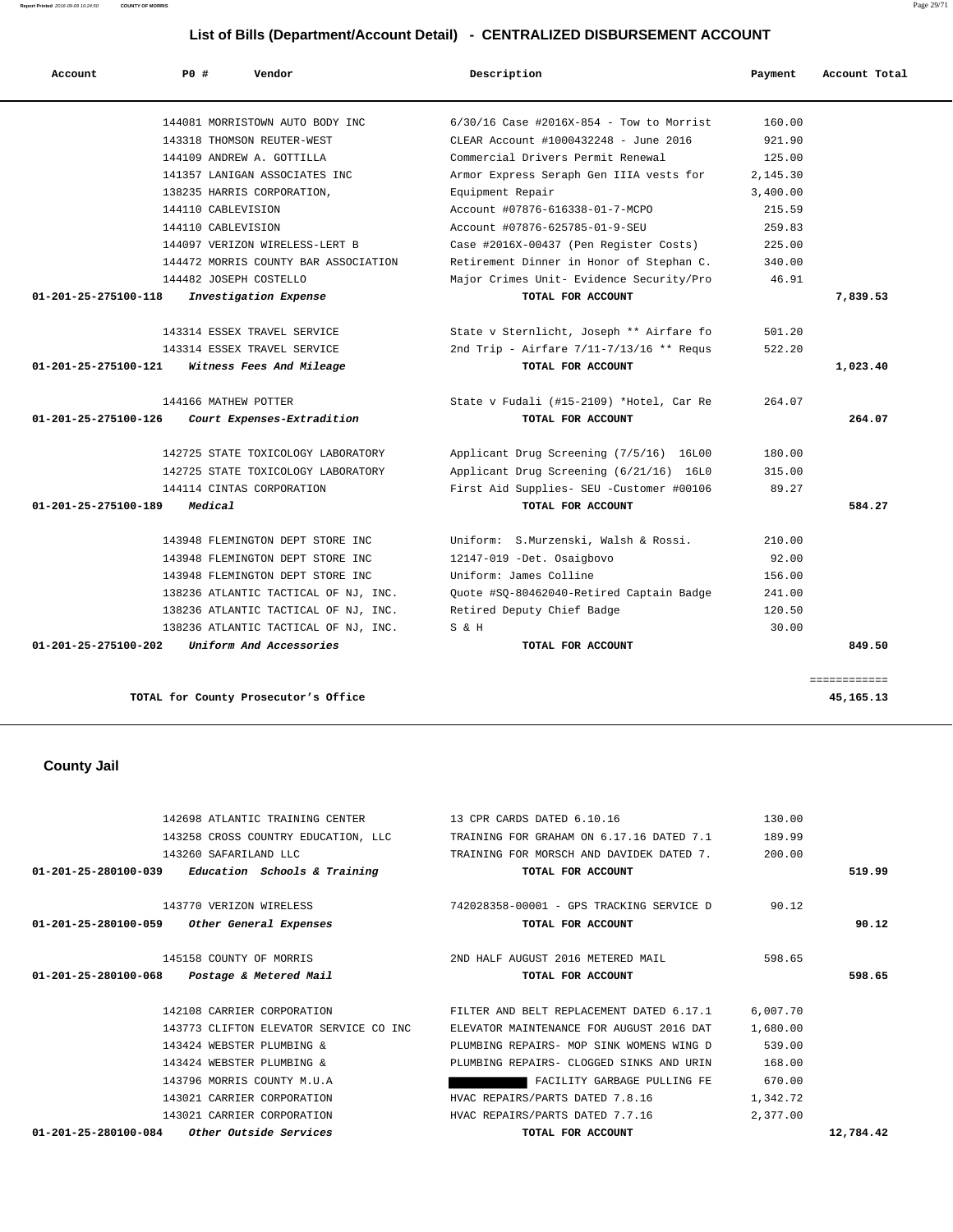# **Account P0 # Vendor Description Payment Account Total**

# **County Jail**

|           | 77.04     |                                                                               | 143413 CY DRAKE LOCKSMITHS, INC. PADLOCKS DATED 7.29.16          |
|-----------|-----------|-------------------------------------------------------------------------------|------------------------------------------------------------------|
|           | 6.40      |                                                                               | 143289 CY DRAKE LOCKSMITHS, INC. KEYS DATED 7.25.16              |
| 247.98    |           | TOTAL FOR ACCOUNT                                                             | 01-201-25-280100-128<br>Security Equipment                       |
|           | 13,268.89 | 143772 ARAMARK CHARLOTTE LOCKBOX 200334000 - STAFF & INMATE MEALS DATED 7     |                                                                  |
| 13,268.89 |           | TOTAL FOR ACCOUNT                                                             | 01-201-25-280100-185<br>Food                                     |
|           | 900.00    | MEDICAL CARE FOR R.CARRASOUILLO DATED 6.                                      | 143392 UNIVERSITY HOSPITAL                                       |
|           | 22,702.73 | INMATE MEDICATION FOR JULY 2016 DATED 7.                                      | 143867 CONTRACT PHARMACY SERVICES INC                            |
| 23,602.73 |           | TOTAL FOR ACCOUNT                                                             | 01-201-25-280100-189<br>Medical                                  |
|           | 1,950.00  | COLLAR BRASS DATED 7.22.16                                                    | 143395 UNIVERSAL UNIFORM SALES CO INC                            |
|           | 59.00     | UNIFORMS FOR MCCOOL DATED 7.20.16                                             | 143395 UNIVERSAL UNIFORM SALES CO INC                            |
|           | 420.00    |                                                                               | 143768 ATLANTIC TACTICAL OF NJ, INC. 20 OC HOLDERS DATED 7.26.16 |
|           | 2,893.95  | 143863 ATLANTIC TACTICAL OF NJ, INC. PROTECTIVE VESTS FOR GOODMAN, RUSSO, SLI |                                                                  |
| 5,322.95  |           | TOTAL FOR ACCOUNT                                                             | $01 - 201 - 25 - 280100 - 202$<br>Uniform And Accessories        |
|           | 185.85    | MAINTENANCE SUPPLIES - PLUMBING SUPPLIES                                      | 143282 GRAINGER                                                  |
|           | 124.56    | MAINTENANCE SUPPLIES - GARMENT HOOKS AND                                      | 143411 GRAINGER                                                  |
|           | 269.84    | MAINTENANCE SUPPLIES DATED 7.25.16                                            | 143765 GRAINGER                                                  |
|           | 62.48     | MAINTENANCE SUPPLIES DATED 7.28.16                                            | 143765 GRAINGER                                                  |
|           | 25.88     | MAINTENANCE SUPPLIES - SCREWS DATED 7.28                                      | 143766 MCMASTER-CARR SUPPLY CO                                   |
|           | 34.07     | MAINTENANCE SUPPLIES - SCREWS DATED 7.28                                      | 143766 MCMASTER-CARR SUPPLY CO                                   |
|           |           | TOTAL FOR ACCOUNT                                                             | 01-201-25-280100-249<br>Bldg Maintenance Supplies                |

**TOTAL for County Jail 57,138.41**

# **County Youth Detention Facilit**

| 144449 NJJDA                                        | Full Day Registrations               | 1,120.00 |          |
|-----------------------------------------------------|--------------------------------------|----------|----------|
| 144449 NJJDA                                        | Scholarship Registrations            | 196.00   |          |
| $01-201-25-281100-039$ Education Schools & Training | TOTAL FOR ACCOUNT                    |          | 1,316.00 |
| 144745 W.B. MASON COMPANY INC                       | 2 pocket blue folders                | 11.98    |          |
| 144745 W.B. MASON COMPANY INC                       | Red Classified folders for Nurse     | 155.00   |          |
| 144745 W.B. MASON COMPANY INC                       | Assorted highlighters                | 4.60     |          |
| 144745 W.B. MASON COMPANY INC                       | Correct Tape                         | 3.26     |          |
| 144745 W.B. MASON COMPANY INC                       | Wall clock                           | 15.10    |          |
| 01-201-25-281100-058 Office Supplies & Stationery   | TOTAL FOR ACCOUNT                    |          | 189.94   |
| 145158 COUNTY OF MORRIS                             | 2ND HALF AUGUST 2016 METERED MAIL    | 102.51   |          |
| 01-201-25-281100-068 Postage & Metered Mail         | TOTAL FOR ACCOUNT                    |          | 102.51   |
| 139016 KURT'S LOCKSMITH SERVICE, LLC                | $YA112 - 1/4$                        | 693.00   |          |
| 139016 KURT'S LOCKSMITH SERVICE, LLC                | Labor/Time                           | 337.50   |          |
| 139016 KURT'S LOCKSMITH SERVICE, LLC                | Trip charge                          | 65.00    |          |
| $01 - 201 - 25 - 281100 - 162$ Furniture & Fixtures | TOTAL FOR ACCOUNT                    |          | 1,095.50 |
| 144515 NESTLE WATERS NORTH AMERICA INC.             | 17 5 gal NPL drinking water 17 5 gal | 59.33    |          |
| 144515 NESTLE WATERS NORTH AMERICA INC.             | Rent                                 | 0.99     |          |
| 145100 SODEXO INC & AFFILIATES                      | Contractual Charge                   | 2,315.80 |          |
| 145100 SODEXO INC & AFFILIATES                      | Congregate Meals: 904 x 2.81         | 2,540.24 |          |
|                                                     |                                      |          |          |

# **List of Bills (Department/Account Detail) - CENTRALIZED DISBURSEMENT ACCOUNT**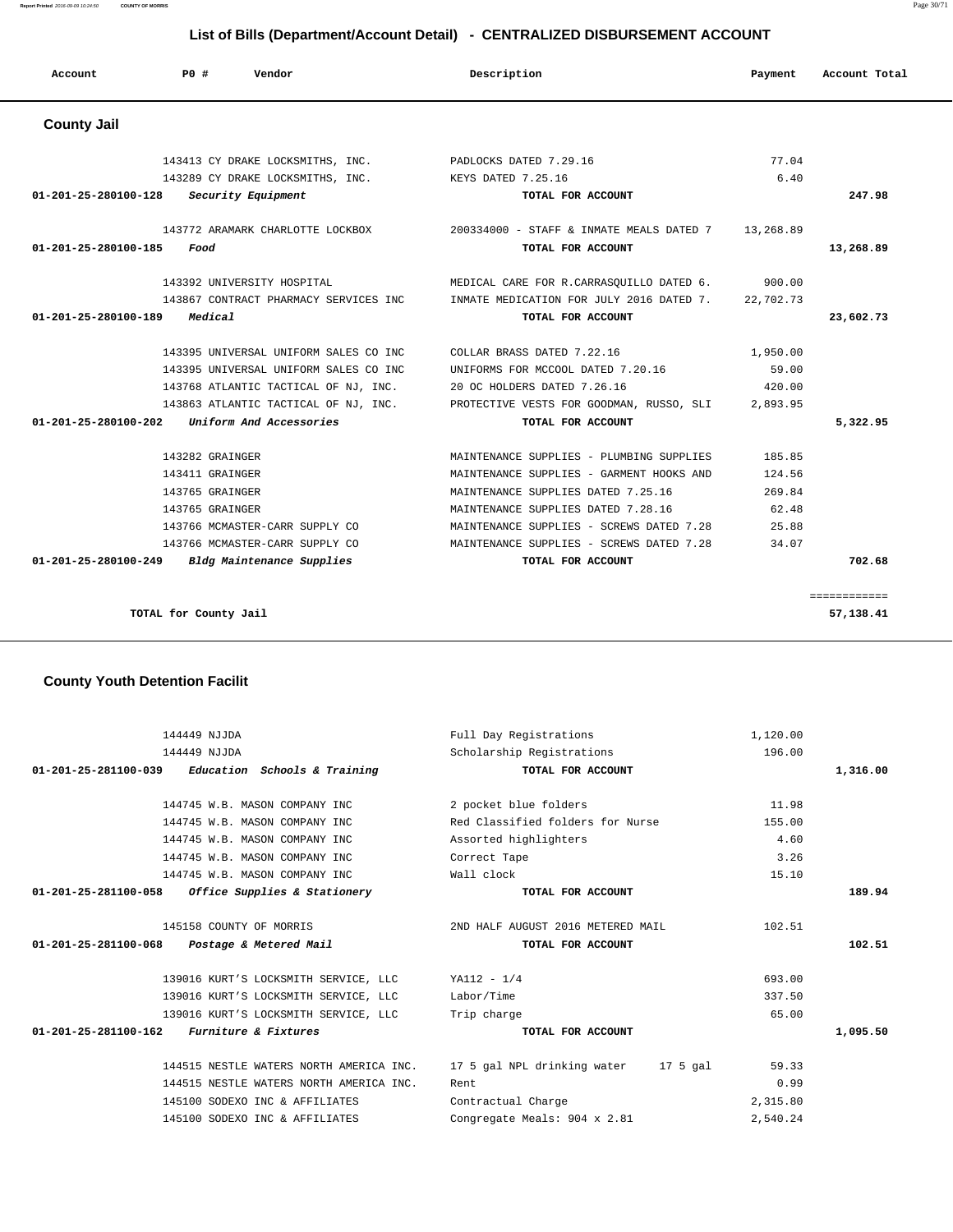| Account | PO# | Vendor | Description | Payment | Account Total |
|---------|-----|--------|-------------|---------|---------------|
|         |     |        |             |         |               |

# **County Youth Detention Facilit**

| 01-201-25-281100-185<br>Food                      | TOTAL FOR ACCOUNT                        |        | 5,989.23     |
|---------------------------------------------------|------------------------------------------|--------|--------------|
| 143751 WHITES HEALTHCARE ENTERPRISES INC          | Supply of Medicines for the month of Jul | 950.76 |              |
| 134946 MOORE MEDICAL LLC                          | Moore Sheer Plastic 1x3 LF               | 8.20   |              |
| 134946 MOORE MEDICAL LLC                          | Souffle Medicine Cup loz                 | 95.00  |              |
| 134946 MOORE MEDICAL LLC                          | Medicine Cup loz Clear Plastic           | 1.93   |              |
| 134946 MOORE MEDICAL LLC                          | hCG Cassette MMC                         | 31.23  |              |
| 134946 MOORE MEDICAL LLC                          | Purell Sanit Foam LTX 1200ml             | 64.10  |              |
| 134946 MOORE MEDICAL LLC                          | Fuel                                     | 0.31   |              |
| 144148 MOORE MEDICAL LLC                          | InstaKool 4x6 Instant Cold               | 47.00  |              |
| 144148 MOORE MEDICAL LLC                          | Cold/Hot Pack Prot Cover Moore           | 26.06  |              |
| 144148 MOORE MEDICAL LLC                          | Econ Cold-only Gel PK Reus 6x8           | 6.40   |              |
| 144148 MOORE MEDICAL LLC                          | Handling and Fuel charges                | 11.71  |              |
| 137951 MOORE MEDICAL LLC                          | Coverlet 1x3 #231                        | 61.40  |              |
| 137951 MOORE MEDICAL LLC                          | Cherry Cough Suppressant Drops           | 45.00  |              |
| 137951 MOORE MEDICAL LLC                          | Fuel Surcharge                           | 0.07   |              |
| 143178 TREASURER-STATE OF NEW JERSEY              | Renewal 7/20/16 - 7/19/17                | 85.00  |              |
| 01-201-25-281100-189<br>Medical                   | TOTAL FOR ACCOUNT                        |        | 1,434.17     |
| 145078 KURT'S LOCKSMITH SERVICE, LLC              | Replace two concealed overhead door clos | 210.00 |              |
| 145078 KURT'S LOCKSMITH SERVICE, LLC              | Trip charge                              | 65.00  |              |
| 01-201-25-281100-262<br>Machinery Repairs & Parts | TOTAL FOR ACCOUNT                        |        | 275.00       |
|                                                   |                                          |        | ============ |
| TOTAL for County Youth Detention Facilit          |                                          |        | 10,402.35    |
|                                                   |                                          |        |              |

 **Road Repairs** 

|                                             | 143743 SPACE FARMS INC      | deer removal 7/1-7/31/2016          | 1,995.00 |          |
|---------------------------------------------|-----------------------------|-------------------------------------|----------|----------|
| 01-201-26-290100-036                        | <i>Contracted Services</i>  | TOTAL FOR ACCOUNT                   |          | 1,995.00 |
|                                             |                             |                                     |          |          |
|                                             | 145158 COUNTY OF MORRIS     | 2ND HALF AUGUST 2016 METERED MAIL   | 4.59     |          |
| 01-201-26-290100-068 Postage & Metered Mail |                             | TOTAL FOR ACCOUNT                   |          | 4.59     |
|                                             | 144131 CENTURYLINK          | 310111021 7-25-2016 L.V. Garage fax | 222.72   |          |
|                                             | 144131 CENTURYLINK          | 310111021 8-25-2016 L.V. Garage fax | 222.72   |          |
| 01-201-26-290100-146                        | Telephone                   | TOTAL FOR ACCOUNT                   |          | 445.44   |
|                                             |                             |                                     |          |          |
|                                             | 143741 KINGS KID DELI       | meals 2/23-4/20/2016                | 460.00   |          |
|                                             | 143741 KINGS KID DELI       | 15% Gratuity                        | 69.00    |          |
| 01-201-26-290100-188                        | <i><b>Meals</b></i>         | TOTAL FOR ACCOUNT                   |          | 529.00   |
|                                             |                             |                                     |          |          |
|                                             | 144402 CHRISTOPHER BLAGROVE | work boots per contract             | 89.99    |          |
|                                             | 144400 BRIAN WAGNER         | work boots per contract             | 90.00    |          |
|                                             | 144724 DAVE TILISON         | work boots per contract             | 90.00    |          |
|                                             | 144717 GREG ST. JOHN        | work boots per contract             | 90.00    |          |
|                                             | 144305 DANIEL NUNN          | work boots per contract             | 69.99    |          |
|                                             | 144614 JEFF PALK            | work boots per contract             | 90.00    |          |
|                                             | 144401 TRAVIS DEAN          | work boots per contract             | 90.00    |          |
|                                             | 144718 TREVOR HUFFERT       | work boots per contract             | 90.00    |          |
|                                             | 145088 ROB VAZZANA          | work boots per contract             | 84.99    |          |
|                                             | 145084 WILLIAM KARPACK      | work boots per contract             | 90.00    |          |
|                                             | 145086 CHRISTOPHER KOOYENGA | work boots per contract             | 90.00    |          |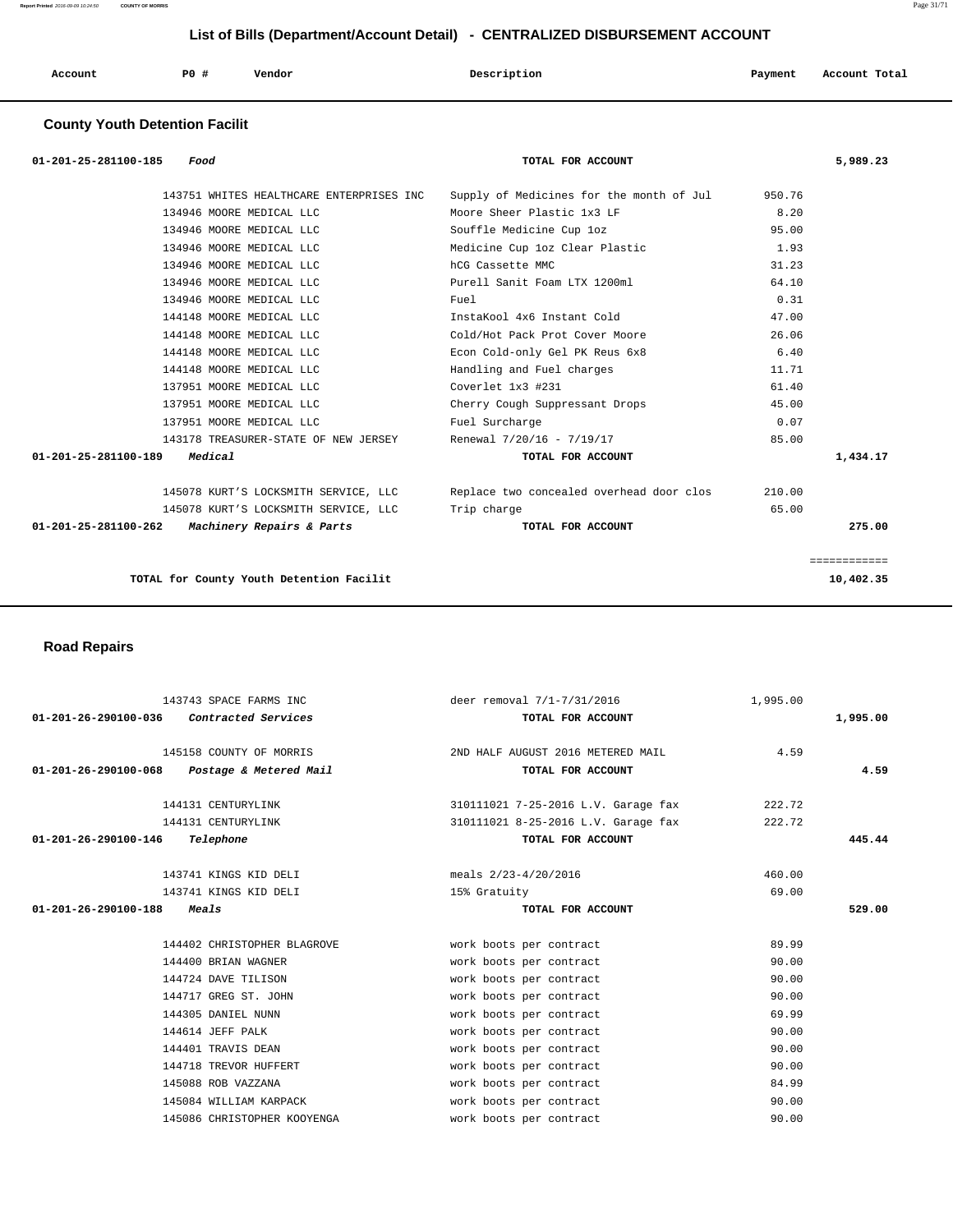| Account                        | PO#                    | Vendor                                  | Description                              | Payment  | Account Total |
|--------------------------------|------------------------|-----------------------------------------|------------------------------------------|----------|---------------|
| <b>Road Repairs</b>            |                        |                                         |                                          |          |               |
|                                | 145092 MARC GEORGE     |                                         | work boots per contract                  | 90.00    |               |
| $01 - 201 - 26 - 290100 - 207$ |                        | Uniform & Clothing Allowance            | TOTAL FOR ACCOUNT                        |          | 1,144.97      |
|                                |                        | 143735 TILCON NEW YORK INC.             | $FABC$ $I-5$                             | 177.04   |               |
|                                |                        | 143735 TILCON NEW YORK INC.             | $FARC$ T-5                               | 173.80   |               |
|                                |                        | 143735 TILCON NEW YORK INC.             | I-6 Skin Patch                           | 355.81   |               |
|                                |                        | 144138 TILCON NEW YORK INC.             | $I-5$ FABC                               | 143.70   |               |
|                                |                        | 144138 TILCON NEW YORK INC.             | $T-5$ FABC                               | 176.30   |               |
|                                |                        | 144138 TILCON NEW YORK INC.             | I-6 Skin Patch                           | 74.64    |               |
| 01-201-26-290100-222           |                        | Bituminous Concrete                     | TOTAL FOR ACCOUNT                        |          | 1,101.29      |
|                                |                        | 144142 GARDEN STATE HIGHWAY             | V21550-19-ATSM 15"x50 YDS 2 Mil Black Vi | 155.00   |               |
|                                |                        | 144141 ONE SOURCE OF NEW JERSEY LLC     | hex tap bolt, flat washer, finish hex nu | 861.08   |               |
| 01-201-26-290100-238           | Signage                |                                         | TOTAL FOR ACCOUNT                        |          | 1,016.08      |
|                                |                        | 144139 EASTERN CONCRETE MATERIALS, INC. | 3/4" OP Ticket # 21310976                | 173.61   |               |
|                                |                        | 144139 EASTERN CONCRETE MATERIALS, INC. | 3/4" OP Tickets # 21311652, 21311677     | 274.50   |               |
|                                |                        | 143745 EASTERN CONCRETE MATERIALS, INC. | August 22, 2016 Tickets # 21310357, 2131 | 1,023.17 |               |
|                                |                        | 144307 EASTERN CONCRETE MATERIALS, INC. | $3/4"$ OP                                | 174.78   |               |
| 01-201-26-290100-244           | Stone                  |                                         | TOTAL FOR ACCOUNT                        |          | 1,646.06      |
|                                |                        | 143742 NORTHEASTERN HARDWARE CO INC     | ext., ladder, street brooms, wood handle | 249.67   |               |
|                                |                        | 143723 MORRISTOWN LUMBER &              | 4"x10' solid poly drain pipe, 4" PVC elb | 12.78    |               |
|                                |                        | 144294 NORTHEASTERN HARDWARE CO INC.    | aluminum stepladder                      | 59.95    |               |
| $01 - 201 - 26 - 290100 - 260$ |                        | Construction Materials                  | TOTAL FOR ACCOUNT                        |          | 322.40        |
|                                | 144135 GRAINGER        |                                         | instant canopy Item # 5DFL9, 9 ft. 8 in. | 1,916.64 |               |
|                                |                        | 144137 GEN-EL SAFETY & INDUSTRIAL       | Gas, 4 Gas Calibration Mixture Item 20-4 | 296.40   |               |
|                                |                        | 144573 NESTLE WATERS NORTH AMERICA INC. | 0434540175 rental-delivery 7/15-8/14/201 | 36.34    |               |
|                                |                        | 144573 NESTLE WATERS NORTH AMERICA INC. | Less Plastic Cups                        | $-16.45$ |               |
|                                |                        | 144572 NESTLE WATERS NORTH AMERICA INC. | 0434540159 rental-delivery 7/15-8/14/201 | 19.43    |               |
| $01 - 201 - 26 - 290100 - 266$ | Safety Items           |                                         | TOTAL FOR ACCOUNT                        |          | 2,252.36      |
|                                |                        |                                         |                                          |          | ============  |
|                                | TOTAL for Road Repairs |                                         |                                          |          | 10,457.19     |

 **Bridges and Culverts** 

 144151 W.B. MASON COMPANY INC Shredder, RX 106, SHRDMS, CCInvoice # I3 220.07  **01-201-26-292100-058 Office Supplies & Stationery TOTAL FOR ACCOUNT 220.07** 143705 RICCIARDI BROTHERS 4 - BM Urethane Safety Black Gal. 141.32 143705 RICCIARDI BROTHERS 8 - BM DTM Acrylic Gloss White 349.60 143705 RICCIARDI BROTHERS 6 - All Pro 4" Mini Woven 12 PK58447 71.94 144128 SHERWIN WILLIAMS 1 Gallon 6505-16958/B66T1054 Green Rail 43.35  **01-201-26-292100-234 Paint TOTAL FOR ACCOUNT 606.21** 142538 COUNTY WELDING SUPPLY CO cws 125 cf argoncws 125 ar/co2 75/25cws 44.25  **01-201-26-292100-248 Welding-Oxygen-Acetylene Etc TOTAL FOR ACCOUNT 44.25** 143703 PARK UNION LUMBER COMPANY LLC 12 pcs. of 2x4x14 59.88 143703 PARK UNION LUMBER COMPANY LLC 6 pcs.  $2x4x16$  41.94 143703 PARK UNION LUMBER COMPANY LLC Voirac Mixer 5.99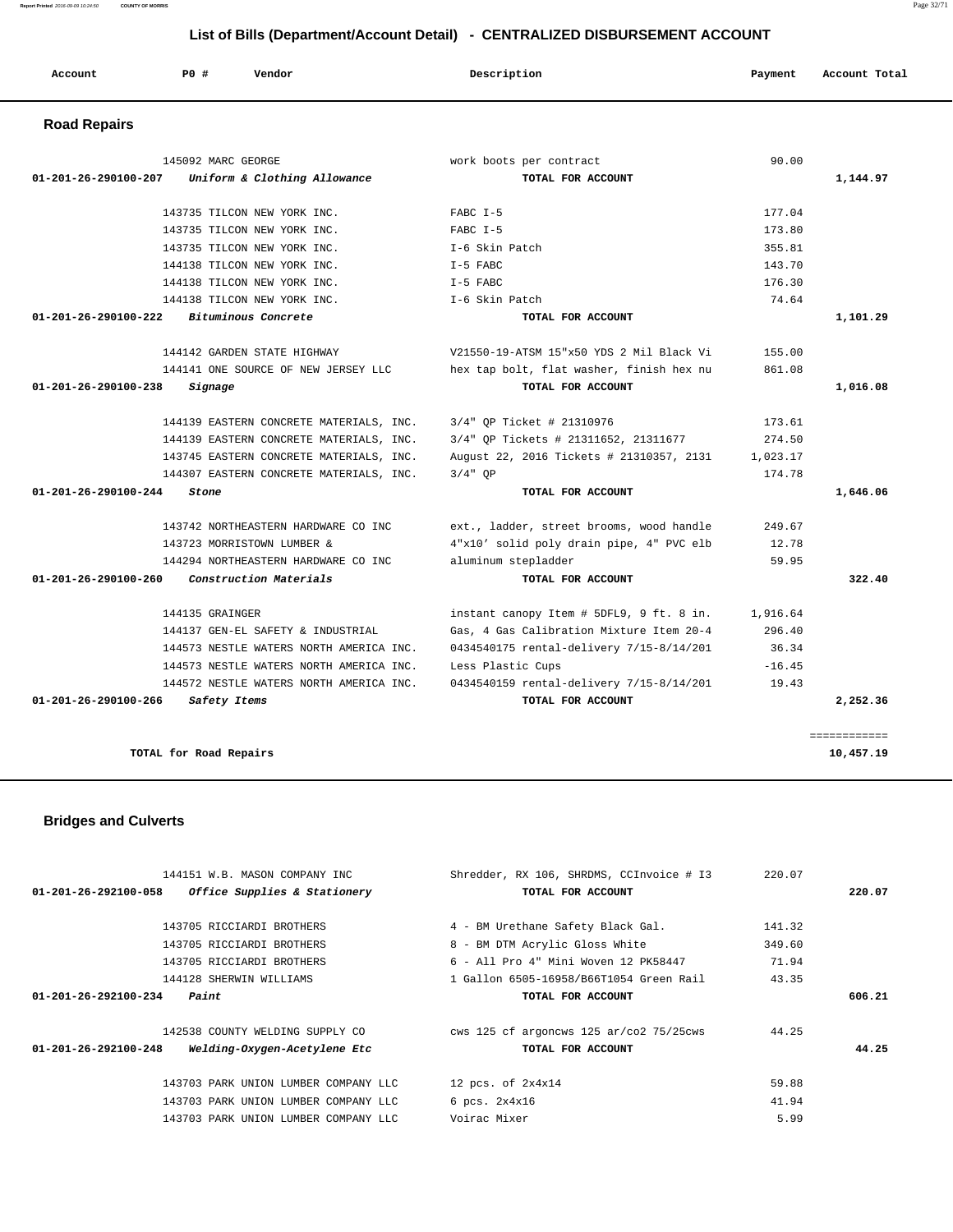**Report Printed** 2016-09-09 10:24:50 **COUNTY OF MORRIS** Page 33/71

# **List of Bills (Department/Account Detail) - CENTRALIZED DISBURSEMENT ACCOUNT**

| Account                        | PO#          | Vendor                         | Description                                                   | Payment | Account Total            |
|--------------------------------|--------------|--------------------------------|---------------------------------------------------------------|---------|--------------------------|
| <b>Bridges and Culverts</b>    |              |                                |                                                               |         |                          |
| $01 - 201 - 26 - 292100 - 260$ |              | Construction Materials         | TOTAL FOR ACCOUNT                                             |         | 155.79                   |
| 01-201-26-292100-266           | Safety Items | 140365 CINTAS CORPORATION      | Medical Supply cabinet cleaned, organize<br>TOTAL FOR ACCOUNT | 40.99   | 40.99                    |
|                                |              | TOTAL for Bridges and Culverts |                                                               |         | ------------<br>1,067.31 |

# **Shade Tree Commission**

| 143724 ONE SOURCE OF NEW JERSEY LLC | 5/8-18 torque locknuts | 78.89 |
|-------------------------------------|------------------------|-------|
| Small Tools<br>01-201-26-300100-239 | TOTAL FOR ACCOUNT      | 78.89 |
|                                     |                        |       |
|                                     |                        |       |
| TOTAL for Shade Tree Commission     |                        | 78.89 |

# **Buildings & Grounds**

| 144753 FFM CONTRACTING LLC                                      | REMOVE DEAD PLANTS & STUMPS, CLEAN UP AR                                          | 8,700.00  |           |
|-----------------------------------------------------------------|-----------------------------------------------------------------------------------|-----------|-----------|
|                                                                 | 140034 CSL WATER QUALITY INC RE: MV - WATER SOFTNER CHEMICALS/ 05-02- 3,050.00    |           |           |
| 01-201-26-310100-036 Contracted Services                        | TOTAL FOR ACCOUNT                                                                 |           | 11,750.00 |
|                                                                 |                                                                                   |           |           |
|                                                                 | 144146 ASSOCIATED WATER CONDITIONERS INC RE: PSTA - MONTHLY SERVICE AGREEMENT/ AU | 359.50    |           |
| 143408 MILLER & CHITTY CO INC                                   | RE: MV BOILERS - ANNUAL FIXED COST AGREE                                          | 17,280.00 |           |
| 143426 WEBSTER PLUMBING &                                       | RE: A&R/ 07-22-16                                                                 | 84.00     |           |
| 144352 FOLEY, INC.                                              | RE: OEM - GEN 1 QUARTERLY INSPECTION/ SE                                          | 218.75    |           |
| 144352 FOLEY, INC.                                              | RE: OEM - GEN 2 OUARTERLY INSPECTION/ SE                                          | 218.75    |           |
| 144352 FOLEY, INC.                                              | RE: OEM - GEN 1 OUARTERLY INSPECTION/ SE                                          | 218.75    |           |
| 144352 FOLEY, INC.                                              | RE: OEM - GEN 2 OUARTERLY INSPECTION/ SE                                          | 218.75    |           |
| 01-201-26-310100-044 Equipment Service Agreements               | TOTAL FOR ACCOUNT                                                                 |           | 18,598.50 |
|                                                                 |                                                                                   |           |           |
| 144690 LAZ PARKING                                              | 590803109/ JUROR PKG - JULY 2016/ DATED                                           | 6,067.50  |           |
|                                                                 | 145131 MORRISTOWN PARKING AUTHORITY PARKING MAINTENANCE FEE/ SEPTEMBER 2016       | 5,340.00  |           |
| 01-201-26-310100-062 Parking Lot Rental                         | TOTAL FOR ACCOUNT                                                                 |           | 11,407.50 |
|                                                                 |                                                                                   |           |           |
|                                                                 | 143515 CURRENT ELEVATOR TECHNOLOGY RE: ELEVATOR MAINT - MORRIS VIEW/ JUNE 2       | 1,750.00  |           |
| 144274 RITCHIES MUSIC CENTER                                    | RE: B&G SUPPORT FOR EVENTS - MICROPHONE 1,484.82                                  |           |           |
|                                                                 | 144274 RITCHIES MUSIC CENTER THE RE: B&G SUPPORT FOR EVENTS - MICROPHONE          | 19.98     |           |
|                                                                 | 143691 A CLEAR ALTERNATIVE, INC. THE: WATER-POTABLE BULK WATER TRANSPORTAT        | 1,500.00  |           |
| 144594 NEW JERSEY OVERHEAD DOOR LLC                             |                                                                                   | 275.00    |           |
|                                                                 | 145176 EMPLOYMENT HORIZONS, INC. CLEANING SERVICES - AUGUST 2016/ DATED 0         | 45,379.00 |           |
| $01-201-26-310100-084$ Other Outside Services                   | TOTAL FOR ACCOUNT                                                                 |           | 50,408.80 |
|                                                                 |                                                                                   |           |           |
| 143702 GRAINGER                                                 | RE: B&G/ 07-26-16                                                                 | 248.32    |           |
| 144414 GRAINGER                                                 | WO78224/ RE: B&G/ 08-11-16                                                        | 402.18    |           |
|                                                                 | 144576 NESTLE WATERS NORTH AMERICA INC. 0434507703/07/15/16 THRU 8/14/16 DATED    | 117.62    |           |
| 01-201-26-310100-095 Other Administrative Supplies              | TOTAL FOR ACCOUNT                                                                 |           | 768.12    |
|                                                                 |                                                                                   |           |           |
|                                                                 | 144598 MORRIS COUNTY ENGRAVING LLC RE: COURTROOM RE-NUMBERING/ 08-22-16           | 225.28    |           |
| $01 - 201 - 26 - 310100 - 098$<br>Other Operating&Repair Supply | TOTAL FOR ACCOUNT                                                                 |           | 225.28    |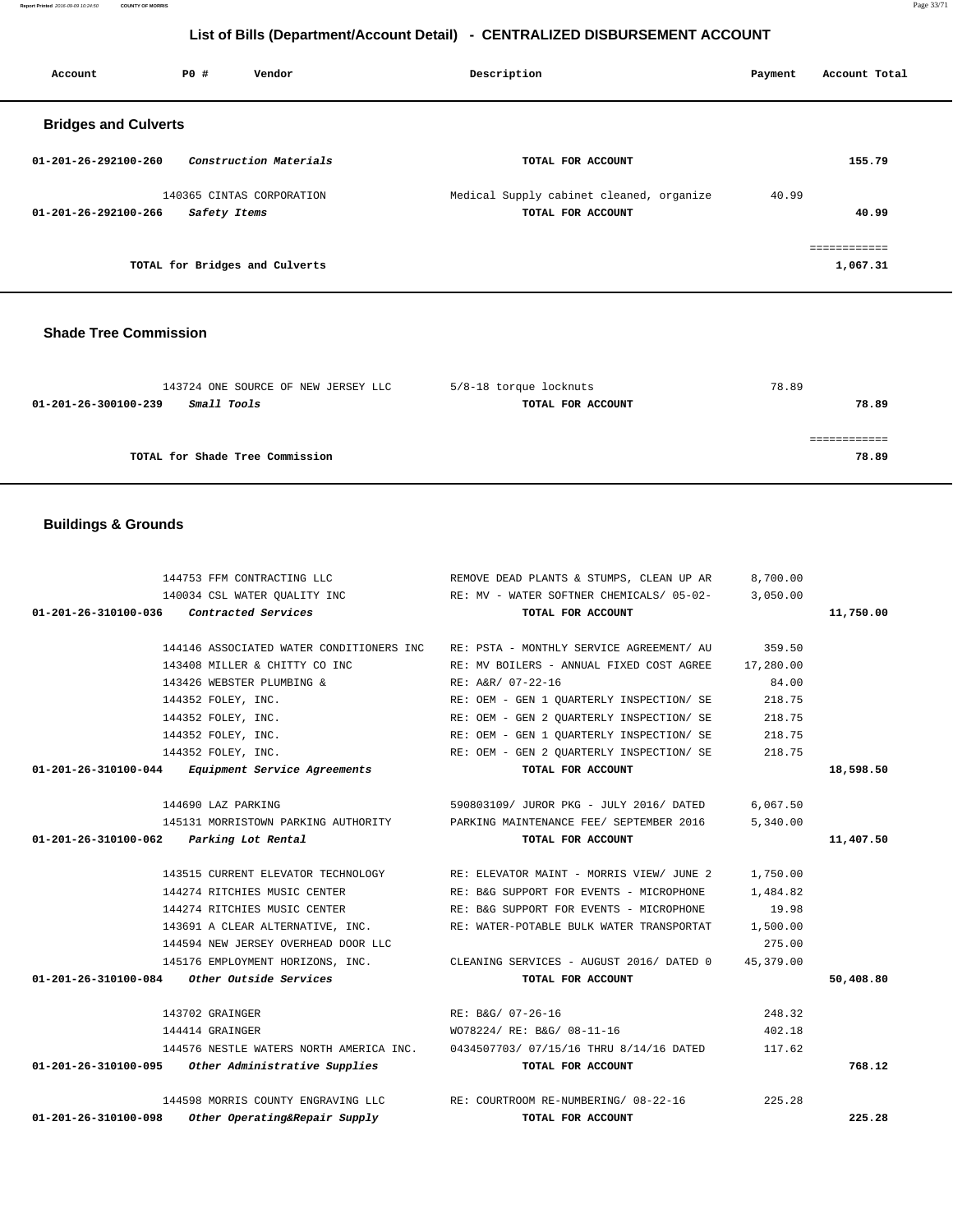| Account                               | P0 #                    | Vendor                                                       | Description                                                  | Payment           | Account Total |
|---------------------------------------|-------------------------|--------------------------------------------------------------|--------------------------------------------------------------|-------------------|---------------|
| <b>Buildings &amp; Grounds</b>        |                         |                                                              |                                                              |                   |               |
|                                       |                         | 144044 MORRIS COUNTY MUNICIPAL                               | 100055/ WASTE COLLECTION - JULY 2016/ 07                     | 5,656.24          |               |
|                                       |                         | 144044 MORRIS COUNTY MUNICIPAL                               | 100055/ TIPPING FEES - JULY 2016/ 08-09-                     | 1,372.17          |               |
| 01-201-26-310100-143                  |                         | Rubbish & Trash Removal                                      | TOTAL FOR ACCOUNT                                            |                   | 7,349.71      |
|                                       |                         | 143704 PRAXAIR DISTRIBUTION                                  | ID: 71615034/ 04-21-16                                       | 1,733.69          |               |
|                                       |                         | 143704 PRAXAIR DISTRIBUTION                                  | ID: 71615034/ 04-25-16                                       | 264.22            |               |
|                                       |                         | 143704 PRAXAIR DISTRIBUTION                                  | ID: 71615034/ 04-30-16                                       | 383.58            |               |
|                                       |                         | 143704 PRAXAIR DISTRIBUTION                                  | ID: 71615034/ 05-06-16                                       | 264.22            |               |
|                                       |                         | 143704 PRAXAIR DISTRIBUTION                                  | ID: 71615034/ 05-13-16                                       | 383.58            |               |
|                                       |                         | 143704 PRAXAIR DISTRIBUTION                                  | ID: 71615034/ 05-20-16                                       | 204.54            |               |
|                                       |                         | 143704 PRAXAIR DISTRIBUTION                                  | ID: 71615034/ 05-23-16                                       | 1,329.84          |               |
|                                       |                         | 143704 PRAXAIR DISTRIBUTION                                  | ID: 71615034/ 05-24-16                                       | 260.49            |               |
|                                       |                         | 143704 PRAXAIR DISTRIBUTION                                  | ID: 71615034/ 05-28-16                                       | 226.92            |               |
|                                       |                         | 144351 SHERWIN-WILLIAMS                                      | WO78170/ RE: MORRIS VIEW/ 08-05-16                           | 92.88             |               |
| 01-201-26-310100-204 Plant Operations |                         |                                                              | TOTAL FOR ACCOUNT                                            |                   | 5,143.96      |
|                                       | 144144 FELIX GALLO      |                                                              | RE: 2016 WORK BOOTS/ DATED 08-10-16                          | 90.00             |               |
|                                       |                         | 144302 ESMERALDA GONZALES                                    | RE: 2016 WORK BOOTS - NIGHT CREW/ 08-14-                     | 90.00             |               |
|                                       |                         | 144591 MARGARITA HORMAZA                                     | RE: 2016 WORK BOOTS - NIGHT CREW/ 08-21-                     | 90.00             |               |
|                                       | 144592 PAUL CHASE       |                                                              | RE: 2016 WORK BOOTS - NIGHT CREW/ 08-18-                     | 74.99             |               |
|                                       | 144900 THOMAS GALANTE   |                                                              | RE: 2016 WORK BOOTS - SECURITY/ 08-27-16                     | 59.99             |               |
|                                       | 145091 KEITH LARSEN     |                                                              | RE: 2016 WORK BOOTS/ DATED 08-29-16                          | 90.00             |               |
|                                       |                         | 01-201-26-310100-207 Uniform & Clothing Allowance            | TOTAL FOR ACCOUNT                                            |                   | 494.98        |
|                                       |                         | 144010 CURLEY STONE CO. INC.                                 | WO78057/ RE: B&G/ 07-14-16                                   | 106.90            |               |
|                                       | 144015 THE GUTTER MEN   |                                                              | $WO78172/RE: K-9 - GUTTER REPAIR/ 08-10-$                    | 665.00            |               |
|                                       |                         | 144031 AMERICAN FLOORS & BLINDS                              | WO78105/ RE: CH - NEW CTRM/ 07-28-16                         | 145.58            |               |
|                                       |                         | 144031 AMERICAN FLOORS & BLINDS                              | WO78105/ RE: CH - NEW CTRM/ 08-03-16                         | 302.78            |               |
|                                       |                         | 144337 COUNTY CONCRETE CORP.                                 | RE: K-9/ 08-11-16                                            | 460.00            |               |
|                                       |                         | 144578 COUNTY CONCRETE CORP.                                 | RE: B&G HILL/ 08-11-16                                       | 735.00            |               |
| 01-201-26-310100-223                  | Building Repairs        |                                                              | TOTAL FOR ACCOUNT                                            |                   | 2,415.26      |
|                                       |                         | 143701 RICCIARDI BROTHERS OF                                 | WO77997/ RE: A&R/ 07-01-16                                   | 166.35            |               |
|                                       |                         |                                                              | WO77913/ RE: WHARTON GRG/ 07-05-16                           | 62.53             |               |
|                                       |                         | 143701 RICCIARDI BROTHERS OF<br>143701 RICCIARDI BROTHERS OF | WO78032/ RE: A&R/ 07-12-16                                   | 66.67             |               |
|                                       |                         | 143701 RICCIARDI BROTHERS OF                                 | WO77997/ RE: A&R/ 07-12-16                                   | 127.85            |               |
|                                       |                         | 143701 RICCIARDI BROTHERS OF                                 | WO77997/ RE: A&R/ 07-141-16                                  | 5.48              |               |
|                                       |                         | 143701 RICCIARDI BROTHERS OF                                 | WO77997/ RE: A&R/ 07-20-16                                   | 194.40            |               |
|                                       |                         | 143701 RICCIARDI BROTHERS OF                                 | WO77997/ RE: A&R/ 07-20-16                                   | 52.03             |               |
|                                       |                         | 143701 RICCIARDI BROTHERS OF                                 | WO78080/ RE: MV/ 07-20-16                                    | 201.09            |               |
|                                       |                         | 143701 RICCIARDI BROTHERS OF                                 | WO77997/ RE: A&R/ 07-26-16                                   | 40.99             |               |
|                                       |                         | 143868 SHERWIN-WILLIAMS                                      | WO78170/ RE: MV/ 08-03-16                                    | 488.90            |               |
| $01-201-26-310100-234$ Paint          |                         |                                                              | TOTAL FOR ACCOUNT                                            |                   | 1,406.29      |
|                                       |                         |                                                              |                                                              |                   |               |
|                                       |                         | 144066 FASTENAL COMPANY                                      | WO77528/ RE: ROADS/ 07-29-16                                 | 7.42              |               |
|                                       | 144066 FASTENAL COMPANY | 144066 FASTENAL COMPANY                                      | WO77528/ RE: ROADS/ 08-03-16<br>WO77528/ RE: ROADS/ 08-04-16 | 1,336.12          |               |
|                                       | 144066 FASTENAL COMPANY |                                                              | WO77528/ RE: ROADS/ 08-04-16                                 | 1,112.01<br>50.00 |               |
|                                       |                         | 144066 FASTENAL COMPANY                                      | WO77528/ RE: ROADS/ 07-29-16                                 | 336.37            |               |
| $01-201-26-310100-235$ Pipes - Others |                         |                                                              | TOTAL FOR ACCOUNT                                            |                   | 2,841.92      |
|                                       |                         |                                                              |                                                              |                   |               |
|                                       |                         | 144673 HOME DEPOT U.S.A., INC.                               | WO78292/ RE: SMALL TOOLS/ 08-25-16                           | 30.37             |               |
|                                       | 143420 GRAINGER         |                                                              | WO78072/ RE: SMALL TOOLS/ 07-19-16                           | 103.40            |               |
| $01-201-26-310100-239$ Small Tools    |                         |                                                              | TOTAL FOR ACCOUNT                                            |                   | 133.77        |
|                                       |                         | 144278 HOME DEPOT U.S.A., INC.                               | RE: B&G/ 08-11-16                                            | 444.55            |               |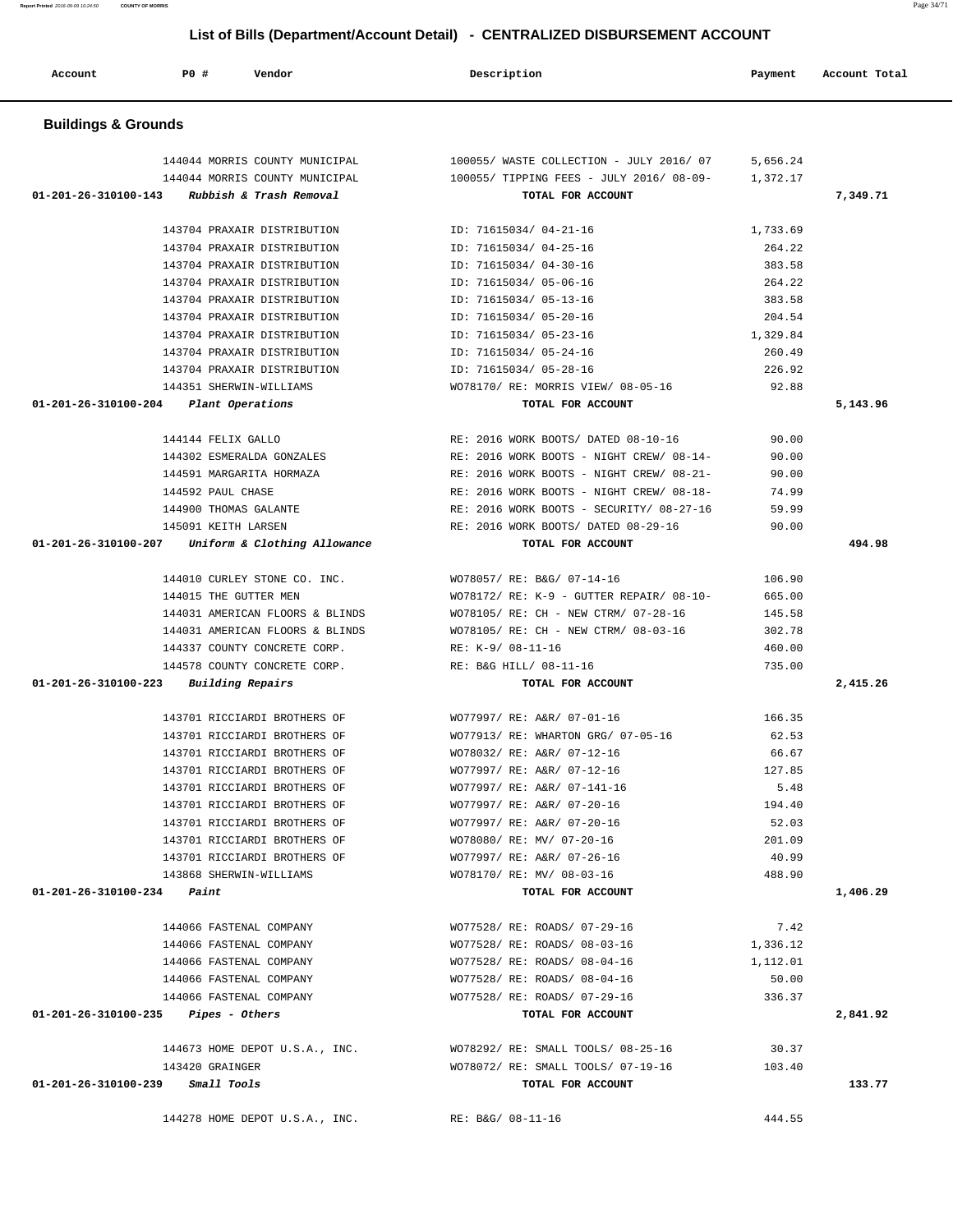|                                            |      | List of Bills (Bepartment/19999411, Betail)              | <u>ULITITY LEILED DIUDUITULINEITI AU</u>        |                  |               |
|--------------------------------------------|------|----------------------------------------------------------|-------------------------------------------------|------------------|---------------|
| Account                                    | P0 # | Vendor                                                   | Description                                     | Payment          | Account Total |
| <b>Buildings &amp; Grounds</b>             |      |                                                          |                                                 |                  |               |
|                                            |      | 144065 FASTENAL COMPANY                                  | WO78061/ RE: B&G/ 08-01-16                      | 1,070.88         |               |
|                                            |      | 144065 FASTENAL COMPANY                                  | WO77192/ RE: VARIOUS BLDGS - HILL/ 08-03        | 8.99             |               |
|                                            |      | 144065 FASTENAL COMPANY                                  | WO78119/ RE: CH/ 08-09-16                       | 20.67            |               |
|                                            |      | 144350 FASTENAL COMPANY                                  | WO78252/ RE: B&G/ 08-10-16                      | 340.00           |               |
|                                            |      | 144127 GRAINGER                                          | WO78171/ RE: B&G/ 08-03-16                      | 391.46           |               |
|                                            |      | 144127 GRAINGER                                          | WO78072/ RE: B&G/ 07-25-16                      | 379.67           |               |
|                                            |      | 144127 GRAINGER                                          | WO78072/ RE: B&G/ 07-21-16                      | 155.30           |               |
|                                            |      | 144597 HOME DEPOT U.S.A., INC.                           | WO78243/ RE: B&G - HILL/ 08-16-16               | 315.96           |               |
|                                            |      | 143702 GRAINGER                                          | WO78072/ RE: B&G/ 07-22-16                      | 193.14           |               |
|                                            |      | 144055 GRAINGER                                          | WO78185/ RE: B&G/ 08-05-16                      | 451.88           |               |
|                                            |      | 144055 GRAINGER                                          | WO78171/ RE: B&G/ 08-08-16                      | 21.51            |               |
|                                            |      | 144415 CHEROKEE GLASS INC                                | WO78034/ RE: PSTA/ 08-18-16                     | 470.00           |               |
|                                            |      | 144414 GRAINGER                                          | RE: CH COMPLEX/ 08-10-16                        | 470.72           |               |
|                                            |      | 144414 GRAINGER                                          | RE: CH COMPLEX/ 08-10-16                        | 58.48            |               |
|                                            |      | 144414 GRAINGER                                          | WO78227/ RE: CH/08-12-16                        | 91.32            |               |
|                                            |      | 144676 SHEAFFER SUPPLY, INC.                             | WO78292/ RE: SHERIFF/ 08-25-16                  | 129.16           |               |
|                                            |      | 01-201-26-310100-249 Bldg Maintenance Supplies           | TOTAL FOR ACCOUNT                               |                  | 5,023.19      |
|                                            |      | 144350 FASTENAL COMPANY                                  | WO78168/ RE: B&G/ 08-11-16                      | 1,293.75         |               |
|                                            |      | 144753 FFM CONTRACTING LLC                               |                                                 | 8,700.00         |               |
|                                            |      | 01-201-26-310100-251 Ground Maintenance Supplies         | TOTAL FOR ACCOUNT                               |                  | 9,993.75      |
|                                            |      |                                                          |                                                 |                  |               |
|                                            |      | 144577 JERSEY PAPER PLUS INC                             | WO78239/ RE: B&G/ 8/19/16                       | 131.70           |               |
|                                            |      | 144600 JERSEY PAPER PLUS INC                             | RE: B&G - HILL/ 08-17-16                        | 353.00           |               |
|                                            |      | 144600 JERSEY PAPER PLUS INC                             | WO77972/ RE: B&G/ 08-18-16                      | 3,810.00         |               |
| $01-201-26-310100-252$ Janitorial Supplies |      |                                                          | TOTAL FOR ACCOUNT                               |                  | 4,294.70      |
|                                            |      | 144049 SILVER SQUEAK, LLC                                | RE: WINDOW CLEANING - SPRING 2016/08-01         | 9,600.00         |               |
| 01-201-26-310100-256 Window Cleaning       |      |                                                          | TOTAL FOR ACCOUNT                               |                  | 9,600.00      |
|                                            |      |                                                          |                                                 |                  |               |
|                                            |      | 143483 R & J CONTROL, INC.                               | 003135/ RE: W&M - SERVICE CALL/ 07-22-16 385.00 |                  |               |
|                                            |      | 143483 R & J CONTROL, INC.                               | 003138/ RE: OEM - PM/ 07-22-16                  | 89.75            |               |
|                                            |      | 143690 R & J CONTROL, INC.                               | 002838/ PSTA                                    | 310.00           |               |
|                                            |      | 143690 R & J CONTROL, INC.                               | 002839/ A & R BLDG-KOHLER                       | 155.00           |               |
|                                            |      | 143690 R & J CONTROL, INC.                               | 002840/ A & R BLDG - ONAN                       | 155.00           |               |
|                                            |      | 143690 R & J CONTROL, INC.                               | 002841/ JDC                                     | 155.00           |               |
|                                            |      | 143690 R & J CONTROL, INC.                               | 002866/ YOUTH SHELTER                           | 155.00           |               |
|                                            |      | 143690 R & J CONTROL, INC.                               | 002867/ COUNTY GARAGE                           | 155.00           |               |
|                                            |      | 143690 R & J CONTROL, INC.                               | 002868/ WHARTON                                 | 155.00           |               |
|                                            |      | 143690 R & J CONTROL, INC.                               | 002869/ SCHUYLER                                | 155.00           |               |
|                                            |      | 143690 R & J CONTROL, INC.                               | 003091/ ROCKAWAY                                | 155.00           |               |
|                                            |      | 143690 R & J CONTROL, INC.<br>143690 R & J CONTROL, INC. | 003092/ LONG VALLEY<br>003108/ HEALTH MNGMNT    | 155.00<br>155.00 |               |
|                                            |      | 143690 R & J CONTROL, INC.                               | 003109/ MONTVILLE                               | 155.00           |               |
|                                            |      | 143690 R & J CONTROL, INC.                               | 003113/ CAC BLDG                                | 155.00           |               |
|                                            |      | 143690 R & J CONTROL, INC.                               | 003114/ SEU                                     | 155.00           |               |
|                                            |      | 143690 R & J CONTROL, INC.                               | 003129/ LAW & PUBLIC SAFETY - TS25 TRAIL        | 155.00           |               |
|                                            |      | 143690 R & J CONTROL, INC.                               | 003130/ LAW & PUBLIC SAFETY - 225K BALDO        | 155.00           |               |
|                                            |      | 143690 R & J CONTROL, INC.                               | 003131/ LAW & PUBLIC SAFETY - TRAILER           | 155.00           |               |
|                                            |      | 143690 R & J CONTROL, INC.                               | 003132/ LAW & PUBLIC SAFETY - 500K BALDO        | 155.00           |               |
|                                            |      | 143690 R & J CONTROL, INC.                               | 003133/ LAW & PUBLIC SAFETY - WHISPERWAT        | 155.00           |               |
|                                            |      | 143690 R & J CONTROL, INC.                               | 003134/ FUEL TRANSFER STATION                   | 155.00           |               |
|                                            |      | 143690 R & J CONTROL, INC.                               | 0003135/ W&M                                    | 155.00           |               |
|                                            |      | 143690 R & J CONTROL, INC.                               | 0003136/ OTA                                    | 155.00           |               |

144067 R & J CONTROL, INC. RE: 3102/ REPAIR - LABOR AND MATERIALS/ 2,692.32

 **01-201-26-310100-262 Machinery Repairs & Parts TOTAL FOR ACCOUNT 6,732.07**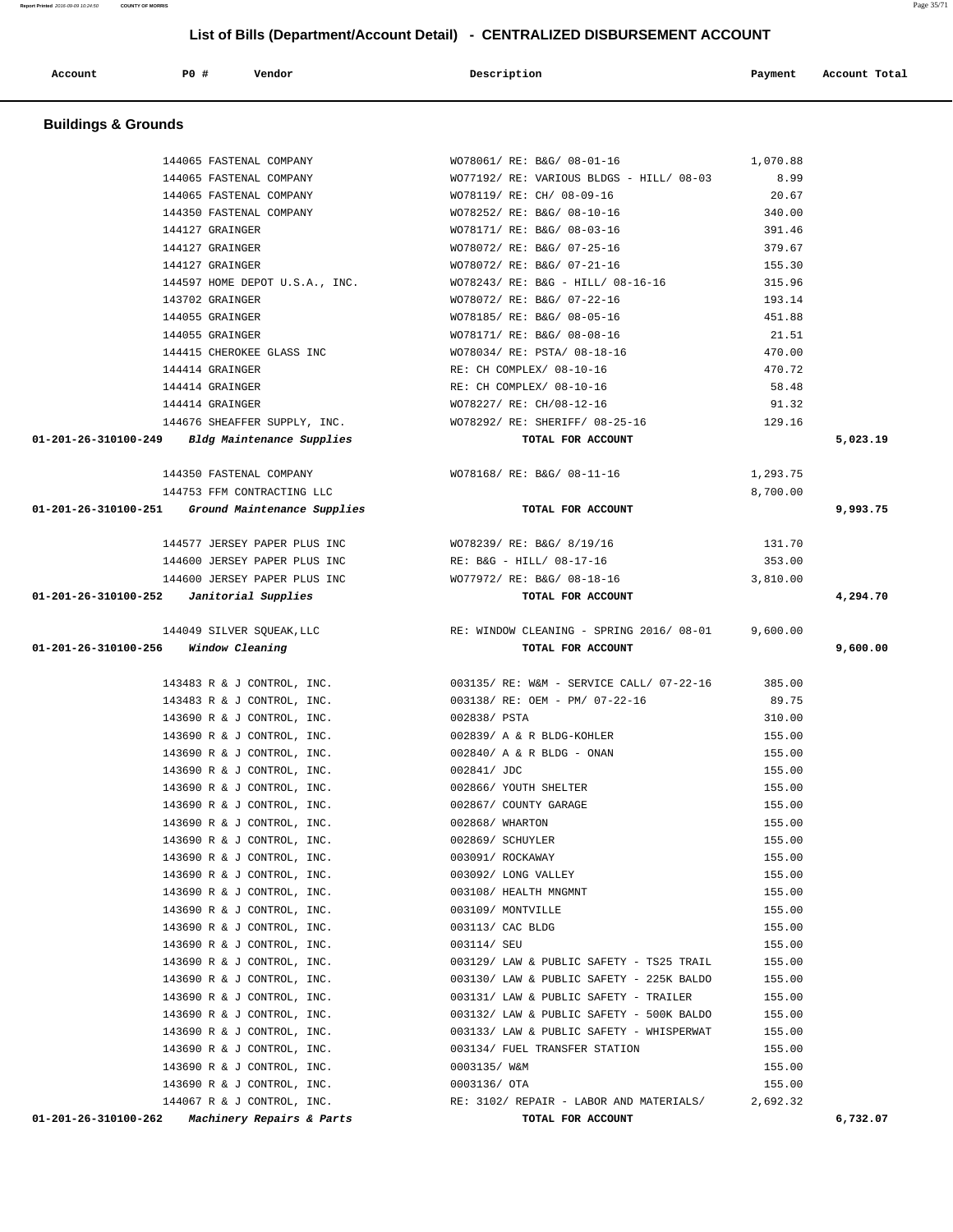144306 JOHNSTONE SUPPLY WO78162/ RE: GREYSTONE/ 08-08-16 26.96

 **Account P0 # Vendor Description Payment Account Total**

**Report Printed** 2016-09-09 10:24:50 **COUNTY OF MORRIS** Page 36/71

| JOHNSTONE SUPPLY      | WO78240/ RE: HUMAN SERVICES/ 08-26-16             | 36.78    |  |
|-----------------------|---------------------------------------------------|----------|--|
| JOHNSTONE SUPPLY      | WO78240/ RE: HUMAN SERVICES/ 08-26-16 23.70       |          |  |
| JOHNSTONE SUPPLY      | RE: B&G SUPPLY/ 08-26-16                          | 9.50     |  |
| at & A/C              | TOTAL FOR ACCOUNT                                 |          |  |
|                       |                                                   |          |  |
|                       | FRANKLIN-GRIFFITH LLC WO77970/RE: B&G/07-20-16    | 123.00   |  |
| FRANKLIN-GRIFFITH LLC | WO78076/ RE: MV/ 08-06-16                         | 108.87   |  |
| FASTENAL COMPANY      | WO78086/ RE: PSTA - LED LIGHTS/ 08-05-16 9,545.84 |          |  |
| TURTLE & HUGHES, INC. | WO78176/ RE: PSTA/ 08-04-16                       | 320.53   |  |
| TURTLE & HUGHES, INC. | WO78176/RE: PSTA/08-10-16 75.16                   |          |  |
| GRAINGER              | WO77979/ RE: A&R/ 07-28-16                        | 1,076.85 |  |
| GRAINGER              | WO77970/ RE: B&G/ 07-25-16                        | 979.90   |  |
| GRAINGER              | WO77970/ RE: B&G/ 07-22-16 561.60                 |          |  |
| GRAINGER              | WO7809S/ RE: PSTA/ 07-21-16                       | 1,126.15 |  |
| GRAINGER              | WO78090/ RE: HEALTH MGMT/ 07-22-16                | 548.68   |  |
| GRAINGER              | WO78090/ RE: HEALTH MGMT/ 07-22-16 75.71          |          |  |
| GRAINGER              | WO78176/ RE: PSTA/ 08-04-16                       | 999.60   |  |
| GRAINGER              | WO78178/ RE: SHADE TREE/ 08-04-16 196.60          |          |  |
| CRAINCER              | MO78180 / PF: LAM & DIIR SAFFTY / 08-04-16 348 53 |          |  |

 **Buildings & Grounds** 

|                                           | 144306 JOHNSTONE SUPPLY                                 | WO78193/ RE: LEGAL SERV/ 08-08-16                        | 140.14       |
|-------------------------------------------|---------------------------------------------------------|----------------------------------------------------------|--------------|
|                                           | 144831 JOHNSTONE SUPPLY                                 | WO78259/RE: COUNTY LIBRARY/ 08-22-16                     | 504.79       |
|                                           | 145108 JOHNSTONE SUPPLY                                 | WO78223/ RE: OTA/ 08-12-16                               | 240.00       |
|                                           | 145108 JOHNSTONE SUPPLY                                 | WO77162/ RE: PSTA/ 08-22-16                              | 80.97        |
|                                           | 145117 JOHNSTONE SUPPLY                                 | WO78240/ RE: HUMAN SERVICES/ 08-26-16 36.78              |              |
|                                           | 145117 JOHNSTONE SUPPLY                                 | WO78240/ RE: HUMAN SERVICES/ 08-26-16 23.70              |              |
|                                           | 145117 JOHNSTONE SUPPLY                                 | RE: B&G SUPPLY/ 08-26-16                                 | 9.50         |
| 01-201-26-310100-264 Heat & A/C           |                                                         | TOTAL FOR ACCOUNT                                        | 1,113.83     |
|                                           | 144070 FRANKLIN-GRIFFITH LLC WO77970/ RE: B&G/ 07-20-16 |                                                          | 123.00       |
|                                           | 144070 FRANKLIN-GRIFFITH LLC                            | WO78076/ RE: MV/ 08-06-16                                | 108.87       |
|                                           | 144065 FASTENAL COMPANY                                 | WO78086/ RE: PSTA - LED LIGHTS/ 08-05-16 9,545.84        |              |
|                                           |                                                         | 144014 TURTLE & HUGHES, INC. WO78176/ RE: PSTA/ 08-04-16 | 320.53       |
|                                           | 144303 TURTLE & HUGHES, INC.                            | WO78176/ RE: PSTA/ 08-10-16                              | 75.16        |
|                                           | 143702 GRAINGER                                         | WO77979/ RE: A&R/ 07-28-16 1,076.85                      |              |
|                                           | 143702 GRAINGER                                         | WO77970/ RE: B&G/ 07-25-16                               | 979.90       |
|                                           | 143702 GRAINGER                                         | WO77970/ RE: B&G/ 07-22-16                               | 561.60       |
|                                           | 143702 GRAINGER                                         | WO7809S/RE: PSTA/ 07-21-16 1,126.15                      |              |
|                                           | 143420 GRAINGER                                         | WO78090/ RE: HEALTH MGMT/ 07-22-16 548.68                |              |
|                                           | 143420 GRAINGER                                         | WO78090/ RE: HEALTH MGMT/ 07-22-16 75.71                 |              |
|                                           | 144055 GRAINGER                                         | WO78176/ RE: PSTA/ 08-04-16                              | 999.60       |
|                                           | 144301 GRAINGER                                         | WO78178/ RE: SHADE TREE/ 08-04-16                        | 196.60       |
|                                           | 144301 GRAINGER                                         | WO78180/ RE: LAW & PUB SAFETY/ 08-04-16 348.53           |              |
|                                           | 144301 GRAINGER                                         | WO78180/ RE: LAW & PUB SAFETY/ 08-04-16 1,169.52         |              |
| $01 - 201 - 26 - 310100 - 265$ Electrical |                                                         | TOTAL FOR ACCOUNT                                        | 17,256.54    |
|                                           |                                                         |                                                          |              |
|                                           |                                                         |                                                          | ============ |

**TOTAL for Buildings & Grounds 166,958.17**

 **Motor Services Center** 

|                                                                     |                                                     | 144442 RICOH AMERICAS CORPORATION S/N W523L801156 COPIER RENTAL, JULY, AUGU 792.55 |        |        |
|---------------------------------------------------------------------|-----------------------------------------------------|------------------------------------------------------------------------------------|--------|--------|
| 01-201-26-315100-058 Office Supplies & Stationery TOTAL FOR ACCOUNT |                                                     |                                                                                    |        | 792.55 |
|                                                                     |                                                     |                                                                                    |        |        |
| 141977 MSC INDUSTRIAL SUPPLY CO. UNIV PAD                           |                                                     |                                                                                    | 392.00 |        |
| 141977 MSC INDUSTRIAL SUPPLY CO. LIGHT DUTY TARP                    |                                                     |                                                                                    | 14.77  |        |
| 141977 MSC INDUSTRIAL SUPPLY CO.                                    |                                                     | SOCKETS                                                                            | 8.21   |        |
| 141977 MSC INDUSTRIAL SUPPLY CO. UTILITY KNIFE                      |                                                     |                                                                                    | 2.83   |        |
| 141977 MSC INDUSTRIAL SUPPLY CO.                                    |                                                     | ENGNR HMR                                                                          | 24.68  |        |
|                                                                     |                                                     | 141977 MSC INDUSTRIAL SUPPLY CO. RATCHETING GEARWRENCH                             | 31.11  |        |
|                                                                     | 141977 MSC INDUSTRIAL SUPPLY CO. SAFETY PINS        |                                                                                    | 23.68  |        |
|                                                                     |                                                     |                                                                                    | 5.21   |        |
|                                                                     |                                                     |                                                                                    | 68.53  |        |
|                                                                     | 141977 MSC INDUSTRIAL SUPPLY CO. AKROBINS SHELFBINS |                                                                                    | 42.32  |        |
| 141977 MSC INDUSTRIAL SUPPLY CO. TUBING TOOL                        |                                                     |                                                                                    | 34.89  |        |
|                                                                     |                                                     | 141977 MSC INDUSTRIAL SUPPLY CO.<br>141977 MSC INDUSTRIAL SUPPLY CO. CABLE TIES    | 84.67  |        |
| 141977 MSC INDUSTRIAL SUPPLY CO. CABLE TIES                         |                                                     |                                                                                    | 13.46  |        |
|                                                                     | 141977 MSC INDUSTRIAL SUPPLY CO. ANTI SEIZE         |                                                                                    | 67.56  |        |
|                                                                     | 141977 MSC INDUSTRIAL SUPPLY CO. BRASS BALL VALVE   |                                                                                    | 13.00  |        |
|                                                                     |                                                     | 141977 MSC INDUSTRIAL SUPPLY CO. PERMANENT WHITE SOLID PAINT                       | 32.88  |        |
|                                                                     |                                                     | 141977 MSC INDUSTRIAL SUPPLY CO. THE DRILL DRIVE FITTINGS                          | 15.00  |        |
|                                                                     | 141977 MSC INDUSTRIAL SUPPLY CO. CABINET SHELF      |                                                                                    | 40.98  |        |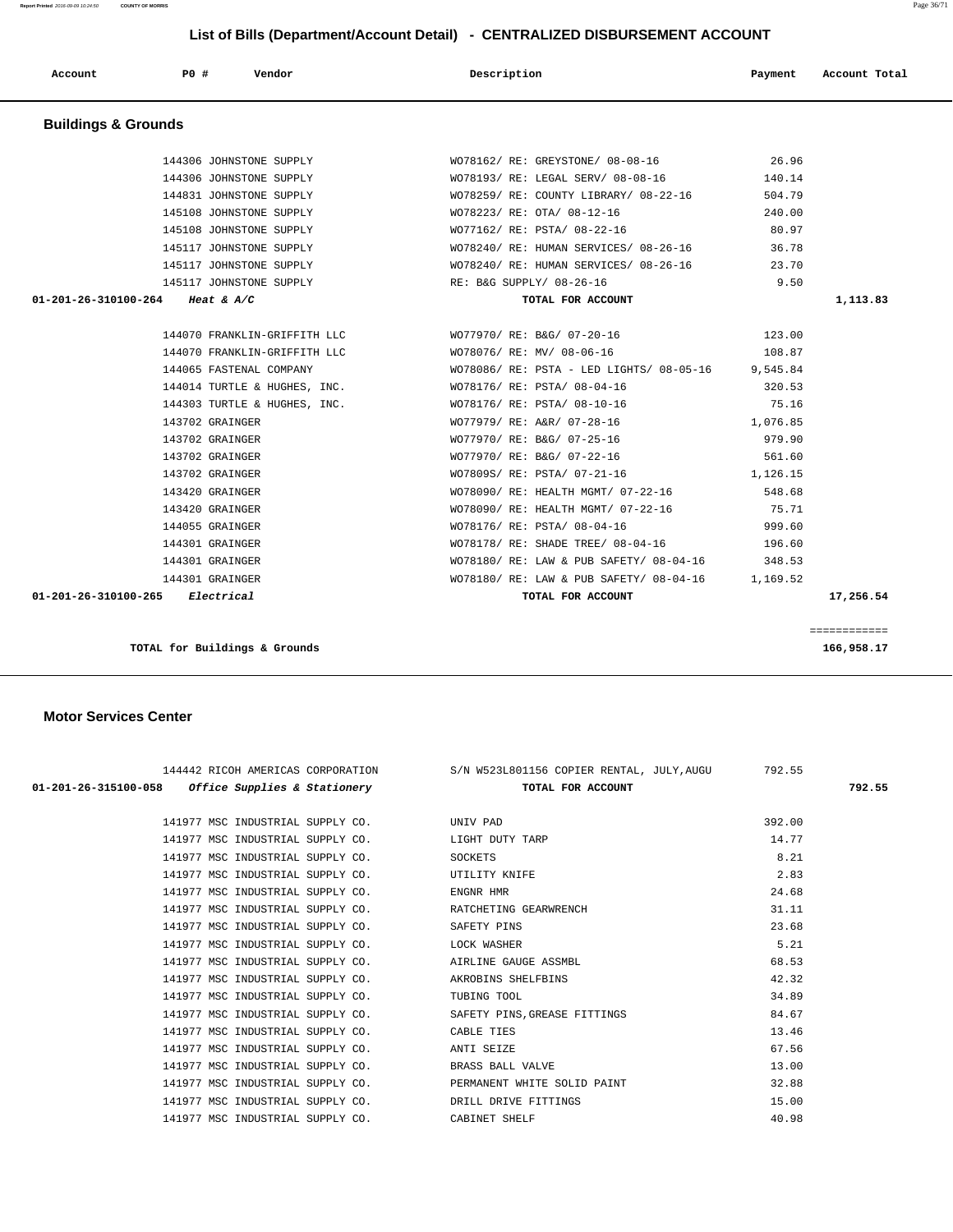| Account | <b>PO #</b> | Vendor | Description | Payment | Account Total |
|---------|-------------|--------|-------------|---------|---------------|
|         |             |        |             |         |               |

# **Motor Services Center**

| 141977 MSC INDUSTRIAL SUPPLY CO. THE PRONG COTTER PIN      |                                                                                           | 11.33         |          |
|------------------------------------------------------------|-------------------------------------------------------------------------------------------|---------------|----------|
| 141977 MSC INDUSTRIAL SUPPLY CO. SHOP SEAT                 |                                                                                           | 48.82         |          |
| 141977 MSC INDUSTRIAL SUPPLY CO.                           | WHIP HOSE                                                                                 | 27.38         |          |
| 141977 MSC INDUSTRIAL SUPPLY CO.                           | CFOLD TOWELS, TOILET TISSUE                                                               | 177.68        |          |
| 141977 MSC INDUSTRIAL SUPPLY CO.                           | TEARDROP RATCHET                                                                          | 109.17        |          |
| 141977 MSC INDUSTRIAL SUPPLY CO.                           | TORX SOCKET, TEARDROP RATCHET                                                             | 116.65        |          |
| 141977 MSC INDUSTRIAL SUPPLY CO. THASHFIRE SAFETY GLASSES  |                                                                                           | 464.90        |          |
|                                                            | 141977 MSC INDUSTRIAL SUPPLY CO. SPRAY BOTTLE, DISPOSABLE GLOVE, INDUST SOL 304.98        |               |          |
| 143440 MSC INDUSTRIAL SUPPLY CO. ADHESIVE REMOVER.         |                                                                                           | 13.46         |          |
| 143440 MSC INDUSTRIAL SUPPLY CO.                           | RESPIRATOR, FILTER.                                                                       | 140.10        |          |
| 143440 MSC INDUSTRIAL SUPPLY CO.                           | GLOVES.                                                                                   | 13.20         |          |
| 143440 MSC INDUSTRIAL SUPPLY CO.                           | SUPER CITRUS, SIMPLE GREEN, WHEEL CLEANER,                                                | 334.86        |          |
| 143440 MSC INDUSTRIAL SUPPLY CO.                           | CAP SCREW.                                                                                | 130.40        |          |
| 143440 MSC INDUSTRIAL SUPPLY CO. ADHESIVE REMOVER.         |                                                                                           | 80.76         |          |
| 143440 MSC INDUSTRIAL SUPPLY CO. HAND SOAP.                |                                                                                           | 42.32         |          |
| 142940 MSC INDUSTRIAL SUPPLY CO. FIRST AID KIT.            |                                                                                           | 52.24         |          |
| 142940 MSC INDUSTRIAL SUPPLY CO. CITRUS CLEANER.           |                                                                                           | 71.58         |          |
| 142940 MSC INDUSTRIAL SUPPLY CO.                           | SURFACE CONDITIONING DISC.                                                                | 19.75         |          |
| 142940 MSC INDUSTRIAL SUPPLY CO.                           | SOCKET SET, PUNCH AND CHISELSET, DRILLING                                                 | 311.41        |          |
| 142940 MSC INDUSTRIAL SUPPLY CO.                           | RELTON RAPID TAP.                                                                         | 13.92         |          |
| 142940 MSC INDUSTRIAL SUPPLY CO.                           | CABLE TIES, STEEL COLD FIN ROUND, TUBING. 245.39                                          |               |          |
| 142570 MSC INDUSTRIAL SUPPLY CO. COTTER PIN, CABLE TIES.   |                                                                                           | 49.40         |          |
| 142570 MSC INDUSTRIAL SUPPLY CO. GREASE FITTINGS.          |                                                                                           | 42.95         |          |
| 142570 MSC INDUSTRIAL SUPPLY CO.                           | GLOVES.                                                                                   | 38.64         |          |
| 142570 MSC INDUSTRIAL SUPPLY CO.                           | DRILL.                                                                                    | 144.19        |          |
| 142570 MSC INDUSTRIAL SUPPLY CO.                           | SCREWDRIVER SET.                                                                          | 23.66         |          |
| 142570 MSC INDUSTRIAL SUPPLY CO.                           | COTTER PIN, WASHERS, BOLTS.                                                               | 177.78        |          |
| 142570 MSC INDUSTRIAL SUPPLY CO.                           | MARKER.                                                                                   | 77.76         |          |
|                                                            | 186.65 112570 MSC INDUSTRIAL SUPPLY CO. LENS CLEANER, CLAMPS, EAR PLUG, ELECTRICAL 186.65 |               |          |
| 142570 MSC INDUSTRIAL SUPPLY CO. SCRUBS.                   |                                                                                           | 54.78         |          |
| 142570 MSC INDUSTRIAL SUPPLY CO. THE PRY BAR SET, SOCKETS. |                                                                                           | 85.32         |          |
| 142570 MSC INDUSTRIAL SUPPLY CO.                           | DRILL BIT.                                                                                | 205.22        |          |
| 144248 MORRISTOWN LUMBER &                                 | RECEPTICAL.                                                                               | 4.35          |          |
| 144248 MORRISTOWN LUMBER &                                 | GANG COVER.                                                                               | 5.75          |          |
| 144256 SHEAFFER SUPPLY, INC.                               | CLEVIS LINK.                                                                              | 89.80         |          |
| 144260 W.B. MASON COMPANY INC                              | COFFEE                                                                                    | 162.06        |          |
| 144260 W.B. MASON COMPANY INC COFFEE RENTAL FEE            |                                                                                           | 11.99         |          |
| 144261 WHITEMARSH CORPORATION OIL METER.                   |                                                                                           | 627.00        |          |
| 144261 WHITEMARSH CORPORATION                              | FREIGHT                                                                                   | 8.75          |          |
| 143433 GRAINGER                                            | SAW BLADE.                                                                                | 110.33        |          |
| 143433 GRAINGER                                            | BUNGEE ROPE.                                                                              | 68.13<br>3.77 |          |
| 142933 GRAINGER<br>144251 ONE SOURCE OF NEW JERSEY LLC     | TOOL SET.                                                                                 | 287.32        |          |
| 01-201-26-315100-098                                       | ZINK COATED WEIGHTS - ASSORTED SIZES<br>TOTAL FOR ACCOUNT                                 |               | 6,146.68 |
| Other Operating&Repair Supply                              |                                                                                           |               |          |
| 144385 JOHN BELLARDINI                                     | WORK BOOTS PER CONTRACT                                                                   | 89.50         |          |
| 144618 DANIEL MAHONEY                                      | WORK BOOTS PER CONTRACT                                                                   | 79.99         |          |
| 144386 LARRY SHAW                                          | WORK BOOTS PER CONTRACT                                                                   | 72.24         |          |
| 144843 LUIS KAHLIL BANZON                                  | WORK BOOTS PER CONTRACT                                                                   | 39.66         |          |
| 01-201-26-315100-207 Uniform & Clothing Allowance          | TOTAL FOR ACCOUNT                                                                         |               | 281.39   |
|                                                            |                                                                                           |               |          |
| 144238 DAVID WEBER OIL COMPANY                             | AW32 HYDRAULIC OIL, 5W20 MOTOR OIL.                                                       | 1,024.20      |          |
| Lubricants & Anti Freeze<br>01-201-26-315100-232           | TOTAL FOR ACCOUNT                                                                         |               | 1,024.20 |
|                                                            |                                                                                           |               |          |
| 143440 MSC INDUSTRIAL SUPPLY CO.                           | TOOL SET                                                                                  | 2,357.79      |          |
| 143440 MSC INDUSTRIAL SUPPLY CO.                           | TAP ADAPTER                                                                               | 36.26         |          |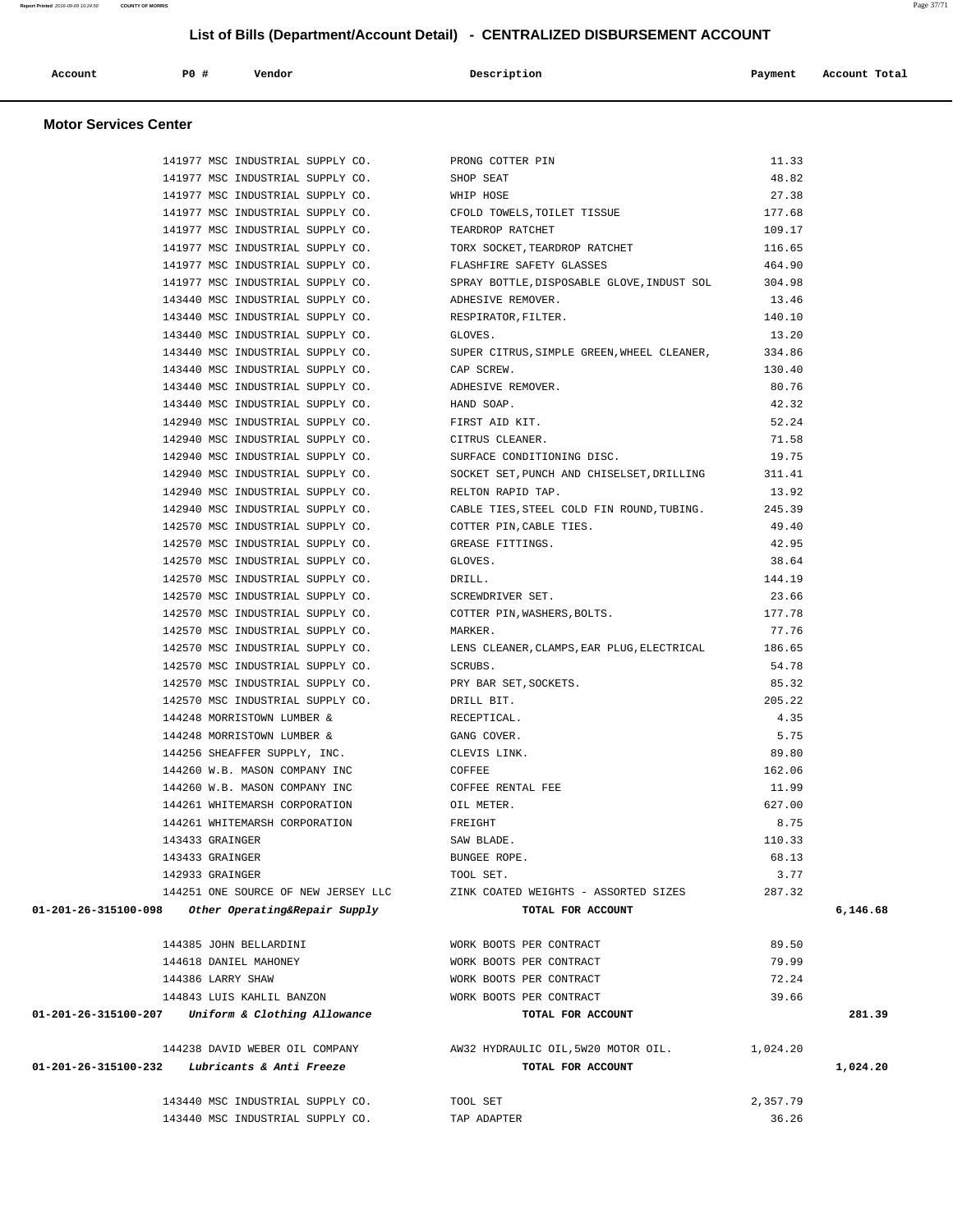| 143440 MSC INDUSTRIAL SUPPLY CO.                              | RATCHET, HOOK PICK.                               | 44.83    |          |
|---------------------------------------------------------------|---------------------------------------------------|----------|----------|
| 143440 MSC INDUSTRIAL SUPPLY CO.                              | SOCKET SET,DRIFT PUNCH.                           | 209.13   |          |
| 143440 MSC INDUSTRIAL SUPPLY CO.                              | HOOK SET, BLOW GUN.                               | 34.92    |          |
| 01-201-26-315100-239 Small Tools                              | TOTAL FOR ACCOUNT                                 |          | 2,742.49 |
|                                                               |                                                   |          |          |
| 144245 INTER CITY TIRE                                        | TIRES                                             | 533.64   |          |
| 144235 BARNWELL HOUSE OF TIRES, INC.                          | TIRES                                             | 163.36   |          |
| 144235 BARNWELL HOUSE OF TIRES, INC.                          | TIRES                                             | 597.00   |          |
| 144235 BARNWELL HOUSE OF TIRES, INC.                          | TIRES                                             | 226.02   |          |
| 144235 BARNWELL HOUSE OF TIRES, INC.                          | TIRES                                             | 385.04   |          |
| 144235 BARNWELL HOUSE OF TIRES, INC.                          | TIRES                                             | 148.50   |          |
| 144235 BARNWELL HOUSE OF TIRES, INC.                          | TIRES                                             | 671.91   |          |
| 144235 BARNWELL HOUSE OF TIRES, INC.                          | TIRES                                             | 356.20   |          |
| 144235 BARNWELL HOUSE OF TIRES, INC.                          | TIRES                                             | 499.04   |          |
| 01-201-26-315100-245<br>Tires                                 | TOTAL FOR ACCOUNT                                 |          | 3,580.71 |
|                                                               |                                                   |          |          |
| 143427 SNAP-ON INDUSTRIAL                                     | RECALIBRATE TORQUE WRENCH.                        | 63.00    |          |
| $01 - 201 - 26 - 315100 - 246$ Tools - Others                 | TOTAL FOR ACCOUNT                                 |          | 63.00    |
|                                                               |                                                   |          |          |
| 144253 PRAXAIR DISTRIBUTION                                   | CYLINDER RENTAL 03/20/16 - 0                      | 291.60   |          |
| 01-201-26-315100-248<br>Welding-Oxygen-Acetylene Etc          | TOTAL FOR ACCOUNT                                 |          | 291.60   |
|                                                               |                                                   |          |          |
| 143444 ODB CO                                                 | BROOM.                                            | 90.00    |          |
| 143436 KENVIL POWER EQUIPMENT, INC.                           | CARBURETOR.                                       | 70.90    |          |
| 143418 COACH & EQUIPMENT MANUFACTURING CO. SEAT BELT, BUCKLE. |                                                   | 162.60   |          |
| 142928 COACH & EQUIPMENT MANUFACTURING CO. RUBBER BUMPER.     |                                                   | 43.20    |          |
| 143438 MODERN HANDLING EQUIPMENT                              | RECOIL, GASKET.                                   | 40.64    |          |
| 143438 MODERN HANDLING EQUIPMENT                              | CARBURETOR, SWITCH, PIN, WASHER.                  | 71.79    |          |
| 143438 MODERN HANDLING EQUIPMENT                              | RECOIL.                                           | 61.76    |          |
| 143429 TEREX UTILITIES, INC.                                  | (UNIT 9-22) FILTER. ANUAL INSPECTION. DI 1,213.22 |          |          |
| 143429 TEREX UTILITIES, INC.                                  | (UNIT 11-14)LINER. DIELECTRIC TEST.               | 700.00   |          |
| 144233 AIR BRAKE & EQUIPMENT                                  | WIPER BLADES.                                     | 198.00   |          |
| 142552 BUTENSKY SERVICES COMPANY INC.                         | (UNIT 15-6) REPAIR SIGN BOARD.                    | 382.50   |          |
| 136601 TEREX UTILITIES, INC.                                  | ROAD SERVICE (9-22)- LABOR- ENABLE VALVE          | 240.00   |          |
| 136601 TEREX UTILITIES, INC.                                  | ROAD SERVICE (11-14) - INDICATOR SLOPE, HO        | 1,032.22 |          |
| 144257 SMITH TRACTOR & EQUIPMENT INC.                         | SOLENOID.                                         | 329.40   |          |
| 144242 FRANK'S PONTIAC GMC                                    | (UNIT 5-1) EGR COOLER, CLAMP.REPLACED INT         | 1,062.56 |          |
| 144259 TONY SANCHEZ LTD                                       | SOLENOID.                                         | 269.10   |          |
| 144259 TONY SANCHEZ LTD                                       | SOLENOID.                                         | 269.10   |          |
| 139688 J & J TRUCK EQUIPMENT                                  | SWITCH, PRESS NASON                               | 39.70    |          |
| 144239 DELUXE INTERNATIONAL                                   | GASKET.                                           | 32.45    |          |
| 142575 PENNJERSEY MACHINERY, LLC                              | SOLENOID.                                         | 245.25   |          |
| 142575 PENNJERSEY MACHINERY, LLC                              | HOSE.                                             | 118.98   |          |
| 01-201-26-315100-261<br>Spare Parts for Equipment             | TOTAL FOR ACCOUNT                                 |          | 6,673.37 |
|                                                               |                                                   |          |          |
| 143432 FLEMINGTON CHRYSLER                                    | FILTER.                                           | 36.95    |          |
| 143419 CY DRAKE LOCKSMITHS, INC.                              | KEYS.                                             | 15.20    |          |
| 143419 CY DRAKE LOCKSMITHS, INC.                              | TRANSPONDER KEY.                                  | 24.95    |          |
| 142547 ABSOLUTE AUTO AND FLAT GLASS                           | WINDSHIELD (#15-28)                               | 74.95    |          |
| 142547 ABSOLUTE AUTO AND FLAT GLASS                           | WINDSHIELD (#OV86)                                | 311.68   |          |
| 142547 ABSOLUTE AUTO AND FLAT GLASS                           | WINDSHIELD (#14-17)                               | 74.95    |          |
| 143415 AAMCO TRANSMISSIONS                                    | (UNIT 9-23) KIT, FILTER, FLUID, CONVERTER, CO     | 3,458.43 |          |
| 144237 D&B AUTO SUPPLY                                        | CREDIT                                            | $-18.00$ |          |
| 144237 D&B AUTO SUPPLY                                        | OIL FILTER, AIR FILTER, BRAKE PADS, ADAPTER       | 147.82   |          |
| 144237 D&B AUTO SUPPLY                                        | HANGER, GASKET, MUFFLER, DROP LIGHT, ALARM, O     | 657.18   |          |
| 144237 D&B AUTO SUPPLY                                        | OIL FILTER, HARDWARE, AIR FILTER, BATTERY, O      | 203.67   |          |

 **Account P0 # Vendor Description Payment Account Total**

 **Motor Services Center**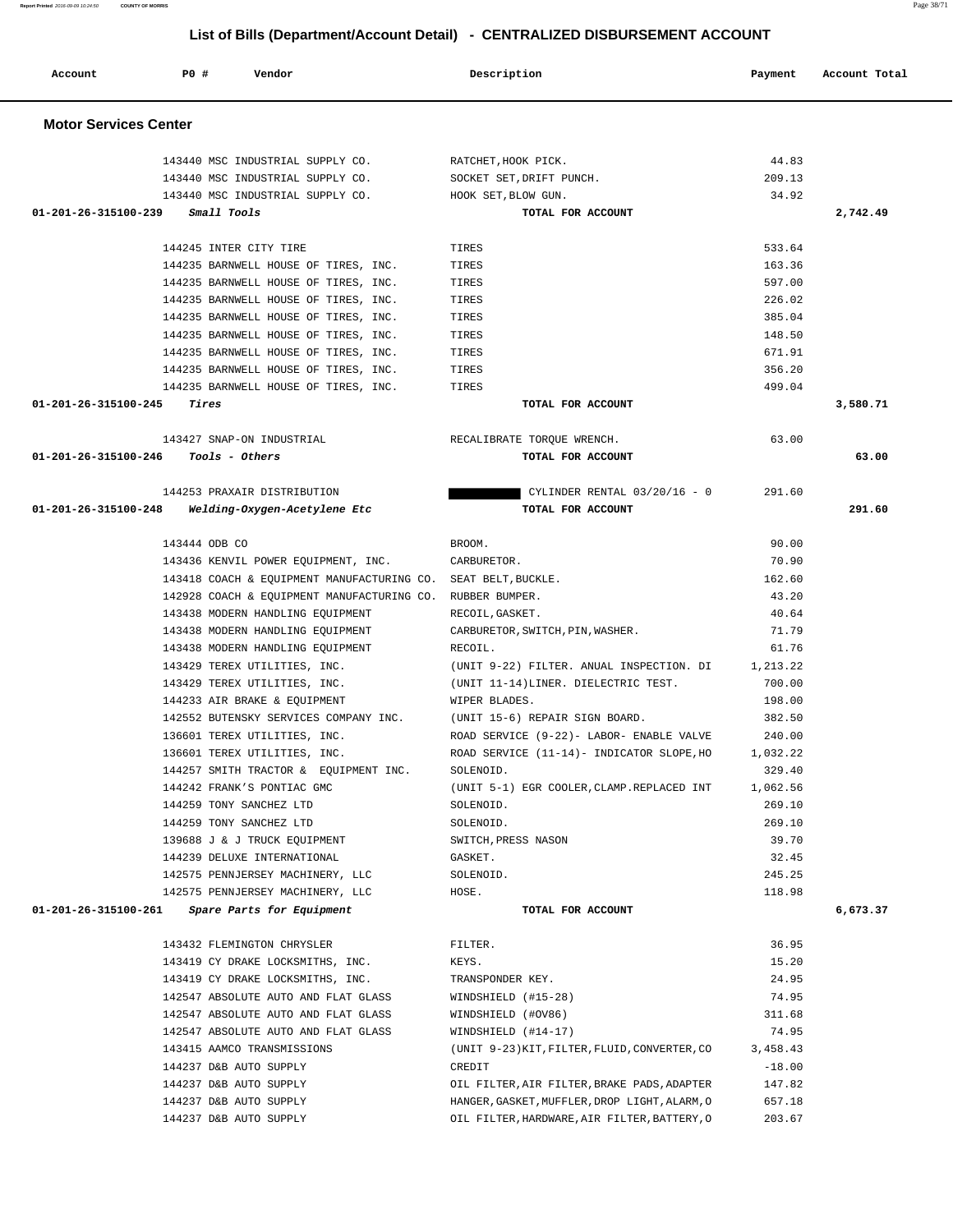| P0<br>Vendor<br>Description<br>Account<br>Payment<br>Account Total<br>.<br>. |  |
|------------------------------------------------------------------------------|--|
|------------------------------------------------------------------------------|--|

# **Motor Services Center**

| 01-201-26-315100-291    Vehicle Repairs                      | TOTAL FOR ACCOUNT                                                                 |             | 21,651.40 |
|--------------------------------------------------------------|-----------------------------------------------------------------------------------|-------------|-----------|
|                                                              | 144252 PLAINSMAN AUTO SUPPLY BELT, TENSIONER, AIR FILTER, FILTER KIT, RAD -20.81  |             |           |
|                                                              | 144252 PLAINSMAN AUTO SUPPLY BATTERY, BATTERY BOX, MIRROR, PIPE, CLAMPGAS         | 2,657.29    |           |
|                                                              | 144252 PLAINSMAN AUTO SUPPLY BRAKE PADS, ROTOR, TESTER, BATTERY, ANTI-SEI         | 901.90      |           |
| 144252 PLAINSMAN AUTO SUPPLY                                 | SUPPORT, BRAKE PADS, ROTOR, U-JOINT.                                              | 365.07      |           |
| 144254 RE-TRON TECHNOLOGIES INC.                             | BATTERY                                                                           | 547.75      |           |
| 144255 ROUTE 23 AUTOMALL LLC                                 | SENSOR.                                                                           | 49.42       |           |
| 144255 ROUTE 23 AUTOMALL LLC 61 CIL FILTER.                  |                                                                                   | 56.28       |           |
|                                                              | 144255 ROUTE 23 AUTOMALL LLC CONDENSER, ACCUMULATOR, VALVE, SWITCH, RESIS         | 455.16      |           |
| 144255 ROUTE 23 AUTOMALL LLC                                 | RING.                                                                             | 8.22        |           |
| 144255 ROUTE 23 AUTOMALL LLC                                 | OIL SEAL.                                                                         | 88.54       |           |
| 144255 ROUTE 23 AUTOMALL LLC                                 | INDICATOR.                                                                        | 10.20       |           |
| 144255 ROUTE 23 AUTOMALL LLC CREDIT                          |                                                                                   | $-30.44$    |           |
| 144255 ROUTE 23 AUTOMALL LLC CREDIT                          |                                                                                   | $-28.08$    |           |
| 144250 NIELSEN DODGE - C-J-R SUPPORT                         |                                                                                   | 169.50      |           |
| 144250 NIELSEN DODGE - C-J-R                                 | BRAKE PAD.                                                                        | 179.40      |           |
| 144250 NIELSEN DODGE - C-J-R                                 | <b>STARTER</b>                                                                    | 166.75      |           |
| 144250 NIELSEN DODGE - C-J-R SUPPORT                         |                                                                                   | 132.75      |           |
| 144250 NIELSEN DODGE - C-J-R                                 | SENSOR                                                                            | 43.69       |           |
| 144250 NIELSEN DODGE - C-J-R CREDIT                          |                                                                                   | $-40.00$    |           |
| 144250 NIELSEN DODGE - C-J-R                                 | CREDIT                                                                            | $-40.00$    |           |
| 144246 JASPER ENGINE & TRANSMISSIONS                         | 6.8 V10 ENGINE, INSTALL KIT.                                                      | 5,259.00    |           |
| 144246 JASPER ENGINE & TRANSMISSIONS                         | CREDIT                                                                            | $-1,550.00$ |           |
| 144258 THE ENGINE EXCHANGE                                   | INSTALL ENGINE (UNIT 11-20) 2,450.00                                              |             |           |
| 144249 MORRISTOWN AUTO BODY INC TOWING (99-21) 08/01/16      |                                                                                   | 125.00      |           |
| 143422 DELIVERY CONCEPTS EAST REVERSE FAN.                   |                                                                                   | 213.00      |           |
| 144241 FLEMINGTON CHRYSLER                                   | A/C COMPRESSOR, LUBRICANT.                                                        | 307.90      |           |
| 144241 FLEMINGTON CHRYSLER                                   | WIPER BLADE.                                                                      | 55.44       |           |
| 144240 FLEMINGTON BUICK CHEVROLET                            | LEVER, SENSOR.                                                                    | 104.97      |           |
| 144240 FLEMINGTON BUICK CHEVROLET A/C COMPRESSOR, LUBRICANT. |                                                                                   | 537.14      |           |
| 144240 FLEMINGTON BUICK CHEVROLET RELAY                      |                                                                                   | 41.47       |           |
| 144237 D&B AUTO SUPPLY                                       | BATTERY, OILFILTER, AIR FILTER, FUEL FILTER 2, 210.29                             |             |           |
| 144237 D&B AUTO SUPPLY                                       | CAR WASH SOAP, DEXRON, BRAKLEEN, BRUSH, OIL                                       | 471.14      |           |
|                                                              | 144237 D&B AUTO SUPPLY TIS.78 (NOSE, DEXCOOL, HELICOIL, ALTERNATORSPARK PL 715.78 |             |           |
|                                                              |                                                                                   |             |           |

**TOTAL for Motor Services Center 43,247.39**

============

# **Mosquito Extermination**

| 144556 NJ ADVANCE MEDIA, LLC                            | ULV Spray Notice - Insertion Date 08-08- | 138.46 |        |
|---------------------------------------------------------|------------------------------------------|--------|--------|
| $01 - 201 - 26 - 320100 - 051$<br>Legal                 | TOTAL FOR ACCOUNT                        |        | 138.46 |
| 144555 W.B. MASON COMPANY INC                           | Rac, Lit, Mag/size, CR #DEF77301         | 47.98  |        |
| Office Supplies & Stationery<br>01-201-26-320100-058    | TOTAL FOR ACCOUNT                        |        | 47.98  |
| 143896 ALL COUNTY RENTAL CENTER                         | Cylinder with Piston #STI1122-020-1211   | 271.99 |        |
| 143896 ALL COUNTY RENTAL CENTER                         | Cylinder Gasket #STI1122-029-2301        | 4.50   |        |
| 143896 ALL COUNTY RENTAL CENTER                         | Needle Cage 12X17X13 #STI9512-003-3281   | 6.49   |        |
| 143896 ALL COUNTY RENTAL CENTER                         | Muffler Gasket #STI1125-149-0601         | 1.99   |        |
| 143896 ALL COUNTY RENTAL CENTER                         | 1 Gallon Optimol Mix #MST1.8             | 84.00  |        |
| Other Operating & Repair Supply<br>01-201-26-320100-098 | TOTAL FOR ACCOUNT                        |        | 368.97 |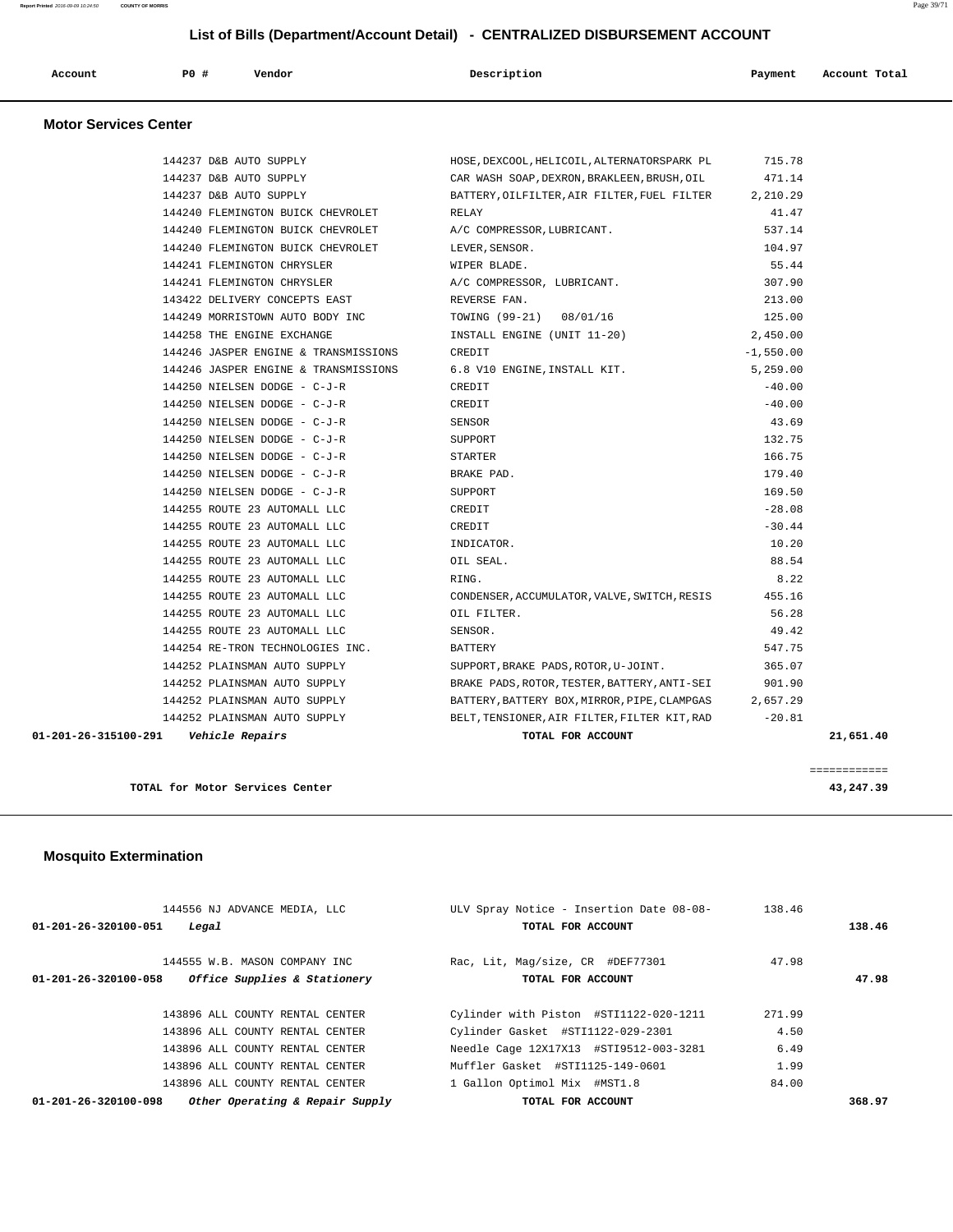**Report Printed** 2016-09-09 10:24:50 **COUNTY OF MORRIS** Page 40/71

# **List of Bills (Department/Account Detail) - CENTRALIZED DISBURSEMENT ACCOUNT**

| <b>PO #</b><br>Vendor<br>Description<br>Account<br>Payment<br>Account Total |  |
|-----------------------------------------------------------------------------|--|
|-----------------------------------------------------------------------------|--|

# **Mosquito Extermination**

| 01-201-26-320100-163 | Office Machines                                         | TOTAL FOR ACCOUNT                        |          | 309.40   |
|----------------------|---------------------------------------------------------|------------------------------------------|----------|----------|
|                      | 144143 ADAPCO, INC.                                     | Scourge 4-12 (55 Gl. drum)               | 6,500.45 |          |
| 01-201-26-320100-225 | <i>Chemicals &amp; Sprays</i>                           | TOTAL FOR ACCOUNT                        |          | 6,500.45 |
|                      | 144061 MORRISTOWN LUMBER &                              | 15" Multi-Bit Driver Blue/yellow #513    | 17.99    |          |
|                      | 144061 MORRISTOWN LUMBER &                              | Super Glue Grvty 15G Bottle #78050020    | 5.99     |          |
|                      | 144061 MORRISTOWN LUMBER &                              | 7590838 FL White 15oz. Prof #6786461     | 5.49     |          |
|                      | 144061 MORRISTOWN LUMBER &                              | 7579838 GL Black 15oz Prof #6786438      | 5.59     |          |
|                      | 144061 MORRISTOWN LUMBER &                              | GS-394 Automatic Wire Stripper #0339318  | 17.39    |          |
|                      | 144061 MORRISTOWN LUMBER &                              | 19-002 Blue Wire Connectors #1095692     | 1.65     |          |
|                      | 144061 MORRISTOWN LUMBER &                              | 19-AWC Wire CNN/ASST Clrs #1099680       | 1.85     |          |
|                      | 144061 MORRISTOWN LUMBER &                              | 508 of 1250 Staples 1/2 #4479192         | 3.49     |          |
|                      | 144061 MORRISTOWN LUMBER &                              | 509 of 1250 Staples 9/16 #4479200        | 3.99     |          |
|                      | 144061 MORRISTOWN LUMBER &                              | 19-002 Blue Wire Connectors #1095692     | 1.65     |          |
|                      | 144061 MORRISTOWN LUMBER &                              | V834 3 Barrel Bolt Zinc #151-555         | 3.58     |          |
|                      | 144061 MORRISTOWN LUMBER &                              | V2012 106 Screw Eye-Med Eye Zinc #118-8  | 1.50     |          |
|                      | 143897 BEN MEADOWS                                      | Insect Bite Relief, Tube, 0.7oz #163844  | 25.50    |          |
|                      | 143897 BEN MEADOWS                                      | Insect Repellent, Aerosol Spray, 60z. #  | 88.20    |          |
|                      | 143897 BEN MEADOWS                                      | Funnel, 9" X s 1/8", Yellow #18218       | 19.50    |          |
|                      | 143897 BEN MEADOWS                                      | Duct Tape, 2" X 60 yr, 7 mil, Gray, Clot | 15.20    |          |
|                      | 143897 BEN MEADOWS                                      | Pruner, Aluminum, Economy Bond Mfg 8" #  | 27.00    |          |
|                      | 143897 BEN MEADOWS                                      | Shipping & Handling                      | 14.88    |          |
|                      | 144053 MCMASTER-CARR SUPPLY CO                          | Safety Goggles with 5 3/4" WD Clear Fog  | 18.30    |          |
|                      | 144053 MCMASTER-CARR SUPPLY CO                          | PVC - Coated Polyester Rainwear, Hooded  | 45.66    |          |
|                      | 144053 MCMASTER-CARR SUPPLY CO                          | Ballast for Tubular Fluorescent Light Bu | 57.15    |          |
|                      | 144053 MCMASTER-CARR SUPPLY CO                          | Multipurpose Hole Saw, 1" Diameter, 1 3/ | 10.17    |          |
|                      | 144053 MCMASTER-CARR SUPPLY CO                          | Multipurpose Hole Saw, 1 1/2" Diameter,  | 10.61    |          |
|                      | 144053 MCMASTER-CARR SUPPLY CO                          | Shipping & Handling                      | 7.06     |          |
|                      | 144371 MORRISTOWN LUMBER &                              | MN1500B16 Duracell AA 16Pk #0111328      | 12.99    |          |
|                      | 144371 MORRISTOWN LUMBER &                              | Duracell Akaline D Battery 8Pk #6271761  | 12.99    |          |
|                      | 144371 MORRISTOWN LUMBER &                              | 300-1/24 Rotary Tool Kit #0254672        | 67.99    |          |
|                      | 142262 INDUSTRIAL CHEMICAL CLEANER                      | Dyna-Jet L-30 Repair, parts and shipping | 2,356.57 |          |
| 01-201-26-320100-258 | Equipment                                               | TOTAL FOR ACCOUNT                        |          | 2,859.93 |
|                      | 144149 POLITI AUTO PARTS INC.                           | Spark Plug #NGK7131                      | 8.32     |          |
|                      | 144149 POLITI AUTO PARTS INC.                           | Oil 10W30 #CQO CQ630                     | 26.28    |          |
|                      | 144149 POLITI AUTO PARTS INC. Oil Filter - LD #CFI85348 |                                          | 18.60    |          |
|                      | 144149 POLITI AUTO PARTS INC.                           | Air Filter #CFI87487                     | 11.41    |          |
| 01-201-26-320100-291 | <i><b>Vehicle Repairs</b></i>                           | TOTAL FOR ACCOUNT                        |          | 64.61    |

**TOTAL for Mosquito Extermination 10,289.80**

# **Health Management**

| 144840 CARLOS PEREZ JR.                          | Mileage Reimbursement                   | 85.37  |        |
|--------------------------------------------------|-----------------------------------------|--------|--------|
| 144719 STEPHANIE GORMAN                          | Mileage reimbursement and daily journal | 61.93  |        |
| Other Outside Services<br>01-201-27-330100-084   | TOTAL FOR ACCOUNT                       |        | 147.30 |
|                                                  |                                         |        |        |
| 143872 UNITED PARCEL SERVICE                     | Shipped lead analyzer                   | 28.37  |        |
| 136055 FF1 PROFESSIONAL SAFETY SERVICES          | Boots and pants--Craig Goss             | 146.23 |        |
| 145158 COUNTY OF MORRIS                          | 2ND HALF AUGUST 2016 METERED MAIL       | 17.69  |        |
| Environmental Compliance<br>01-201-27-330100-210 | TOTAL FOR ACCOUNT                       |        | 192.29 |

============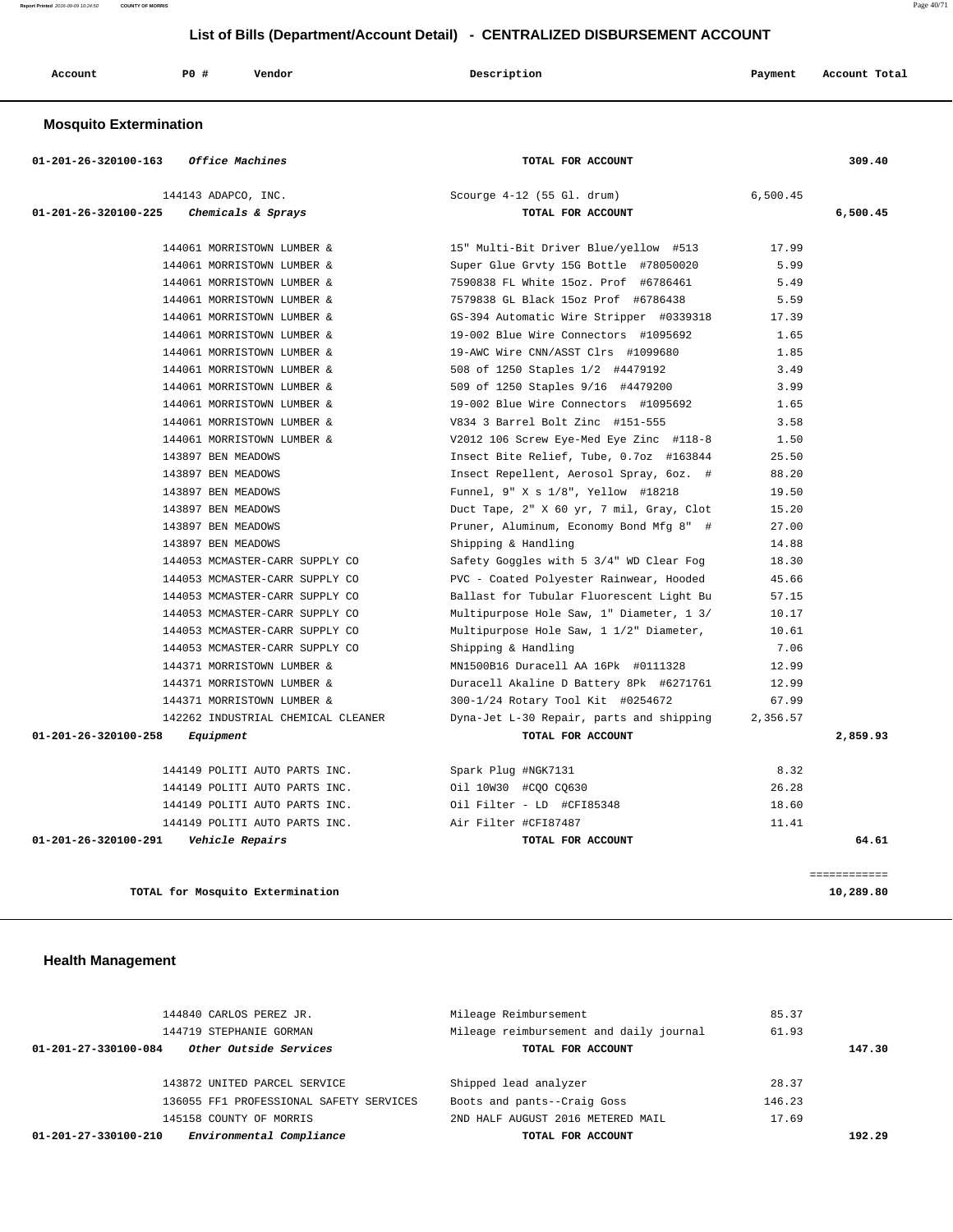**Report Printed** 2016-09-09 10:24:50 **COUNTY OF MORRIS** Page 41/71

# **List of Bills (Department/Account Detail) - CENTRALIZED DISBURSEMENT ACCOUNT**

| Account                  | PO#                         | Vendor                                  | Description                            | Account Total<br>Payment |
|--------------------------|-----------------------------|-----------------------------------------|----------------------------------------|--------------------------|
| <b>Health Management</b> |                             |                                         |                                        |                          |
| 01-201-27-330100-258     | Equipment                   | 144716 NESTLE WATERS NORTH AMERICA INC. | Less Plastic Cups<br>TOTAL FOR ACCOUNT | $-13.16$<br>66.81        |
|                          | TOTAL for Health Management |                                         |                                        | essessessess<br>406.40   |

### **Human Services**

| 144038 W.B. MASON COMPANY INC                                    | 2016 Department of Human Services Office | 234.40 |              |
|------------------------------------------------------------------|------------------------------------------|--------|--------------|
| 144054 OFFICE CONCEPTS GROUP, INC.                               | 2016 Dept. of Human Services, Div. of Co | 51.52  |              |
| 144054 OFFICE CONCEPTS GROUP, INC.                               | 016 Dept. of Human Services, Div. of Com | 50.25  |              |
| 144620 NESTLE WATERS NORTH AMERICA INC.                          | 0444954333 Water cooler rental and 5 gal | 18.44  |              |
| Office Supplies & Stationery<br>01-201-27-331100-058             | TOTAL FOR ACCOUNT                        |        | 354.61       |
| 142873 CDW GOVERNMENT LLC                                        | 2016 Department of Human Services. Cisco | 887.90 |              |
| Other General Expenses<br>01-201-27-331100-059                   | TOTAL FOR ACCOUNT                        |        | 887.90       |
| 145158 COUNTY OF MORRIS                                          | 2ND HALF AUGUST 2016 METERED MAIL        | 189.62 |              |
| 01-201-27-331100-068<br>Postage & Metered Mail                   | TOTAL FOR ACCOUNT                        |        | 189.62       |
| 143653 NJ STATE LEAGUE OF                                        | Registration for Jennifer Carpinteri to  | 55.00  |              |
| 01-201-27-331100-082<br>Travel Expense                           | TOTAL FOR ACCOUNT                        |        | 55.00        |
| 144056 LONGFELLOWS SANDWICH DELI                                 | 2016 Dept. of Human Svcs, Div. of Commun | 137.99 |              |
| 144721 LONGFELLOWS SANDWICH DELI                                 | 2016 Dept. of Human Services, Div. of Co | 97.92  |              |
| 144728 LONGFELLOWS SANDWICH DELI                                 | Food and Refreshments for HSAC on 8/23/1 | 137.99 |              |
| $01 - 201 - 27 - 331100 - 088$<br>Meeting Exp Advisory Board Etc | TOTAL FOR ACCOUNT                        |        | 373.90       |
|                                                                  |                                          |        | ============ |
| TOTAL for Human Services                                         |                                          |        | 1,861.03     |

# **Youth Shelter**

| <i><b>Office Machines</b></i><br>01-201-27-331110-163 | TOTAL FOR ACCOUNT                        |        | 430.71 |
|-------------------------------------------------------|------------------------------------------|--------|--------|
| 144524 RICOH USA, INC.                                | Richoh Copier color and black and white  | 430.71 |        |
| 01-201-27-331110-068<br>Postage and Metered Mail      | TOTAL FOR ACCOUNT                        |        | 3.90   |
| 145158 COUNTY OF MORRIS                               | 2ND HALF AUGUST 2016 METERED MAIL        | 3.90   |        |
| 01-201-27-331110-059<br>Other General Expenses        | TOTAL FOR ACCOUNT                        |        | 206.78 |
| 144768 THOMAS POLLIO                                  | lunch (Wendys) for ys Residents Primary  | 9.55   |        |
| 144768 THOMAS POLLIO                                  | Lunch at water park for ys residents 8/7 | 21.38  |        |
| 144768 THOMAS POLLIO                                  | Denville Dairy for residents in YS 8/9/1 | 11.58  |        |
| 144768 THOMAS POLLIO                                  | Food for Shelter Residents 8/12/16 (Prim | 13.41  |        |
| 144768 THOMAS POLLIO                                  | Sandy Hook Community Service tolls & sna | 14.77  |        |
| 144768 THOMAS POLLIO                                  | Refund 8/16/16                           | 1.74   |        |
| 144768 THOMAS POLLIO                                  | Yankee Game Parking & Tolls for youth sh | 54.50  |        |
| 144768 THOMAS POLLIO                                  | Yankee Game Parking and tolls for youth  | 70.75  |        |
| 144768 THOMAS POLLIO                                  | Gift card                                | 9.10   |        |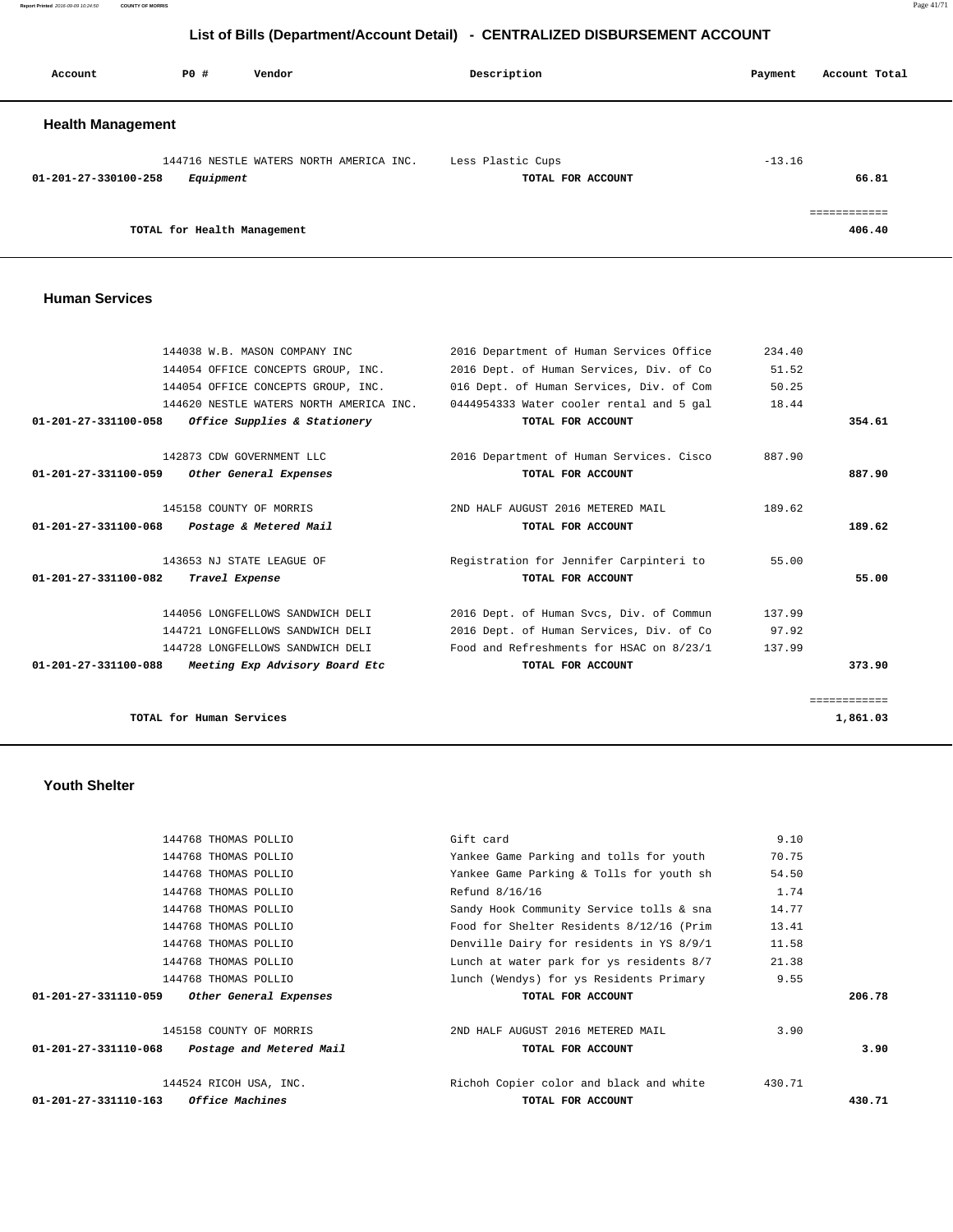| Account              | <b>PO #</b> | Vendor                                  | Description                              | Payment  | Account Total |
|----------------------|-------------|-----------------------------------------|------------------------------------------|----------|---------------|
| <b>Youth Shelter</b> |             |                                         |                                          |          |               |
|                      |             | 144741 LOVEYS PIZZA & GRILL             | 6/13/16 2 large pizza with toppings      | 26.18    |               |
|                      |             | 144741 LOVEYS PIZZA & GRILL             | 6/20/16 2 large pizzas with toppings     | 26.18    |               |
|                      |             | 144741 LOVEYS PIZZA & GRILL             | 6/27/16 2 large pizzas with toppings     | 26.18    |               |
|                      |             | 144741 LOVEYS PIZZA & GRILL             | 7/11/16 2 large pizzas with toppings     | 26.18    |               |
|                      |             | 144741 LOVEYS PIZZA & GRILL             | 7/18/16 2 large pizzas with toppings     | 27.18    |               |
|                      |             | 144741 LOVEYS PIZZA & GRILL             | $7/25/16$ 1 large pizza                  | 14.09    |               |
|                      |             | 144741 LOVEYS PIZZA & GRILL             | 7/28/16 Assorted dinners                 | 56.73    |               |
|                      |             | 144744 NESTLE WATERS NORTH AMERICA INC. | 5 Gallon Pure Life Drinking water July b | 97.72    |               |
|                      |             | 144744 NESTLE WATERS NORTH AMERICA INC. | Rent                                     | 1.98     |               |
|                      |             | 145119 SODEXO INC & AFFILIATES          | Dietary Services Services for July- Augu | 2,975.60 |               |
|                      |             | 145119 SODEXO INC & AFFILIATES          | Congregate Meals                         | 1,590.46 |               |
|                      |             | 145119 SODEXO INC & AFFILIATES          | AFT AND Other                            | 2,065.62 |               |
| 01-201-27-331110-185 | Food        |                                         | TOTAL FOR ACCOUNT                        |          | 6,958.28      |
|                      |             | 144755 JERSEY PAPER PLUS INC            | Coarse Paper & Household Supplies PRODUC | 90.76    |               |
|                      |             | 144755 JERSEY PAPER PLUS INC            | laundry det. order number 300140         | 127.20   |               |
|                      |             | 144755 JERSEY PAPER PLUS INC            | Kitchen Roll towels                      | 99.00    |               |
|                      |             | 144755 JERSEY PAPER PLUS INC            | c fold napkins                           | 84.78    |               |
|                      |             | 141907 CALICO INDUSTRIES, INC.          | Can Liners item number 9910070 black gar | 108.08   |               |
| 01-201-27-331110-252 |             | Janitorial Supplies                     | TOTAL FOR ACCOUNT                        |          | 509.82        |

============

```
 TOTAL for Youth Shelter 8,109.49
```
# **Office on Aging**

| 144917 OPHELIA V. CRUSE                               | Car Ins Reimb June, July August           | 36.00  |              |
|-------------------------------------------------------|-------------------------------------------|--------|--------------|
| 01-201-27-333100-048<br>Insurance                     | TOTAL FOR ACCOUNT                         |        | 36.00        |
| 144450 W.B. MASON COMPANY INC                         | Ord# S039826599 8/5/16                    | 305.90 |              |
| Office Supplies & Stationery<br>01-201-27-333100-058  | TOTAL FOR ACCOUNT                         |        | 305.90       |
| 144417 LONGFELLOWS SANDWICH DELI                      | Planning Prog. Rev mtg 8-18-16for 2017 f  | 119.99 |              |
| 142876 RICOH AMERICAS CORPORATION                     | Per. 4/1/16-6/30/16                       | 49.77  |              |
| 144916 MARIA ROSARIO                                  | refreshments for Leq Rev Mtq 8-11 refresh | 30.40  |              |
| 144916 MARIA ROSARIO                                  | Food for 2017 Funding Prog. Rev mtg 8-18  | 25.61  |              |
| Other General Expenses<br>01-201-27-333100-059        | TOTAL FOR ACCOUNT                         |        | 225.77       |
| 145158 COUNTY OF MORRIS                               | 2ND HALF AUGUST 2016 METERED MAIL         | 115.62 |              |
| 01-201-27-333100-068 Postage & Metered Mail           | TOTAL FOR ACCOUNT                         |        | 115.62       |
| 144917 OPHELIA V. CRUSE                               | Mileage June July 2016                    | 226.10 |              |
| 144922 SOPHY JOSE                                     | mileage for June/July 2016                | 67.38  |              |
| 01-201-27-333100-082<br>Travel Expense                | TOTAL FOR ACCOUNT                         |        | 293.48       |
| 144451 JUST JIM CLEANING SERVICE                      | Cleaning APS client A.C. apt 8/15/16      | 250.00 |              |
| 144280 JUST JIM CLEANING SERVICE                      | APS client P.M. cleaning of Apt.8/1/16    | 250.00 |              |
| 144285 GET WELL HOUSE CALL P.C                        | Comp. Eval. APS clent W.W. 7/12/16        | 700.00 |              |
| 01-201-27-333100-084<br><i>Other Outside Services</i> | TOTAL FOR ACCOUNT                         |        | 1,200.00     |
| 144120 RICOH AMERICAS CORPORATION                     | Contract#16575 MPC 4503SP                 | 924.98 |              |
| 01-201-27-333100-164<br>Office Machines - Rental      | TOTAL FOR ACCOUNT                         |        | 924.98       |
|                                                       |                                           |        | ============ |

**TOTAL for Office on Aging 3,101.75** 3,101.75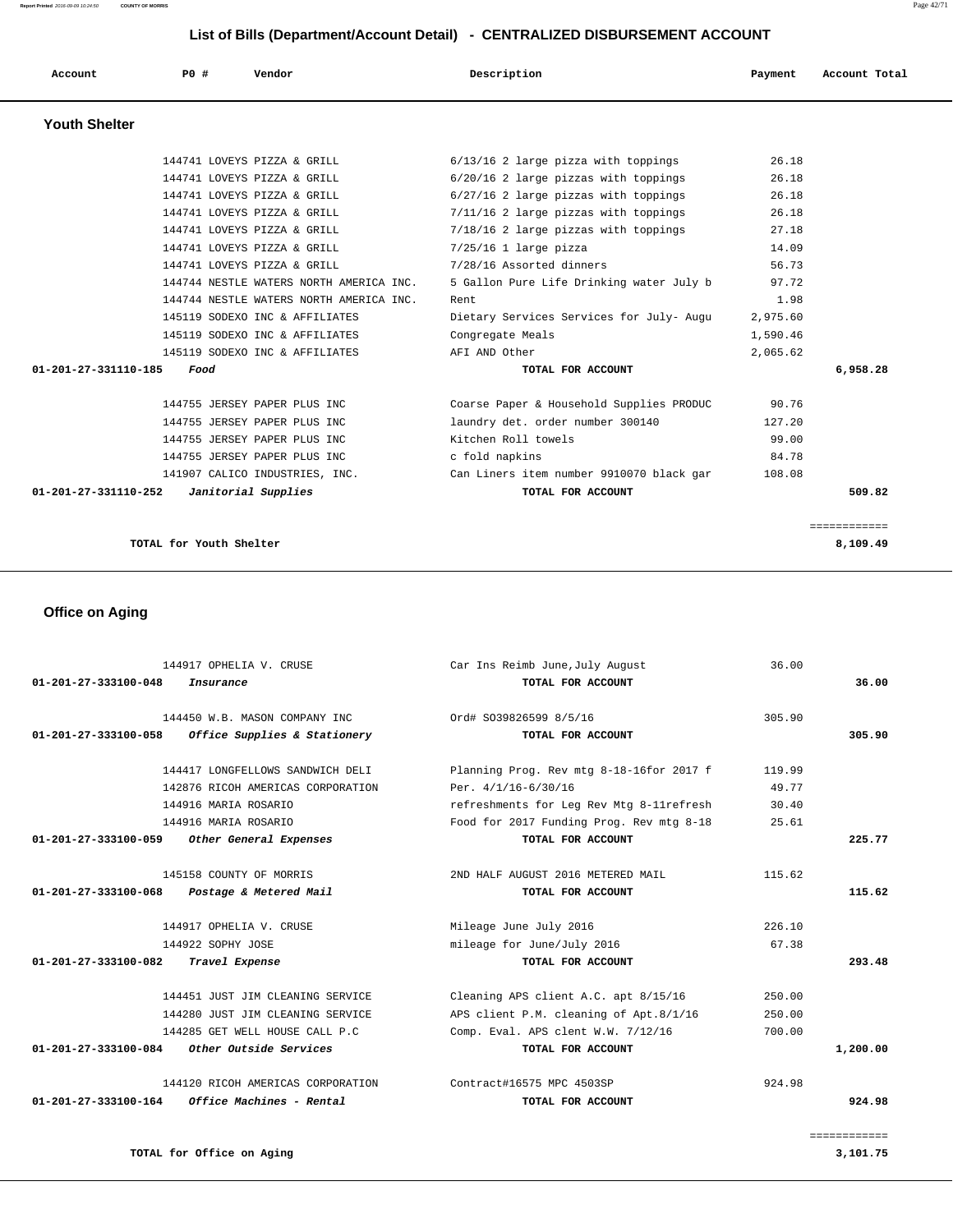| Account<br>. | <b>PO #</b> | Vendor | Description | Payment | Account Total |
|--------------|-------------|--------|-------------|---------|---------------|
|              |             |        |             |         |               |

# **Grant in Aid**

| 144824 ATLANTIC HEALTH SYSTEM/MMH                                               | After Care sessions                                                    | 300.00    |              |
|---------------------------------------------------------------------------------|------------------------------------------------------------------------|-----------|--------------|
| $01-201-27-342000-464$ Grant in Aid GIA: MORR MEMOR. HOSPITAL                   | TOTAL FOR ACCOUNT                                                      |           | 300.00       |
| 144346 CFCS - HOPE HOUSE                                                        | GIA 1639 CHORE per. 7/1/16-7/31/16                                     | 3,169.00  |              |
| 144328 CFCS - HOPE HOUSE                                                        | GIA-1621 The Aids Center 7/1/16-7/31/16                                | 7,440.00  |              |
| 144822 CFCS - HOPE HOUSE                                                        | Extended Eval                                                          | 90.00     |              |
| 144822 CFCS - HOPE HOUSE                                                        | Case management                                                        | 3,915.00  |              |
| 144822 CFCS - HOPE HOUSE                                                        | Group                                                                  | 850.00    |              |
| 144822 CFCS - HOPE HOUSE                                                        | Urine Screens                                                          | 150.00    |              |
| 144959 CFCS - HOPE HOUSE                                                        | Grant in Aid 2016 - Operation Fix-It $2,773.00$                        |           |              |
| 01-201-27-342000-480 Grant in Aid GIA: HOPEHOUSEOPERTNFIXIT                     | TOTAL FOR ACCOUNT                                                      |           | 18,387.00    |
| 144445 FREEDOM HOUSE INC.                                                       | Halfway House bed days                                                 | 5,848.00  |              |
| 144445 FREEDOM HOUSE INC.                                                       | Less client share                                                      | $-493.00$ |              |
| $01-201-27-342000-482$ Grant in Aid: Freedom House                              | TOTAL FOR ACCOUNT                                                      |           | 5,355.00     |
|                                                                                 | 144320 NEWBRIDGE SERVICES INC 203 hrs of clinical case management 171. | 16,814.00 |              |
| 01-201-27-342000-483 Grant in Aid Aid Ment Hlth Cnt-New Bridg TOTAL FOR ACCOUNT |                                                                        |           | 16,814.00    |
| 144228 DEIRDRE'S HOUSE                                                          | 64 hours of individual and care giver $se$ 3,845.00                    |           |              |
| 01-201-27-342000-487 Grant in Aid:DEIDRE OBRIEN CHILD ADV CTR TOTAL FOR ACCOUNT |                                                                        |           | 3,845.00     |
| 144321 FAMILY INTERVENTION                                                      | 80.25 contract hours for April 201694.50                               | 15,702.00 |              |
| 01-201-27-342000-489 Grant in Aid: Family Intervention                          | TOTAL FOR ACCOUNT                                                      |           | 15,702.00    |
| 144828 DAYTOP VILLAGE OF NJ, INC.                                               | Outpatient services                                                    | 4,032.00  |              |
| 144828 DAYTOP VILLAGE OF NJ, INC.                                               | OP Urine screens                                                       | 240.00    |              |
| 144828 DAYTOP VILLAGE OF NJ, INC.                                               | IOP Services                                                           | 1,950.00  |              |
| 144828 DAYTOP VILLAGE OF NJ, INC.                                               | IOP urine screens                                                      | 160.00    |              |
| 01-201-27-342000-490 Grant in Aid: Daytop                                       | TOTAL FOR ACCOUNT                                                      |           | 6,382.00     |
| 144826 NEW HOPE FOUNDATION INC. Workshop Days                                   |                                                                        | 1,400.00  |              |
| 01-201-27-342000-491 Grant in Aid: New Hope                                     | TOTAL FOR ACCOUNT                                                      |           | 1,400.00     |
|                                                                                 |                                                                        |           | ============ |
| TOTAL for Grant in Aid                                                          |                                                                        |           | 68,185.00    |
|                                                                                 |                                                                        |           |              |

# **County Board of Social Service**

| 143378 OFFICE CONCEPTS GROUP, INC.                   | Purchase of Office Supplies -            | 178.16   |          |
|------------------------------------------------------|------------------------------------------|----------|----------|
| 140717 MGL PRINTING SOLUTIONS                        | Purchase of Clearing Account Receipts #1 | 805.50   |          |
| 142144 MAJOR AUTOMOTIVE INSTALLATIONS                | Motorola XPR3300 403-512 Portable Rdio   | 2,857.50 |          |
| 142144 MAJOR AUTOMOTIVE INSTALLATIONS                | Speaker Microphone                       | 240.00   |          |
| 142144 MAJOR AUTOMOTIVE INSTALLATIONS                | 6 Unit Impress Charger                   | 396.00   |          |
| 143374 W.B. MASON COMPANY INC                        | Order #S039182957/07-14-16               | 1,835.28 |          |
|                                                      |                                          |          |          |
| Office Supplies & Stationery<br>01-201-27-345100-058 | TOTAL FOR ACCOUNT                        |          | 6,312.44 |
|                                                      |                                          |          |          |
| 143229 NESTLE WATERS NORTH AMERICA INC.              | Water for Morris Township - 06/15/16-07/ | 382.09   |          |
| 142457 THOMSON REUTERS-WEST                          | Clear Investigations Advanced - 6/1/16 - | 296.10   |          |
| 142457 THOMSON REUTERS-WEST                          | Clear Alerting - Account #1000041961     | 14.00    |          |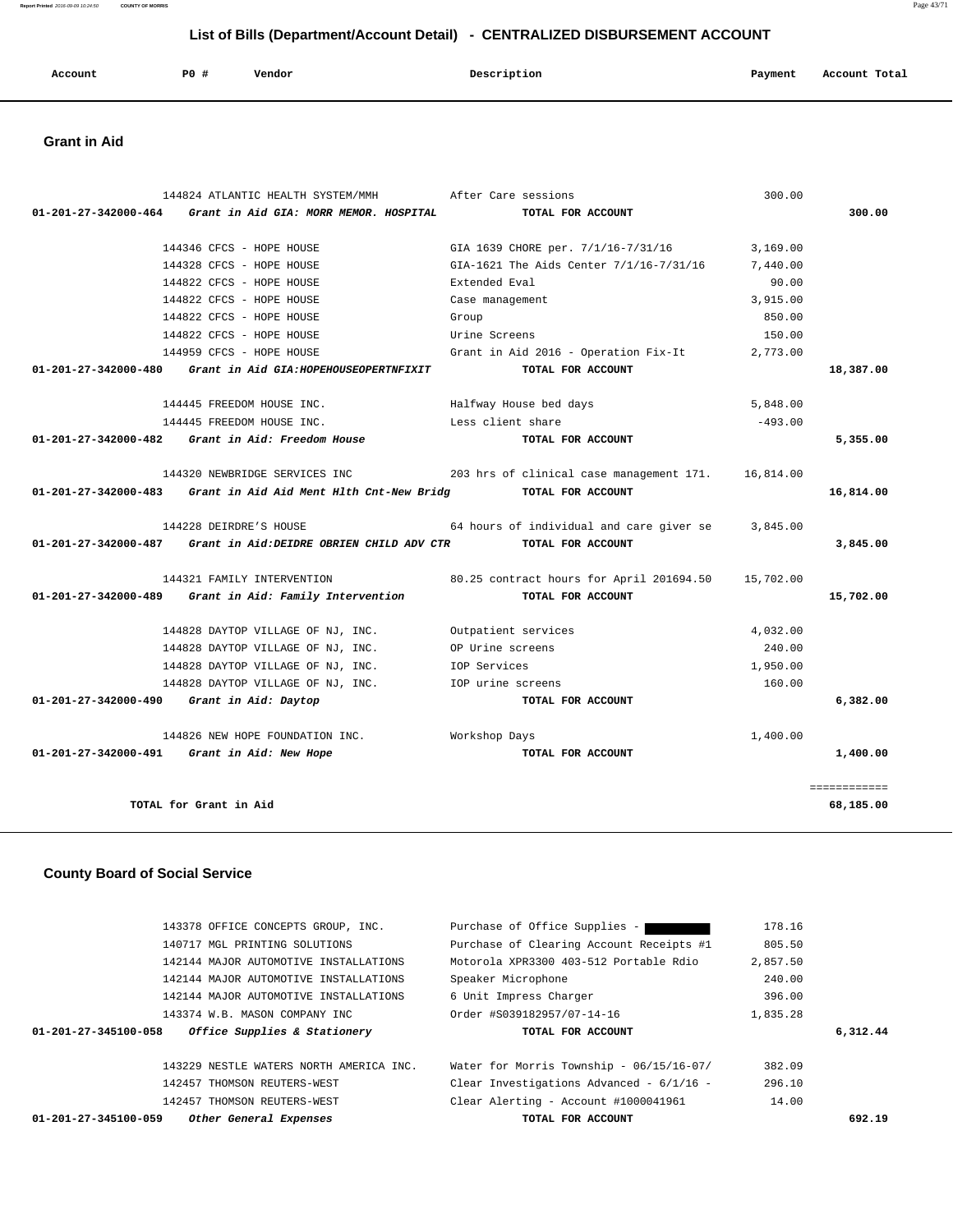| Account<br>PO#<br>Vendor                                                                                  | Description                                                                                                        | Payment                        | Account Total |
|-----------------------------------------------------------------------------------------------------------|--------------------------------------------------------------------------------------------------------------------|--------------------------------|---------------|
| <b>County Board of Social Service</b>                                                                     |                                                                                                                    |                                |               |
| Office Machines - Rental<br>01-201-27-345100-164                                                          | TOTAL FOR ACCOUNT                                                                                                  |                                | 43.98         |
| 143221 RICOH AMERICAS CORPORATION<br>143221 RICOH AMERICAS CORPORATION<br>142164 PITNEY BOWES CREDIT CORP | Copier maintenance billing from 4/1/16 t<br>MPC 4503SP - Machine ID 7205<br>Maintenance charges for mail machine - | 2,526.06<br>1,279.18<br>174.00 |               |
| 01-201-27-345100-166<br>Office Machine- Repair                                                            | TOTAL FOR ACCOUNT                                                                                                  |                                | 3,979.24      |
| 144315 CITYSIDE ARCHIVES, LTD<br>Rental - Other<br>01-201-27-345100-257                                   | STORAGE AND SHREDDING SERVICES, OFFICE O<br>TOTAL FOR ACCOUNT                                                      | 776.58                         | 776.58        |
|                                                                                                           |                                                                                                                    |                                |               |
| 142458 U.S. SECURITY ASSOCIATES, INC.<br>144312 HINDSIGHT, INC                                            | Payment for Security Officer - 7/1/16 -<br>7/16 - Support & Maintenance of Integrat                                | 1,423.50<br>19,980.00          |               |
| 143225 U.S. SECURITY ASSOCIATES, INC.                                                                     | 25579 Payment for Security Officer - 07                                                                            | 1,728.28                       |               |
| 143377 U.S. SECURITY ASSOCIATES, INC.                                                                     | 52279 Payment for Security Officer - 07                                                                            | 1,925.38                       |               |
| 144610 JOHNSON & JOHNSON, ESQS                                                                            | CS - Legal services rendered for the mon                                                                           | 3,900.00                       |               |
| 144610 JOHNSON & JOHNSON, ESQS                                                                            | FIS - Collections - Professional Service                                                                           | 995.00                         |               |
| 144610 JOHNSON & JOHNSON, ESQS                                                                            | Andres Nieves v. - OTA                                                                                             | 1,596.00                       |               |
| 01-201-27-345100-325<br>Special Services                                                                  | TOTAL FOR ACCOUNT                                                                                                  |                                | 31,548.16     |
| 144309 DELTA DENTAL OF NEW JERSEY, INC.                                                                   | COBRA - Dental coverage for 02/01/16 to                                                                            | 54.74                          |               |
| 144309 DELTA DENTAL OF NEW JERSEY, INC.                                                                   | $COBRA - 03/01/16 - 03/31/16$                                                                                      | 27.37                          |               |
| 144309 DELTA DENTAL OF NEW JERSEY, INC.                                                                   | $COBRA - 04/01/16 - 04/30/16$                                                                                      | 27.37                          |               |
| 144309 DELTA DENTAL OF NEW JERSEY, INC.                                                                   | $COBRA - 05/01/16 - 05/31/16$                                                                                      | 27.37                          |               |
| 144309 DELTA DENTAL OF NEW JERSEY, INC.                                                                   | $COBRA - 06/01/16 - 06/30/16$                                                                                      | 27.37                          |               |
| 144311 DELTA DENTAL OF NEW JERSEY, INC.                                                                   | Dental coverage for 01/01/16 to 01/31/16                                                                           | 793.73<br>738.99               |               |
| 144311 DELTA DENTAL OF NEW JERSEY, INC.<br>144311 DELTA DENTAL OF NEW JERSEY, INC.                        | $02/01/16 - 02/29/16$<br>$03/01/16 - 03/31/16$                                                                     | 930.58                         |               |
| 144311 DELTA DENTAL OF NEW JERSEY, INC.                                                                   | $04/01/16 - 04/30/16$                                                                                              | 821.10                         |               |
| 144311 DELTA DENTAL OF NEW JERSEY, INC.                                                                   | $05/01/16 - 05/31/16$                                                                                              | 821.10                         |               |
| 144311 DELTA DENTAL OF NEW JERSEY, INC.                                                                   | $06/01/16 - 06/30/16$                                                                                              | 903.21                         |               |
| 144361 DELTA DENTAL OF NEW JERSEY, INC.                                                                   | Dental coverage for $1/1/16$ to $1/31/16$ -                                                                        | 2,831.04                       |               |
| 144361 DELTA DENTAL OF NEW JERSEY, INC.                                                                   | $02/01/16 - 02/29/16$                                                                                              | 2,798.58                       |               |
| 144361 DELTA DENTAL OF NEW JERSEY, INC.                                                                   | Credit Memo for February 2016                                                                                      | $-32.46$                       |               |
| 144361 DELTA DENTAL OF NEW JERSEY, INC.                                                                   | $03/01/16 - 03/31/16$                                                                                              | 2,841.24                       |               |
| 144361 DELTA DENTAL OF NEW JERSEY, INC.                                                                   | Credit Memo for March 2016                                                                                         | $-60.48$                       |               |
| 144361 DELTA DENTAL OF NEW JERSEY, INC.                                                                   | $04/01/2016 - 04/30/2016$                                                                                          | 2,819.91                       |               |
| 144361 DELTA DENTAL OF NEW JERSEY, INC.                                                                   | $05/01/2016 - 05/31/2016$                                                                                          | 2,865.63                       |               |
| 144361 DELTA DENTAL OF NEW JERSEY, INC.<br>144361 DELTA DENTAL OF NEW JERSEY, INC.                        | $05/01/2016 - 05/31/2016$<br>$06/01/2016 - 06/30/2016$                                                             | 27.27<br>2,839.11              |               |
| 144361 DELTA DENTAL OF NEW JERSEY, INC.                                                                   | $06/01/2016 - 06/30/2016$                                                                                          | 27.27                          |               |
| 144361 DELTA DENTAL OF NEW JERSEY, INC.                                                                   | $07/01/2016 - 07/31/2016$                                                                                          | 2,852.37                       |               |
| 144361 DELTA DENTAL OF NEW JERSEY, INC.                                                                   | $07/01/2016 - 07/31/2016$                                                                                          | 27.27                          |               |
| 144361 DELTA DENTAL OF NEW JERSEY, INC.                                                                   | $08/01/2016 - 08/31/2016$                                                                                          | 2,665.86                       |               |
| 144361 DELTA DENTAL OF NEW JERSEY, INC.                                                                   | $08/01/2016 - 08/31/2016$                                                                                          | 27.27                          |               |
| 144362 DELTA DENTAL OF NEW JERSEY, INC.                                                                   | Dental coverage for January 2016 - Group                                                                           | 339.79                         |               |
| 144362 DELTA DENTAL OF NEW JERSEY, INC.                                                                   | February 2016                                                                                                      | 586.91                         |               |
| 144362 DELTA DENTAL OF NEW JERSEY, INC.                                                                   | March 2016                                                                                                         | 525.13                         |               |
| 144362 DELTA DENTAL OF NEW JERSEY, INC.                                                                   | April 2016                                                                                                         | 494.24                         |               |
| 144362 DELTA DENTAL OF NEW JERSEY, INC.                                                                   | May 2016                                                                                                           | 494.24                         |               |
| 144362 DELTA DENTAL OF NEW JERSEY, INC.<br>144362 DELTA DENTAL OF NEW JERSEY, INC.                        | June 2016<br>July 2016                                                                                             | 494.24<br>586.91               |               |
| 01-201-27-345100-329<br>Hospital Insurance Premiums                                                       | TOTAL FOR ACCOUNT                                                                                                  |                                | 31,224.27     |
| 144163 NEKEMA DAVIS                                                                                       | Mileage reimb. for August 2016                                                                                     | 11.20                          |               |
| 144672 JAMES MCDANIEL                                                                                     | CSP - Mileage reimb. for May to July 201                                                                           | 121.45                         |               |
| 144227 LASZLO CSENGETO                                                                                    | ADM - Mileage reimb. for July 2016                                                                                 | 21.00                          |               |
| 01-201-27-345100-332<br><i>Mileage</i>                                                                    | TOTAL FOR ACCOUNT                                                                                                  |                                | 153.65        |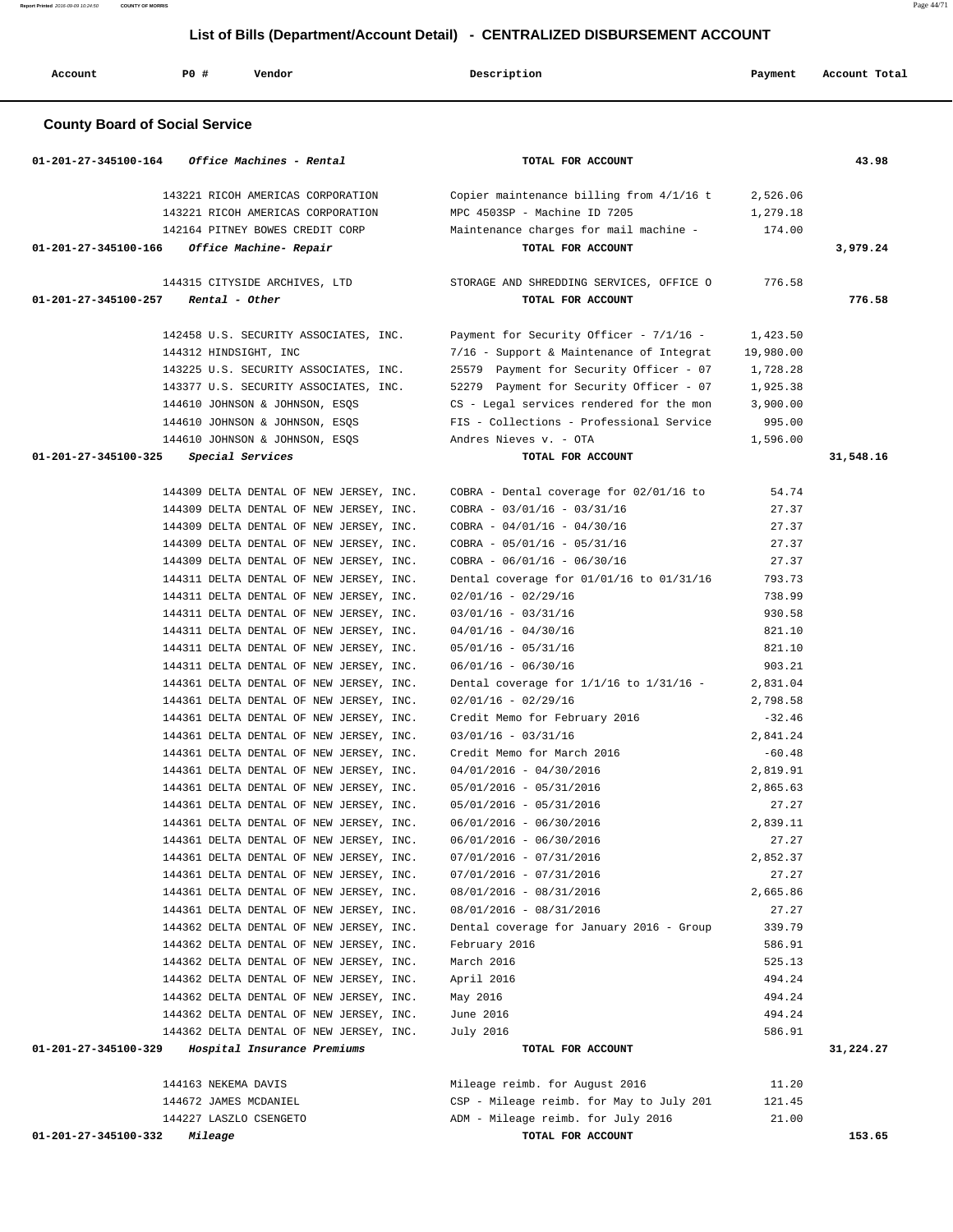**Report Printed** 2016-09-09 10:24:50 **COUNTY OF MORRIS** Page 45/71

# **List of Bills (Department/Account Detail) - CENTRALIZED DISBURSEMENT ACCOUNT**

| Account                               | PO#<br>Vendor                            | Description                              | Payment   | Account Total |
|---------------------------------------|------------------------------------------|------------------------------------------|-----------|---------------|
| <b>County Board of Social Service</b> |                                          |                                          |           |               |
|                                       | 144162 JULIE CICCHETTI                   | CSP - Insurance reimb. for July to Decem | 72.00     |               |
|                                       | 144163 NEKEMA DAVIS                      | Insurance reimb. for April to December 2 | 108.00    |               |
|                                       | 144611 SUBHAG KUMAR                      | FSS - Insurance reimb. for July to Decem | 72.00     |               |
|                                       | 144159 MARTHA MINA                       | FSS - Insurance reimb. for July to Decem | 72.00     |               |
|                                       | 144158 ANNA KRAUZE                       | FSS - Insurance reimb. for July to Decem | 90.00     |               |
|                                       | 144672 JAMES MCDANIEL                    | Insurance reimb. for July to December 20 | 90.00     |               |
| $01 - 201 - 27 - 345100 - 333$        | Other Allowances                         | TOTAL FOR ACCOUNT                        |           | 576.00        |
|                                       | 143376 TREASURER. ST OF NJ               | CSP Collection Intercept Fees (Pre-Offse | 14.00     |               |
|                                       | 143375 TREASURER. ST OF NJ               | CSP Collection Intercept Fees for the qu | 11,554.18 |               |
| 01-201-27-345100-353                  | Collection Service Fees                  | TOTAL FOR ACCOUNT                        |           | 11,568.18     |
|                                       | 144164 NJ TRANSIT                        | 2-Zone Intrastate tickets                | 765.00    |               |
|                                       | 144164 NJ TRANSIT                        | 3-Zone Intrastate tickets                | 945.00    |               |
| $01 - 201 - 27 - 345100 - 365$        | Emergency Assistance                     | TOTAL FOR ACCOUNT                        |           | 1,710.00      |
|                                       |                                          |                                          |           | ============  |
|                                       | TOTAL for County Board of Social Service |                                          |           | 88,584.69     |

### **MV:Administration**

|                      | 145179 ARNEL P GARCIA                                              | LPN, 8-14 thru 9-3-2016                      | 3,987.50  |           |
|----------------------|--------------------------------------------------------------------|----------------------------------------------|-----------|-----------|
|                      | 145180 BARKEL FLEMMING                                             | LPN,8-14 thru 9-3-2016                       | 2,099.31  |           |
|                      | 145181 CANDIDO CAMPOS                                              | RN,8-14 thru 9-3-2016                        | 296.00    |           |
|                      | 145188 ELLEN M. NOLL                                               | LPN,8-14 thru 9-3-2016                       | 2,625.37  |           |
|                      | 145182 CARRELLE L CALIXTE                                          | LPN,8-14 thru 9-3-2016                       | 4,889.40  |           |
|                      | 145183 CHERYL ANN HAYES                                            | RN,8-14 thru 9-3-2016                        | 888.00    |           |
|                      | 145184 DAMACINA L. OKE                                             | LPN,8-14 thru 9-3-2016                       | 2,382.35  |           |
|                      | 145190 EVELYN TOLENTINO                                            | RN,8-14 thru 9-3-2016                        | 2,311.02  |           |
|                      | 145192 GEORGINA GRAY-HORSLEY                                       | LPN,8-14 thru 9-3-2016                       | 1,624.00  |           |
|                      | 145185 DAVID JEAN-LOUIS                                            | LPN,8-14 thru 9-3-2016                       | 2,790.38  |           |
|                      | 145193 HARRIET VALLECER RN                                         | RN,8-14 thru 9-3-2016                        | 2,960.00  |           |
|                      | 145187 EDITHA MARQUEZ                                              | RN,8-14 thru 9-3-2016                        | 1,776.00  |           |
|                      | 145194 ILLIENE CHARLES, RN                                         | RN,8-14 thru 9-3-2016                        | 5,352.79  |           |
|                      | 145195 LOREEN RAFISURA                                             | RN,8-14 thru 9-3-2016                        | 1,831.13  |           |
|                      | 145196 LOUISE R. MACCHIA                                           | RN,8-14 thru 9-3-2016                        | 4,525.84  |           |
|                      | 145197 MADUKWE IMO IBOKO, RN                                       | RN,8-14 thru 9-3-2016                        | 3,552.00  |           |
|                      | 145198 MARIA CARMELITA OBLINA                                      | LPN,8-14 thru 9-3-2016                       | 696.00    |           |
|                      | 145200 MARION ENNIS                                                | LPN,8-14 thru 9-3-2016                       | 3,835.50  |           |
|                      | 145201 MARTHA YAGHI                                                | RN, 8-14 thru 9-3-2016                       | 1,774.52  |           |
|                      | 145203 MELOJANE CELESTINO                                          | RN,8-14 thru 9-3-30216                       | 1,184.00  |           |
|                      | 145204 MICHELLE CAPILI                                             | RN,8-14 thru 9-3-30216                       | 3,806.93  |           |
|                      | 145205 MIRLENE ESTRIPLET                                           | RN,8-14 thru 9-3-30216                       | 4,723.42  |           |
|                      | 145206 ROSE DUMAPIT                                                | RN,8-14 thru 9-3-30216                       | 1,468.53  |           |
|                      | 145207 SHELLEY REINER                                              | LPN, 8-14 thru 9-3-30216                     | 2,801.40  |           |
|                      | 145208 TEODORA O. DELEON                                           | RN, 8-14 thru 9-3-30216                      | 1,184.00  |           |
| 01-201-27-350100-013 | Temporary Help - Per Diem Nurses                                   | TOTAL FOR ACCOUNT                            |           | 65,365.39 |
|                      | 144963 AEQUOR HEALTHCARE SERVICES, LLC                             | Agency Nursing 7/24 thru 7/30/2016 14,230.66 |           |           |
|                      | 144963 AEQUOR HEALTHCARE SERVICES, LLC Credit Memo Dated 8/12/2016 |                                              | $-612.25$ |           |
|                      | $01-201-27-350100-016$ Outside Salaries & Wages                    | TOTAL FOR ACCOUNT                            |           | 13,618.41 |
|                      | 143607 NJ ADVANCE MEDIA, LLC                                       | 1130284, JJ.SL-RN/LPN, Daily Full, June-201  | 140.00    |           |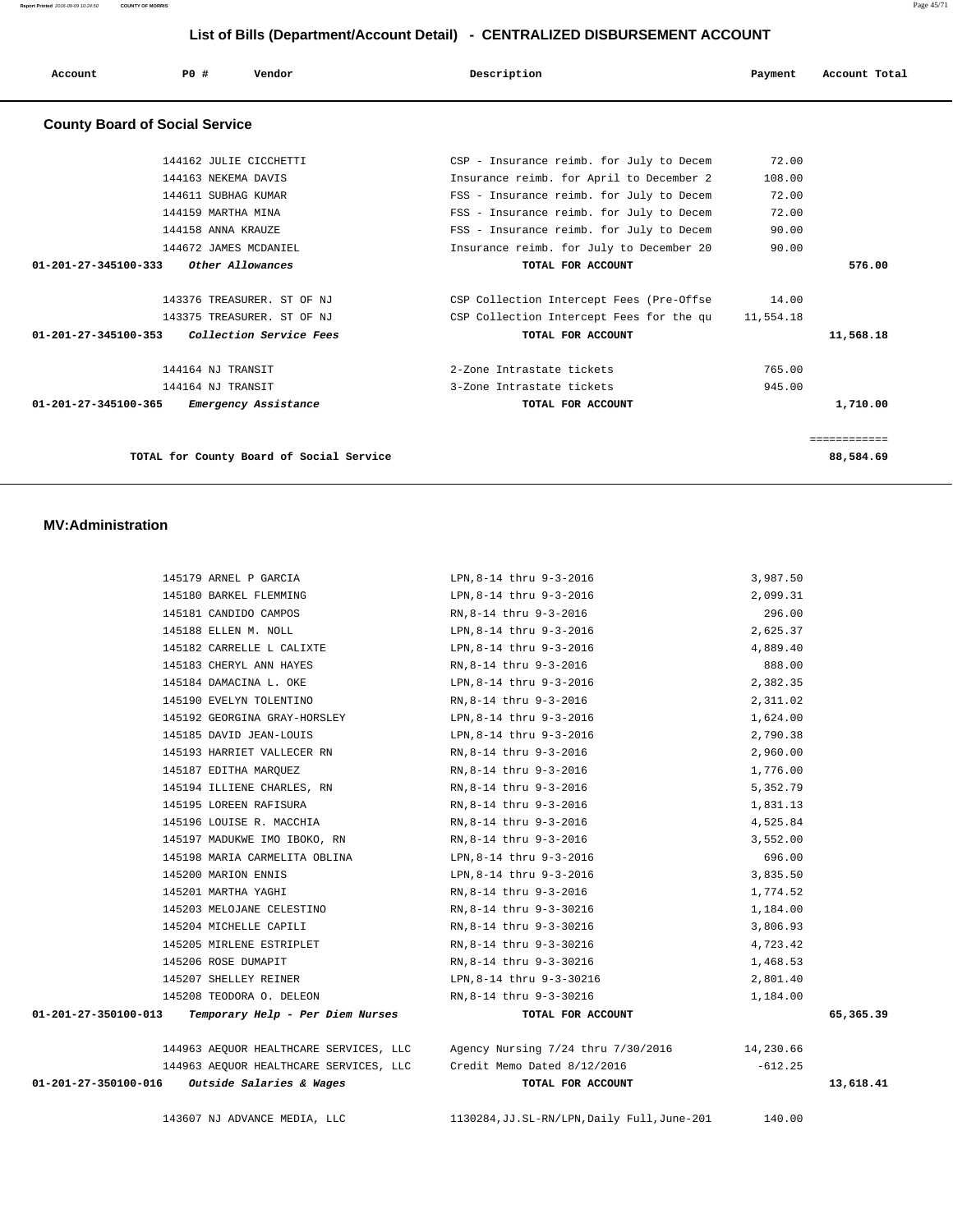**Report Printed** 2016-09-09 10:24:50 **COUNTY OF MORRIS** Page 46/71

#### **List of Bills (Department/Account Detail) - CENTRALIZED DISBURSEMENT ACCOUNT**

| Account                        | PO#                         | Vendor                                           | Description                                                      | Payment    | Account Total |
|--------------------------------|-----------------------------|--------------------------------------------------|------------------------------------------------------------------|------------|---------------|
| <b>MV:Administration</b>       |                             |                                                  |                                                                  |            |               |
| $01 - 201 - 27 - 350100 - 022$ | Advertising                 | 143607 NJ ADVANCE MEDIA, LLC                     | 1130284, JJ.SL-RN/LPN, NJ.com Online, June-<br>TOTAL FOR ACCOUNT | 410.00     | 788.00        |
|                                | 145009 JAGDISH DANG         |                                                  | Psychiatric Services Rendered, July-2016                         | 2,200.00   |               |
|                                |                             | 143862 PREMIER HEALTHCARE                        | Professional Management Services, August~                        | 103,885.48 |               |
|                                |                             | 145015 PREMIER HEALTHCARE                        | Professional Management, September-2016                          | 51,649.33  |               |
| 01-201-27-350100-035           |                             | Consultation Fee                                 | TOTAL FOR ACCOUNT                                                |            | 157,734.81    |
| 01-201-27-350100-036           |                             | 144966 CORNERSTONE FAMILY<br>Contracted Services | Social Work Services at Morris View, July<br>TOTAL FOR ACCOUNT   | 25,160.00  | 25,160.00     |
|                                |                             |                                                  |                                                                  |            |               |
|                                |                             | 144997 ALL-STAR IDENTIFICATION                   | Evolis Ribbon for ID Badge Machine, 8-16-                        | 196.00     |               |
| 01-201-27-350100-047           |                             | Identification Equip&Supplies                    | TOTAL FOR ACCOUNT                                                |            | 196.00        |
|                                |                             | 145158 COUNTY OF MORRIS                          | 2ND HALF AUGUST 2016 METERED MAIL                                | 240.27     |               |
|                                | 145003 FEDEX                |                                                  | 3684-0206-0, Transaction on 8-8-2016                             | 59.10      |               |
| 01-201-27-350100-068           |                             | Postage & Metered Mail                           | TOTAL FOR ACCOUNT                                                |            | 299.37        |
|                                |                             | 144965 CASSANDRA CHRISTIE                        | AHA BLS for Adult, Child & Infant~8/9/20                         | 330.00     |               |
| 01-201-27-350100-080           |                             | Staff Development                                | TOTAL FOR ACCOUNT                                                |            | 330.00        |
|                                |                             | 145017 R.D. SALES DOOR & HARDWARE LLC            | Repaired Gate, 7-1-2016                                          | 415.00     |               |
|                                |                             | 145017 R.D. SALES DOOR & HARDWARE LLC            | Secured Access to Drug Lab, 7-13-2016                            | 474.00     |               |
|                                | 145017 R.D. SALES           | DOOR & HARDWARE LLC                              | Furnish & Install Sliding Patio Door, Rep                        | 1,365.00   |               |
|                                | 145017 R.D. SALES           | DOOR & HARDWARE LLC                              | Repair to Stair Tower#1,7-26-2016                                | 315.00     |               |
|                                | 145017 R.D. SALES           | DOOR & HARDWARE LLC                              | Chapel Door/Dietary Door/Duplicate Keys,                         | 315.00     |               |
|                                |                             | 145017 R.D. SALES DOOR & HARDWARE LLC            | Key & Lock Work to Unit Doors, 8-2-2016                          | 1,144.00   |               |
| $01 - 201 - 27 - 350100 - 266$ | Safety Items                |                                                  | TOTAL FOR ACCOUNT                                                |            | 4,028.00      |
|                                |                             |                                                  |                                                                  |            | ============  |
|                                | TOTAL for MV:Administration |                                                  |                                                                  |            | 267,519.98    |

# **MV:Building Services**

|                                 | 145001 DIRECT MACHINERY SERVICE CORP. | Laundry Equipment Repair, 7-27-2016 | 275.00 |
|---------------------------------|---------------------------------------|-------------------------------------|--------|
|                                 | 145001 DIRECT MACHINERY SERVICE CORP. | Laundry Equipment Repair, 7-27-2016 | 440.00 |
|                                 | 145001 DIRECT MACHINERY SERVICE CORP. | Laundry Equipment Repair, 7-27-2016 | 275.00 |
| 01-201-27-350110-262            | Machinery Repairs & Parts             | TOTAL FOR ACCOUNT                   | 990.00 |
|                                 |                                       |                                     |        |
|                                 |                                       |                                     |        |
| TOTAL for MV: Building Services |                                       |                                     | 990.00 |

# **MV:Dietary**

|                      | 145019 SODEXO INC & AFFILIATES | 100005746,8-24-2016    | 871.44     |       |
|----------------------|--------------------------------|------------------------|------------|-------|
|                      | 145020 SODEXO INC & AFFILIATES | 100005746, August~2016 | 278,981.97 |       |
| 01-201-27-350115-036 | Contracted Services            | TOTAL FOR ACCOUNT      | 279,853.41 |       |
|                      | 145022 STAR LEDGER             | 947758, w/e 8-6-2016   | 66.25      |       |
| 01-201-27-350115-186 | Coffee / Gift Shop             | TOTAL FOR ACCOUNT      |            | 66.25 |
|                      |                                |                        |            |       |
|                      |                                |                        |            |       |

**TOTAL for MV:Dietary 279,919.66**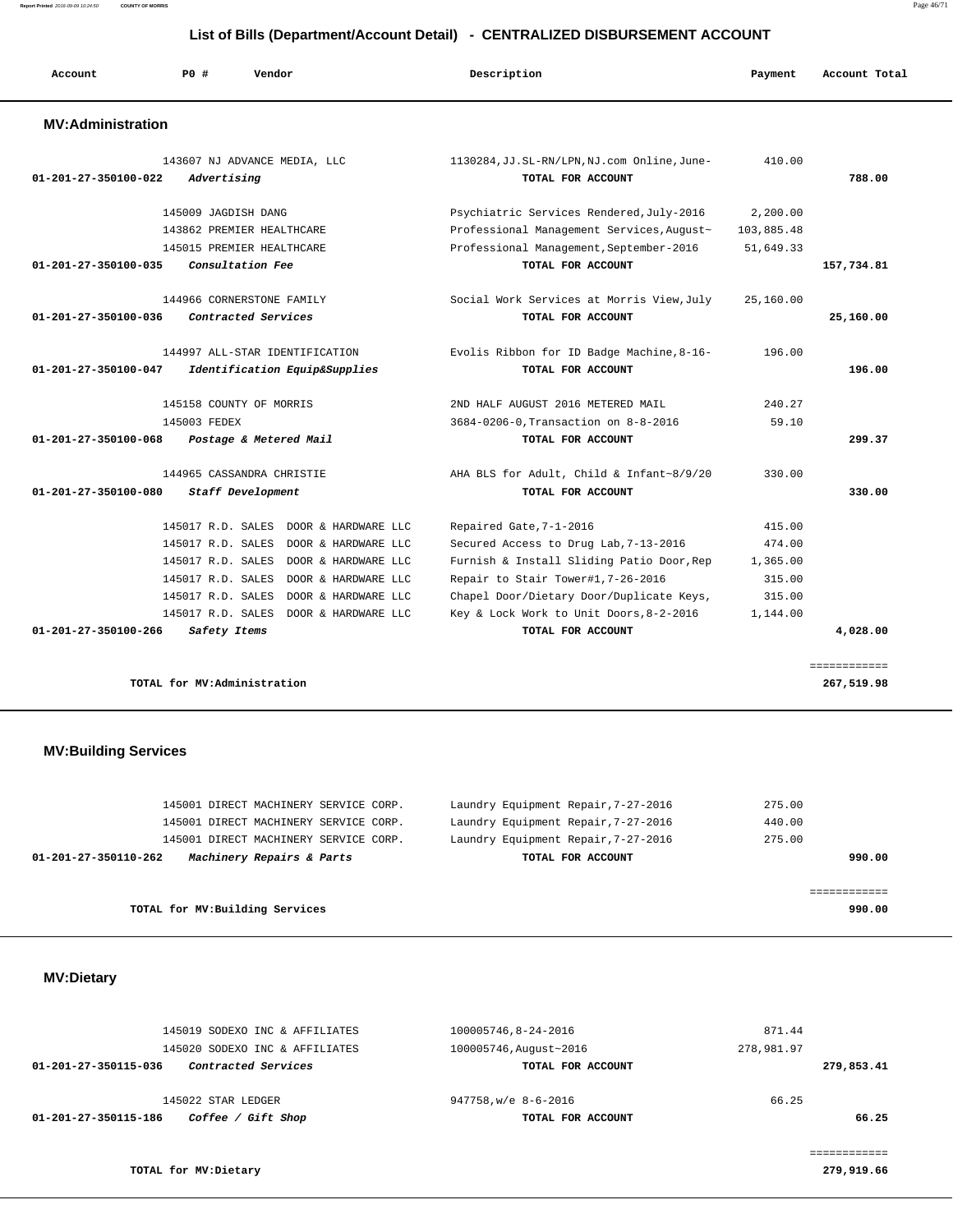# **Report Printed** 2016-09-09 10:24:50 **COUNTY OF MORRIS** Page 47/71

 **List of Bills (Department/Account Detail) - CENTRALIZED DISBURSEMENT ACCOUNT**

| Account | PO# | Vendor | Description | Payment | Account Total |
|---------|-----|--------|-------------|---------|---------------|
|         |     |        |             |         |               |

# **MV:Laundry**

| 145021 SODEXO INC & AFFILIATES                        | 100005746, August-2016 | 74,805.88    |
|-------------------------------------------------------|------------------------|--------------|
| 145024 TINGUE BROWN & CO.                             | 150778, 4-21-2016      | 1,258.18     |
| 145024 TINGUE BROWN & CO.                             | 150778, 4-22-2016      | 346.72       |
| 145024 TINGUE BROWN & CO.                             | 150778, 4-30-2016      | 1,098.19     |
| 145024 TINGUE BROWN & CO.                             | 150778,5-03-2016       | 1,200.00     |
| 145024 TINGUE BROWN & CO.                             | 150778,5-23-2016       | 2,308.72     |
| 145024 TINGUE BROWN & CO.                             | 150778,5-31-2016       | 1,224.24     |
| 145024 TINGUE BROWN & CO.                             | 150778,8-10-2016       | 1,224.24     |
| $01 - 201 - 27 - 350125 - 036$<br>Contracted Services | TOTAL FOR ACCOUNT      | 83,466.17    |
| 145007 JML MEDICAL INC.                               | 5MOC02, 8-18-2016      | 14,609.55    |
| 145008 JML MEDICAL INC.                               | 5MOC02, 8-25-2016      | 2,692.00     |
| 01-201-27-350125-182<br>Diapers                       | TOTAL FOR ACCOUNT      | 17,301.55    |
|                                                       |                        | ============ |
| TOTAL for MV: Laundry                                 |                        | 100,767.72   |

#### **MV:Nursing**

| 145013 PHARMA CARE INC                              | MORR02, Pharmaceutical Consultation, July- | 3,913.00  |              |
|-----------------------------------------------------|--------------------------------------------|-----------|--------------|
| Consultation Fee<br>01-201-27-350130-035            | TOTAL FOR ACCOUNT                          |           | 3,913.00     |
|                                                     |                                            |           |              |
| 145006 JML MEDICAL INC.                             | 5MOC02, MorPay Monthly, July-2016          | 7,439.83  |              |
| 145006 JML MEDICAL INC.                             | $5MOCO2, 8-2-2016$                         | 3,980.74  |              |
| 145006 JML MEDICAL INC.                             | $5MOCO2, 8-3-2016$                         | 760.00    |              |
| 145006 JML MEDICAL INC.                             | 5MOC02, 7-31-2016                          | 2,692.00  |              |
| 145006 JML MEDICAL INC.                             | $5MOCO2, 8-2-2016$                         | 321.45    |              |
| 145006 JML MEDICAL INC.                             | 5MOC02, 8-82-2016                          | 917.56    |              |
| General Stores<br>01-201-27-350130-046              | TOTAL FOR ACCOUNT                          |           | 16,111.58    |
| 145002 GERISCRIPT PHARMACY                          | Medicare, July-2016                        | 24,879.23 |              |
| 01-201-27-350130-171<br>Legend Drugs (Prescription) | TOTAL FOR ACCOUNT                          |           | 24,879.23    |
| 145002 GERISCRIPT PHARMACY                          | IV Stock Supply & OTC Pharmacy, July-2016  | 4,080.04  |              |
| Non-Legend Drugs (OTC)<br>01-201-27-350130-172      | TOTAL FOR ACCOUNT                          |           | 4,080.04     |
| 144960 EDREITH F DOMINIQUE                          | CNA Re-Certification, 8-5-2016             | 30.00     |              |
| 144961 HERMITE OCTAVIUS                             | CNA Reimbursement, 7-28-2016               | 30.00     |              |
| 144962 MONIQUE THEODULE                             | CNA Re-Certification, 8-12-2016            | 30.00     |              |
| 01-201-27-350130-191<br><i>Nursing</i>              | TOTAL FOR ACCOUNT                          |           | 90.00        |
|                                                     |                                            |           | ============ |
| TOTAL for MV:Nursing                                |                                            |           | 49,073.85    |

#### **MV:Recreation/Volunteer Svc**

|                    |  |                     | 145000 DH SPECIAL SERVICES |
|--------------------|--|---------------------|----------------------------|
| -201-27-350135-034 |  | Conference Expenses |                            |

Modular Education Profram for Activity P 625.00  **01-201-27-350135-034 Conference Expenses TOTAL FOR ACCOUNT 625.00**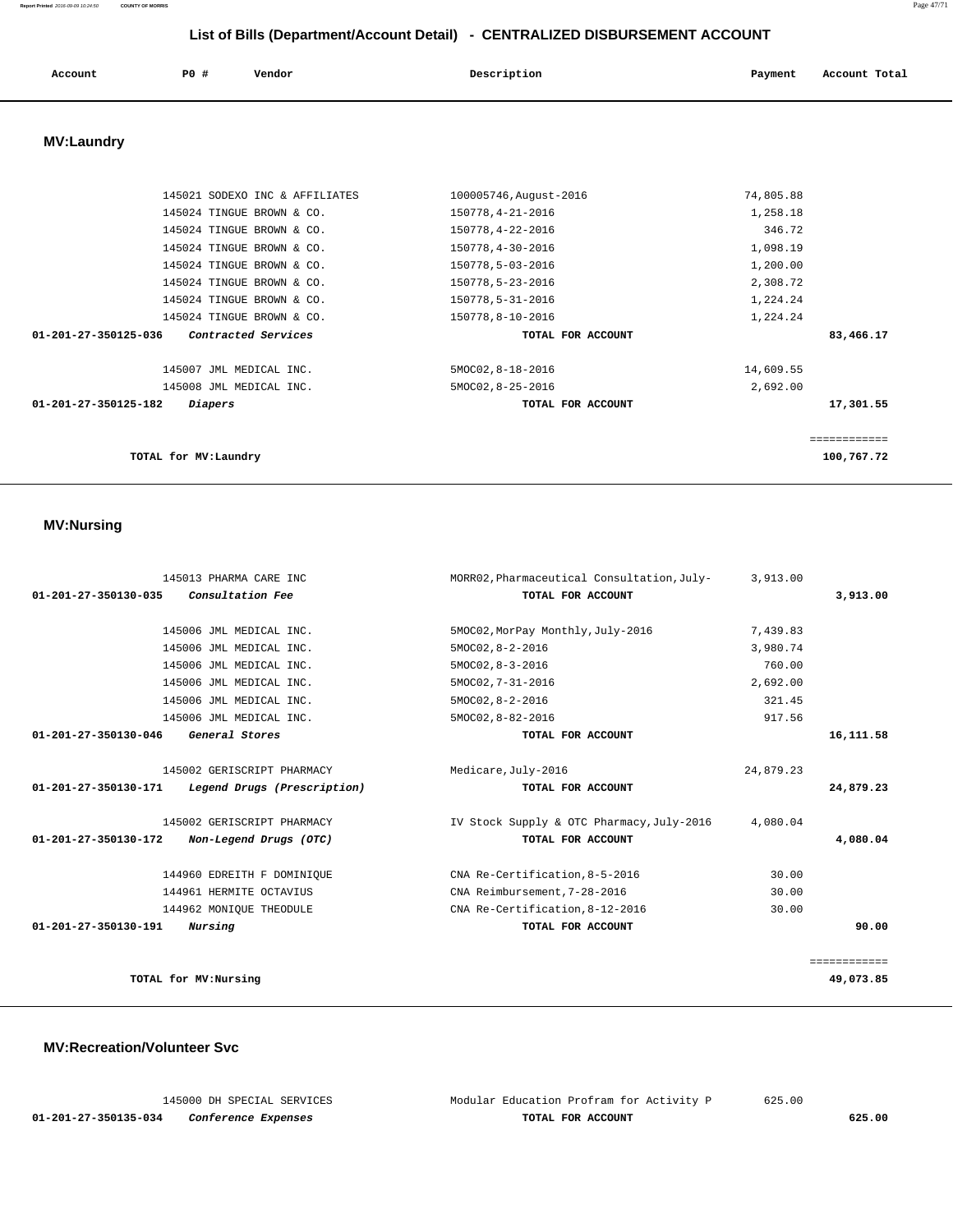| Account                            | PO#                | Vendor                          | Description                     |                                           | Payment | Account Total |
|------------------------------------|--------------------|---------------------------------|---------------------------------|-------------------------------------------|---------|---------------|
| <b>MV:Recreation/Volunteer Svc</b> |                    |                                 |                                 |                                           |         |               |
| 01-201-27-350135-036               |                    | Contracted Services             |                                 | TOTAL FOR ACCOUNT                         |         | 3,634.54      |
|                                    | 145011 KERRY KUBER |                                 |                                 | Stretching with Kerry on 1A, 8-3-2016     | 100.00  |               |
|                                    | 145011 KERRY KUBER |                                 |                                 | Stretching with Kerry on 2D, 8-10-2016    | 100.00  |               |
|                                    | 145011 KERRY KUBER |                                 |                                 | Stretching with Kerry on 1B, 8-17-2016    | 100.00  |               |
|                                    |                    | 145012 LISA PROKOPOWITZ         | Music Worship Service, 8-6-2016 |                                           | 150.00  |               |
|                                    |                    | 145014 PRECIOUS GEMS MUSIC, LLC | Music Therapy on 2D, 8-25-2016  |                                           | 125.00  |               |
|                                    |                    | 144999 ARTISTIC AQUARIA INC     |                                 | Fish Tank Maintenance, August-2016        | 556.00  |               |
|                                    |                    | 145004 GREEN ' ERGY LLC         | Garden Club, August-2016        |                                           | 200.00  |               |
|                                    |                    | 145010 JENNIFER CARPINTERI      |                                 | Reimbursement for Resident Activites, Aug | 119.72  |               |
| 01-201-27-350135-194               |                    | Patient Activities              |                                 | TOTAL FOR ACCOUNT                         |         | 1,450.72      |

**TOTAL for MV:Recreation/Volunteer Svc 5,710.26**

# **MV:Rehabilitation**

| 145018 SELECT REHABILITATION INC.           | 850,July-2016     | 166,709.32 |
|---------------------------------------------|-------------------|------------|
| Contracted Services<br>01-201-27-350140-036 | TOTAL FOR ACCOUNT | 166,709.32 |
|                                             |                   |            |
|                                             |                   |            |
| TOTAL for MV:Rehabilitation                 |                   | 166,709.32 |
|                                             |                   |            |

============

# **Assistance Dep Child:Local Shr**

|                      | 144359 OFFICE OF TEMPORARY ASSISTANCE     | For estimated Co. Share of TANF Recipien | 10,000.00 |
|----------------------|-------------------------------------------|------------------------------------------|-----------|
| 01-201-27-354100-091 | Assistance Dep Child: Local Shr Program E | TOTAL FOR ACCOUNT                        | 10,000.00 |
|                      |                                           |                                          |           |
|                      |                                           |                                          |           |
|                      | TOTAL for Assistance Dep Child: Local Shr |                                          | 10,000.00 |

# **Assistance SSI Income Recipien**

|                      | 144358 OFFICE OF TEMPORARY ASSISTANCE    |                                          | For estimated Co. Share of ASSIR for the | 40,000.00 |           |
|----------------------|------------------------------------------|------------------------------------------|------------------------------------------|-----------|-----------|
| 01-201-27-355100-090 |                                          | Assistance SSI Income Recipien Expenditu | TOTAL FOR ACCOUNT                        |           | 40,000.00 |
|                      |                                          |                                          |                                          |           |           |
|                      |                                          |                                          |                                          |           |           |
|                      | TOTAL for Assistance SSI Income Recipien |                                          |                                          |           | 40,000.00 |

# **County Adjuster**

| 145158 COUNTY OF MORRIS                        | 2ND HALF AUGUST 2016 METERED MAIL | 439.37 |
|------------------------------------------------|-----------------------------------|--------|
| Postage & Metered Mail<br>01-201-27-357100-068 | TOTAL FOR ACCOUNT                 | 439.37 |
|                                                |                                   |        |
|                                                |                                   |        |
| TOTAL for County Adjuster                      |                                   | 439.37 |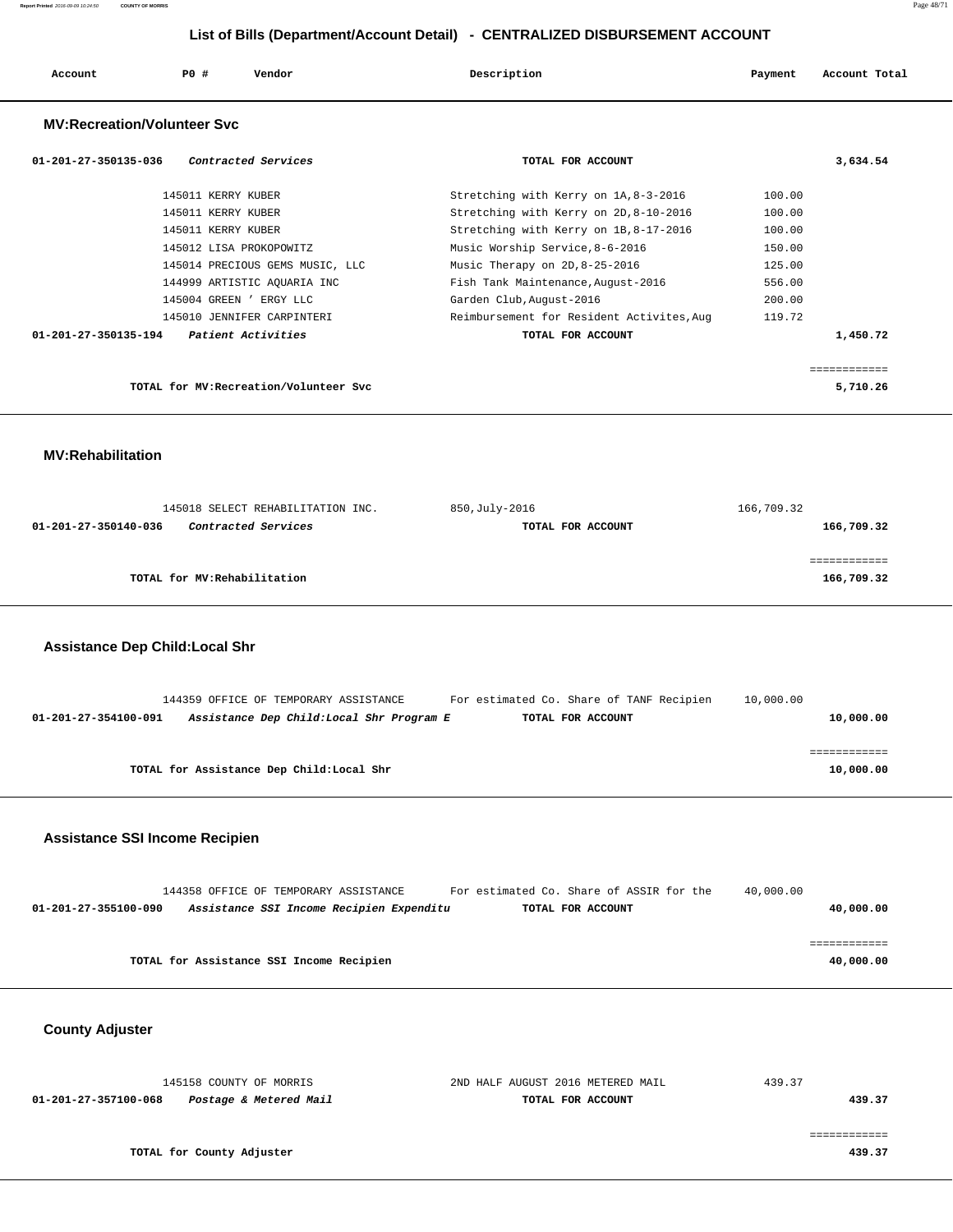**Report Printed** 2016-09-09 10:24:50 **COUNTY OF MORRIS** Page 49/71

# **List of Bills (Department/Account Detail) - CENTRALIZED DISBURSEMENT ACCOUNT**

| Account              | P0 #                    | Vendor                                                                                                                | Description       | Payment | Account Total         |  |
|----------------------|-------------------------|-----------------------------------------------------------------------------------------------------------------------|-------------------|---------|-----------------------|--|
| <b>Dental Clinic</b> |                         |                                                                                                                       |                   |         |                       |  |
| 01-201-27-365100-095 |                         | 144042 ROBERT A. CHARMOY, DMD PA M. Cerrato 6/1/16 Periodontal Maintenanc<br>Dental Clinic Other Administrative Suppl | TOTAL FOR ACCOUNT | 65.00   | 65.00                 |  |
|                      | TOTAL for Dental Clinic |                                                                                                                       |                   |         | ============<br>65.00 |  |

# **County Library**

| 143683 CENTER POINT LARGE PRINT                | Order#XCP16-7 dated 06/27/16                                     | 24.67    |          |
|------------------------------------------------|------------------------------------------------------------------|----------|----------|
| 143683 CENTER POINT LARGE PRINT                | Order#XCP16-7 dated 07/01/16                                     | 98.03    |          |
| 143722 INFORMATION TODAY INC                   | Library & Book Trade Almanac (formerly B                         | 292.03   |          |
| 143715 INGRAM LIBRARY SERVICES                 | 20C0083 dated 07/18/16                                           | 20.22    |          |
| 143715 INGRAM LIBRARY SERVICES                 | 20C0083 dated 07/18/16                                           | 77.78    |          |
| 143714 INGRAM LIBRARY SERVICES                 | 20C0083 dated 07/15/16 Split Object Code                         | 295.48   |          |
| 143714 INGRAM LIBRARY SERVICES                 | 20C0083 dated 07/15/16                                           | 35.49    |          |
| 143714 INGRAM LIBRARY SERVICES                 | 20C0083 dated 07/15/16                                           | 1,047.50 |          |
| 143716 INGRAM LIBRARY SERVICES                 | 20C0083 dated 07/18/16                                           | 12.90    |          |
| 143717 INGRAM LIBRARY SERVICES                 | 20C0083 dated 07/20/16 Split Object Code                         | 16.76    |          |
| 143717 INGRAM LIBRARY SERVICES                 | 20C0083 dated 07/20/16                                           | 287.84   |          |
| 143718 INGRAM LIBRARY SERVICES                 | 20C0083 dated 07/21/16                                           | 1,194.75 |          |
| 143718 INGRAM LIBRARY SERVICES                 | 20C0083 dated 07/25/16                                           | 112.49   |          |
| 143719 INGRAM LIBRARY SERVICES                 | 20C0083 dated 07/25/16                                           | 21.45    |          |
| 143719 INGRAM LIBRARY SERVICES                 | 20C0083 dated 07/25/16                                           | 130.31   |          |
| 143720 INGRAM LIBRARY SERVICES                 | 20C0083 dated 07/26/16                                           | 1,043.48 |          |
| 143720 INGRAM LIBRARY SERVICES                 | 20C0083 dated 07/26/16                                           | 720.01   |          |
| 143720 INGRAM LIBRARY SERVICES                 | 20C0083 dated 07/26/16                                           | 852.27   |          |
| 143726 INGRAM LIBRARY SERVICES                 | 20C0083 dated 07/27/16                                           | 404.96   |          |
| 143684 GALE                                    | 116418 dated 06/28/16                                            | 91.97    |          |
| 143684 GALE                                    | 116418 dated 06/29/16                                            | 24.79    |          |
| 143684 GALE                                    | 116418 dated 07/06/16                                            | 59.98    |          |
| 143684 GALE                                    | 116418 dated 07/07/16                                            | 27.99    |          |
| 143684 GALE                                    | 116418 dated 07/13/16                                            | 28.79    |          |
| 143684 GALE                                    | 116418 dated 07/20/16                                            | 134.35   |          |
| 01-201-29-390100-028 Books & Periodicals       | TOTAL FOR ACCOUNT                                                |          | 7,056.29 |
| 145158 COUNTY OF MORRIS                        | 2ND HALF AUGUST 2016 METERED MAIL                                | 992.36   |          |
| 01-201-29-390100-068 Postage & Metered Mail    | TOTAL FOR ACCOUNT                                                |          | 992.36   |
| 144037 RICOH USA, INC.                         | CTMORR dated 07/05/16 ID#7158 Ref                                | 13.51    |          |
| 144037 RICOH USA, INC.                         | CTMORR dated 07/05/16 ID#7159 Tech Svc                           | 131.74   |          |
| $01 - 201 - 29 - 390100 - 069$ Printing        | TOTAL FOR ACCOUNT                                                |          | 145.25   |
| 143685 MIDWEST TAPE LLC                        | 2000001145 dated 07/05/16                                        | 540.83   |          |
| 143685 MIDWEST TAPE LLC                        | 2000001145 dated 07/16/16                                        | 108.76   |          |
| 143685 MIDWEST TAPE LLC                        | 2000001145 dated 07/21/16                                        | 570.10   |          |
| 143714 INGRAM LIBRARY SERVICES                 | 20C0083 dated 07/15/16 Split Object Code                         | 170.67   |          |
| 143717 INGRAM LIBRARY SERVICES                 | 20C0083 dated 07/20/16 Split Object Code 23.05                   |          |          |
| 01-201-29-390100-083    Video & Film Materials | TOTAL FOR ACCOUNT                                                |          | 1,413.41 |
|                                                | 143686 OFFICE CONCEPTS GROUP, INC. 16868 Dept#LIB dated 07/07/16 | 6.12     |          |
| 143686 OFFICE CONCEPTS GROUP, INC.             | 16868 Dept#LIB dated 07/20/16                                    | 25.49    |          |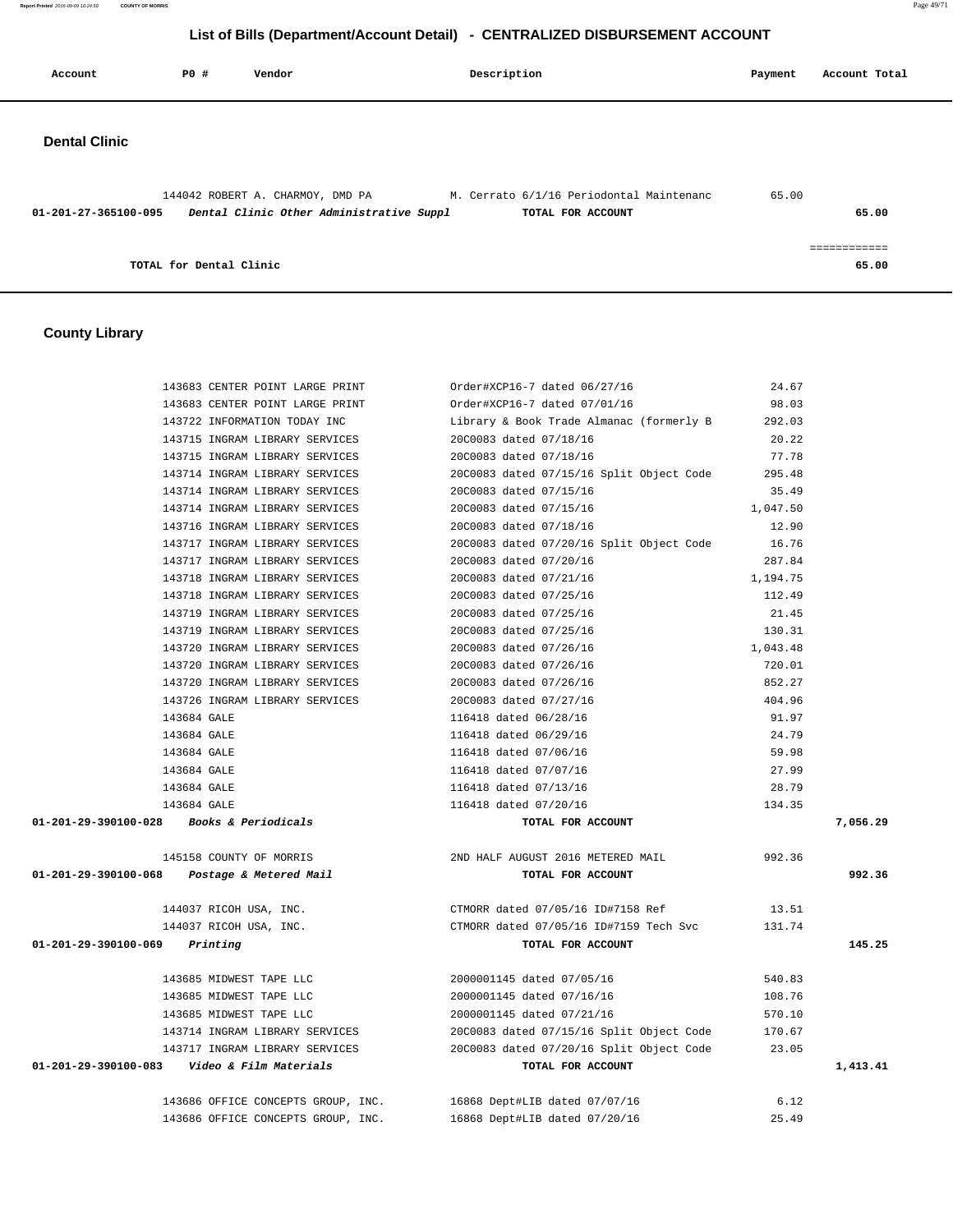**Report Printed** 2016-09-09 10:24:50 **COUNTY OF MORRIS** Page 50/71

# **List of Bills (Department/Account Detail) - CENTRALIZED DISBURSEMENT ACCOUNT**

| Account               | PO#                      | Vendor                        | Description       | Payment | Account Total |
|-----------------------|--------------------------|-------------------------------|-------------------|---------|---------------|
| <b>County Library</b> |                          |                               |                   |         |               |
| 01-201-29-390100-095  |                          | Other Administrative Supplies | TOTAL FOR ACCOUNT |         | 911.41        |
|                       |                          |                               |                   |         | ------------  |
|                       | TOTAL for County Library |                               |                   |         | 10,518.72     |

#### **County Superintendent of Schoo**

| 145158 COUNTY OF MORRIS                                                           | 2ND HALF AUGUST 2016 METERED MAIL                             | 94.50 |        |
|-----------------------------------------------------------------------------------|---------------------------------------------------------------|-------|--------|
| Postage & Metered Mail<br>01-201-29-392100-068                                    | TOTAL FOR ACCOUNT                                             |       | 94.50  |
| 144488 RICOH USA, INC.<br><i>Office Machines - Rental</i><br>01-201-29-392100-164 | COLOR COPIES OVER ALLOWANCE, SUPERINTEND<br>TOTAL FOR ACCOUNT | 40.32 | 40.32  |
| TOTAL for County Superintendent of Schoo                                          |                                                               |       | 134.82 |

# **Contribution to County College**

| 145153 COUNTY COLLEGE OF MORRIS          | 1ST HALF 9/16 OPERATING BUDGET | 492,916.67 |
|------------------------------------------|--------------------------------|------------|
| Expenditures<br>01-201-29-395100-090     | TOTAL FOR ACCOUNT              | 492,916.67 |
|                                          |                                |            |
|                                          |                                |            |
| TOTAL for Contribution to County College |                                | 492,916.67 |

#### **Rutgers Extension Service**

| 145158 COUNTY OF MORRIS                               | 2ND HALF AUGUST 2016 METERED MAIL | 101.96       |
|-------------------------------------------------------|-----------------------------------|--------------|
| 01-201-29-396100-068<br>Postage & Metered Mail        | TOTAL FOR ACCOUNT                 | 101.96       |
|                                                       |                                   |              |
| 144696 RICOH USA, INC.                                | color copies on MPC4502           | 494.13       |
| 144696 RICOH USA, INC.                                | color copies on MPC3002           | 179.55       |
| 01-201-29-396100-069<br>Printing                      | TOTAL FOR ACCOUNT                 | 673.68       |
|                                                       |                                   |              |
| 144456 KIMBERLY CRONIN                                | Mileage                           | 102.55       |
| 144486 BRIDGET CIRILLO                                | Mileage                           | 110.78       |
| 01-201-29-396100-082<br>Travel Expense                | TOTAL FOR ACCOUNT                 | 213.33       |
|                                                       |                                   |              |
| 144486 BRIDGET CIRILLO                                | Admin. Supplies                   | 20.98        |
| Other Administrative Supplies<br>01-201-29-396100-095 | TOTAL FOR ACCOUNT                 | 20.98        |
|                                                       |                                   |              |
|                                                       |                                   | ============ |
| TOTAL for Rutgers Extension Service                   |                                   | 1,009.95     |
|                                                       |                                   |              |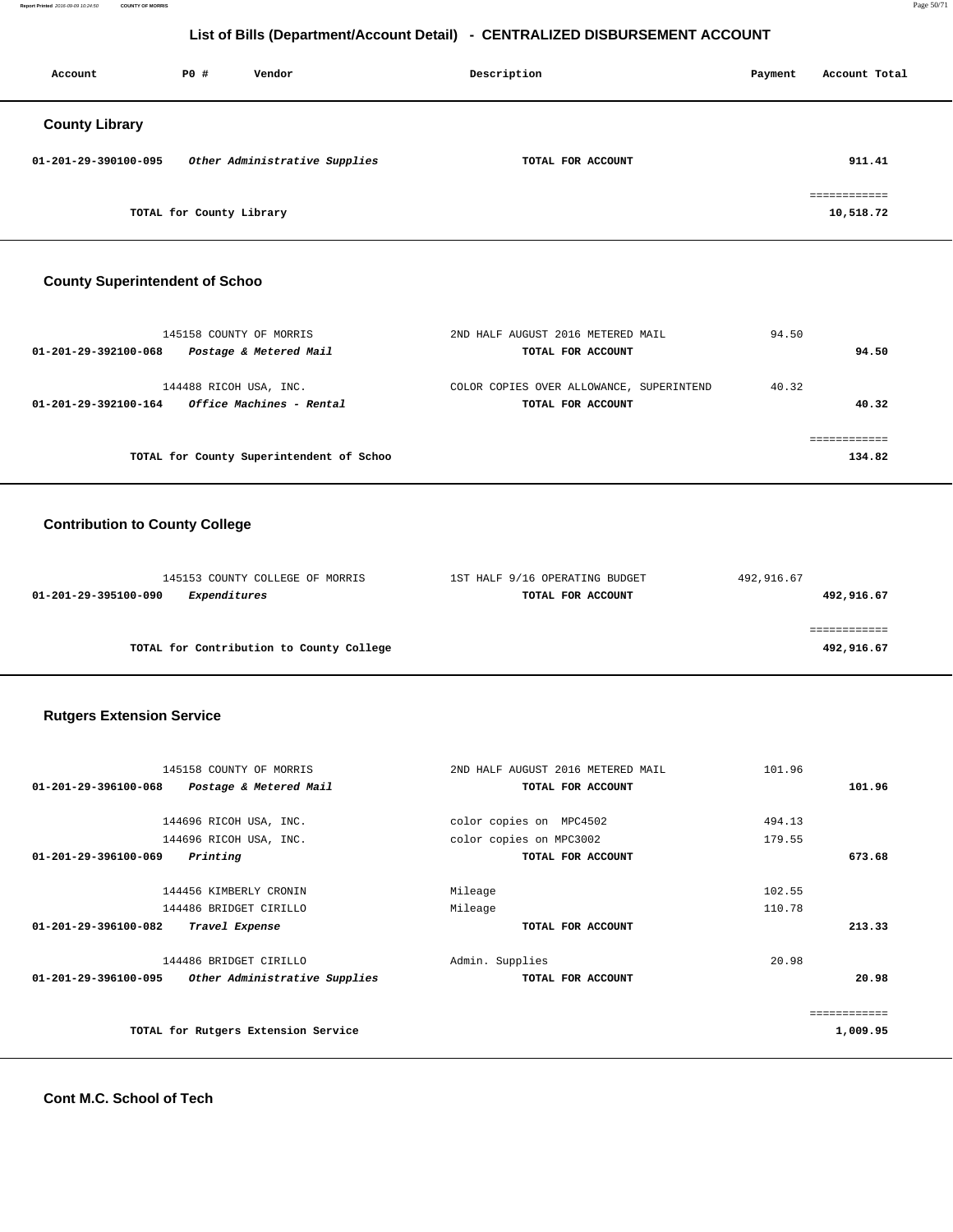**Report Printed** 2016-09-09 10:24:50 **COUNTY OF MORRIS** Page 51/71

# **List of Bills (Department/Account Detail) - CENTRALIZED DISBURSEMENT ACCOUNT**

| Account                         | PO# | Vendor                                | Description       | Payment | Account Total             |
|---------------------------------|-----|---------------------------------------|-------------------|---------|---------------------------|
| <b>Cont M.C. School of Tech</b> |     |                                       |                   |         |                           |
| 01-201-29-400100-090            |     | Cont M.C. School of Tech Expenditures | TOTAL FOR ACCOUNT |         | 373,618.00                |
|                                 |     | TOTAL for Cont M.C. School of Tech    |                   |         | ===========<br>373,618.00 |

# **Fire and Police Academy**

| 144322 KFT FIRE TRAINERS, LLC                        | Yearly Maintenance Contract              | 35,558.00 |              |
|------------------------------------------------------|------------------------------------------|-----------|--------------|
| 01-201-29-407100-044<br>Equipment Service Agreements | TOTAL FOR ACCOUNT                        |           | 35,558.00    |
| 143860 ATLANTIC TRAINING CENTER                      | CPR Cards                                | 120.00    |              |
| 01-201-29-407100-059<br>Other General Expenses       | TOTAL FOR ACCOUNT                        |           | 120.00       |
| 145158 COUNTY OF MORRIS                              | 2ND HALF AUGUST 2016 METERED MAIL        | 110.77    |              |
| 01-201-29-407100-068<br>Postage & Metered Mail       | TOTAL FOR ACCOUNT                        |           | 110.77       |
| 144273 M.C. MUA-MT OLIVE                             | Tipping Fees                             | 596.30    |              |
| Rubbish & Trash Removal<br>01-201-29-407100-143      | TOTAL FOR ACCOUNT                        |           | 596.30       |
| 142442 RICOH AMERICAS CORPORATION                    | Ricoh MP C4503 Copier                    | 936.51    |              |
| 01-201-29-407100-164<br>Office Machines - Rental     | TOTAL FOR ACCOUNT                        |           | 936.51       |
| 143401 DC MANANGEMENT & ENVIRONMENTAL                | Maintenance/Cleaning of Range Bullet Tra | 6,000.00  |              |
| 138395 STERICYCLE SPECIALTY                          | Remove/Replace Pre-Filters               | 935.00    |              |
| 140445 TRI-DIM FILTER CORPORATION                    | 24x24x2 Tri-Cell II MERV 10              | 794.00    |              |
| 140445 TRI-DIM FILTER CORPORATION                    | 24x24x12 Tri-Pure 2000                   | 10,120.00 |              |
| 140445 TRI-DIM FILTER CORPORATION                    | Shipping                                 | 468.20    |              |
| 145174 ROSEMARY GYURE                                | Projector Lamp                           | 118.38    |              |
| $01 - 201 - 29 - 407100 - 223$<br>Building Repairs   | TOTAL FOR ACCOUNT                        |           | 18,435.58    |
| 143262 FOWLER EQUIP CO INC.                          | Washer Extractor for PPE                 | 3,345.00  |              |
| 143262 FOWLER EQUIP CO INC.                          | Floating Base                            | 375.00    |              |
| 143262 FOWLER EQUIP CO INC.                          | Shipping/Handling Charge                 | 175.00    |              |
| 143262 FOWLER EOUIP CO INC.                          | Installation Charge                      | 175.00    |              |
| 01-201-29-407100-231<br>Hazardous Material Disposal  | TOTAL FOR ACCOUNT                        |           | 4,070.00     |
| 144484 FASTENAL COMPANY                              | HCS 1/4-20x15 Z5 Screws                  | 88.20     |              |
| 144484 FASTENAL COMPANY                              | Hex Nuts                                 | 18.10     |              |
| 144484 FASTENAL COMPANY                              | Bolts                                    | 68.20     |              |
| 01-201-29-407100-258<br>Equipment                    | TOTAL FOR ACCOUNT                        |           | 174.50       |
|                                                      |                                          |           | ============ |
| TOTAL for Fire and Police Academy                    |                                          |           | 60,001.66    |

# **Utilities**

| 01-201-31-430100-136<br><i>Diesel Fuel</i> | TOTAL FOR ACCOUNT                       | 18,677.12 |
|--------------------------------------------|-----------------------------------------|-----------|
| 144230 NATIONAL TERMINAL INC.              | 4400 GALLONS DIESEL FUEL COUNTY GARAGE  | 6.028.88  |
| 144230 NATIONAL TERMINAL INC.              | 4500 GALLONS DIESEL FUEL WHARTON GARAGE | 6,346.35  |
| 144230 NATIONAL TERMINAL INC.              | 4410 GALLONS DIESEL FUEL HILL LOCATION. | 6,301.89  |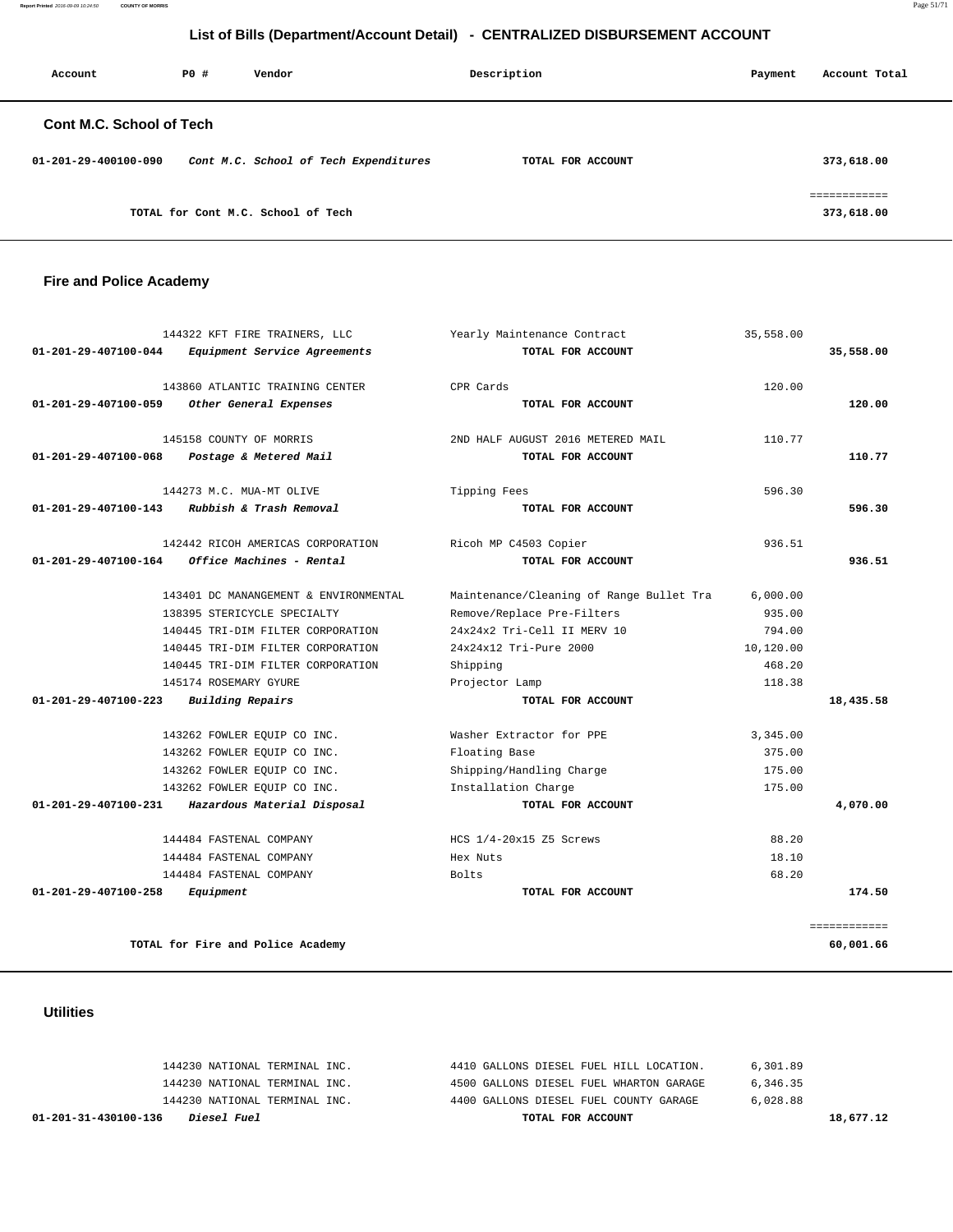| Account                        | PO#<br>Vendor                                                              | Description                                                                         | Payment            | Account Total |
|--------------------------------|----------------------------------------------------------------------------|-------------------------------------------------------------------------------------|--------------------|---------------|
| <b>Utilities</b>               |                                                                            |                                                                                     |                    |               |
|                                |                                                                            |                                                                                     |                    |               |
|                                | 144575 JERSEY CENTRAL POWER & LIGHT<br>143734 JERSEY CENTRAL POWER & LIGHT | 100 102 601 695 - COMM CENTER 7/21/16 -<br>100 118 444 189 Howard Blvd Mt. Arlingto | 18,376.14<br>49.29 |               |
|                                | 143728 JERSEY CENTRAL POWER & LIGHT                                        | 100 105 119 190 Rt 10 & Hillside Ave. Le                                            | 44.34              |               |
|                                | 144566 JERSEY CENTRAL POWER & LIGHT                                        | 10-00-44-7627-6-1 Rt 46 & Canfield Ave.,                                            | 31.25              |               |
|                                | 144565 JERSEY CENTRAL POWER & LIGHT                                        | 10-00-05-8414-2-2 St Lighting Morristown                                            | 333.32             |               |
|                                | 144564 JERSEY CENTRAL POWER & LIGHT                                        | 10-00-01-6063-0-8 St Lighting Dover 8-17                                            | 628.16             |               |
|                                | 144284 JERSEY CENTRAL POWER & LIGHT                                        | 10-00-84-5117-1-4 Berkshire Valley Road                                             | 17.62              |               |
|                                | 144281 JERSEY CENTRAL POWER & LIGHT                                        | 10-00-84-5137-1-0 Berkshire Valley Road                                             | 17.52              |               |
|                                | 144833 JERSEY CENTRAL POWER & LIGHT                                        | 100 079 438 253 - CAC COMPLEX 7/21/16 -                                             | 9,566.43           |               |
|                                | 145111 JERSEY CENTRAL POWER & LIGHT                                        | 10-00-28-8978-6-4 Rt 80 Mt Arlington 8/2                                            | 49.71              |               |
|                                | 145089 JERSEY CENTRAL POWER & LIGHT                                        | 10-00-89-1397-3-5 Rt 206 Chester 8-25-20                                            | 109.88             |               |
|                                | 144964 AES-NJ COGEN CO INC                                                 | Electricity Cogeneration, May~2016                                                  | 2,961.67           |               |
|                                | 144964 AES-NJ COGEN CO INC                                                 | Electricity Cogeneration, June~2016                                                 | 3, 313. 42         |               |
|                                | 144964 AES-NJ COGEN CO INC                                                 | Electricity Cogeneration, July~2016                                                 | 3, 243.42          |               |
|                                | 145005 JERSEY CENTRAL POWER & LIGHT                                        | 100 004 803 738, July-2016                                                          | 59,944.12          |               |
| 01-201-31-430100-137           | Electricity                                                                | TOTAL FOR ACCOUNT                                                                   |                    | 99,963.88     |
|                                | 144347 N.J. NATURAL GAS COMPANY                                            | 22-0009-4999-6Y MONTVILLE 7/15/16 - 8/1                                             | 184.57             |               |
|                                | 144272 SUBURBAN PROPANE -2347                                              | Propane                                                                             | 1,071.51           |               |
|                                | 144272 SUBURBAN PROPANE -2347                                              | Rounding                                                                            | 0.21               |               |
|                                | 144272 SUBURBAN PROPANE -2347                                              | Safety P&T Fee                                                                      | 9.92               |               |
| 01-201-31-430100-141           | Natural Gas                                                                | TOTAL FOR ACCOUNT                                                                   |                    | 1,266.21      |
|                                | 144561 CITYSIDE ARCHIVES, LTD                                              | STORAGE AND SHREDDING SERVICES, MORRIS V                                            | 507.64             |               |
| 01-201-31-430100-143           | Rubbish & Trash Removal                                                    | TOTAL FOR ACCOUNT                                                                   |                    | 507.64        |
|                                | 145023 STERICYCLE INC.                                                     | 8074425, September-2016                                                             | 1,340.77           |               |
| 01-201-31-430100-145           | Solid Waste Cost                                                           | TOTAL FOR ACCOUNT                                                                   |                    | 1,340.77      |
|                                | 143918 VERIZON                                                             | 973-838-8083 446 48Y, 7/28/16, Kinnelon                                             | 34.32              |               |
|                                | 143918 VERIZON                                                             | 973-361-0398 892 16Y, 8/1/16, Randolph T                                            | 129.19             |               |
|                                | 144105 VERIZON BUSINESS                                                    | Account 6000083582X26                                                               | 99.51              |               |
|                                | 144103 VERIZON BUSINESS                                                    | Bill Payer ID Y2206770                                                              | 5,933.49           |               |
|                                | 144106 VERIZON                                                             | 201 Z43-6526 999 90Y 08/2016                                                        | 7,003.64           |               |
|                                | 144101 VERIZON                                                             | 973 682-4353 854 87Y 08/2016                                                        | 1,128.92           |               |
|                                | 144107 VERIZON                                                             | Account 609 Z64-6804 073 45Y - 08/2016                                              | 530.25             |               |
|                                | 144102 VERIZON                                                             | 201 V63-2073 999 44Y 08/2016                                                        | 796.43             |               |
|                                | 143733 EXTEL COMMUNICATIONS                                                | CAT5 Wiring with POTS Cross Connect                                                 | 720.00             |               |
|                                | 144100 AT&T                                                                | - PRI Circuit                                                                       | 11.97              |               |
|                                | 144100 AT&T                                                                | - Centrex/POTS Circu                                                                | 62.78              |               |
|                                | 144104 AT&T MOBILITY                                                       | $7/01/16 - 07/31/16$                                                                | 218.93             |               |
|                                | 144171 VERIZON                                                             | 973 993-1440 628 16Y 08/01/16                                                       | 67.22              |               |
|                                | 144705 VERIZON                                                             | 973-328-3165 445 58Y, 8/4/16, Dover WT (                                            | 34.24              |               |
|                                | 144705 VERIZON                                                             | 973-829-0312 882 15Y, 8/4/16, Randolph O                                            | 67.22              |               |
|                                | 144705 VERIZON                                                             | 973-299-6835 828 04Y, 8/10/16, Boonton T                                            | 34.30              |               |
|                                | 144705 VERIZON                                                             | 973-584-2050 195 53Y, 8/11/16, Mt Rd Rox                                            | 29.99              |               |
| 01-201-31-430100-146 Telephone |                                                                            | TOTAL FOR ACCOUNT                                                                   |                    | 16,902.40     |
|                                | 144145 SOUTHEAST MORRIS COUNTY                                             | 3423203530.00/ JDC/ 05-01-16 THRU 08-04-                                            | 490.22             |               |
|                                | 144329 WHARTON WATER DEPARTMENT                                            | 10841 / 2465 - WHARTON OFFICE                                                       | 5.87               |               |
|                                | 144329 WHARTON WATER DEPARTMENT                                            | 10859 / 2465A - WHARTON ROAD                                                        | 39.35              |               |
|                                | 144329 WHARTON WATER DEPARTMENT                                            | 10866 / 2465B - WHARTON ROAD                                                        | 25.95              |               |
|                                | 144329 WHARTON WATER DEPARTMENT                                            | 10873 / 2465C - WHARTON BRIDGE                                                      | 38.00              |               |
|                                | 145064 SOUTHEAST MORRIS COUNTY                                             | 211000004000/ A & R BLDG                                                            | 2,464.31           |               |
|                                | 145064 SOUTHEAST MORRIS COUNTY                                             | 211000004500/ CH                                                                    | 3,349.70           |               |

145064 SOUTHEAST MORRIS COUNTY 212000084700/ CORRECTION FACILITY 5,271.65

**Report Printed** 2016-09-09 10:24:50 **COUNTY OF MORRIS** Page 52/71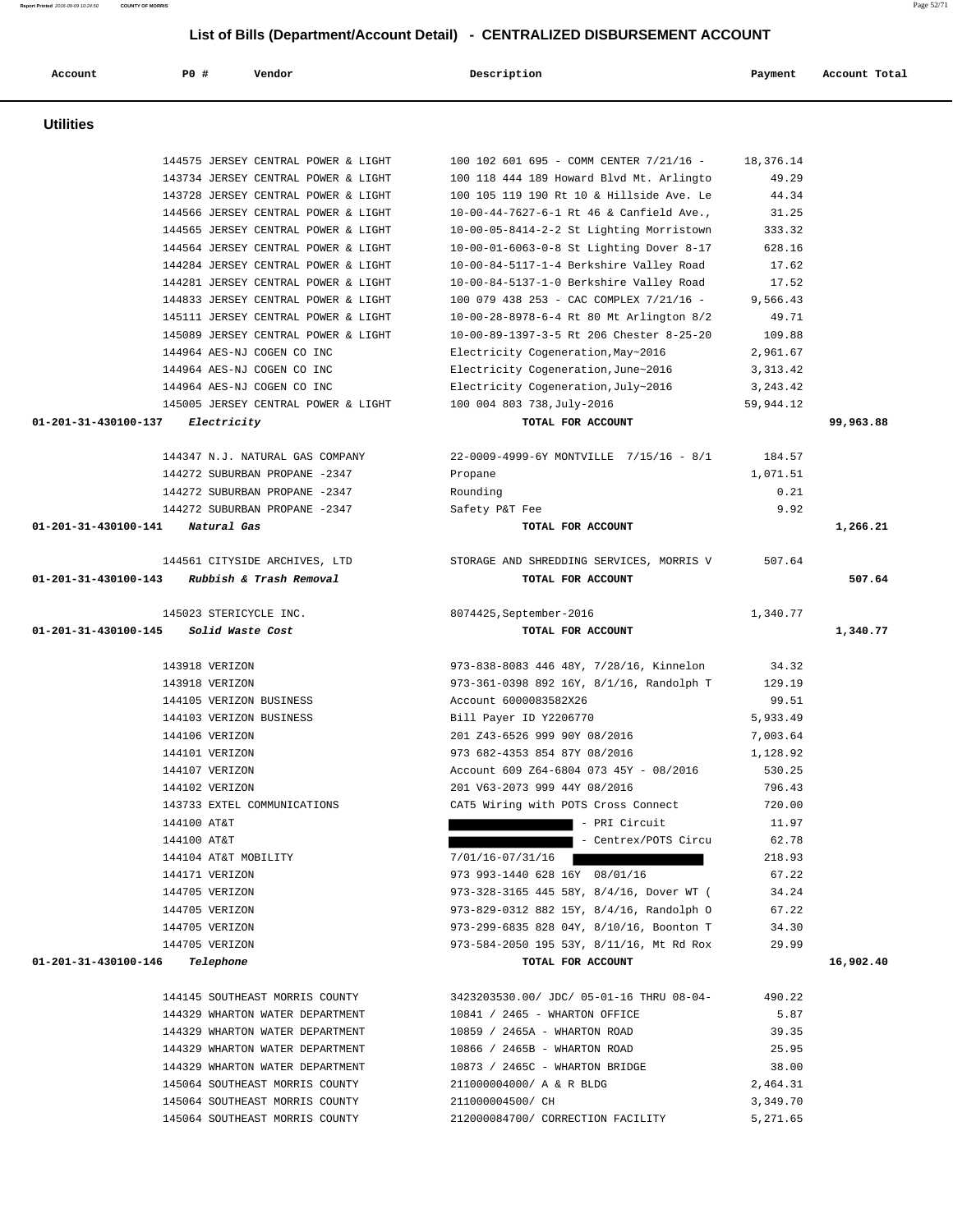**Report Printed** 2016-09-09 10:24:50 **COUNTY OF MORRIS** Page 53/71

# **List of Bills (Department/Account Detail) - CENTRALIZED DISBURSEMENT ACCOUNT**

| Account              | PO#                 | Vendor                         | Description                                  | Account Total<br>Payment   |
|----------------------|---------------------|--------------------------------|----------------------------------------------|----------------------------|
| <b>Utilities</b>     |                     |                                |                                              |                            |
| 01-201-31-430100-147 | Water               | 145064 SOUTHEAST MORRIS COUNTY | 212000053001/ SHADETREE<br>TOTAL FOR ACCOUNT | 3,104.96<br>15,977.29      |
|                      | TOTAL for Utilities |                                |                                              | ============<br>154,635.31 |

<u> 1989 - Johann Stoff, deutscher Stoff, der Stoff, der Stoff, der Stoff, der Stoff, der Stoff, der Stoff, der S</u>

# **Nutrition**

| 144012 W.B. MASON COMPANY INC                         | S038763257 8/2/16 Printer            | 359.99      |              |
|-------------------------------------------------------|--------------------------------------|-------------|--------------|
| Office Supplies & Stationery<br>01-201-41-716100-058  | TOTAL FOR ACCOUNT                    |             | 359.99       |
|                                                       |                                      |             |              |
| 144919 PETER LIMONE JR                                | Butler picnic entertainment 8/2/16   | 100.00      |              |
| 144918 PETER LIMONE JR                                | 7/20/16 Madison picnic entertainment | 75.00       |              |
| 01-201-41-716100-059 Other General Expenses           | TOTAL FOR ACCOUNT                    |             | 175.00       |
| 144342 PATRICIA W. GIBBONS                            | Nut. Supp. July 2016 Dietetic Serv   | 296.26      |              |
| 144342 PATRICIA W. GIBBONS                            | Mileage                              | 70.74       |              |
| 144452 NUTRI-SYSTEMS CORPORATION                      | 8/10/16                              | 533.91      |              |
| 01-201-41-716100-098<br>Other Operating&Repair Supply | TOTAL FOR ACCOUNT                    |             | 900.91       |
|                                                       |                                      |             |              |
| 144022 VERIZON                                        | 201 Z43 6536 999 73Y JULY 01, 2016   | 932.60      |              |
| 144013 CENTURYLINK                                    | <b>JULY 19-AUGUST 18 2016</b>        | 45.66       |              |
| 01-201-41-716100-146<br>Telephone                     | TOTAL FOR ACCOUNT                    |             | 978.26       |
|                                                       |                                      |             |              |
| 144283 SODEXO INC & AFFILIATES                        | Daily Meals                          | 143, 479.35 |              |
| 144283 SODEXO INC & AFFILIATES                        | Week-end meals                       | 7,316.80    |              |
| 144283 SODEXO INC & AFFILIATES                        | Frozen Meals                         | 4,909.56    |              |
| 144283 SODEXO INC & AFFILIATES                        | Boxed Meals                          | 9,869.32    |              |
| 144283 SODEXO INC & AFFILIATES                        | Kosher Meals                         | 358.80      |              |
| 144283 SODEXO INC & AFFILIATES                        | Coffee                               | 964.96      |              |
| 144283 SODEXO INC & AFFILIATES                        | Other                                | 1,023.39    |              |
| 01-201-41-716100-185<br>Food                          | TOTAL FOR ACCOUNT                    |             | 167,922.18   |
|                                                       |                                      |             |              |
|                                                       |                                      |             | ============ |
| TOTAL for Nutrition                                   |                                      |             | 170,336.34   |
|                                                       |                                      |             |              |

 **Area Plan Grant** 

| 144343 CFCS - HOPE HOUSE             | OAA 111B Chore 16-14-051             | 1,891.00 |
|--------------------------------------|--------------------------------------|----------|
| 144920 CFCS - HOPE HOUSE             | Older Americans Act - Fix-It Program | 2,240.00 |
| Expenditures<br>01-201-41-716110-090 | TOTAL FOR ACCOUNT                    | 4,131.00 |
|                                      |                                      |          |
|                                      |                                      |          |
| TOTAL for Area Plan Grant            |                                      | 4,131.00 |
|                                      |                                      |          |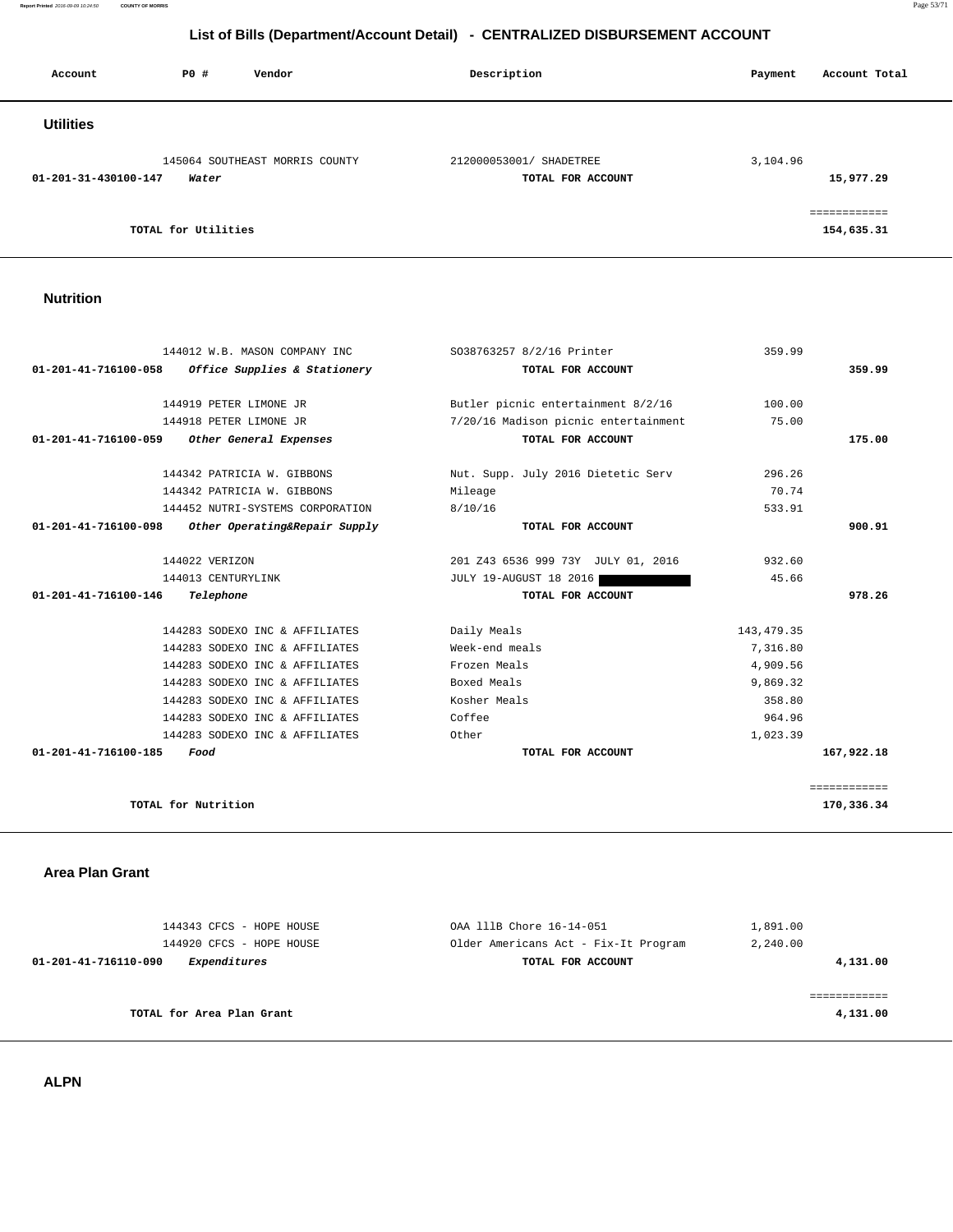| Account              | <b>PO #</b>    | Vendor             | Description<br>Payment |  | Account Total            |  |
|----------------------|----------------|--------------------|------------------------|--|--------------------------|--|
| <b>ALPN</b>          |                |                    |                        |  |                          |  |
| 01-201-41-759000-063 |                | ALPN Peer Grouping | TOTAL FOR ACCOUNT      |  | 4,906.00                 |  |
|                      | TOTAL for ALPN |                    |                        |  | ============<br>4,906.00 |  |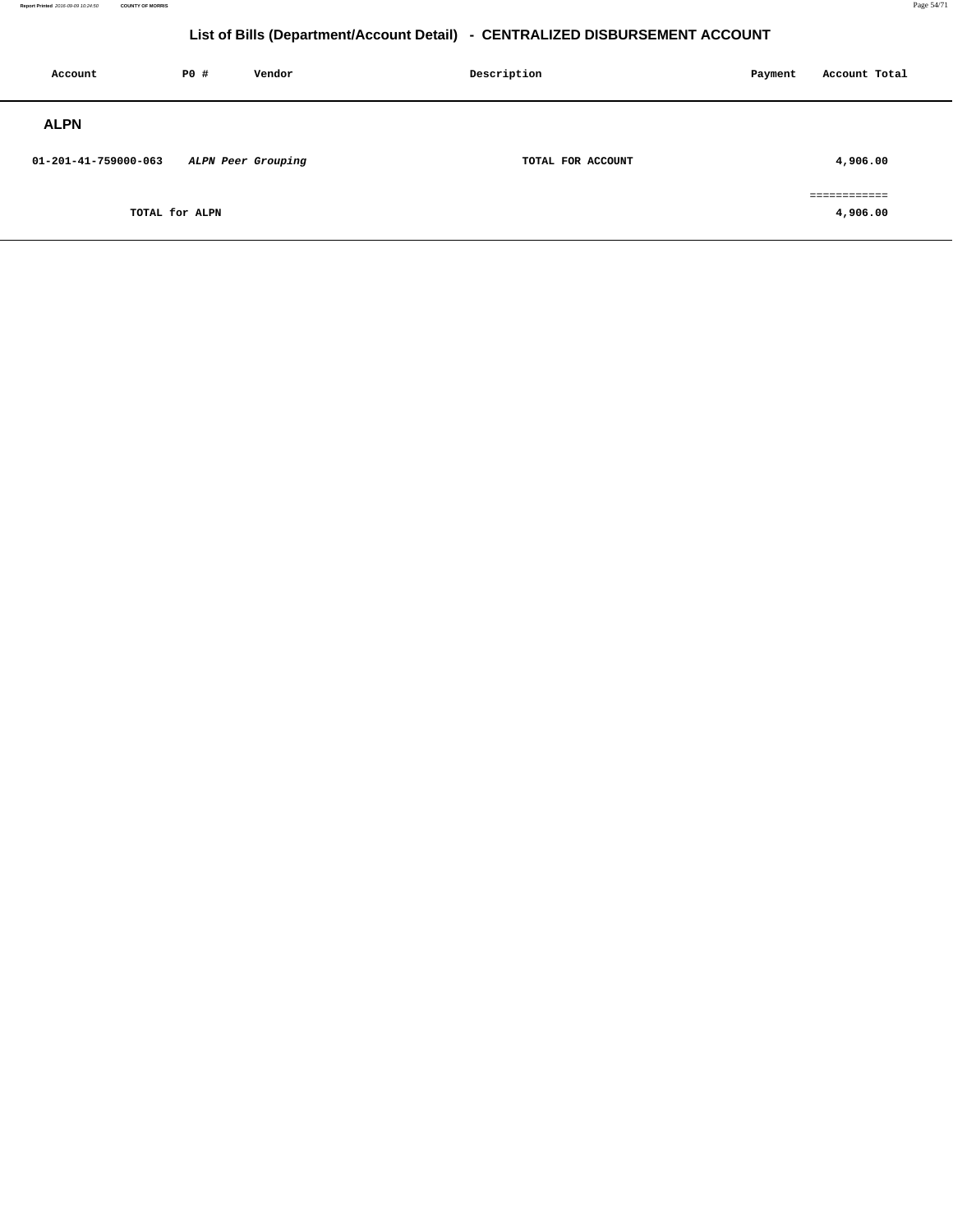**Report Printed** 2016-09-09 10:24:50 **COUNTY OF MORRIS** Page 55/71

# **List of Bills (Department/Account Detail) - CENTRALIZED DISBURSEMENT ACCOUNT**

| Account              | P0 # | Vendor                                      |                   | Description                       | Payment | Account Total |
|----------------------|------|---------------------------------------------|-------------------|-----------------------------------|---------|---------------|
| DEPARTMENT 718710    |      |                                             | <b>Grant Fund</b> |                                   |         |               |
|                      |      | 145157 COUNTY OF MORRIS                     |                   | 2ND HALF AUGUST 2016 METERED MAIL | 179.30  |               |
| 02-213-41-718710-391 |      | Public Health Emer Grant $(7/1/16-6/30/17)$ |                   | TOTAL FOR ACCOUNT                 |         | 179.30        |
|                      |      |                                             |                   |                                   |         | ============  |
|                      |      | TOTAL for DEPARTMENT 718710                 |                   |                                   |         | 179.30        |

#### **DEPARTMENT 741615**

| 144399 EDWARDS LEARNING CENTER Tracy 0.                        |                                           | 208.00   |              |
|----------------------------------------------------------------|-------------------------------------------|----------|--------------|
| 143127 NESTLE WATERS NORTH AMERICA INC.                        |                                           | 1.04     |              |
| 143949 RICOH AMERICAS CORPORATION                              |                                           | 30.19    |              |
| 143246 ACRO SERVICE CORP                                       | (Insinga) 6/20/2016-6/26/2016             | 1,182.30 |              |
| 143130 AT&T                                                    |                                           | 0.85     |              |
| 143128 AT&T                                                    |                                           | 1.80     |              |
| 143950 BRAD SCHMITT                                            | Phillipsburg to Morristown & return on 7  | 33.25    |              |
| 142275 PLIC SBD GRAND ISLAND                                   |                                           | 4.98     |              |
| 143951 TELESEARCH INC                                          |                                           | 24.22    |              |
| 143984 TELESEARCH INC                                          |                                           | 19.66    |              |
| 144006 TELESEARCH INC                                          |                                           | 19.30    |              |
| 144419 TELESEARCH INC                                          |                                           | 23.17    |              |
| 143165 LANGUAGE LINE SERVICES                                  | 9020510636 Over phone interpretation.     | 161.50   |              |
| 144387 VERIZON                                                 |                                           | 11.78    |              |
| 143981 W.B. MASON COMPANY INC                                  |                                           | 12.27    |              |
| 144004 SUSSEX CTY CHAMBER OF COMMERCE                          |                                           | 9.40     |              |
| 143911 ACRO SERVICE CORP                                       | Karen I. , W/E 7/3/16; Bill Rate  – \$33. | 945.84   |              |
| 143983 CENTURYLINK                                             |                                           | 10.68    |              |
| 144853 LILLY HYMOWITZ                                          |                                           | 3.00     |              |
| $02 - 213 - 41 - 741615 - 392$ WFNJ-TANF $(7/1/15 - 12/31/16)$ | TOTAL FOR ACCOUNT                         |          | 2,703.23     |
|                                                                |                                           |          |              |
|                                                                |                                           |          | ============ |
| TOTAL for DEPARTMENT 741615                                    |                                           |          | 2,703.23     |

|             | 144398 EDWARDS LEARNING CENTER          | James T. | 453.00 |
|-------------|-----------------------------------------|----------|--------|
|             | 144399 EDWARDS LEARNING CENTER          | Kevin E. | 208.00 |
|             | 143127 NESTLE WATERS NORTH AMERICA INC. |          | 0.52   |
|             | 143949 RICOH AMERICAS CORPORATION       |          | 15.09  |
| 143130 AT&T |                                         |          | 0.43   |
| 143128 AT&T |                                         |          | 0.90   |
|             | 142275 PLIC SBD GRAND ISLAND            |          | 4.98   |
|             | 143951 TELESEARCH INC                   |          | 12.11  |
|             | 143984 TELESEARCH INC                   |          | 9.83   |
|             | 144006 TELESEARCH INC                   |          | 9.65   |
|             | 144419 TELESEARCH INC                   |          | 11.58  |
|             | 144387 VERIZON                          |          | 5.88   |
|             | 143981 W.B. MASON COMPANY INC           |          | 6.14   |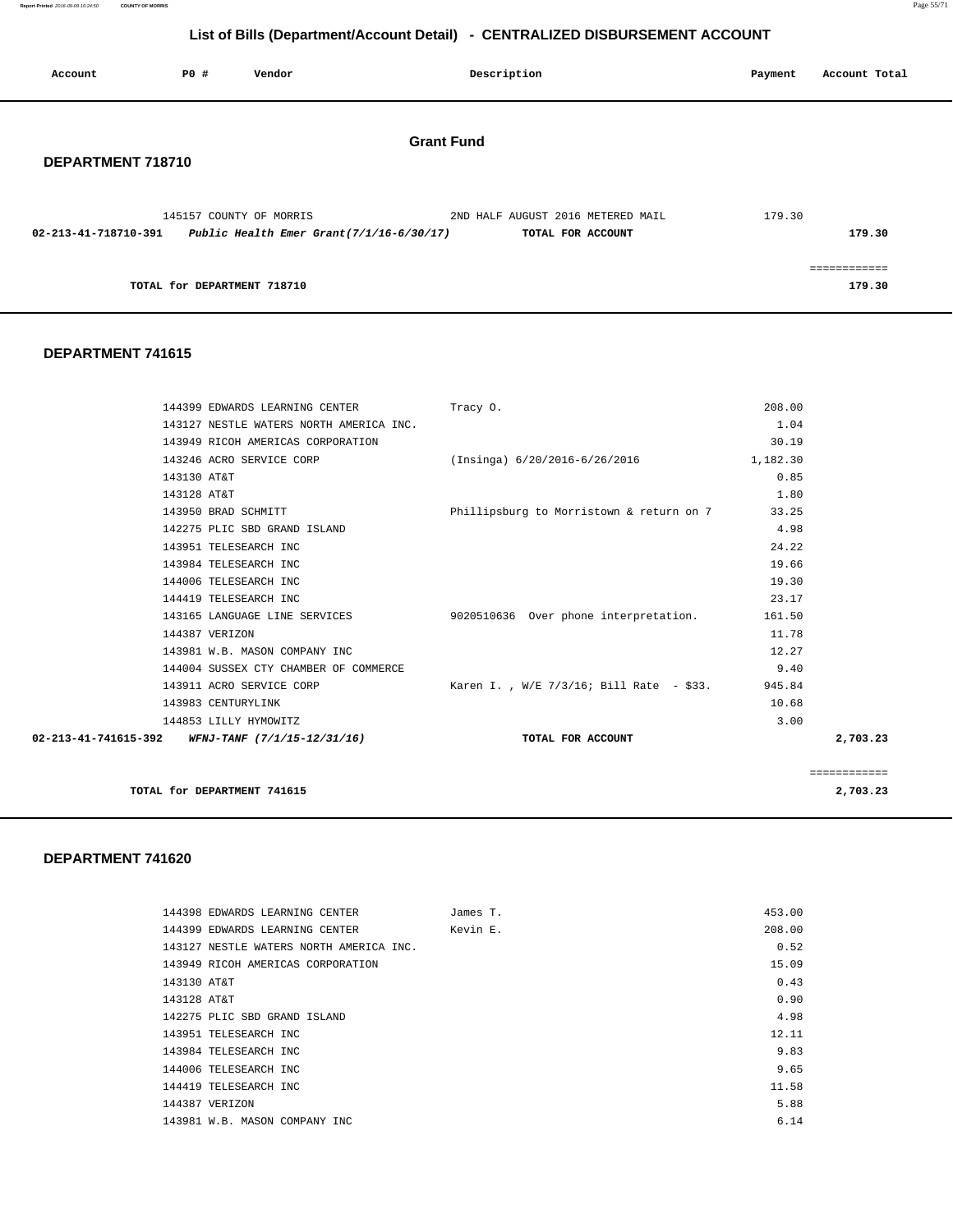**Report Printed** 2016-09-09 10:24:50 **COUNTY OF MORRIS** Page 56/71

# **List of Bills (Department/Account Detail) - CENTRALIZED DISBURSEMENT ACCOUNT**

| Vendor                                   | Description       | Payment                                  | Account Total |
|------------------------------------------|-------------------|------------------------------------------|---------------|
|                                          |                   |                                          |               |
| 143983 CENTURYLINK                       |                   | 5.34                                     |               |
| 144862 ERIKA B MORENO                    |                   | 80.00                                    |               |
| 144853 LILLY HYMOWITZ                    |                   | 1.50                                     |               |
| WFNJ-General Assistance(7/1/15-12/31/16) | TOTAL FOR ACCOUNT |                                          | 829.65        |
|                                          |                   |                                          |               |
| TOTAL for DEPARTMENT 741620              |                   |                                          | 829.65        |
|                                          |                   | Reimbursable parking expenses for Septem |               |

#### **DEPARTMENT 741635**

| 144517 AVTECH INSTITUTE                           | Mary W.           | 616.00      |
|---------------------------------------------------|-------------------|-------------|
| 144433 AVTECH INSTITUTE                           | Angela M.         | 952.00      |
| 144519 LASCOMP INSTITUTE                          | Donna A.          | 2,800.00    |
| 144563 MILLENNIUM SOLUTION FOCUS                  | Michael H.        | 776.53      |
| 144870 LASCOMP INSTITUTE                          | Ryan B.           | 3,200.00    |
| 144865 RUTGERS CENTER FOR CONTINUING              | Douglas J.        | 2,047.45    |
| 144864 WILLIAM PATERSON UNIVERSITY                | Tracey 0.         | 841.35      |
| 144869 WILLIAM PATERSON UNIVERSITY                | Tracey 0.         | 800.00      |
| 02-213-41-741635-392<br>WDPP-DW (7/1/15-12/31/16) | TOTAL FOR ACCOUNT | 12,033.33   |
|                                                   |                   |             |
|                                                   |                   | eeeeeeeeeee |
| TOTAL for DEPARTMENT 741635                       |                   | 12,033.33   |
|                                                   |                   |             |

#### **DEPARTMENT 741715**

| Transportation from $8/1/16$ to $8/5/16$ . | 2,898.63                                                                                                                          |
|--------------------------------------------|-----------------------------------------------------------------------------------------------------------------------------------|
| Transportation from 8/8/16 to 8/12/16.     | 2,808.33                                                                                                                          |
| Transportation from 8/15/16 to 8/19/16.    | 2,618.70                                                                                                                          |
| TOTAL FOR ACCOUNT                          | 8,325.66                                                                                                                          |
|                                            |                                                                                                                                   |
|                                            |                                                                                                                                   |
|                                            | 8,325.66                                                                                                                          |
|                                            | 144866 AEROFUND FINANCIAL INC.<br>144871 AEROFUND FINANCIAL INC.<br>145080 AEROFUND FINANCIAL INC.<br>WFNJ-TANF (7/1/16-12/31/17) |

| 144866 AEROFUND FINANCIAL INC.<br>144871 AEROFUND FINANCIAL INC.<br>145080 AEROFUND FINANCIAL INC. |                   | 966.21<br>936.11<br>872.90 |
|----------------------------------------------------------------------------------------------------|-------------------|----------------------------|
| WFNJ-General Assistance(7/1/16-12/31/17)<br>02-213-41-741720-392                                   | TOTAL FOR ACCOUNT | 2,775.22                   |
| TOTAL for DEPARTMENT 741720                                                                        |                   | 2,775.22                   |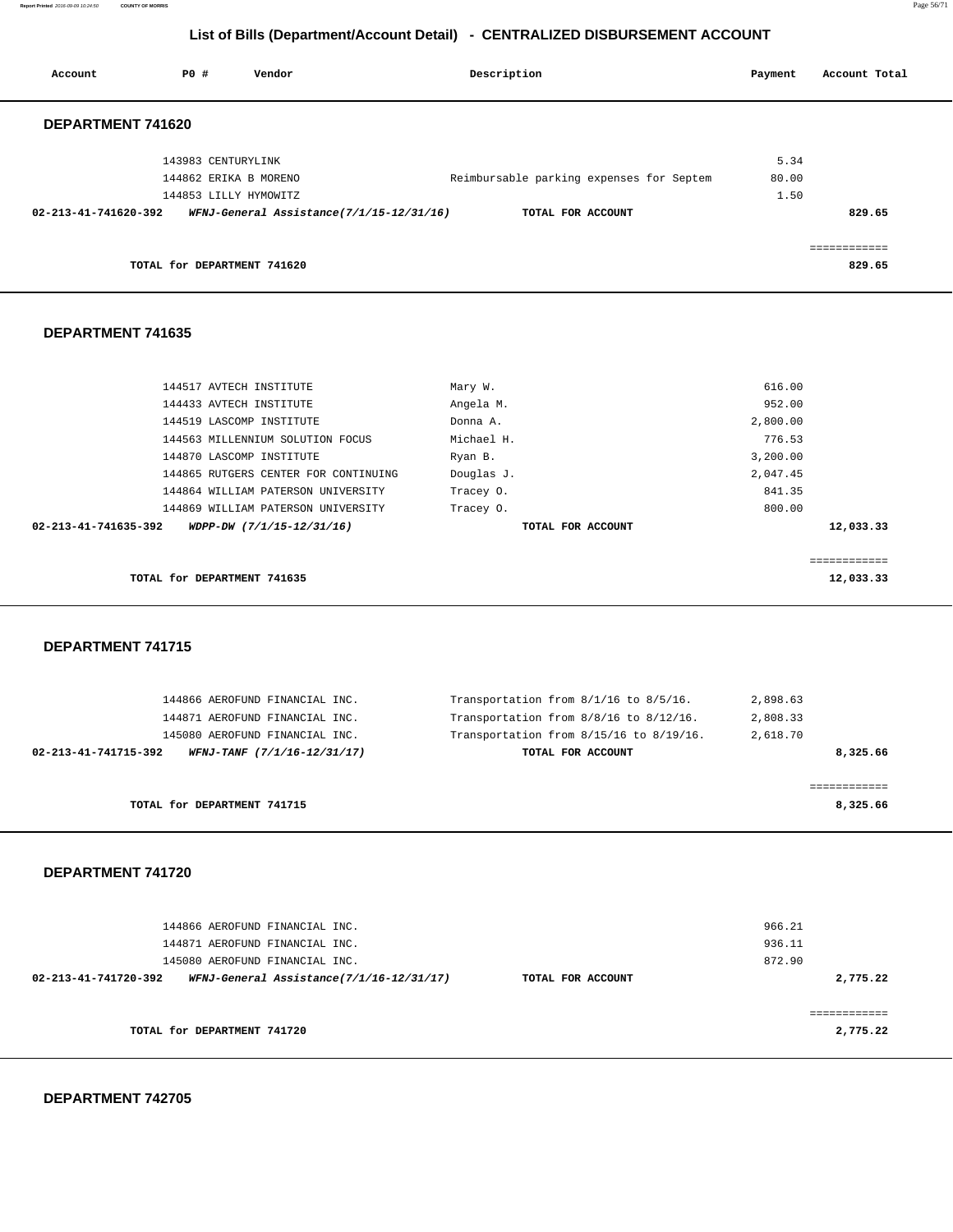| Account | PO# | Vendor | Description | Payment | Account Total |
|---------|-----|--------|-------------|---------|---------------|
|         |     |        |             |         |               |

### **DEPARTMENT 742705**

| 02-213-41-742705-391     | WIOA Adult (7/1/15-6/30/17)                                | TOTAL FOR ACCOUNT                                                                  |                  | 24,331.02 |
|--------------------------|------------------------------------------------------------|------------------------------------------------------------------------------------|------------------|-----------|
| 145068 AVTECH INSTITUTE  |                                                            | Michelina D.                                                                       | 1,288.00         |           |
|                          | 145073 WARREN COUNTY TECHNICAL SCHOOL                      | Nichole B.                                                                         | 583.94           |           |
|                          | 145077 WARREN COUNTY TECHNICAL SCHOOL                      | Fatima L.                                                                          | 583.94           |           |
|                          | 145079 WARREN COUNTY TECHNICAL SCHOOL                      | Barbara S.                                                                         | 583.94           |           |
|                          | 145076 WARREN COUNTY TECHNICAL SCHOOL                      | Latesha R.                                                                         | 583.94           |           |
|                          | 145075 WARREN COUNTY TECHNICAL SCHOOL                      | Holga V.                                                                           | 434.56           |           |
|                          | 145071 WARREN COUNTY TECHNICAL SCHOOL                      | Jessica B.                                                                         | 583.94           |           |
|                          | 144873 RUTGERS CENTER FOR CONTINUING                       | Kalan R.                                                                           | 2,476.00         |           |
|                          | 144872 RUTGERS CENTER FOR CONTINUING                       | Edward C.                                                                          | 533.00           |           |
| 144853 LILLY HYMOWITZ    |                                                            |                                                                                    | 27.00            |           |
|                          | 144877 INFORMATION & TECHNOLOGY                            | Peter G.                                                                           | 1,494.00         |           |
| 143983 CENTURYLINK       |                                                            |                                                                                    | 96.13            |           |
| 144889 AVTECH INSTITUTE  |                                                            | Kevin M.                                                                           | 896.00           |           |
| 144883 AVTECH INSTITUTE  |                                                            | Rajendra S.                                                                        | 960.00           |           |
|                          | 142153 FUTUREWORK SYSTEMS LLC                              | Performance Matters Plus - NJ subscripti                                           | 3,971.26         |           |
|                          | 144004 SUSSEX CTY CHAMBER OF COMMERCE                      |                                                                                    | 84.60            |           |
|                          | 144394 WILLIAM PATERSON UNIVERSITY                         | Kathleen C.                                                                        | 1,365.17         |           |
|                          | 144390 WARREN COUNTY COMMUNITY COLL.                       | Cynthia T.                                                                         | 2,722.50         |           |
|                          | 143981 W.B. MASON COMPANY INC                              |                                                                                    | 110.43           |           |
| 144387 VERIZON           |                                                            |                                                                                    | 105.80           |           |
| 144393 LASCOMP INSTITUTE |                                                            | Kim W.                                                                             | 3,200.00         |           |
| 144419 TELESEARCH INC    |                                                            |                                                                                    | 208.49           |           |
| 144006 TELESEARCH INC    |                                                            |                                                                                    | 173.75           |           |
| 143984 TELESEARCH INC    |                                                            |                                                                                    | 176.90           |           |
| 143951 TELESEARCH INC    |                                                            |                                                                                    | 217.97           |           |
|                          | 142275 PLIC SBD GRAND ISLAND                               |                                                                                    | 67.18            |           |
| 144380 DOROTHY SNIDER    |                                                            | Travel Expenses/Mileage 8/19/15 through                                            | 48.11            |           |
| 144380 DOROTHY SNIDER    |                                                            | expenses as listed w/receipts.                                                     | 109.55           |           |
| 143128 AT&T              |                                                            |                                                                                    | 16.20            |           |
| 143130 AT&T              |                                                            |                                                                                    | 7.69             |           |
|                          | 143949 RICOH AMERICAS CORPORATION                          |                                                                                    | 271.68           |           |
|                          | 144389 RANDALL L HENNINGSON<br>144389 RANDALL L HENNINGSON | CompTIA A+ Certification Exam Voucher.<br>CompTIA A+ Certification Exam 220-802 Vo | 169.99<br>169.99 |           |

**TOTAL for DEPARTMENT 742705 24,331.02**

| 143127 NESTLE WATERS NORTH AMERICA INC. | 0434508545<br>06/15/16-07/14/16 Water   | 9.90     |
|-----------------------------------------|-----------------------------------------|----------|
| 144381 RUTGERS CENTER FOR CONTINUING    | George W.                               | 779.00   |
| 144397 ROBOTECH CAD SOLUTIONS           | John D.                                 | 1,600.00 |
| 143949 RICOH AMERICAS CORPORATION       | Ricoh MP5054SP Digital Copier           | 286.77   |
| 144517 AVTECH INSTITUTE                 | Mary W.                                 | 392.00   |
| 144443 AVTECH INSTITUTE                 | Michael R.                              | 800.00   |
| 144434 AVTECH INSTITUTE                 | Pilar O.                                | 896.00   |
| 143130 AT&T                             | 908-859-3220. Bill Dated: 7/1/16.       | 8.12     |
| 143128 AT&T                             | 030 515 8956 001 - 973-383-1048. Bill   | 17.09    |
| 144396 BLOOMFIELD COLLEGE               | Christine F.                            | 3,200.00 |
| 142275 PLIC SBD GRAND ISLAND            | 1062765-10001 Group life insurance prem | 121.92   |
| 143951 TELESEARCH INC                   | Lilly H., W/E 7/24/2016.                | 230.08   |
| 143984 TELESEARCH INC                   | Lilly H., W/E 7/31/16.                  | 186.73   |
|                                         |                                         |          |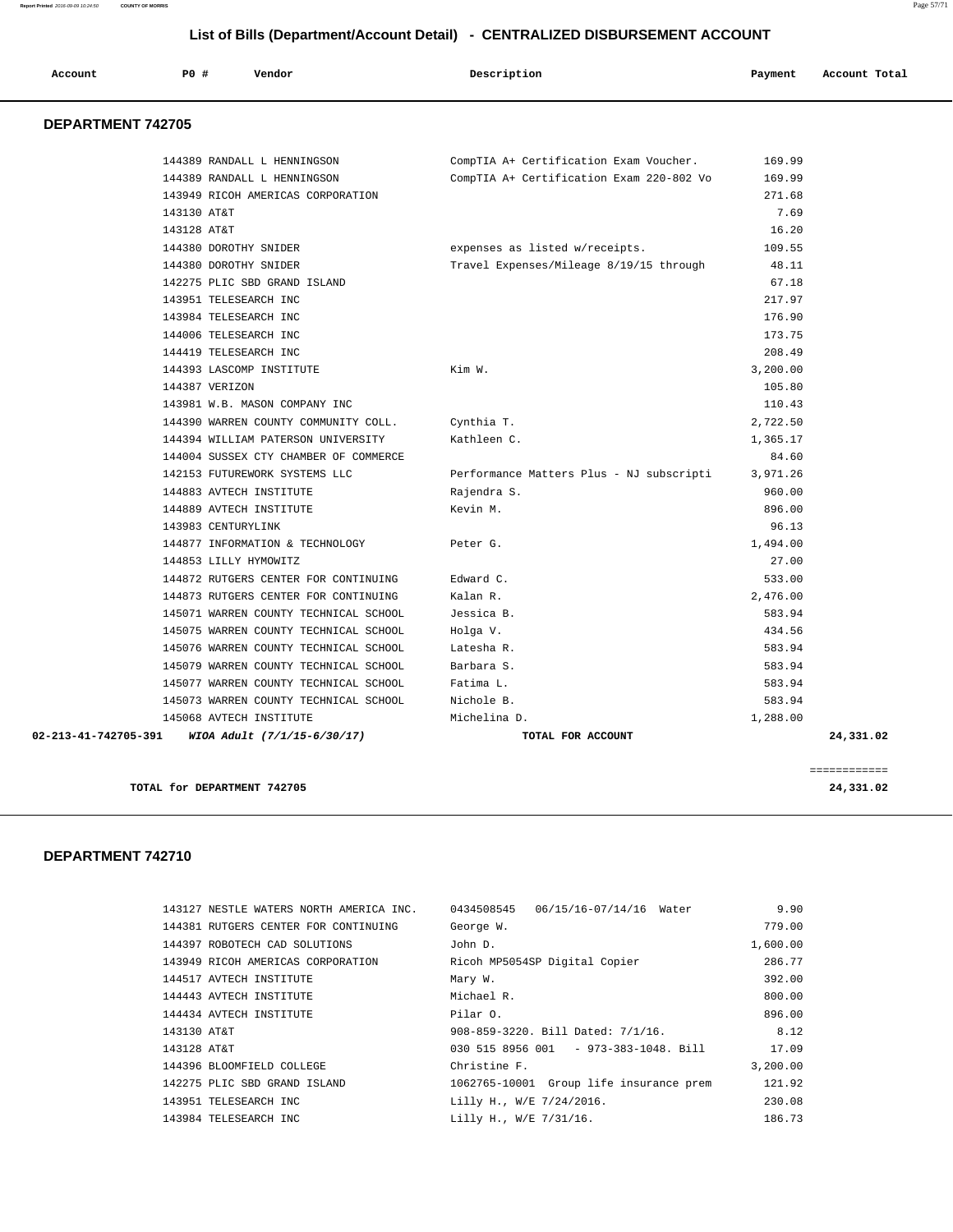**Report Printed** 2016-09-09 10:24:50 **COUNTY OF MORRIS** Page 58/71

# **List of Bills (Department/Account Detail) - CENTRALIZED DISBURSEMENT ACCOUNT**

| Account | <b>PO #</b> | Vendor | Description | Payment | Account Total |
|---------|-------------|--------|-------------|---------|---------------|
|         |             |        |             |         |               |

### **DEPARTMENT 742710**

|  | 145157 COUNTY OF MORRIS                         | 2ND HALF AUGUST 2016 METERED MAIL                    | 235.33   |  |
|--|-------------------------------------------------|------------------------------------------------------|----------|--|
|  |                                                 |                                                      |          |  |
|  | 144880 WILLIAM PATERSON UNIVERSITY              | Shanna H.                                            | 800.00   |  |
|  | 144865 RUTGERS CENTER FOR CONTINUING            |                                                      | 1,068.55 |  |
|  | 144853 LILLY HYMOWITZ                           | Reimbursement of parking fees for Septem             | 28.50    |  |
|  | 144876 INFORMATION & TECHNOLOGY                 | Takiyah R.                                           | 1,653.00 |  |
|  | 144875 INFORMATION & TECHNOLOGY                 | Xiaohui L.                                           | 1,494.00 |  |
|  | 144874 INFORMATION & TECHNOLOGY                 | James T.                                             | 1,280.00 |  |
|  | 143983 CENTURYLINK                              | 310372742 Sussex county 973-383-8033 -               | 101.48   |  |
|  | 144881 BERGEN BLENDED ACADEMY                   | Elizabeth P.                                         | 716.00   |  |
|  | 144890 AVTECH INSTITUTE                         | Tracy S.                                             | 800.00   |  |
|  | 144888 AVTECH INSTITUTE THE STATE SERIES F.     |                                                      | 1,280.00 |  |
|  | 144887 AVTECH INSTITUTE                         | Darnell T.                                           | 1,340.00 |  |
|  | 144886 AVTECH INSTITUTE                         | Pilar O.                                             | 952.00   |  |
|  | 144885 AVTECH INSTITUTE                         | Karen S.                                             | 944.00   |  |
|  | 144884 AVTECH INSTITUTE                         | Flor S.                                              | 800.00   |  |
|  | 144882 AMERICAN INSTITUTE OF MEDICAL Lourdes L. |                                                      | 1,600.00 |  |
|  | 144563 MILLENNIUM SOLUTION FOCUS                | Michael H.                                           | 588.80   |  |
|  | 144519 LASCOMP INSTITUTE                        | Donna A                                              | 400.00   |  |
|  | 142153 FUTUREWORK SYSTEMS LLC                   |                                                      | 6,847.00 |  |
|  | 144004 SUSSEX CTY CHAMBER OF COMMERCE           | Jack Patten, WDB annual dues for 9/7/201             | 89.30    |  |
|  | 144392 WARREN COUNTY COMMUNITY COLL.            | Manley B.                                            | 2,625.60 |  |
|  | 144391 WARREN COUNTY COMMUNITY COLL.            | Glenda D.                                            | 1,764.00 |  |
|  | 144388 WARREN COUNTY COMMUNITY COLL.            | Julia C.                                             | 182.67   |  |
|  | 143981 W.B. MASON COMPANY INC                   | pressboard binders, markers, tape, faste 116.56      |          |  |
|  | 144387 VERIZON                                  | $908-859-3220$ 143 27Y, bill dated $8/4/16$ . 111.67 |          |  |
|  | 144395 IMPETUS SYSTEMS & CAREERS                | Deborah F.                                           | 3,200.00 |  |
|  | 144419 TELESEARCH INC                           | Lilly H., W/E 8/14/16.                               | 220.08   |  |

**TOTAL for DEPARTMENT 742710 46,471.67**

 **DEPARTMENT 742720** 

| 144403 NEWBRIDGE SERVICES INC           | $May/June 2016 - food purchases$       | 568.21   |
|-----------------------------------------|----------------------------------------|----------|
| 143127 NESTLE WATERS NORTH AMERICA INC. |                                        | 5.21     |
| 143949 RICOH AMERICAS CORPORATION       |                                        | 150.93   |
| 143246 ACRO SERVICE CORP                | (Bryant, Carrigan) 6/6/2016-6/12/2016  | 2,148.07 |
| 143246 ACRO SERVICE CORP                | (Bryant, Carrigan) 6/13/2016-6/19/2016 | 2,551.29 |
| 143246 ACRO SERVICE CORP                | (Bryant, Carrigan) 6/20/2016-6/26/2016 | 2,451.75 |
| 143130 AT&T                             |                                        | 4.27     |
| 143128 AT&T                             |                                        | 9.00     |
| 142275 PLIC SBD GRAND ISLAND            |                                        | 49.76    |
| 143951 TELESEARCH INC                   |                                        | 121.10   |
| 143984 TELESEARCH INC                   |                                        | 98.28    |
| 144006 TELESEARCH INC                   |                                        | 96.53    |
| 144419 TELESEARCH INC                   |                                        | 115.83   |
| 144446 LINCOLN TECHNICAL INSTITUTE      | Samuel V.                              | 272.70   |

============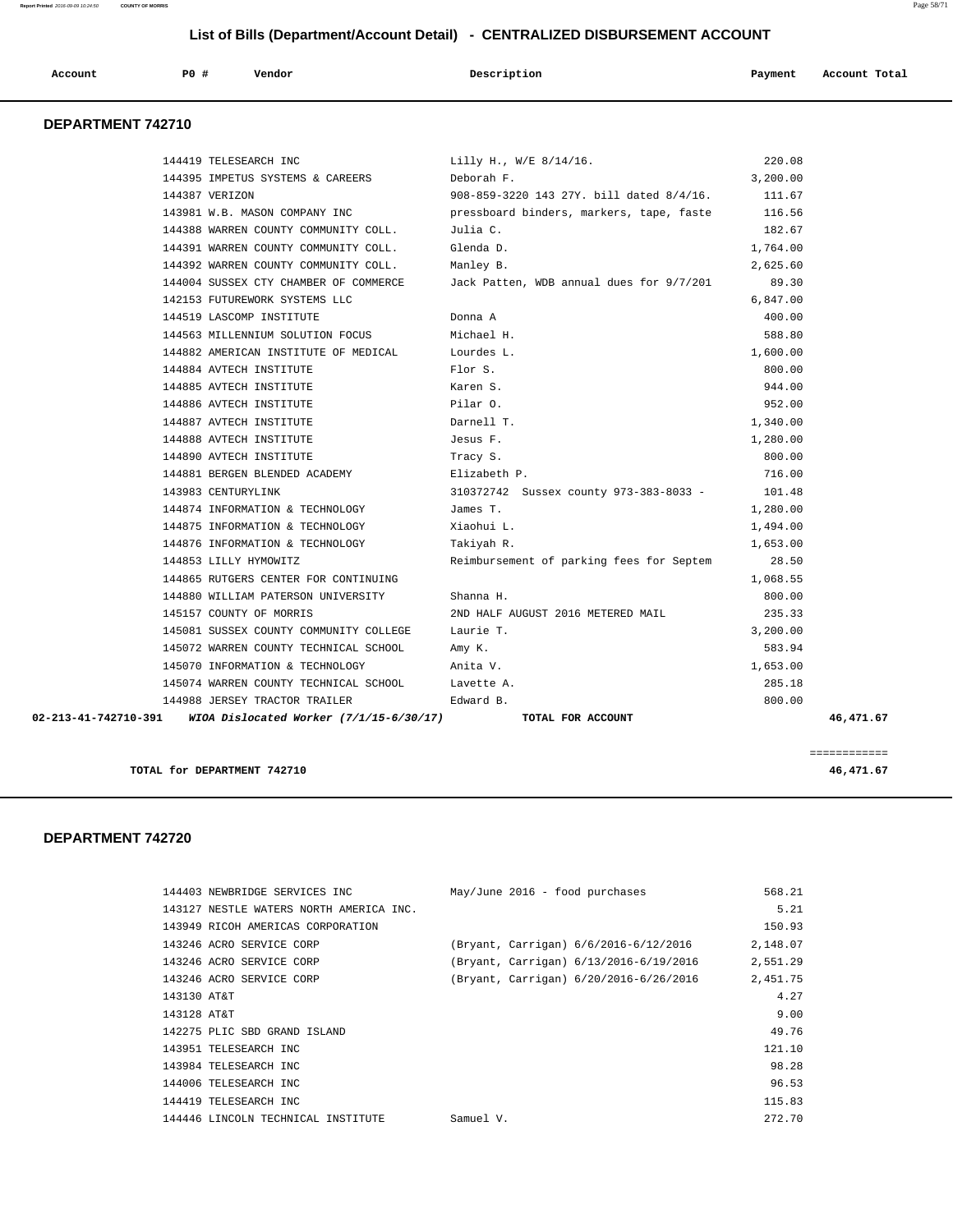| Account<br>. | PO# | Vendor | Description | Payment | Account Total<br>.<br>. |
|--------------|-----|--------|-------------|---------|-------------------------|
|--------------|-----|--------|-------------|---------|-------------------------|

# **DEPARTMENT 742720**

| 144387 VERIZON                                   |                                                   | 58.78    |              |
|--------------------------------------------------|---------------------------------------------------|----------|--------------|
| 143981 W.B. MASON COMPANY INC                    |                                                   | 61.35    |              |
| 144004 SUSSEX CTY CHAMBER OF COMMERCE            |                                                   | 47.00    |              |
|                                                  |                                                   |          |              |
| 142153 FUTUREWORK SYSTEMS LLC                    |                                                   | 2,875.74 |              |
| 143911 ACRO SERVICE CORP                         | James B., $W/E$ 7/3/16. - PARKING FEES.           | 70.00    |              |
| 143911 ACRO SERVICE CORP                         | James B., W/E 7/3/16 - 35 hrs. @ Bill Ra 1,290.45 |          |              |
| 143911 ACRO SERVICE CORP                         | Michael C.; PARKING FEES.                         | 100.00   |              |
| 143911 ACRO SERVICE CORP                         | Michael C., W/E $7/3/2106$ , @ Bill Rate -        | 1,161.30 |              |
| 143983 CENTURYLINK                               |                                                   | 53.41    |              |
| 144853 LILLY HYMOWITZ                            |                                                   | 15.00    |              |
| 145067 NEWBRIDGE SERVICES INC                    | Matthew D.                                        | 3,140.00 |              |
| 145067 NEWBRIDGE SERVICES INC                    | Nahtrelle J.                                      | 3,650.00 |              |
| 145067 NEWBRIDGE SERVICES INC                    | Yesenia S.                                        | 510.00   |              |
| 145067 NEWBRIDGE SERVICES INC                    | Jaquorah M.                                       | 510.00   |              |
| 145067 NEWBRIDGE SERVICES INC                    | Tatiana P.                                        | 250.00   |              |
| 145067 NEWBRIDGE SERVICES INC                    | Cheyenne C.                                       | 250.00   |              |
| 145067 NEWBRIDGE SERVICES INC                    | Jeremy C.                                         | 250.00   |              |
| 145067 NEWBRIDGE SERVICES INC                    | Selena J.                                         | 250.00   |              |
| 145067 NEWBRIDGE SERVICES INC                    | Harley M.                                         | 250.00   |              |
| 145067 NEWBRIDGE SERVICES INC                    | Meghan G.                                         | 250.00   |              |
| 145067 NEWBRIDGE SERVICES INC                    | Mario S.                                          | 250.00   |              |
| 145067 NEWBRIDGE SERVICES INC                    | Rachel A.                                         | 250.00   |              |
| 02-213-41-742720-391 WIOA Youth (7/1/15-6/30/17) | TOTAL FOR ACCOUNT                                 |          | 24,416.36    |
|                                                  |                                                   |          |              |
|                                                  |                                                   |          | ============ |
| TOTAL for DEPARTMENT 742720                      |                                                   |          | 24,416.36    |
|                                                  |                                                   |          |              |

#### **DEPARTMENT 742810**

| 144878 EZ WHEELS DRIVING SCHOOL<br>144879 EZ WHEELS DRIVING SCHOOL | Michael O.<br>Gloria L.N. | 1,066.40<br>1,066.40 |
|--------------------------------------------------------------------|---------------------------|----------------------|
| 145069 RUTGERS CENTER FOR CONTINUING                               | Adriana M.                | 1,554.00             |
| 145066 CHIRON TRAINING CENTER                                      | Yakov V.                  | 1,219.00             |
| WIOA Dislocated Worker (7/1/16-6/30/18)<br>02-213-41-742810-391    | TOTAL FOR ACCOUNT         | 4,905.80             |
| TOTAL for DEPARTMENT 742810                                        |                           | 4,905.80             |

# **Chapter 51**

| 144444 FREEDOM HOUSE INC.         | Halfway House bed days | 1,290.00  |
|-----------------------------------|------------------------|-----------|
| 144444 FREEDOM HOUSE INC.         | Less client share      | $-133.00$ |
| 144821 CFCS - HOPE HOUSE          | Individual Sessions    | 90.00     |
| 144821 CFCS - HOPE HOUSE          | Group Sessions         | 680.00    |
| 144821 CFCS - HOPE HOUSE          | Case Management        | 925.00    |
| 144821 CFCS - HOPE HOUSE          | Urine Screens          | 25.00     |
| 144825 MORRISTOWN MEDICAL CENTER  | IOP                    | 1,160.00  |
| 144825 MORRISTOWN MEDICAL CENTER  | Drug Screen            | 50.00     |
| 144835 NEW HOPE FOUNDATION INC.   | Halfway HOuse bed days | 342.00    |
| 144829 DAYTOP VILLAGE OF NJ. INC. | Evaluations            | 300.00    |
|                                   |                        |           |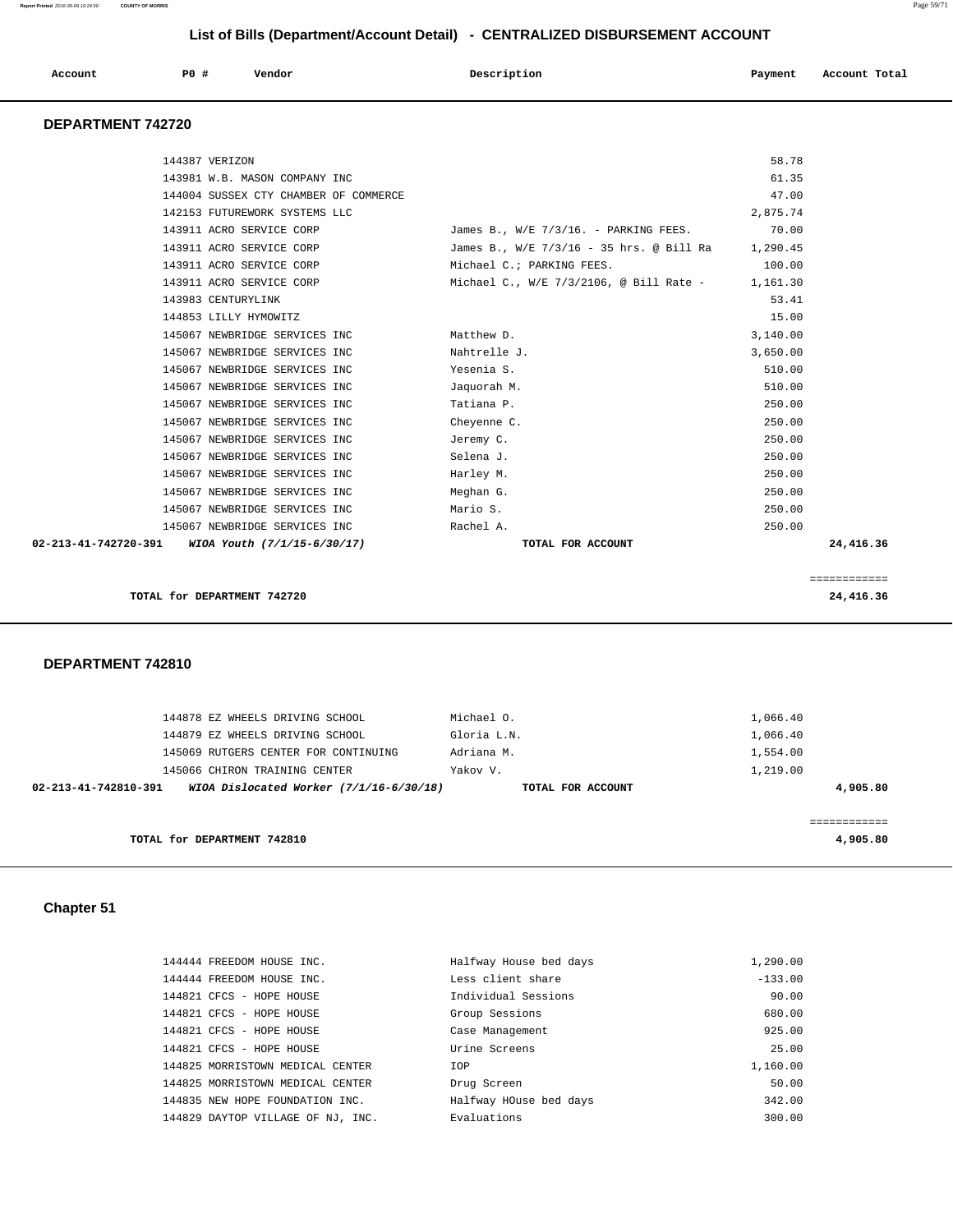| Account              | PO#<br>Vendor                   | Description                     | Payment   | Account Total |
|----------------------|---------------------------------|---------------------------------|-----------|---------------|
| <b>Chapter 51</b>    |                                 |                                 |           |               |
|                      | 144827 NEW HOPE FOUNDATION INC. | Bed days                        | 12,054.00 |               |
|                      | 144823 ALFRE INC.               | Halfway house bed days          | 9,360.00  |               |
|                      | 144823 ALFRE INC.               | Less amt available in CAF       | $-20.00$  |               |
|                      | 144854 NEW HOPE FOUNDATION INC. | Enhanced Detox                  | 1,925.00  |               |
|                      | 144854 NEW HOPE FOUNDATION INC. | Detox bed days                  | 1,020.00  |               |
|                      | 145150 TURNING POINT, INC       | Detox bed days - May            | 9,996.00  |               |
|                      | 145150 TURNING POINT, INC       | Detox Bed days - June           | 8,364.00  |               |
|                      | 145150 TURNING POINT, INC       | Detox bed days - July           | 612.00    |               |
|                      | 145152 TURNING POINT, INC       | May Adult residential bed days  | 4,851.00  |               |
|                      | 145152 TURNING POINT, INC       | June Adult residential bed days | 3,234.00  |               |
|                      | 145152 TURNING POINT, INC       | July Adult residential bed days | 735.00    |               |
| 02-213-41-757605-392 | Chapter 51 (1/1/16-12/31/16)    | TOTAL FOR ACCOUNT               |           | 57,010.00     |
|                      |                                 |                                 |           |               |
|                      | TOTAL for Chapter 51            |                                 |           | 57,010.00     |

 **DEPARTMENT 758610** 

|                      | 144617 CATERERS OF EXCELLENCE/ BON       | Food for Opiate TF meeting on 8/16/16 | 515.00 |
|----------------------|------------------------------------------|---------------------------------------|--------|
| 02-213-41-758610-394 | Municipal Alliance $(1/1/16 - 12/31/16)$ | TOTAL FOR ACCOUNT                     | 515.00 |
|                      |                                          |                                       |        |
|                      |                                          |                                       |        |
|                      | TOTAL for DEPARTMENT 758610              |                                       | 515.00 |
|                      |                                          |                                       |        |

 **DEPARTMENT 758710** 

| 144461 MEADOW WOOD MANOR                                      | Portion of the Morris County Prevention | 2,000.00 |
|---------------------------------------------------------------|-----------------------------------------|----------|
| Municipal Alliance $(7/1/16-6/30/17)$<br>02-213-41-758710-392 | TOTAL FOR ACCOUNT                       | 2,000.00 |
|                                                               |                                         |          |
|                                                               |                                         |          |
| TOTAL for DEPARTMENT 758710                                   |                                         | 2,000.00 |

#### **DEPARTMENT 774605**

| 137247 TOWN OF BOONTON POLICE DEPARTMENT               | February DRE Reimbursement** C.Petonak | 220.00 |
|--------------------------------------------------------|----------------------------------------|--------|
| 02-213-41-774605-391<br>DRE Call Out (10/1/15-9/30/16) | TOTAL FOR ACCOUNT                      | 220.00 |
|                                                        |                                        |        |
|                                                        |                                        |        |
| TOTAL for DEPARTMENT 774605                            |                                        | 220.00 |
|                                                        |                                        |        |

# **Urban Areas Security Initiativ**

|                      | 144852 TETRA TECH INC       | Final Payment of RO PO 128313 Dated 11/1 | 17,958.25 |
|----------------------|-----------------------------|------------------------------------------|-----------|
| 02-213-41-784630-391 | FFY14 UASI (9/1/14-8/31/16) | TOTAL FOR ACCOUNT                        | 17,958.25 |
|                      |                             |                                          |           |
|                      |                             |                                          |           |

**TOTAL for Urban Areas Security Initiativ 17,958.25**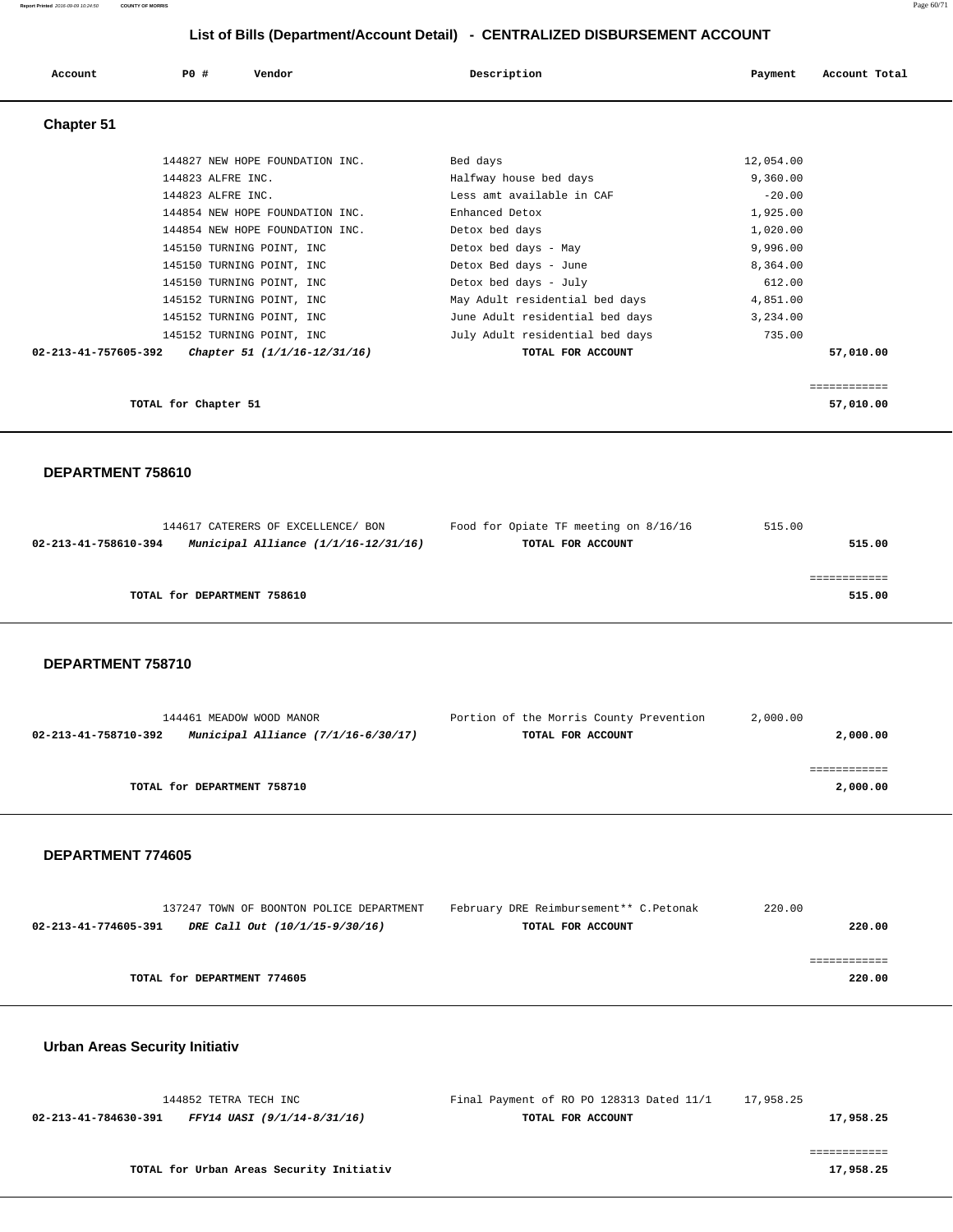**Report Printed** 2016-09-09 10:24:50 **COUNTY OF MORRIS** Page 61/71

# **List of Bills (Department/Account Detail) - CENTRALIZED DISBURSEMENT ACCOUNT**

| Account              | PO#                         | Vendor                                                    | Description                                                | Payment  | Account Total         |
|----------------------|-----------------------------|-----------------------------------------------------------|------------------------------------------------------------|----------|-----------------------|
| DEPARTMENT 784820    |                             |                                                           |                                                            |          |                       |
| 02-213-41-784820-391 |                             | 142960 R & J CONTROL, INC.<br>FFY15 UASI (9/1/15-8/31/18) | Per approved 2015 UASI Grant Workplan<br>TOTAL FOR ACCOUNT | 2,662.50 | 2,662.50              |
|                      | TOTAL for DEPARTMENT 784820 |                                                           |                                                            |          | 2,662.50              |
| <b>MAPS</b>          |                             |                                                           |                                                            |          |                       |
|                      | 144416 DAILY RECORD         |                                                           | Ord# 0001483982 ad# 001483982                              | 62.28    |                       |
| 02-213-41-786505-394 | 144921 DAILY RECORD         | MAPS (1/1/15-12/31/15)                                    | Public mtg notice 9/23/16 MAPS<br>TOTAL FOR ACCOUNT        | 24.64    | 86.92                 |
|                      |                             |                                                           |                                                            |          |                       |
|                      | TOTAL for MAPS              |                                                           |                                                            |          | ============<br>86.92 |
| DEPARTMENT 786625    |                             |                                                           |                                                            |          |                       |
|                      |                             | 144119 RICOH AMERICAS CORPORATION                         | Ricoh MP 2554SP Contract#16577                             | 416.23   |                       |
| 02-213-41-786625-394 |                             | MAPS (1/1/16-12/31/16)                                    | TOTAL FOR ACCOUNT                                          |          | 416.23                |
|                      |                             |                                                           |                                                            |          | ============          |
|                      | TOTAL for DEPARTMENT 786625 |                                                           |                                                            |          | 416.23                |

# **NYS&W Bicycle/Pedestrian Path**

| 25,494.28 | Professional Services rendered concernin |                                          | 144818 THE RBA GROUP INC.               |                      |
|-----------|------------------------------------------|------------------------------------------|-----------------------------------------|----------------------|
| 25,494.28 | TOTAL FOR ACCOUNT                        | NYS&W Bicycle/Ped Path 9/16/09-xt6/30/17 |                                         | 02-213-41-790015-391 |
|           |                                          |                                          |                                         |                      |
|           |                                          |                                          |                                         |                      |
| 25,494.28 |                                          |                                          | TOTAL for NYS&W Bicycle/Pedestrian Path |                      |

|                               | 144603 CONCRETE CONSTRUCTION CORP.       | Sussex Tpke Intersection Improvements in | 430,570.00 |            |
|-------------------------------|------------------------------------------|------------------------------------------|------------|------------|
| 144279 T.Y. LIN INTERNATIONAL |                                          | Sussex Turnpike ConstructionSupport in R | 22, 242.84 |            |
| 144201 GREENMAN PEDERSEN INC  |                                          | Construction Inspection Services for Sus | 28,139.97  |            |
| 144333 GREENMAN PEDERSEN INC  |                                          | Construction Inspection Services for Sus | 25,380.22  |            |
| 02-213-41-864607-391          | Sussex(CR617)STP-0350(107)(9/8/14-9/8/16 | TOTAL FOR ACCOUNT                        |            | 506,333.03 |
|                               |                                          |                                          |            |            |
|                               |                                          |                                          |            |            |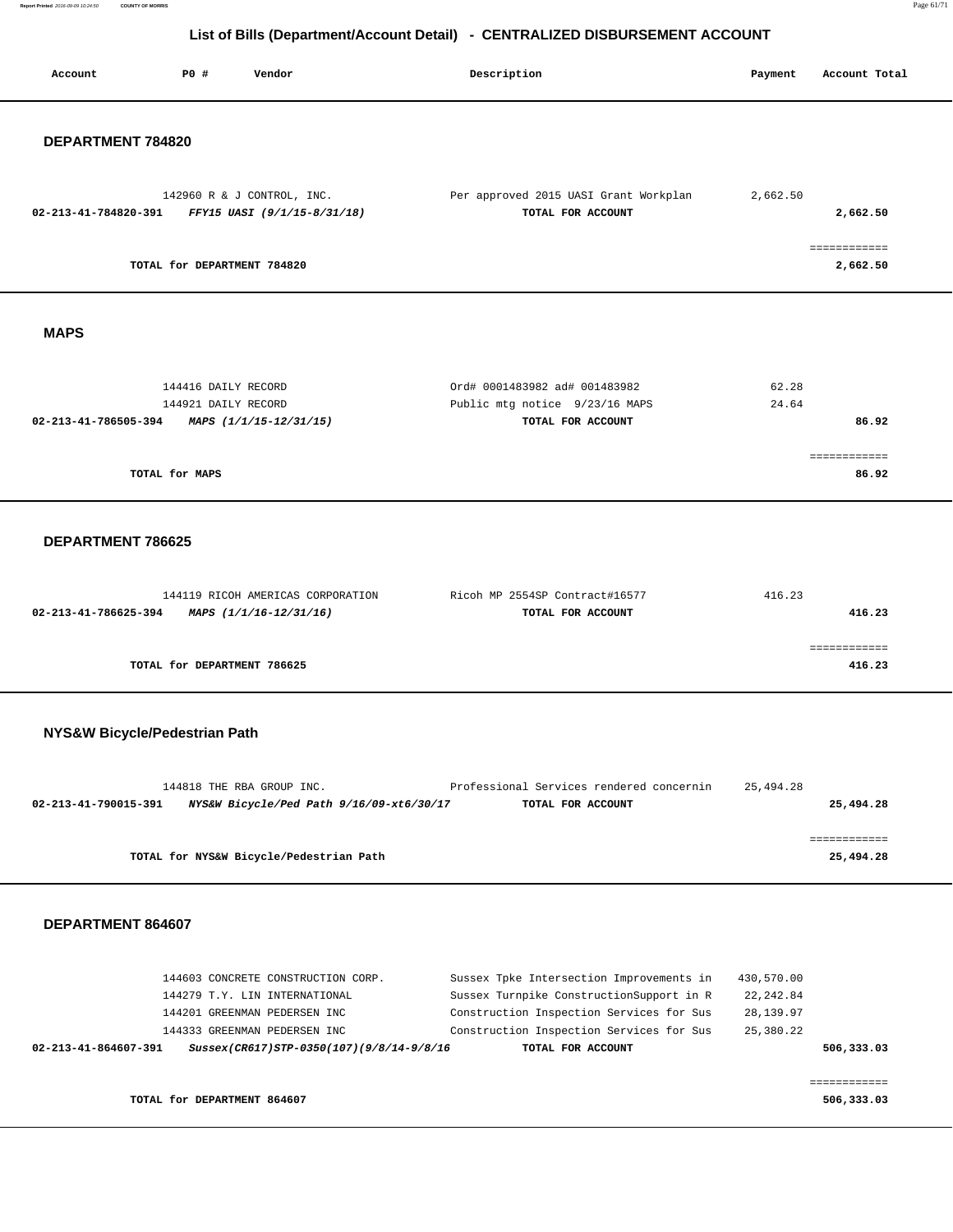| Account              | P0 #                        | Vendor                                                                     | Description                                                   | Payment  | Account Total            |  |
|----------------------|-----------------------------|----------------------------------------------------------------------------|---------------------------------------------------------------|----------|--------------------------|--|
| 02-213-41-864690-391 |                             | 144282 TRANSYSTEMS CORPORATION<br>Openaki Br STP-C00S(690) (9/9/14-9/9/16) | Preliminary Design Services for Replacem<br>TOTAL FOR ACCOUNT | 6,995.27 | 6,995.27                 |  |
|                      | TOTAL for DEPARTMENT 864690 |                                                                            |                                                               |          | ============<br>6,995.27 |  |

| 144308 T.Y. LIN INTERNATIONAL                              | Waterloo Road Bridge No. 1038Final Desig | 59,368.27 |
|------------------------------------------------------------|------------------------------------------|-----------|
| Waterloo Rd Brdg (6/23/14-6/23/17)<br>02-213-41-864701-392 | TOTAL FOR ACCOUNT                        | 59,368.27 |
|                                                            |                                          |           |
|                                                            |                                          |           |
| TOTAL for DEPARTMENT 864701                                |                                          | 59,368.27 |
|                                                            |                                          |           |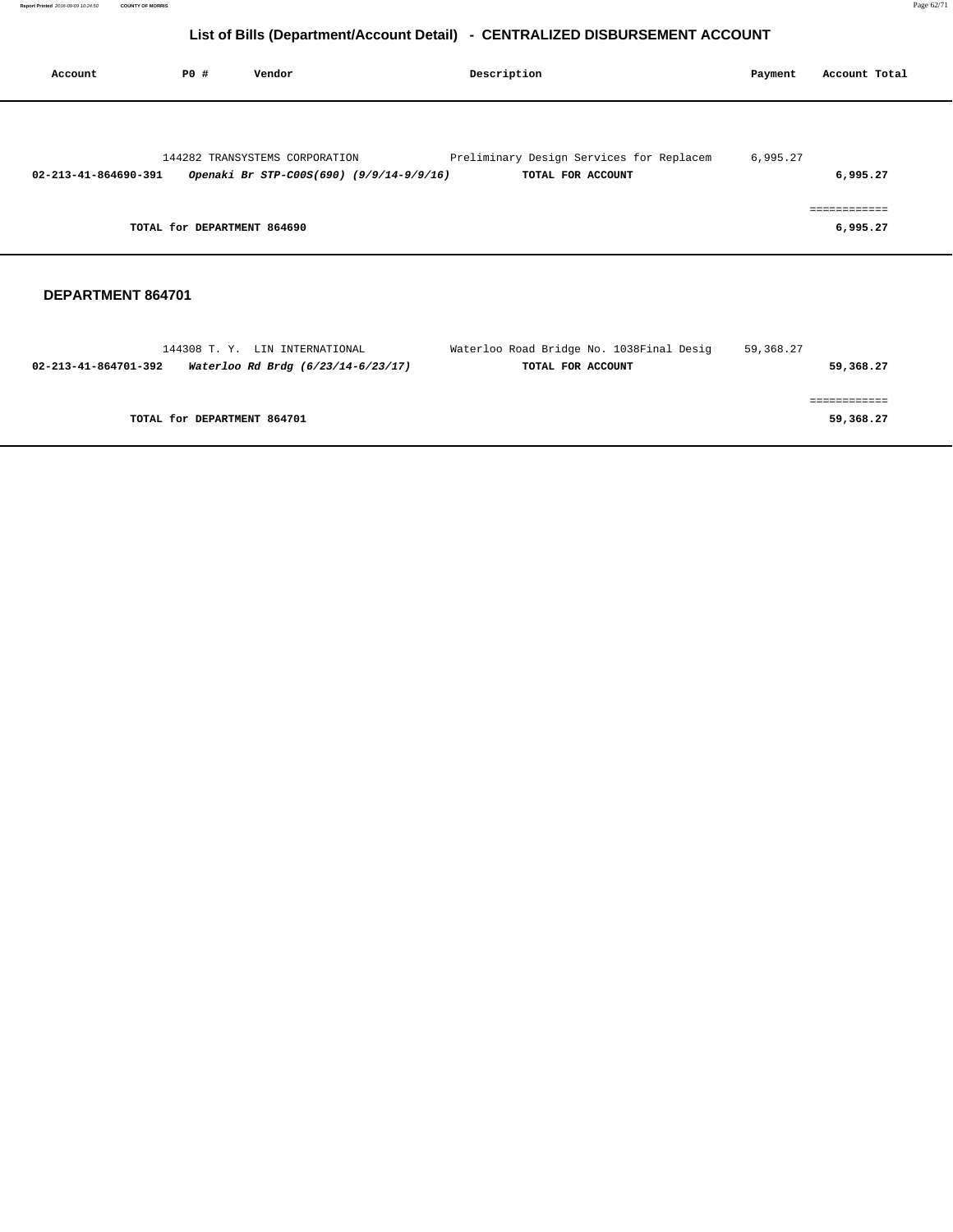| Report Printed 2016-09-09 10:24:50<br><b>COUNTY OF MORRIS</b> | Page 63/71 |
|---------------------------------------------------------------|------------|
|                                                               |            |

| List of Dins (Department/Account Detail)<br><b>PLITINGLIZED DIODONOLINENT APPOOINT</b> |             |                                                                          |                       |                                                               |                         |                           |
|----------------------------------------------------------------------------------------|-------------|--------------------------------------------------------------------------|-----------------------|---------------------------------------------------------------|-------------------------|---------------------------|
| Account                                                                                | <b>PO #</b> | Vendor                                                                   |                       | Description                                                   | Payment                 | Account Total             |
|                                                                                        |             |                                                                          | <b>County Capital</b> |                                                               |                         |                           |
| <b>Road Design/Construction</b>                                                        |             |                                                                          |                       |                                                               |                         |                           |
| 04-216-55-953165-951                                                                   |             | 144229 TRACKS UNLIMITED, INC.<br>Building & Improvements                 |                       | Improvements to the Railroad crossing at<br>TOTAL FOR ACCOUNT | 44,622.47               | 44,622.47                 |
|                                                                                        |             | TOTAL for Road Design/Construction                                       |                       |                                                               |                         | ============<br>44,622.47 |
| <b>Rpl/Upgr Fire/Sprinkler Sys</b>                                                     |             |                                                                          |                       |                                                               |                         |                           |
| 04-216-55-953181-909                                                                   |             | 144602 HERBST-MUSCIANO, LLC<br>Miscellaneous - Other                     |                       | Fire Alarm Panel replacement Morris View<br>TOTAL FOR ACCOUNT | 12,732.00               | 12,732.00                 |
|                                                                                        |             | TOTAL for Rpl/Upgr Fire/Sprinkler Sys                                    |                       |                                                               |                         | ============<br>12,732.00 |
| <b>Bridge DesignConst varCty Loc</b>                                                   |             |                                                                          |                       |                                                               |                         |                           |
| 04-216-55-953184-909                                                                   |             | 144264 CHERRY WEBER & ASSOC. PC<br>Miscellaneous - Other                 |                       | TOTAL FOR ACCOUNT                                             | 1,599.38                | 1,599.38                  |
|                                                                                        |             | TOTAL for Bridge DesignConst varCty Loc                                  |                       |                                                               |                         | ============<br>1,599.38  |
| DEPARTMENT 953202                                                                      |             |                                                                          |                       |                                                               |                         |                           |
|                                                                                        |             | 144332 THE RBA GROUP INC.                                                |                       |                                                               | 2.68                    |                           |
| 04-216-55-953202-909                                                                   |             | Road Resurfacing/Construction/Imprvments                                 |                       | TOTAL FOR ACCOUNT                                             |                         | 2.68                      |
|                                                                                        |             | 144353 CONCRETE CONSTRUCTION CORP.<br>144603 CONCRETE CONSTRUCTION CORP. |                       | Intersection Improvements US 202 (Main R                      | 39,403.64<br>16, 211.01 |                           |
| 04-216-55-953202-951                                                                   |             | Road Resurfacing/Construction/Imprvments                                 |                       | TOTAL FOR ACCOUNT                                             |                         | 55,614.65                 |

**TOTAL for DEPARTMENT 953202 55,617.33**

#### **DEPARTMENT 953225**

| Bridge Design, Renov, Construc - Var Loc<br>04-216-55-953225-909 | TOTAL FOR ACCOUNT                        | 989.00 |
|------------------------------------------------------------------|------------------------------------------|--------|
| 144270 KEEGAN TECHNOLOGY &                                       | Replacement of Bridge No. 1400-323, Cozy | 644.00 |
| 144271 KEEGAN TECHNOLOGY &                                       | Bridge No. 1400-121 on Ridgedale Avenue  | 225.00 |
| 144324 KEEGAN TECHNOLOGY &                                       | Replacement of Dover Wall at Railroad Tr | 120.00 |

============

============

**TOTAL for DEPARTMENT 953225 989.00**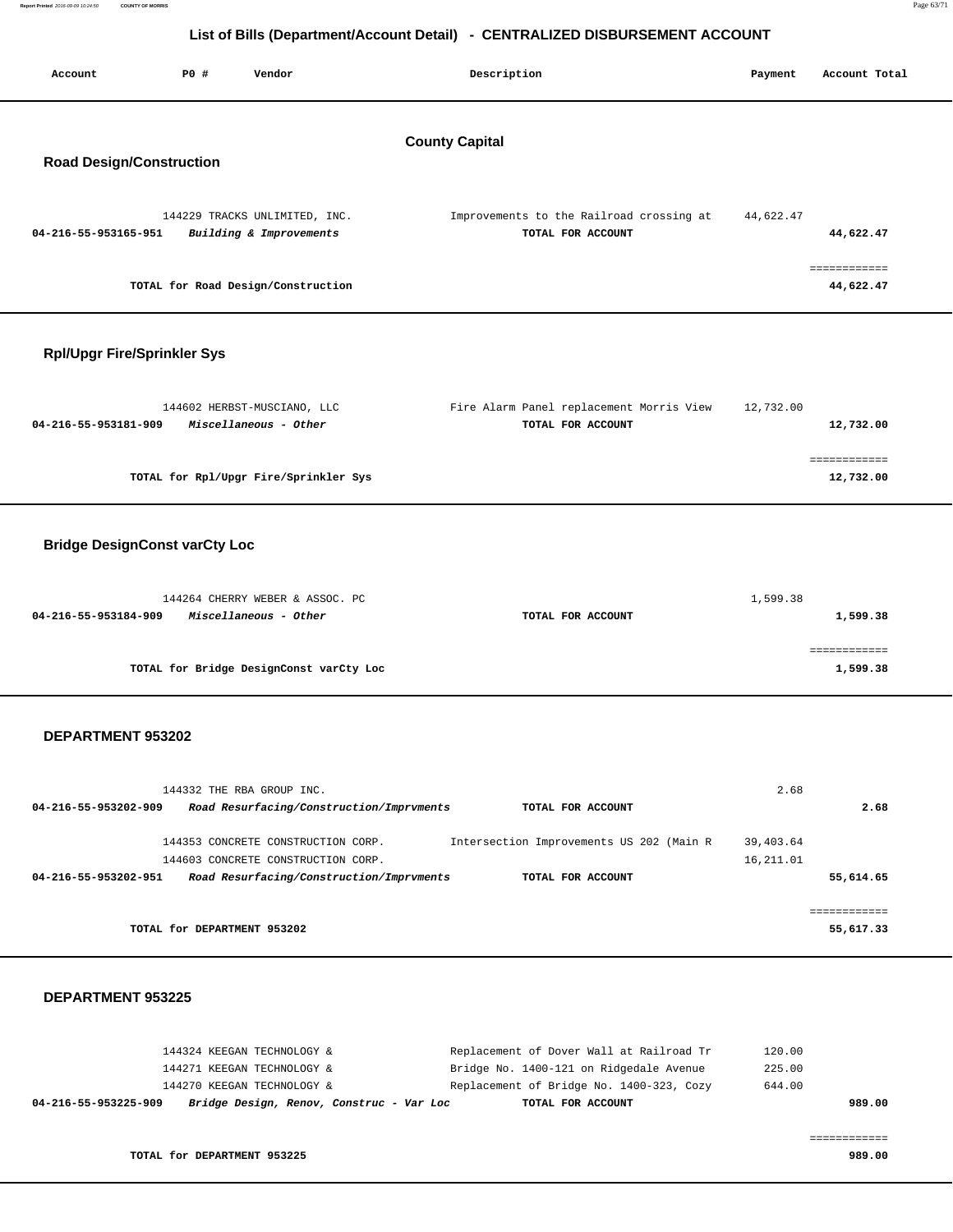**Report Printed** 2016-09-09 10:24:50 **COUNTY OF MORRIS** Page 64/71

# **List of Bills (Department/Account Detail) - CENTRALIZED DISBURSEMENT ACCOUNT**

| Account              | <b>PO #</b> | Vendor                                                                            | Description                                                                           | Payment                | Account Total |
|----------------------|-------------|-----------------------------------------------------------------------------------|---------------------------------------------------------------------------------------|------------------------|---------------|
|                      |             |                                                                                   |                                                                                       |                        |               |
|                      |             |                                                                                   |                                                                                       |                        |               |
| DEPARTMENT 953235    |             |                                                                                   |                                                                                       |                        |               |
|                      |             |                                                                                   |                                                                                       |                        |               |
|                      |             |                                                                                   |                                                                                       |                        |               |
| 04-216-55-953235-909 |             | 144090 FIRE AND SECURITY TECHNOLOGIES<br>Upgrades to Fire/Sprinkler Sys-var Facil | DOVER PROBATION -NEW BUILDING 3/14/2016<br>TOTAL FOR ACCOUNT                          | 6,592.00               | 6,592.00      |
|                      |             |                                                                                   |                                                                                       |                        |               |
|                      |             |                                                                                   |                                                                                       |                        | ============  |
|                      |             | TOTAL for DEPARTMENT 953235                                                       |                                                                                       |                        | 6,592.00      |
|                      |             |                                                                                   |                                                                                       |                        |               |
|                      |             |                                                                                   |                                                                                       |                        |               |
| DEPARTMENT 953269    |             |                                                                                   |                                                                                       |                        |               |
|                      |             |                                                                                   |                                                                                       |                        |               |
|                      |             |                                                                                   |                                                                                       |                        |               |
|                      |             | 144267 CHERRY WEBER & ASSOC. PC                                                   | Engineering Design Services for Erosion                                               | 956.60                 |               |
|                      |             | 144587 KELLER & KIRKPATRICK<br>144813 COUNTY OF WARREN                            | Construction Inspection - Clerk of Works<br>Bi-County Bridge No. 16005/1401-189 on O  | 14,001.00<br>19,602.00 |               |
| 04-216-55-953269-909 |             | Bridge Design/Constr - var locations                                              | TOTAL FOR ACCOUNT                                                                     |                        | 34,559.60     |
|                      |             |                                                                                   |                                                                                       |                        |               |
|                      |             |                                                                                   |                                                                                       |                        | ============  |
|                      |             | TOTAL for DEPARTMENT 953269                                                       |                                                                                       |                        | 34,559.60     |
|                      |             |                                                                                   |                                                                                       |                        |               |
|                      |             |                                                                                   |                                                                                       |                        |               |
| DEPARTMENT 953270    |             |                                                                                   |                                                                                       |                        |               |
|                      |             |                                                                                   |                                                                                       |                        |               |
|                      |             |                                                                                   |                                                                                       |                        |               |
|                      |             | 144266 KEEGAN TECHNOLOGY &<br>144265 KEEGAN TECHNOLOGY &                          | Intersection Improvements, 1186 Sussex T<br>Ann Street Parking Garage, Ann Street &   | 960.00<br>620.00       |               |
|                      |             | 144332 THE RBA GROUP INC.                                                         | Professional Services rendered concernin                                              | 1,397.57               |               |
| 04-216-55-953270-909 |             | Road Design/Construc - var locations                                              | TOTAL FOR ACCOUNT                                                                     |                        | 2,977.57      |
|                      |             |                                                                                   |                                                                                       |                        |               |
|                      |             |                                                                                   |                                                                                       |                        | ============  |
|                      |             | TOTAL for DEPARTMENT 953270                                                       |                                                                                       |                        | 2,977.57      |
|                      |             |                                                                                   |                                                                                       |                        |               |
|                      |             |                                                                                   |                                                                                       |                        |               |
| DEPARTMENT 953291    |             |                                                                                   |                                                                                       |                        |               |
|                      |             |                                                                                   |                                                                                       |                        |               |
|                      |             |                                                                                   |                                                                                       |                        |               |
|                      |             | 144588 KELLER & KIRKPATRICK<br>144590 KELLER & KIRKPATRICK                        | General Engineering On Site Services. Fr<br>General Engineering On Site Services. Pro | 6,656.00<br>326.83     |               |
| 04-216-55-953291-909 |             | Var Roadway Drainage Proj - Public Works                                          | TOTAL FOR ACCOUNT                                                                     |                        | 6,982.83      |
|                      |             |                                                                                   |                                                                                       |                        |               |
|                      |             |                                                                                   |                                                                                       |                        | ============  |
|                      |             | TOTAL for DEPARTMENT 953291                                                       |                                                                                       |                        | 6,982.83      |
|                      |             |                                                                                   |                                                                                       |                        |               |
|                      |             |                                                                                   |                                                                                       |                        |               |
| DEPARTMENT 953314    |             |                                                                                   |                                                                                       |                        |               |
|                      |             |                                                                                   |                                                                                       |                        |               |
|                      |             |                                                                                   |                                                                                       |                        |               |

|                      | 144326 PROFESSIONAL CONSULTING, INC.     |  |  | Design and Constr Admin for Replacement | 336.00 |        |
|----------------------|------------------------------------------|--|--|-----------------------------------------|--------|--------|
| 04-216-55-953314-909 | Repair/Rplcment/Upgrd VarEquip-BldgGrnds |  |  | TOTAL FOR ACCOUNT                       |        | 336.00 |
|                      |                                          |  |  |                                         |        |        |
|                      |                                          |  |  |                                         |        |        |
|                      | TOTAL for DEPARTMENT 953314              |  |  |                                         |        | 336.00 |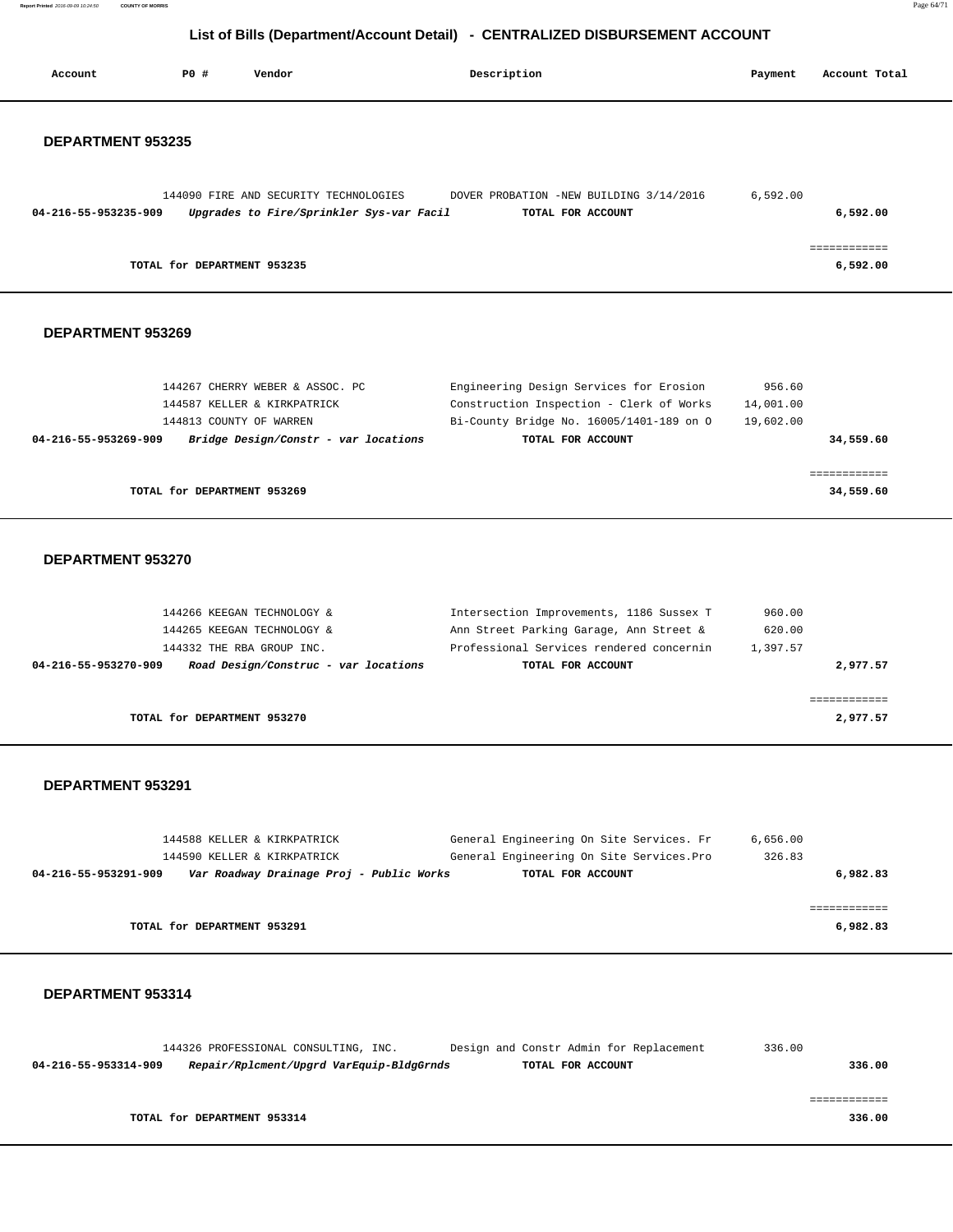**Report Printed** 2016-09-09 10:24:50 **COUNTY OF MORRIS** Page 65/71

# **List of Bills (Department/Account Detail) - CENTRALIZED DISBURSEMENT ACCOUNT**

| Account                  | P0 #<br>Vendor                                                                                                                                                                                                                                                            | Description                                                                                                                                                                                                    | Payment                                                        | Account Total                        |
|--------------------------|---------------------------------------------------------------------------------------------------------------------------------------------------------------------------------------------------------------------------------------------------------------------------|----------------------------------------------------------------------------------------------------------------------------------------------------------------------------------------------------------------|----------------------------------------------------------------|--------------------------------------|
| <b>DEPARTMENT 953323</b> |                                                                                                                                                                                                                                                                           |                                                                                                                                                                                                                |                                                                |                                      |
| 04-216-55-953323-909     | 144264 CHERRY WEBER & ASSOC. PC<br>144589 KELLER & KIRKPATRICK<br>Bridge Design/Constr VarLoc-Public Works<br>TOTAL for DEPARTMENT 953323                                                                                                                                 | Professional Engineering for Constructio<br>General Engineering on Site ServicesProf<br>TOTAL FOR ACCOUNT                                                                                                      | 3,240.62<br>3,385.17                                           | 6,625.79<br>============<br>6,625.79 |
|                          |                                                                                                                                                                                                                                                                           |                                                                                                                                                                                                                |                                                                |                                      |
| DEPARTMENT 953329        |                                                                                                                                                                                                                                                                           |                                                                                                                                                                                                                |                                                                |                                      |
| 04-216-55-953329-909     | 144299 BOWMAN CONSULTING COMPANY<br>Design, Building, Rehab of Roads-PublWorks                                                                                                                                                                                            | Realignment of Schooleys Mountain Road i<br>TOTAL FOR ACCOUNT                                                                                                                                                  | 1,662.50                                                       | 1,662.50                             |
|                          | TOTAL for DEPARTMENT 953329                                                                                                                                                                                                                                               |                                                                                                                                                                                                                |                                                                | ------------<br>1,662.50             |
| <b>DEPARTMENT 953347</b> |                                                                                                                                                                                                                                                                           |                                                                                                                                                                                                                |                                                                |                                      |
| 04-216-55-953347-951     | 143827 AUTOMATED BUILDING CONTROLS<br>143827 AUTOMATED BUILDING CONTROLS<br>143827 AUTOMATED BUILDING CONTROLS<br>HVAC-Replace or Repair Various Bldgs                                                                                                                    | RE:CH - AHU-1/ 07-06-16<br>RE: W&M - AHU-1/ 07=07-16<br>RE: W&M - AHU-1/ 07-29-16<br>TOTAL FOR ACCOUNT                                                                                                         | 260.00<br>390.00<br>630.00                                     | 1,280.00                             |
|                          | TOTAL for DEPARTMENT 953347                                                                                                                                                                                                                                               |                                                                                                                                                                                                                |                                                                | ============<br>1,280.00             |
| DEPARTMENT 953349        |                                                                                                                                                                                                                                                                           |                                                                                                                                                                                                                |                                                                |                                      |
|                          | 143700 R.D. SALES DOOR & HARDWARE LLC<br>143700 R.D. SALES DOOR & HARDWARE LLC<br>143828 R.D. SALES DOOR & HARDWARE LLC<br>143828 R.D. SALES DOOR & HARDWARE LLC                                                                                                          | 143485 NEW JERSEY OVERHEAD DOOR LLC RE: COUNTY GARAGE/ 07-18-16<br>WO78174/ RE: GREYSTONE/ 07-12-16 3,120.00<br>RE: LAW & PUB SAFETY/ 07-13-16<br>RE: A&R/ 07-29-16<br>RE: B&G/ 04-07-16                       | 1,436.00<br>515.00<br>1,639.54<br>241.50                       |                                      |
|                          | 140614 WEST CHESTER MACHINERY AND<br>143829 NEW JERSEY OVERHEAD DOOR LLC<br>144411 PANCIELLO CONSTRUCTION LLC<br>144334 NEW JERSEY OVERHEAD DOOR LLC<br>144334 NEW JERSEY OVERHEAD DOOR LLC<br>144334 NEW JERSEY OVERHEAD DOOR LLC<br>144594 NEW JERSEY OVERHEAD DOOR LLC | WESTERN 8.6 PRO PLUS FLEET<br>RE: COUNTY GARAGE/ 07-11-16<br>RE: HILL STEPS - 911 WALL/ 08-17-16 3,440.00<br>RE: VOTING MACHINES/ 06-07-16<br>RE: A&R/ 07-19-16<br>RE: A&R/ 07-19-16<br>RE: MOSQUITO/ 08-15-16 | 4,940.00<br>480.00<br>425.00<br>960.00<br>1,378.00<br>3,181.00 |                                      |
|                          | 144594 NEW JERSEY OVERHEAD DOOR LLC<br>144594 NEW JERSEY OVERHEAD DOOR LLC<br>144594 NEW JERSEY OVERHEAD DOOR LLC<br>144594 NEW JERSEY OVERHEAD DOOR LLC<br>144335 R.D. SALES DOOR & HARDWARE LLC<br>145113 PANCIELLO CONSTRUCTION LLC                                    | RE: PSTA/ 08-15-16<br>RE: COUNTY GARAGE/ 08-09-16<br>RE: A&R - P2/ 08-03-16<br>RE: MOSQUITO/ 07-11-16<br>RE: YOUTH SHELTER/ 07-29-16<br>RE: REBUILD 911 WALL/ 08-31-16                                         | 640.00<br>395.00<br>1,413.50<br>45.00<br>105.00<br>1,760.00    |                                      |

============

 **04-216-55-953349-956 Various Bldging Repairs-County Wide TOTAL FOR ACCOUNT 26,114.54**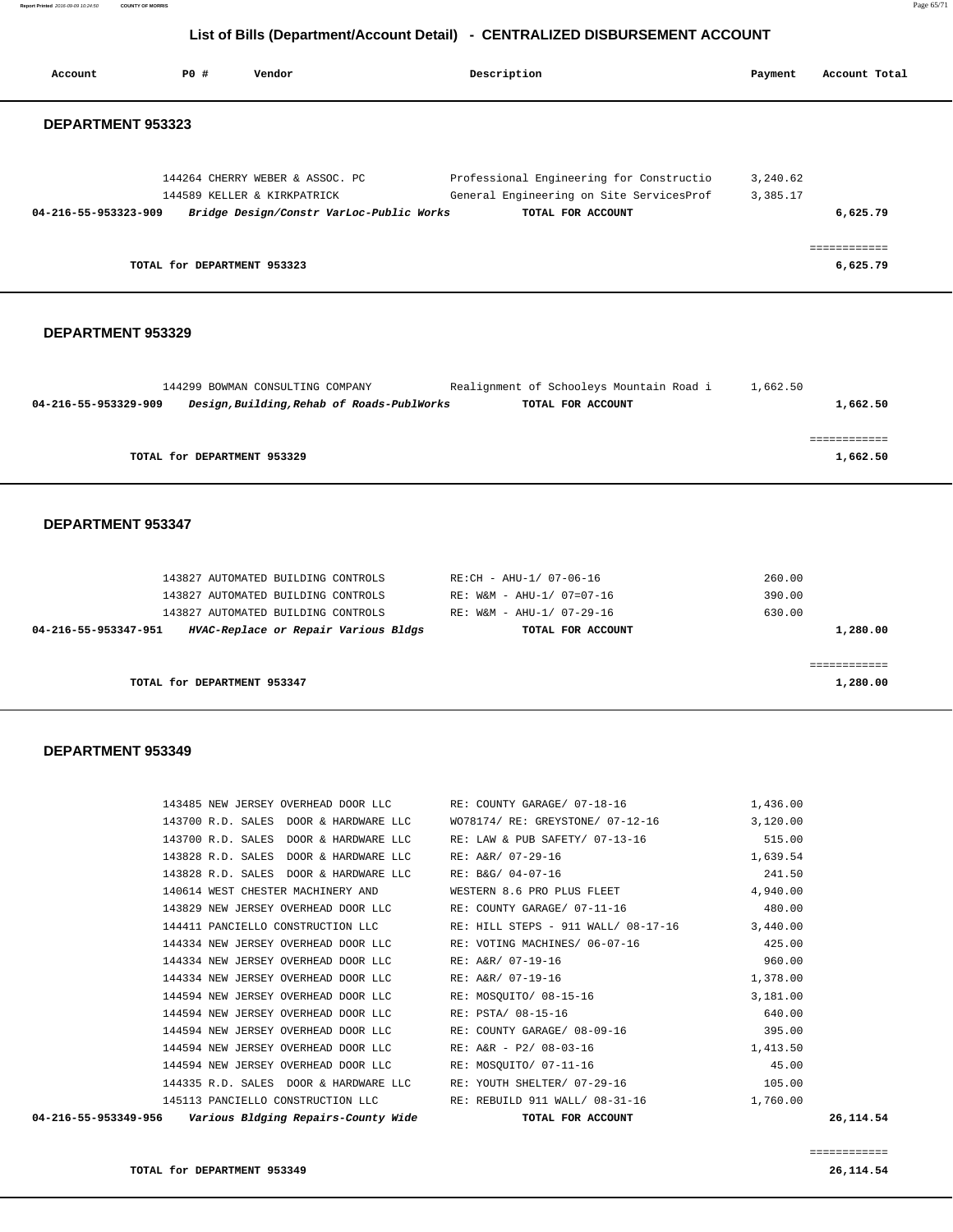**Report Printed** 2016-09-09 10:24:50 **COUNTY OF MORRIS** Page 66/71

# **List of Bills (Department/Account Detail) - CENTRALIZED DISBURSEMENT ACCOUNT**

|                      |                                                                |                                                                                   | LIST OF DIIIS (Department/Account Detail) - CENTRALIZED DISBORSEMENT ACCOUNT                                                                     |                        |                                |
|----------------------|----------------------------------------------------------------|-----------------------------------------------------------------------------------|--------------------------------------------------------------------------------------------------------------------------------------------------|------------------------|--------------------------------|
| Account              | P0 #                                                           | Vendor                                                                            | Description                                                                                                                                      | Payment                | Account Total                  |
| DEPARTMENT 953352    |                                                                |                                                                                   |                                                                                                                                                  |                        |                                |
| 04-216-55-953352-951 | 143412 CONSOLIDATED STEEL<br>141847 BFI                        | Replace-Carpet, Flooring, etc Various Bldg                                        | RE: HORSESHOE LAKE/ 07-26-16<br>RE: RISK MANAGEMENT/ FURNITURE AS LISTED<br>TOTAL FOR ACCOUNT                                                    | 990.00<br>194.88       | 1,184.88                       |
|                      | TOTAL for DEPARTMENT 953352                                    |                                                                                   |                                                                                                                                                  |                        | <b>BEBEEBEEBEE</b><br>1,184.88 |
| DEPARTMENT 953356    |                                                                |                                                                                   |                                                                                                                                                  |                        |                                |
| 04-216-55-953356-940 | 144229 TRACKS UNLIMITED, INC.<br>144806 TRACKS UNLIMITED, INC. | Various Road-Designs & Construction                                               | TOTAL FOR ACCOUNT                                                                                                                                | 69,754.80<br>22,370.23 | 92,125.03                      |
|                      | TOTAL for DEPARTMENT 953356                                    |                                                                                   |                                                                                                                                                  |                        | ============<br>92,125.03      |
| DEPARTMENT 953362    |                                                                |                                                                                   |                                                                                                                                                  |                        |                                |
| 04-216-55-953362-951 |                                                                | 133507 COMPLETE SECURITY SYSTEMS, INC.<br>Security Improvement AR Bldg/Courthouse | 135599 COMPLETE SECURITY SYSTEMS, INC. RE: A&R - P1 OVERHEAD DOOR/ SUPPLY & INS<br>PLEASE SUPPLY AND INSTALL EQUIPMENT AS P<br>TOTAL FOR ACCOUNT | 3,668.00<br>610.00     | 4,278.00                       |
|                      | TOTAL for DEPARTMENT 953362                                    |                                                                                   |                                                                                                                                                  |                        | 4,278.00                       |
| DEPARTMENT 953363    |                                                                |                                                                                   |                                                                                                                                                  |                        |                                |
| 04-216-55-953363-909 | 144509 KELLER & KIRKPATRICK                                    | Paving & Resurfacing Various Roads                                                | Group B (4 Roadway Improvement Projects)<br>TOTAL FOR ACCOUNT                                                                                    | 5,354.00               | 5,354.00                       |
|                      | TOTAL for DEPARTMENT 953363                                    |                                                                                   |                                                                                                                                                  |                        | ============<br>5,354.00       |

| 144603 CONCRETE CONSTRUCTION CORP.                              |                   | 2,651.53 |  |  |
|-----------------------------------------------------------------|-------------------|----------|--|--|
| Road Resurfacing, MV arking lot, Railrd<br>04-216-55-953382-940 | TOTAL FOR ACCOUNT | 2,651.53 |  |  |
|                                                                 |                   |          |  |  |
|                                                                 |                   |          |  |  |
| TOTAL for DEPARTMENT 953382                                     |                   | 2,651.53 |  |  |
|                                                                 |                   |          |  |  |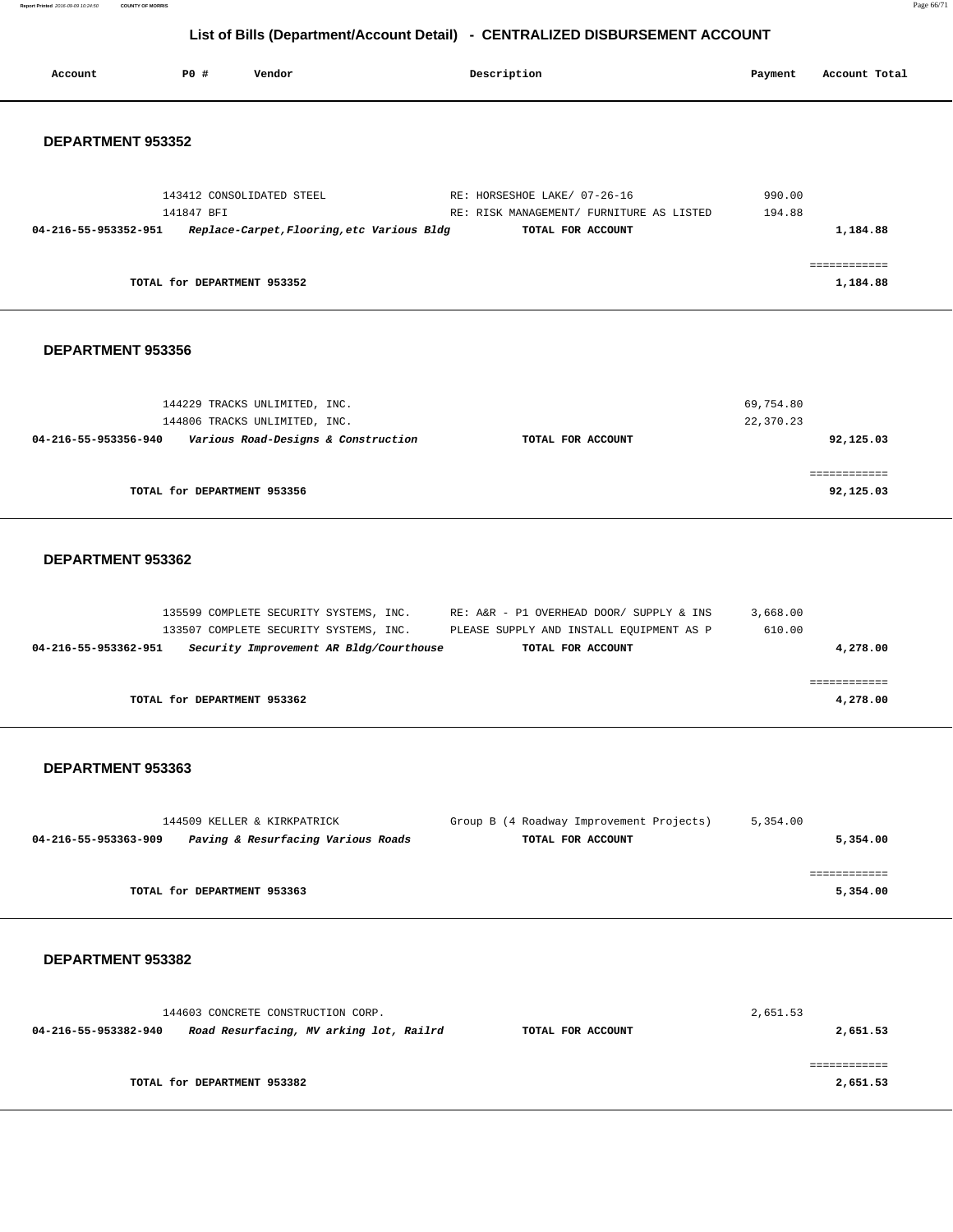**Report Printed** 2016-09-09 10:24:50 **COUNTY OF MORRIS** Page 67/71

# **List of Bills (Department/Account Detail) - CENTRALIZED DISBURSEMENT ACCOUNT**

| Account              | PO# | Vendor                                                | Description                                                   | Payment   | Account Total            |
|----------------------|-----|-------------------------------------------------------|---------------------------------------------------------------|-----------|--------------------------|
| 04-216-55-953384-909 |     | 144586 T & M ASSOCIATES<br>Greystone/CAC Improvements | Professional Services rendered for the G<br>TOTAL FOR ACCOUNT | 8,196.00  | 8,196.00<br>============ |
|                      |     | TOTAL for DEPARTMENT 953384                           |                                                               |           | 8,196.00                 |
| DEPARTMENT 953385    |     |                                                       |                                                               |           |                          |
|                      |     | 143516 CARRIER CORPORATION                            | RE: DEIRDRE'S HOUSE/ 07-18-16                                 | 486.00    |                          |
|                      |     | 143516 CARRIER CORPORATION                            | WO77918RE: JDC/ 07-19-16                                      | 4,514.00  |                          |
|                      |     | 143516 CARRIER CORPORATION                            | WO77885/RE: PSTA/ 07-22-16                                    | 14,453.00 |                          |
|                      |     | 143516 CARRIER CORPORATION                            | RE: BOONTON RADIO TOWER/ 07-22-16                             | 2,342.15  |                          |
|                      |     | 143516 CARRIER CORPORATION                            | RE: BOONTON RADIO TOWER/ 07-25-16                             | 592.00    |                          |
|                      |     | 142958 CARRIER CORPORATION                            | RE: A&R/ 06-20-16                                             | 380.00    |                          |
|                      |     | 142958 CARRIER CORPORATION                            | RE: A&R/ 07-13-16                                             | 2,152.00  |                          |
|                      |     | 143830 CARRIER CORPORATION                            | RE: COUNTY GRG/ 07-28-16                                      | 238.00    |                          |
|                      |     | 143830 CARRIER CORPORATION                            | RE: NETCONG TOWER/ 07-28-16                                   | 2,149.65  |                          |
|                      |     | ------------------------                              |                                                               | $    -$   |                          |

|                             | 143830 CARRIER CORPORATION |                                        |  | RE: K-9/ 07-28-16            | 237.50 |           |
|-----------------------------|----------------------------|----------------------------------------|--|------------------------------|--------|-----------|
|                             | 143830 CARRIER CORPORATION |                                        |  | RE: PLANNING & DEV/ 08-03-16 | 475.00 |           |
| 04-216-55-953385-940        |                            | Replace Repair Upgrade HVAC Var. Build |  | TOTAL FOR ACCOUNT            |        | 28,019.30 |
|                             |                            |                                        |  |                              |        |           |
|                             |                            |                                        |  |                              |        |           |
| TOTAL for DEPARTMENT 953385 |                            |                                        |  |                              |        | 28,019.30 |
|                             |                            |                                        |  |                              |        |           |
|                             |                            |                                        |  |                              |        |           |
|                             |                            |                                        |  |                              |        |           |

#### **DEPARTMENT 953387**

| 144263 CHERRY WEBER & ASSOC. PC<br>144268 CHRISTOPHER P STATILE PA<br>144269 CHRISTOPHER P STATILE PA | Engineering Design Services for the Comp<br>Professional Engineering Design for repl<br>Professional Engineering Design Services | 6,758.40<br>32,650.00<br>26,675.00 |
|-------------------------------------------------------------------------------------------------------|----------------------------------------------------------------------------------------------------------------------------------|------------------------------------|
| Various Bridge Replacement<br>04-216-55-953387-909                                                    | TOTAL FOR ACCOUNT                                                                                                                | 66,083.40                          |
| TOTAL for DEPARTMENT 953387                                                                           |                                                                                                                                  | 66,083.40                          |

# **Brdg Design & Constr Var Local**

| 144812 HATCH MOTT MACDONALD LLC<br>Miscellaneous - Other<br>04-216-55-953862-909 | Morris County Drainage Design Survey/Mee<br>TOTAL FOR ACCOUNT | 7,711.50<br>7,711.50 |
|----------------------------------------------------------------------------------|---------------------------------------------------------------|----------------------|
| TOTAL for Brdg Design & Constr Var Local                                         |                                                               | 7,711.50             |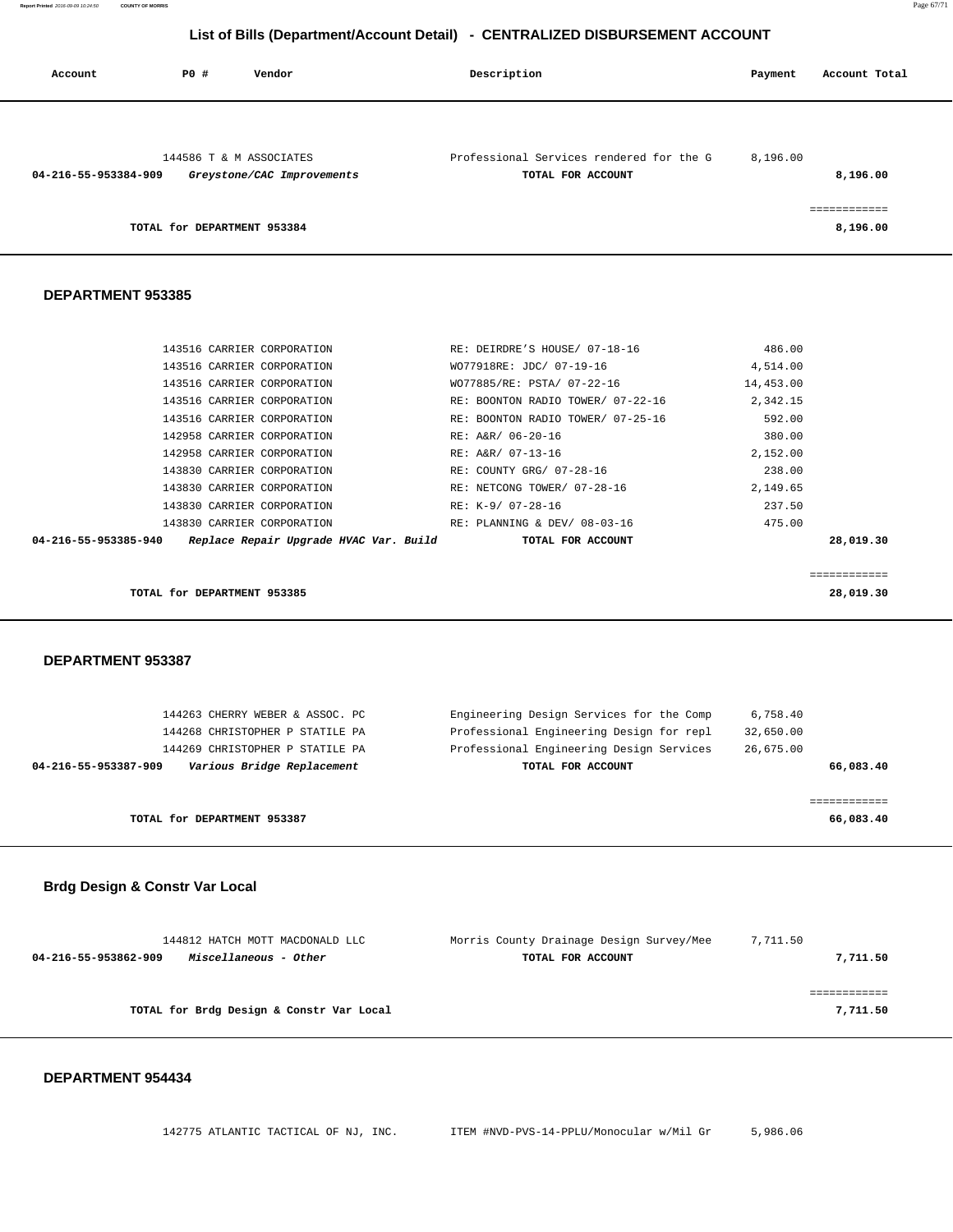**Report Printed** 2016-09-09 10:24:50 **COUNTY OF MORRIS** Page 68/71

# **List of Bills (Department/Account Detail) - CENTRALIZED DISBURSEMENT ACCOUNT**

| Account                  | PO#                         | Vendor                                 | Description |                                          | Payment  | Account Total |  |
|--------------------------|-----------------------------|----------------------------------------|-------------|------------------------------------------|----------|---------------|--|
| <b>DEPARTMENT 954434</b> |                             |                                        |             |                                          |          |               |  |
|                          |                             | 142152 ATLANTIC TACTICAL OF NJ, INC.   |             | ITEM #ASP324 - ASP 07201 21" Foam Traini | 164.72   |               |  |
|                          |                             | 142152 ATLANTIC TACTICAL OF NJ, INC.   |             | ITEM #RED102 - Redman BS300P Striking Sh | 583.80   |               |  |
|                          |                             | 142152 ATLANTIC TACTICAL OF NJ, INC.   |             | ITEM #215-L/X-MD - RedMan XP Instructor  | 1,348.95 |               |  |
|                          |                             | 142152 ATLANTIC TACTICAL OF NJ, INC.   |             | ITEM #STR-44931 - Streamlight Siege Seri | 108.99   |               |  |
|                          |                             | 142152 ATLANTIC TACTICAL OF NJ, INC.   |             | ITEM #9V9-A/D - Streamlight Strion LED H | 295.62   |               |  |
| 04-216-55-954434-956     |                             | Sheriff - Various Upgrades & Equipment |             | TOTAL FOR ACCOUNT                        |          | 13,776.86     |  |
|                          |                             |                                        |             |                                          |          | ------------  |  |
|                          | TOTAL for DEPARTMENT 954434 |                                        |             |                                          |          | 13,776.86     |  |

#### **DEPARTMENT 955306**

| 145016 THE RBA GROUP INC.                                    | A4517.00,8-10-2016 | 400.68 |
|--------------------------------------------------------------|--------------------|--------|
| Renovate Resident Tub/Shower Area-MV<br>04-216-55-955306-951 | TOTAL FOR ACCOUNT  | 400.68 |
|                                                              |                    |        |
|                                                              |                    |        |
| TOTAL for DEPARTMENT 955306                                  |                    | 400.68 |
|                                                              |                    |        |

#### **DEPARTMENT 955443**

|                      |                             | 145120 MCMANIMON, SCOTLAND & BAUMANN LLC | PROFESSIONSL SERVICES IN CONNECTION WITH | 300.00 |
|----------------------|-----------------------------|------------------------------------------|------------------------------------------|--------|
| 04-216-55-955443-909 |                             | Morris View - Various Imprvmnts & Equip  | TOTAL FOR ACCOUNT                        | 300.00 |
|                      |                             |                                          |                                          |        |
|                      |                             |                                          |                                          |        |
|                      | TOTAL for DEPARTMENT 955443 |                                          |                                          | 300.00 |

#### **DEPARTMENT 955445**

|                      |                             | 145120 MCMANIMON, SCOTLAND & BAUMANN LLC | PROFESSIONSL SERVICES IN CONNECTION WITH | 300.00 |  |
|----------------------|-----------------------------|------------------------------------------|------------------------------------------|--------|--|
| 04-216-55-955445-909 |                             | Morris View - Cooling Tower Replacement  | TOTAL FOR ACCOUNT                        | 300.00 |  |
|                      |                             |                                          |                                          |        |  |
|                      |                             |                                          |                                          |        |  |
|                      | TOTAL for DEPARTMENT 955445 |                                          |                                          | 300.00 |  |

| 140533 MOTOROLA SOLUTIONS INC                                 | APX6500 Dash Mount 05 Mobile Radio conve | 3,001.60 |
|---------------------------------------------------------------|------------------------------------------|----------|
| 129163 BASE POWER SERVICES                                    | Ouote# 11/18/15, Installation of batteri | 3,000.00 |
| Upgrade Cty Radio System-Law & Public<br>04-216-55-963369-952 | TOTAL FOR ACCOUNT                        | 6,001.60 |
|                                                               |                                          |          |
|                                                               |                                          |          |
| TOTAL for DEPARTMENT 963369                                   |                                          | 6,001.60 |
|                                                               |                                          |          |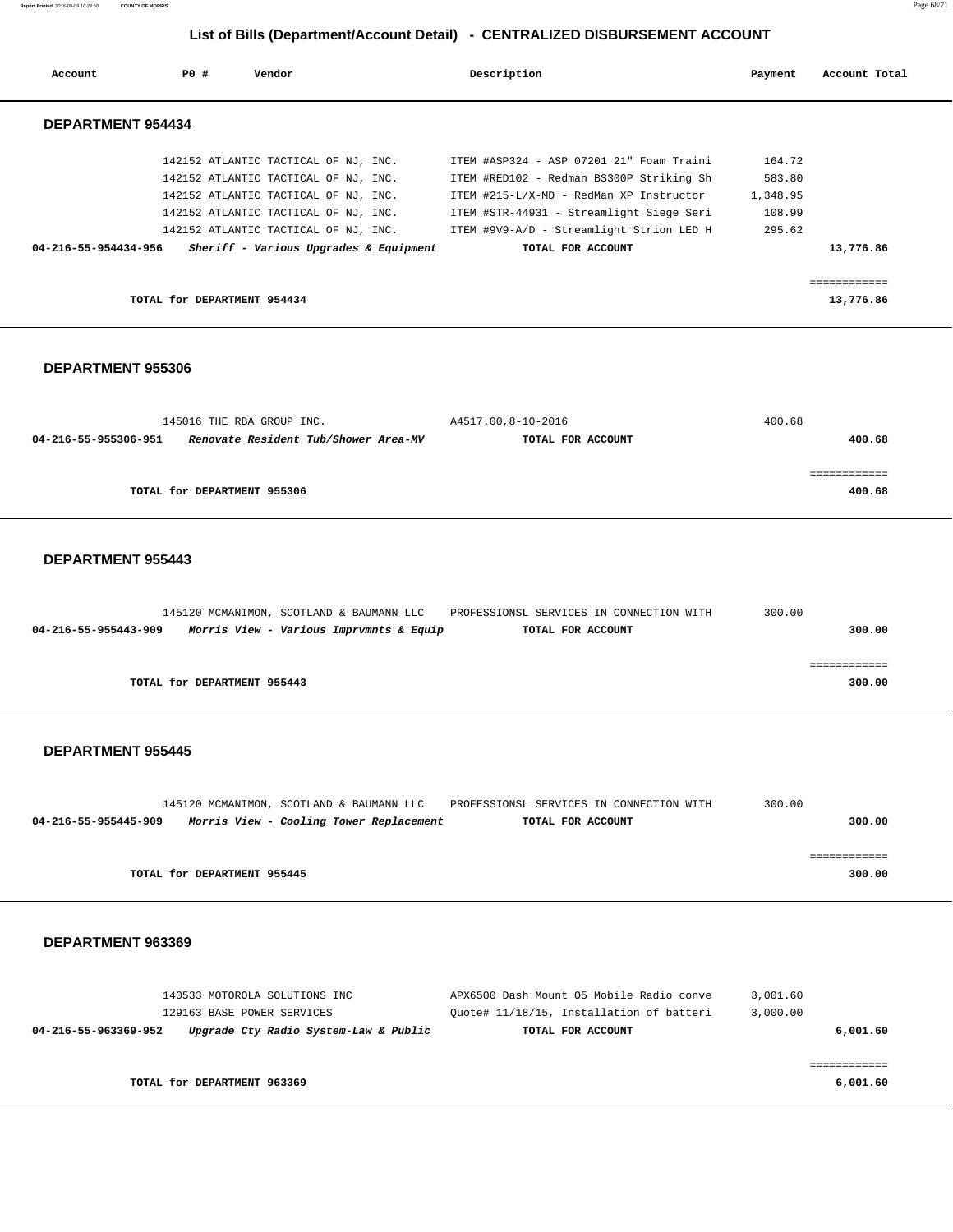**Report Printed** 2016-09-09 10:24:50 **COUNTY OF MORRIS** Page 69/71

# **List of Bills (Department/Account Detail) - CENTRALIZED DISBURSEMENT ACCOUNT**

| Account              | P0 #                        | Vendor                                   | Description                              | Payment   | Account Total             |
|----------------------|-----------------------------|------------------------------------------|------------------------------------------|-----------|---------------------------|
|                      | 143056 RAVE WIRELESS        |                                          | 6/22/16, Smart911 Licensed Application f | 28,500.00 |                           |
| 04-216-55-963444-955 |                             | Law & Public Safety - RAVE Smart 911 Sys | TOTAL FOR ACCOUNT                        |           | 28,500.00                 |
|                      | TOTAL for DEPARTMENT 963444 |                                          |                                          |           | ============<br>28,500.00 |

#### **DEPARTMENT 964446**

|                      | 145120 MCMANIMON, SCOTLAND & BAUMANN LLC   | PROFESSIONSL SERVICES IN CONNECTION WITH | 300.00 |
|----------------------|--------------------------------------------|------------------------------------------|--------|
| 04-216-55-964446-909 | Finance - Replce/Upgrd $P/R$ & Finance Sys | TOTAL FOR ACCOUNT                        | 300.00 |
|                      |                                            |                                          |        |
|                      |                                            |                                          |        |
|                      | TOTAL for DEPARTMENT 964446                |                                          | 300.00 |

 **DEPARTMENT 969412** 

|                      | 144435 COUNTY COLLEGE OF MORRIS | RBA Group         | 4,998.00 |
|----------------------|---------------------------------|-------------------|----------|
| 04-216-55-969412-909 | CCM-Water Penetration Repairs   | TOTAL FOR ACCOUNT | 4,998.00 |
|                      |                                 |                   |          |
|                      |                                 |                   |          |
|                      | TOTAL for DEPARTMENT 969412     |                   | 4,998.00 |
|                      |                                 |                   |          |

| RBA Group           | 29.99     |             |
|---------------------|-----------|-------------|
| RBA Group           | 31,500.00 |             |
| USA Architects      | 4,160.00  |             |
| USA Architects      | 3,500.00  |             |
| USA Architects      | 388.53    |             |
| TOTAL FOR ACCOUNT   |           | 39,578.52   |
|                     |           |             |
| Brahma Construction | 41,802.21 |             |
| TOTAL FOR ACCOUNT   |           | 41,802.21   |
|                     |           |             |
|                     |           | =========== |
|                     |           | 81,380.73   |
|                     |           |             |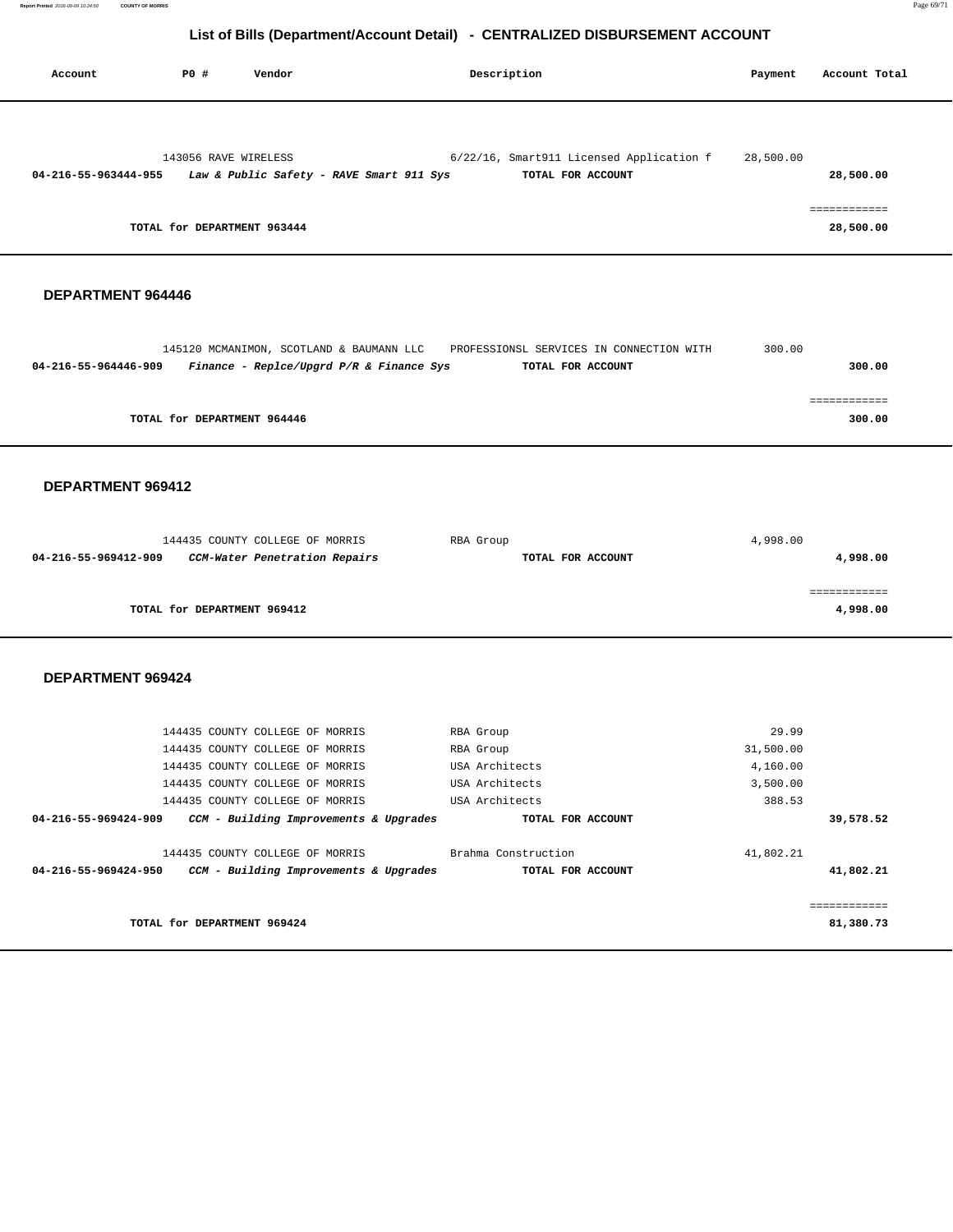| Account              | P0 #<br>Vendor         | Description                                 | Account Total<br>Payment |
|----------------------|------------------------|---------------------------------------------|--------------------------|
|                      |                        | <b>Dedicated Trust</b>                      |                          |
| <b>Tax Board</b>     |                        |                                             |                          |
|                      | 140691 NJACTB          | Conference Registration William Kersey,     | 445.00                   |
|                      | 140691 NJACTB          | Conference Registration Patricia Marsh      | 445.00                   |
|                      | 140691 NJACTB          | Conference Registration Ralph T. Meloro,    | 445.00                   |
|                      | 140691 NJACTB          | Conference Registration Kim Roggenkamp      | 445.00                   |
|                      | 140691 NJACTB          | Conference Registration Bernard Tyson, C    | 445.00                   |
|                      | 140691 NJACTB          | Conference Registration Matthew Petracca    | 170.00                   |
|                      | 141910 THE GRAND HOTEL | Patricia Marsh - Check in 8/28/16, Check    | 987.50                   |
|                      | 141910 THE GRAND HOTEL | Ralph T. Meloro, IV - Check in 8/28/16,     | 987.50                   |
|                      | 141910 THE GRAND HOTEL | Kim Roggenkamp - Check in $8/28/16$ , Check | 987.50                   |
|                      | 141910 THE GRAND HOTEL | Bernard Tyson - Check in 8/28/16, Check     | 987.50                   |
| 13-290-56-577101-888 | Tax Board              | TOTAL FOR ACCOUNT                           | 6,345.00                 |
|                      |                        |                                             |                          |
|                      |                        |                                             | ============             |
|                      | TOTAL for Tax Board    |                                             | 6,345.00                 |

 **County Sheriff- \$2 Fund** 

| 9,303.00  | A-OUOTE #016-15,993 - Ocean Tower, Avid  | 140135 OCEAN SYSTEMS                             |
|-----------|------------------------------------------|--------------------------------------------------|
| 7,377.00  | B-OUOTE #016-15,992 - 15" Omnivore Field | 140135 OCEAN SYSTEMS                             |
| 16,680.00 | TOTAL FOR ACCOUNT                        | County Sheriff- \$2 Fund<br>13-290-56-578801-888 |
|           |                                          |                                                  |
|           |                                          |                                                  |
| 16,680.00 |                                          | TOTAL for County Sheriff-\$2 Fund                |

# **Environ Quality & Enforcement**

| 143776 LUM, DRASCO & POSITAN LLC CEHA Enforcement Actions |  | 408.00 |
|-----------------------------------------------------------|--|--------|
| 143776 LUM, DRASCO & POSITAN LLC                          |  | 216.00 |
| 143776 LUM, DRASCO & POSITAN LLC                          |  | 96.00  |
| 143776 LUM, DRASCO & POSITAN LLC                          |  | 504.00 |
| 143776 LUM, DRASCO & POSITAN LLC                          |  | 228.00 |
| 143776 LUM, DRASCO & POSITAN LLC                          |  | 228.00 |
| 143776 LUM, DRASCO & POSITAN LLC                          |  | 36.00  |
| 143776 LUM, DRASCO & POSITAN LLC                          |  | 264.00 |
| 143776 LUM, DRASCO & POSITAN LLC                          |  | 288.00 |
| 143776 LUM, DRASCO & POSITAN LLC                          |  | 180.00 |
| 143915 LUM, DRASCO & POSITAN LLC CEHA Enforcement Actions |  | 132.00 |
| 143915 LUM, DRASCO & POSITAN LLC                          |  | 96.00  |
| 143915 LUM, DRASCO & POSITAN LLC                          |  | 48.00  |
| 143915 LUM, DRASCO & POSITAN LLC                          |  | 24.00  |
| 143915 LUM, DRASCO & POSITAN LLC                          |  | 84.00  |
| 143915 LUM, DRASCO & POSITAN LLC                          |  | 180.00 |
| 143915 LUM, DRASCO & POSITAN LLC                          |  | 72.00  |
| 143915 LUM, DRASCO & POSITAN LLC                          |  | 36.00  |
| 143915 LUM, DRASCO & POSITAN LLC                          |  | 72.00  |
| 143915 LUM, DRASCO & POSITAN LLC                          |  | 36.00  |
| 143915 LUM, DRASCO & POSITAN LLC                          |  | 24.00  |

**Report Printed** 2016-09-09 10:24:50 **COUNTY OF MORRIS** Page 70/71